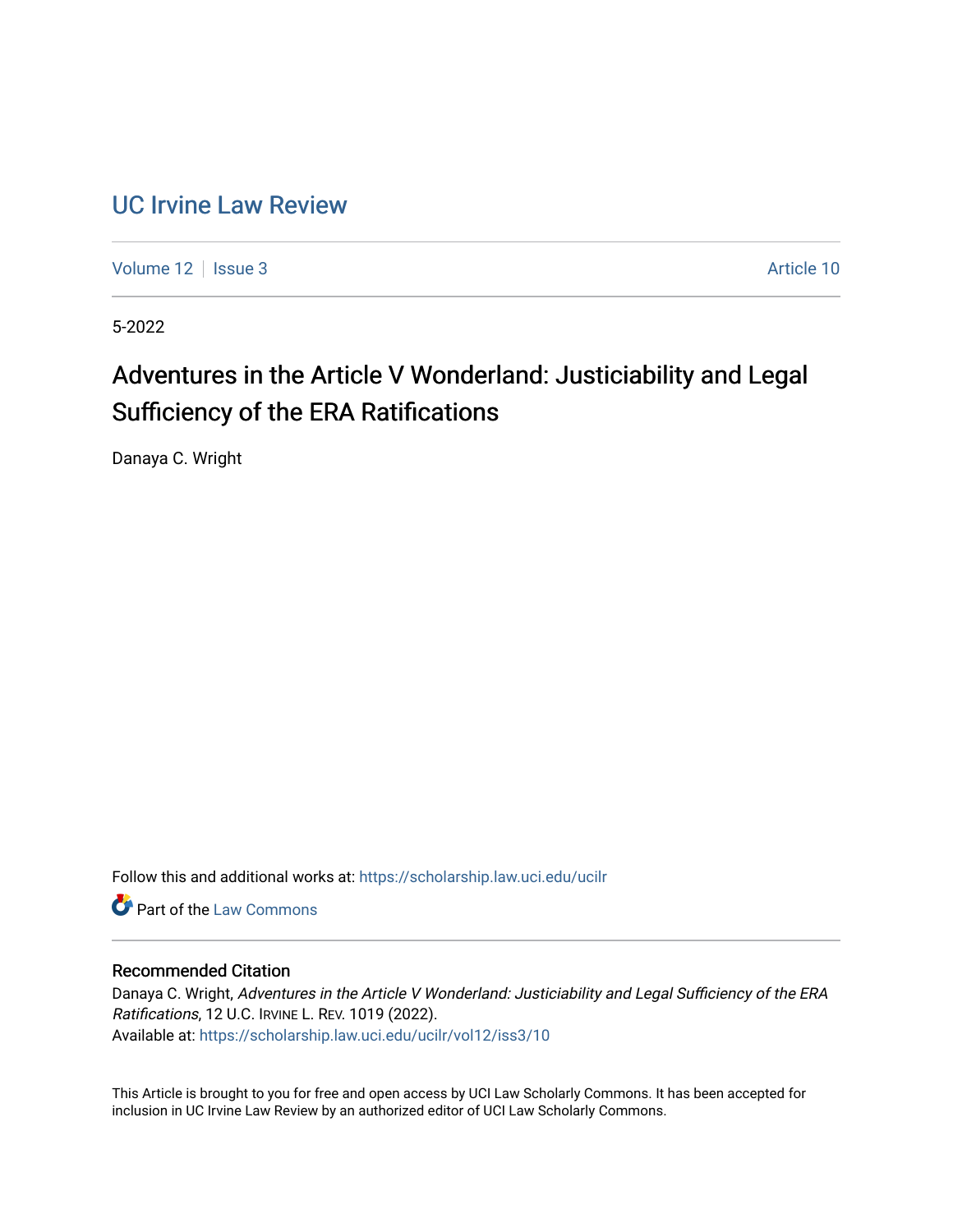## Adventures in the Article V Wonderland: Justiciability and Legal Sufficiency of the ERA Ratifications

#### Danaya C. Wright\*

*This Article examines the paradoxical world of Article V—the amending power of the Constitution—in light of the recent ratification of the Equal Rights Amendment (ERA). It explores the question of whether Article V issues are justiciable, what role the federal and state courts play in determining Article V procedures, and who has the jurisdiction to evaluate the legal sufficiency of state ratifications. This is a confounding area of law, and with a few judicial precedents, some textualism and originalism arguments, and recourse to logic and scholarship, I conclude that the ERA is validly the Twenty-Eighth Amendment. I provide a detailed analysis of the congressional deadline and rescission issues that are currently before the courts and explore the unique role of the states in exercising their Article V powers to effect constitutional change.*

<sup>\*</sup> T. Terrell Sessums & Gerald Sohn Professor of Constitutional Law, University of Florida, Frederic G. Levin College of Law. I would like to thank Professor Jon Mills and Dean Laura Rosenbury for their assistance in writing this Article. I would also like to thank Winsome McIntosh and the McIntosh Foundation for their financial support, and the efforts of Levi Bradford, Caroline Bradley, Andrea Hartung, Kate Magill, and Aleksandra Osterman-Burgess for their research support. I have presented this work at numerous conferences, including the Loyola University Chicago Constitutional Law Colloquium and at the American Constitution Society Constitutional Law Scholars Forum at Barry University. I would like to thank all of the commentators and participants who made invaluable suggestions, as well as Alexander Tsesis and Eang Ngov for their comments and support.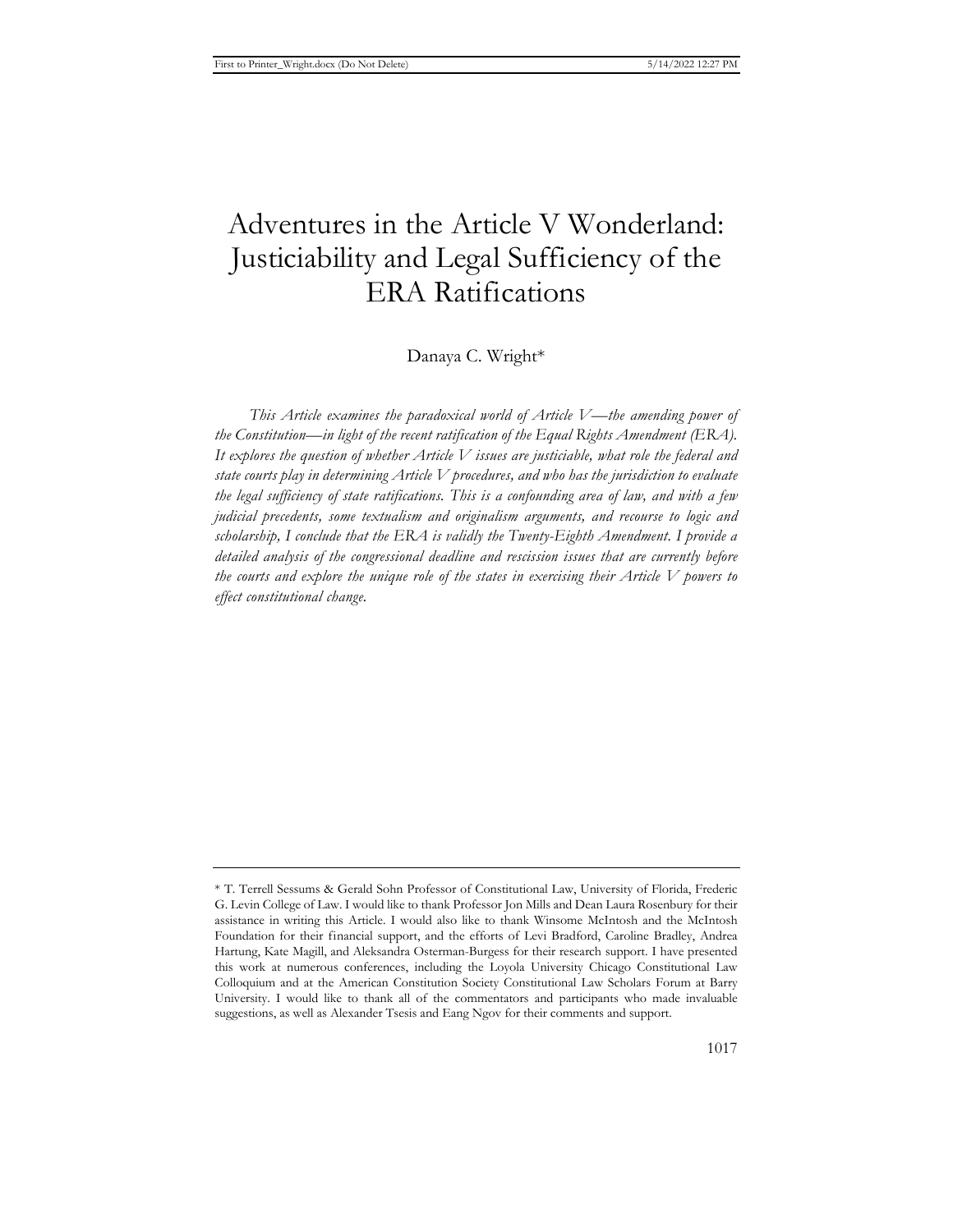| L.           | Epilogue to a Prologue: The Basic Structure of Article V 1024 |                                                                 |  |
|--------------|---------------------------------------------------------------|-----------------------------------------------------------------|--|
|              | $A_{\cdot}$                                                   | Down the Rabbit Hole: Into the Article V Wonderland1026         |  |
|              | $\mathbf{B}$ .                                                |                                                                 |  |
| II.          |                                                               | The White Rabbit or the Cheshire Cat: Whose Advice Should We    |  |
|              |                                                               |                                                                 |  |
|              | A.                                                            |                                                                 |  |
|              | $\mathbf{B}$ .                                                |                                                                 |  |
|              | C.                                                            |                                                                 |  |
|              |                                                               | 1.                                                              |  |
|              |                                                               | 2.5                                                             |  |
|              |                                                               | Congress Is Not an Appropriate Decision Maker for Article<br>3. |  |
|              |                                                               |                                                                 |  |
|              | D.                                                            |                                                                 |  |
| III.         | Making Our Way Out of the Article V Wonderland 1064           |                                                                 |  |
|              | A.                                                            |                                                                 |  |
|              |                                                               | $1_{-}$                                                         |  |
|              |                                                               | 2.5                                                             |  |
|              |                                                               | 3.                                                              |  |
|              |                                                               | 4.                                                              |  |
|              |                                                               | 5.                                                              |  |
|              | $\mathbf{B}$ .                                                |                                                                 |  |
|              |                                                               | 1.                                                              |  |
|              |                                                               | 2.5                                                             |  |
|              |                                                               | 3.                                                              |  |
|              |                                                               | 4.                                                              |  |
| $\mathbf{W}$ |                                                               |                                                                 |  |
|              |                                                               |                                                                 |  |

#### **INTRODUCTION**

In Lewis Carroll's *Alice's Adventures in Wonderland*, Alice chases a white rabbit down a rabbit hole where she drinks tea with the Mad Hatter, chats up the Cheshire Cat, plays croquet with a flamingo, eats a mushroom that makes her shrink, and stands trial for stealing the Queen of Hearts' tarts.<sup>1</sup> During her adventure, she changes size, cries an ocean of tears, is asked, "Why is a raven like a writing

<sup>1.</sup> *See generally* LEWIS CARROLL, ALICE'S ADVENTURES IN WONDERLAND (Macmillian Co. 1920).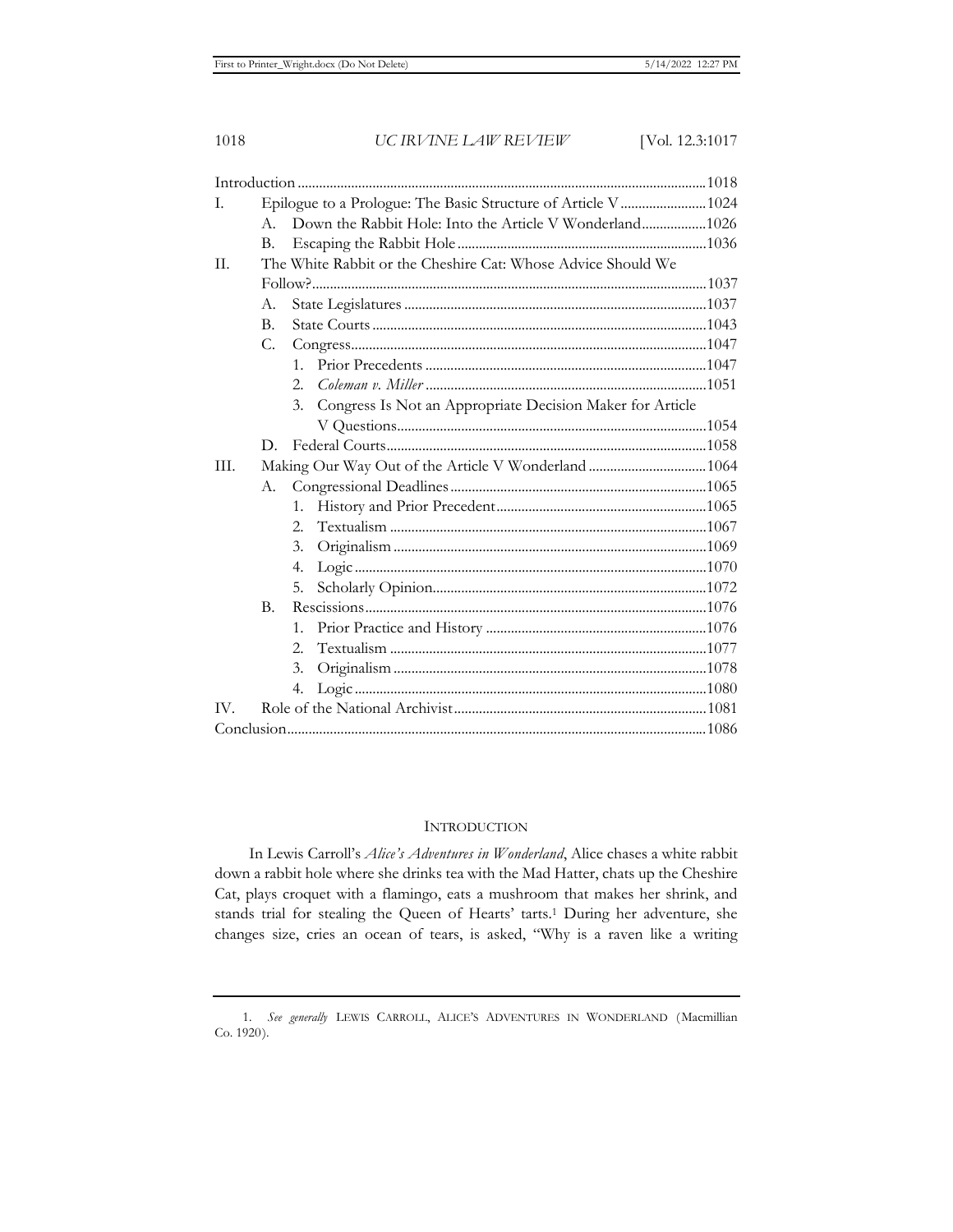desk?", and seeks the advice of a caterpillar smoking a hookah.2 Alice's Wonderland is known by all to be a world of riddles, absurdities, puns, mathematical satires, and historical references. Carroll's beloved novel reminds us that the reality we take for granted is contested, that truths are relative, and that logic is a flawed endeavor. Yet we read the novel convinced that we can figure out its hidden meaning if we only try hard enough.

Article V of the U.S. Constitution, the amending provision, is similarly paradoxical.3 Its pattern of interconnected relationships, logical gaps, and agonizingly spare direction make analyzing the process of amending the Constitution much like trying to make sense of Alice's adventures. One can fall into any part of it and be led on an analytical journey that is remarkably full of unanswered questions, absurd results, and fallacious riddles. Yet at the end of the day, we have added twenty-seven amendments<sup>4</sup> without suffering a constitutional breakdown,5 and we have persisted in our collective belief that there is some sense of order or legitimacy in the process.6 This has been due, in large part, to our willful avoidance of certain rabbit holes and acceptance of certain outcomes despite the incontrovertible fact that underneath the patina of procedural regularity lie a swamp of irregularities and acts of questionable legality. But as with the unclothed emperor, the ratification of the Equal Rights Amendment (ERA) has pulled back the curtain on the dizzyingly convoluted and indeterminate process flaws of Article V.

<sup>2.</sup> *Id.* at 97.

<sup>3.</sup> *See* U.S. CONST. art. V.

<sup>4.</sup> Arguably it is twenty-eight amendments now with the Equal Rights Amendment. Twenty-eight have met the technical requirements of Article V but only twenty-seven have been published.

<sup>5.</sup> Although we did have a near-breakdown in the 1860s when Congress proposed the Fourteenth Amendment with fewer than two-thirds majorities since the Southern Congressional delegations were excluded, and it was passed by recalcitrant legislatures in many states. Some have argued, even quite recently, that the Fourteenth Amendment was improperly ratified and therefore *ultra vires*, but no one seriously imagines that we could put that genie back in the bottle. *See generally*  Douglas H. Bryant, Comment, *Unorthodox and Paradox: Revisiting the Ratification of the Fourteenth Amendment*, 53 ALA. L. REV. 555, 556 (2002) (arguing the Fourteenth Amendment was not constitutionally proposed or ratified); John Harrison, *The Lawfulness of the Reconstruction Amendments*, 68 U. CHI. L. REV. 375, 375 (2001) (recognizing the irregularities in the Reconstruction Amendments and suggesting that the Constitution does not "invalidate ratifications made in the face of illegal threats"); Thomas B. Colby, *Originalism and the Ratification of the Fourteenth Amendment*, 107 NW. U. L.REV. 1627, 1629 (2013) (noting that the Fourteenth Amendment "can claim no warrant to democratic legitimacy through original popular sovereignty"). The courts, however, have rejected challenges to the legitimacy of the Reconstruction Amendments. *See generally* White v. Hart, 80 U.S. 646 (1871); Leser v. Garnett, 258 U.S. 130 (1922); U.S. v. Gugel, 119 F. Supp. 897 (E.D. Ky. 1954).

<sup>6.</sup> *See generally* DAVID E. KYVIG, EXPLICIT AND AUTHENTIC ACTS: AMENDING THE U.S. CONSTITUTION, 1776–2015 (2016). Kyvig argues that where amendments have occurred, the changes have been more lasting, while legislative responses to social problems during the New Deal and World War II eras have been more transient because they were not enshrined in the Constitution. *Id.*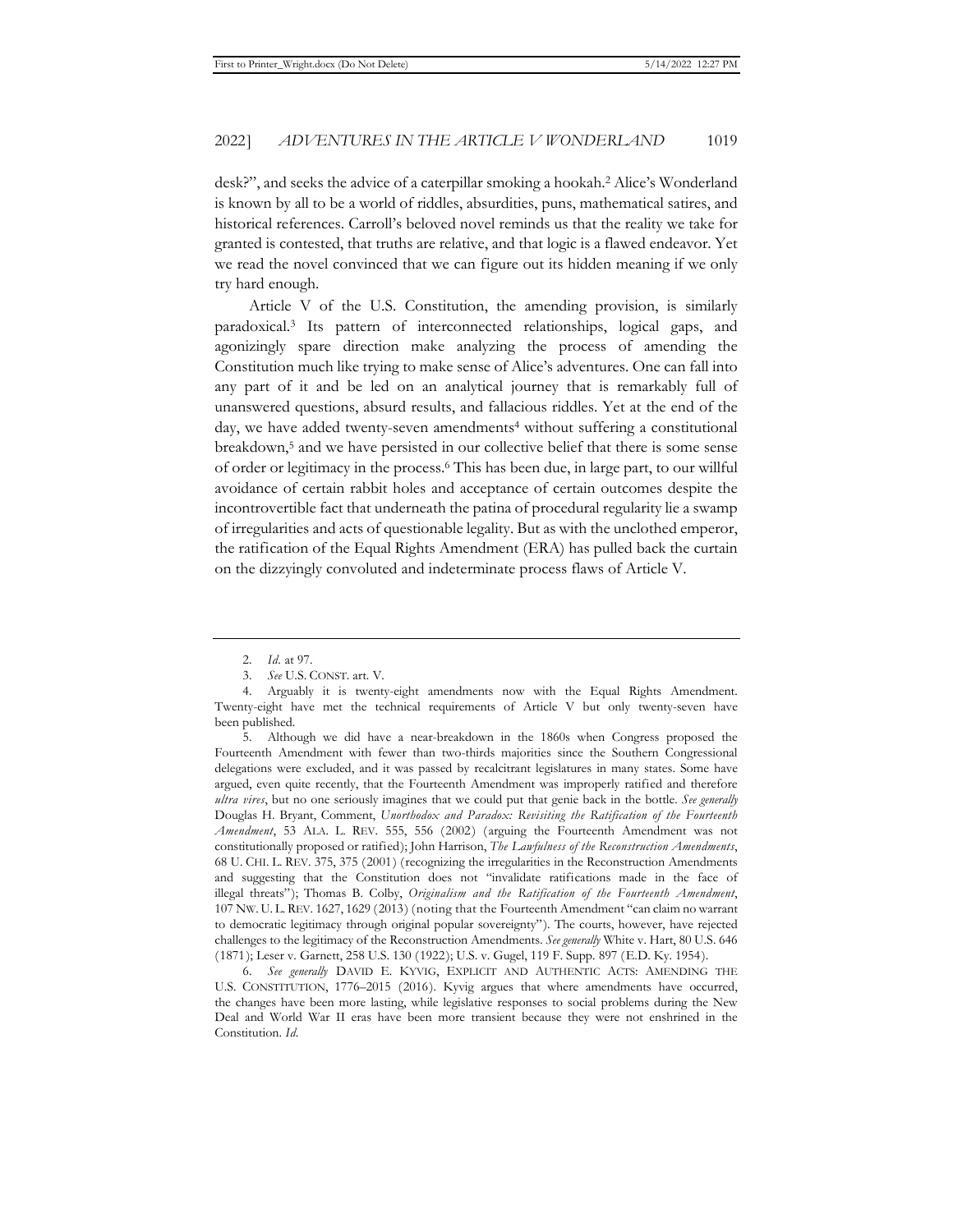On January 27, 2020, Virginia became the thirty-eighth state to ratify the Equal Rights Amendment.7 However, despite having met the amending requirements of Article V, the ERA has not been published by the National Archivist (Archivist) as the Twenty-Eighth Amendment, as required by federal statute.8 It remains in legitimacy limbo9 awaiting resolution of numerous legal questions. Lamentably, the process of amending the Constitution and the procedures for ensuring that the Article V process is correctly followed are woefully underdeveloped. Moreover, for nearly two-and-a-half centuries, a number of procedural questions have lurked in the shadows of other constitutional amendments, potentially undermining their legitimacy and providing scope for legal challenges.10 Yet no prior amendment has thrust us so directly down the rabbit hole that is Article V.

The ERA was born in procedural irregularity. It was first proposed in 1923, but it took a procedural technicality to get it out of committee, where it had languished for nearly fifty years, and to the House floor for a vote.11 It was sent to the states by Congress in 1972, but it was saddled with a seven-year deadline when submitted for ratification.12 Only thirty-five states had ratified by the end of the seven-year deadline, and five states had purported to rescind their ratifications. In

<sup>7.</sup> S.J. Res. 1, Gen. Assemb., Reg. Sess. (Va. 2020). *See* Complaint at 10–11, Virginia v. Ferriero, 466 F. Supp. 3d 253 (D.D.C. 2020) (N. 1:20-cv-00242).

<sup>8. 1</sup> U.S.C. § 106(b). On December 12, 2018, the National Archives and Records Administration (NARA) sent a letter to the U.S. Department of Justice's Office of Legal Counsel (OLC) asking it to weigh in on what exactly the Archivist should do if a thirty-eighth state ratified the ERA. The Archivist had been asked by Members of Congress to clarify what action he planned to take. While acknowledging that, "under 1 U.S.C. § 106b, he would be expected to publish the amendment to the Constitution when the requisite number of states have ratified it," the Archivist "request[ed] that OLC provide the Archivist with guidance on his role[.]" Letter from Gary M. Stern, General Counsel, The National Archives and Records Administration, to Steven A. Engel, Assistant Attorney General, Office of Legal Counsel, (Dec. 12, 2018), https://www.archives.gov/files/press/press-releases/ 2020/olc-letter-re-era-ratification.12-12-2018.pdf [https://perma.cc/C3X2-AW5V]. A little more than one year later, the OLC issued a slip opinion in response, stating that it believed the Archivist could not certify the ERA because Congress's original deadline was binding and the post-1979 ratifications were thus invalid. *See* Ratification of the Equal Rights Amendment, 44 Op. O.L.C., slip op. at 1 (Jan. 6, 2020), https://www.justice.gov/olc/file/1232501/download [https://perma.cc/LA9E-936S]. Two days after OLC published this opinion, NARA issued a press release stating that it "defers to DOJ on this issue and will abide by the OLC opinion, unless otherwise directed by a final court order." Press Release, National Archives and Records Administration, NARA Press Statement on the Equal Rights Amendment (Jan. 8, 2020), https://www.archives.gov/press/press-releases-4 [https://perma.cc/6FMZ-5R7C].

<sup>9.</sup> Brendon Troy Ishikawa, *Everything You Always Wanted to Know About How Amendments Are Made, but Were Afraid to Ask*, 24 HASTINGS CONST. L.Q. 545, 570 (1997).

<sup>10.</sup> Supreme Court litigation on procedural irregularities has centered around the controversial Eighteenth, Nineteenth, and Child Labor Amendments during a period of constitutional panic as six amendments in two decades were successful and the Child Labor Amendment was looking likely to succeed. KYVIG, *supra* note 6, at 240–67.

<sup>11.</sup> Representative Martha Griffiths of Michigan used a discharge petition to get the proposal out of the House Judiciary Committee, where Representative Emanuel Celler had refused to let it out. *Id.* at 404.

<sup>12.</sup> H.R.J. Res. 208, 92nd Cong., 86 Stat. 1523 (1972).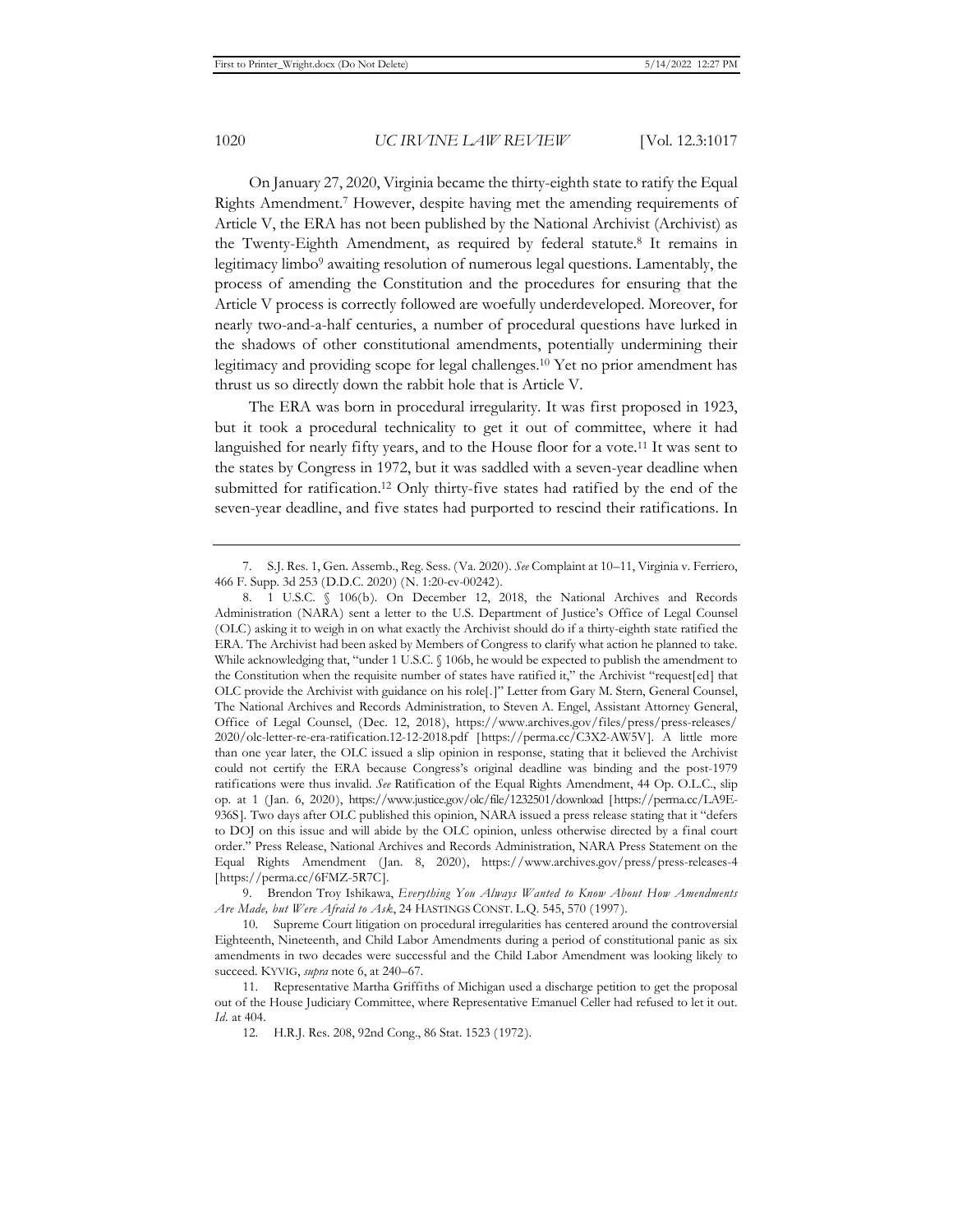1978, Congress extended the deadline by three years and three months, until June 22, 1982; however, no states ratified or rescinded during the extension period. When the ratification period expired, the proposal lacked either three or eight ratifications to reach the thirty-eight required by Article V. Thirty-five years later, in 2017, Nevada ratified the ERA; Illinois did so in 2018; and Virginia did in 2020.13 It took forty-nine years to get the ERA out of Congress and forty-eight years to be ratified, making that seven-year deadline on ratification look remarkably unreasonable.14 With these three additional ratifications, a number of legal issues are no longer mere abstractions but pose direct, unresolved legal questions about the scope and interpretation of the Article V process.

On the face of it, the questions seem straightforward. There are two substantive legal issues that require resolution to determine the validity of the ERA, but these rely on a whole host of underlying procedural issues. First, it must be determined if the seven-year deadline for ratification is a permissible exercise of Congress's Article V powers or if it is an impermissible infringement of the states' sole power to control ratification.15 Because no deadline has actually operated to potentially void an amendment that has met the technical requirements of Article V, all prior deadline concerns have been either moot or unripe.16 It may also be necessary to determine, if Congress does have the power to impose a deadline,

<sup>13.</sup> S.J. Res. Const. Amend. 4, 100th Gen. Assemb., Reg. Sess. (Ill. 2018); S.J. Res. 2, 79th Leg. Reg. Sess. (Nev. 2017); S.J. Res. 1, 161st Gen. Assemb., Reg. Sess. (Va. 2020); *see also* Danaya C. Wright, *"Great Variety of Relevant Conditions, Political, Social and Economic": The Constitutionality of Congressional Deadlines on Amendment Proposals Under Article V*, 28 WM. & MARY BILL RTS. J. 45, 45 n.2, 46 nn.11–13 (2019).

<sup>14.</sup> Numerous scholars have shown that the holdup for all constitutional amendments has been Congress, which has rarely acted quickly or forthrightly in proposing constitutional amendments. *See, e.g.*, Herman Ames, *The Amending Provision of the Federal Constitution in Practice*, *in* 63 PROCS. AM. PHIL. SOC'Y 62 (1924); *see also* RICHARD B. BERNSTEIN WITH JEROME AGEL, AMENDING AMERICA: IF WE LOVE THE CONSTITUTION SO MUCH, WHY DO WE KEEP TRYING TO CHANGE IT? (1993).

<sup>15.</sup> Scholars have analyzed this issue and generally consider that it is impermissible. *See generally*  Mason Kalfus, Comment, *Why Time Limits on the Ratification of Constitutional Amendments Violate Article V*, 66 U. CHI. L. REV. 437 (1999); Wright, *supra* note 13 *passim*; Michael C. Hanlon, Note, *The Need for a General Time Limit on Ratification of Proposed Constitutional Amendments*, 16 J.L. & POL. 663 (2000); Allison L. Held, Sheryl L. Herndon & Danielle M. Stager, *The Equal Rights Amendment: Why the ERA Remains Legally Viable and Properly Before the States*, 3 WM. & MARY J. WOMEN & L. 113 (1997). Those scholars who accept that Congress may impose a time limit generally concede that Congress may change or waive the limit if the deadline is located in the preamble, as is the case with the ERA. *See* Robert Hajdu & Bruce E. Rosenblum, Note, *The Process of Constitutional Amendment*, 79 COLUM. L. REV. 106, 127 (1979); Walter Dellinger, *The Legitimacy of Constitutional Change: Rethinking the Amendment Process*, 97 HARV. L. REV. 386, 425 (1983) (suggesting that deadlines in the proposal may be valid but not in the preamble).

<sup>16.</sup> In the only case to discuss a deadline directly, *Dillon v. Gloss*, 256 U.S. 368 (1921), the issue was arguably moot because the amendment had been ratified within the deadline. The Eighteenth and Twentieth through Twenty-Sixth Amendments, with a deadline in either the text or the preamble, were all ratified within the time allowed. The D.C. Representation Amendment is the only outstanding proposal that has not been ratified within the deadline. And the ERA is now the only outstanding proposal that was ratified after the deadline expired.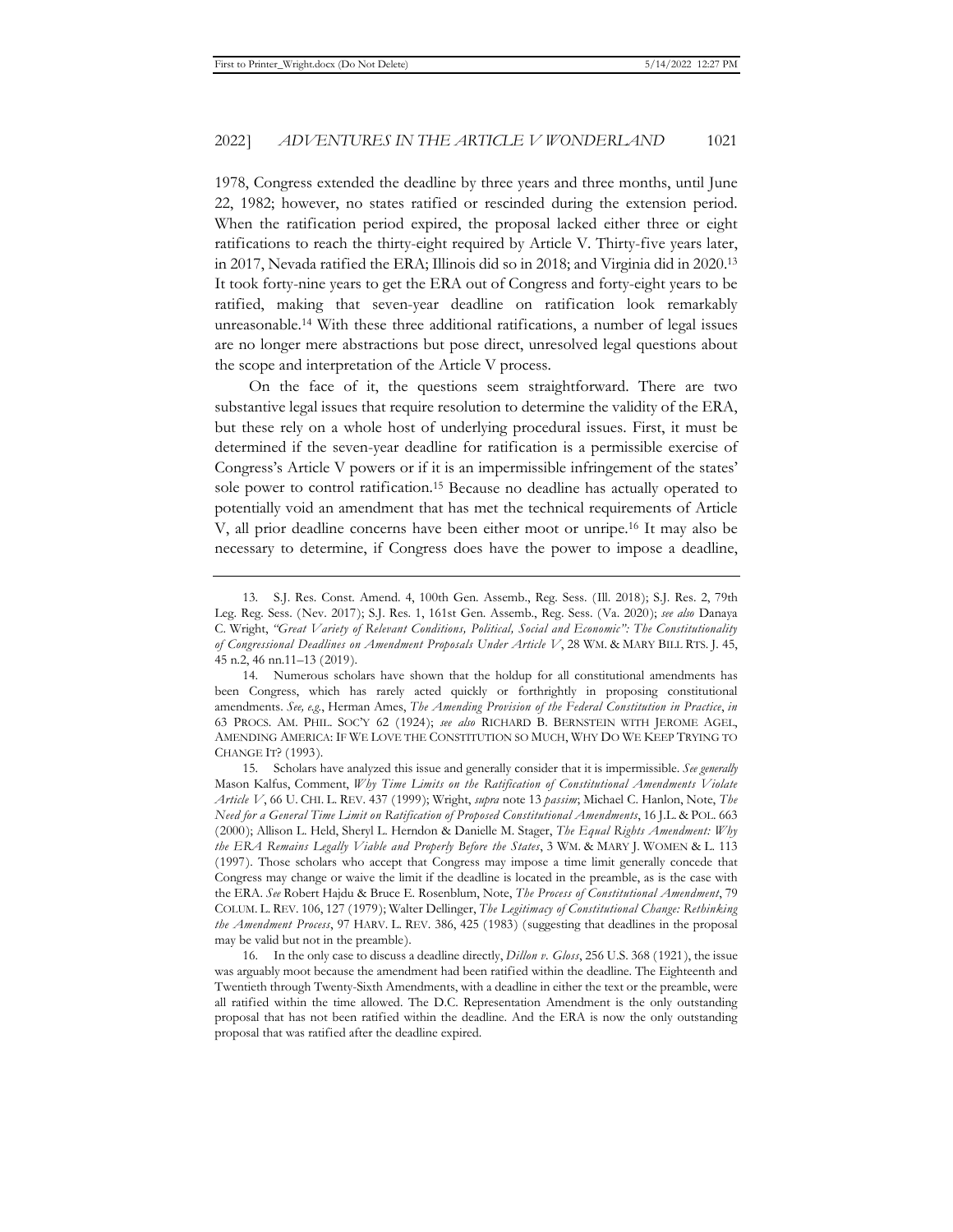whether it may extend, shorten, or waive the deadline after the proposal has gone to the states.17

Second, it must be determined if the five states that purportedly rescinded their ratifications may do so, thus necessitating additional state ratifications potentially beyond the three-fourths required by Article V. Although states have attempted to rescind in the past, no rescission has ever been recognized as valid, and the courts have not weighed in on the matter.18 These two substantive questions represent only the first sally in our Article V analysis, however. As we try to ascertain the likely answers to these two questions, we find ourselves twisting around in a dizzying procedure maze, like Alice and the dodo in the Caucus-race.

Congress has made no laws governing the ratification procedures of the states, and doing so would raise serious constitutional questions, so matters involving the legal sufficiency of the three late ratifications, or the ratifications that were rescinded, are of first impression even though numerous questions about state ratifications have arisen in the past.19 Once an amendment has been ratified, the Archivist is tasked with publishing that fact.20 But what does the Archivist do if there are genuine questions as to whether the states have actually ratified? His is a ministerial duty, and the statute does not authorize the Archivist to judge the legal sufficiency of the ratifications he has received. However, at the time of writing, the Archivist has not published the ERA as the Twenty-Eighth Amendment.<sup>21</sup> He relies on a Department of Justice interpretation that the seven-year deadline is valid to

<sup>17.</sup> Numerous scholars argued that Congress could change the deadline during the ERA extension debates. *See, e.g.*, Dellinger, *supra* note 15; Ruth Bader Ginsburg, *Ratification of the Equal Rights Amendment: A Question of Time*, 57 TEX. L. REV. 919 (1979); Jean Witter, *Extending Ratification Time for the Equal Rights Amendment: Constitutionality of Time Limitations in the Federal Amending Process*, 4 WOMEN'S RTS. L. REP. 209 (1978). Others claimed it was impermissible. *See* Grover Rees III, *Throwing Away the Key: The Unconstitutionality of the Equal Rights Amendment Extension*, 58 TEX. L. REV. 875 (1980); Orrin G. Hatch, *The Equal Rights Amendment Extension: A Critical Analysis*, 2 HARV. J.L. & PUB. POL'Y 19 (1979).

<sup>18.</sup> There is extensive scholarship around the rescission issue with the general conclusion that rescissions are currently ineffective, but some have argued that they should be allowed. *See, e.g.*, Leo Kanowitz & Marilyn Klinger, *Can A State Rescind Its Equal Rights Amendment Ratification: Who Decides and How?*, 28 HASTINGS L.J. 979 (1977); A. Diane Baker, Comment, *ERA: The Effect of Extending the Time for Ratification on Attempts to Rescind Prior Ratifications*, 28 EMORY L.J. 71 (1979); William L. Dunker, Comment, *Constitutional Amendments—The Justiciability of Ratification and Retraction*, 41 TENN. L. REV. 93 (1973); Judith L. Elder, *Article V, Justiciability, and the Equal Rights Amendment*, 31 OKLA. L. REV. 63 (1978); Ishikawa, *supra* note 9, at 550; Hajdu & Rosenblum, *supra* note 15, at 171. *see See generally* Michael Stokes Paulsen, *A General Theory of Article V: The Constitutional Lessons of the Twenty-Seventh Amendment*, 103 YALE L.J. 677, 726 (1993) (proposing a theory that would allow for rescissions). The one court that did address the issue of rescissions, *Idaho v. Freeman*, 529 F. Supp. 1107 (D. Idaho 1981) saw its opinion vacated by the Supreme Court when the issue became moot. Carmen v. Idaho, 459 U.S. 809 (1982).

<sup>19.</sup> *See* discussion *infra* Sections III.A and III.B.

<sup>20. 1</sup> U.S.C. § 106(b).

<sup>21.</sup> *See* discussion *infra* notes 322–340 and accompanying text as to the ministerial duty of the Archivist.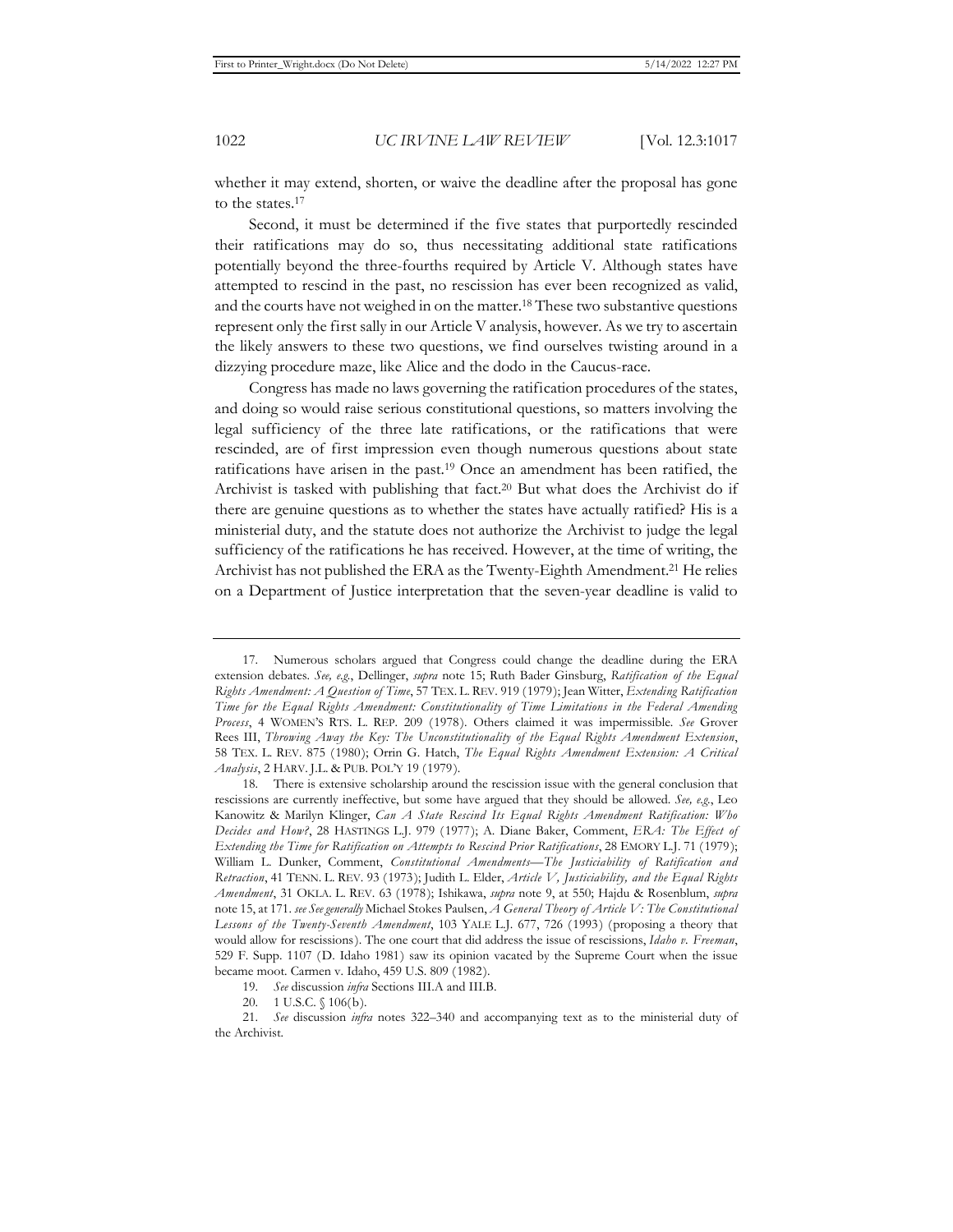justify his failure to act.<sup>22</sup> That reliance may violate his statutory obligation and potentially interpose the executive branch into the Article V amendment process. Moreover, the Supreme Court has held that an amendment becomes valid immediately upon ratification by the last state and that ratification certificates are conclusive, regardless of allegations of legal insufficiency.23 So is the ERA already the Twenty-Eighth Amendment? Finally, Supreme Court precedent has been interpreted to suggest that determining the answer to some or all of these questions might fall within the political question doctrine and should be left to Congress, one of the parties whose Article V powers is being questioned.24 Allowing Congress to decide is a bit like allowing the Queen of Hearts to accuse Alice the witness of being Alice the tart thief.

After repeated perambulations through the Article V wonderland, we find that the amending provision is a lot like the Swiss cheese served at the Mad Hatter's tea party—it is full of holes, completely unsatisfying, and raises more questions than answers. To get a handle on the complex issues underlying the ERA, one must first understand the process of amendment, the role of the Archivist, and the specific steps in the finely wrought procedure of Article V. Then, before we can decide if Congress has the power to impose a deadline on the states, or whether the states can rescind their ratifications, we need to consider the justiciability of these questions. What power the Archivist has to seek an opinion from the Office of Legislative Counsel (OLC), and what power the Archivist has to rely on that opinion, are also contested issues.25 But until we know who will be deciding these questions, we cannot know whether the Archivist has breached his statutory duty to publish the Amendment. And who decides if the state ratifications are valid? Until we know the answers to these questions, we cannot begin to determine whether the states have overreached in rescinding or whether Congress has overreached in imposing a deadline.

In this Article, I focus first on the Article V process and its indeterminacy, exploring many of its gaps and ambiguities, including numerous procedural irregularities that have occurred in the past. I then analyze the role of the various parties in resolving those irregularities, including state legislatures, state courts, Congress, and the federal courts. I explore the Court's enigmatic opinions in *Leser* 

<sup>22.</sup> Ratification of the Equal Rights Amendment, *supra* note 8, at 2.

<sup>23.</sup> *See generally* Dillon v. Gloss, 256 U.S. 368 (1921); Leser v. Garnett, 258 U.S. 130 (1922).

<sup>24.</sup> As discussed more fully below in Section II.C.2, the Supreme Court has suggested, although not held, that these procedural issues may be nonjusticiable political questions in *Coleman v. Miller*, 307 U.S. 433 (1939).

<sup>25.</sup> The State of Virginia sued the Archivist in the District Court for the District of Columbia, alleging that the deadline is unconstitutional and that the rescissions are ineffective and that consequently the ERA has become the Twenty-Eighth Amendment. Virginia v. Ferriero, 525 F. Supp. 3d 36 (D.D.C. 2021), *appeal docketed*, No. 21-5096 (D.C. Cir. May 7, 2021). The case was dismissed on March 5, 2021 for lack of standing and is on appeal to the Court of Appeals for the DC Circuit. *See id.* at 48–49.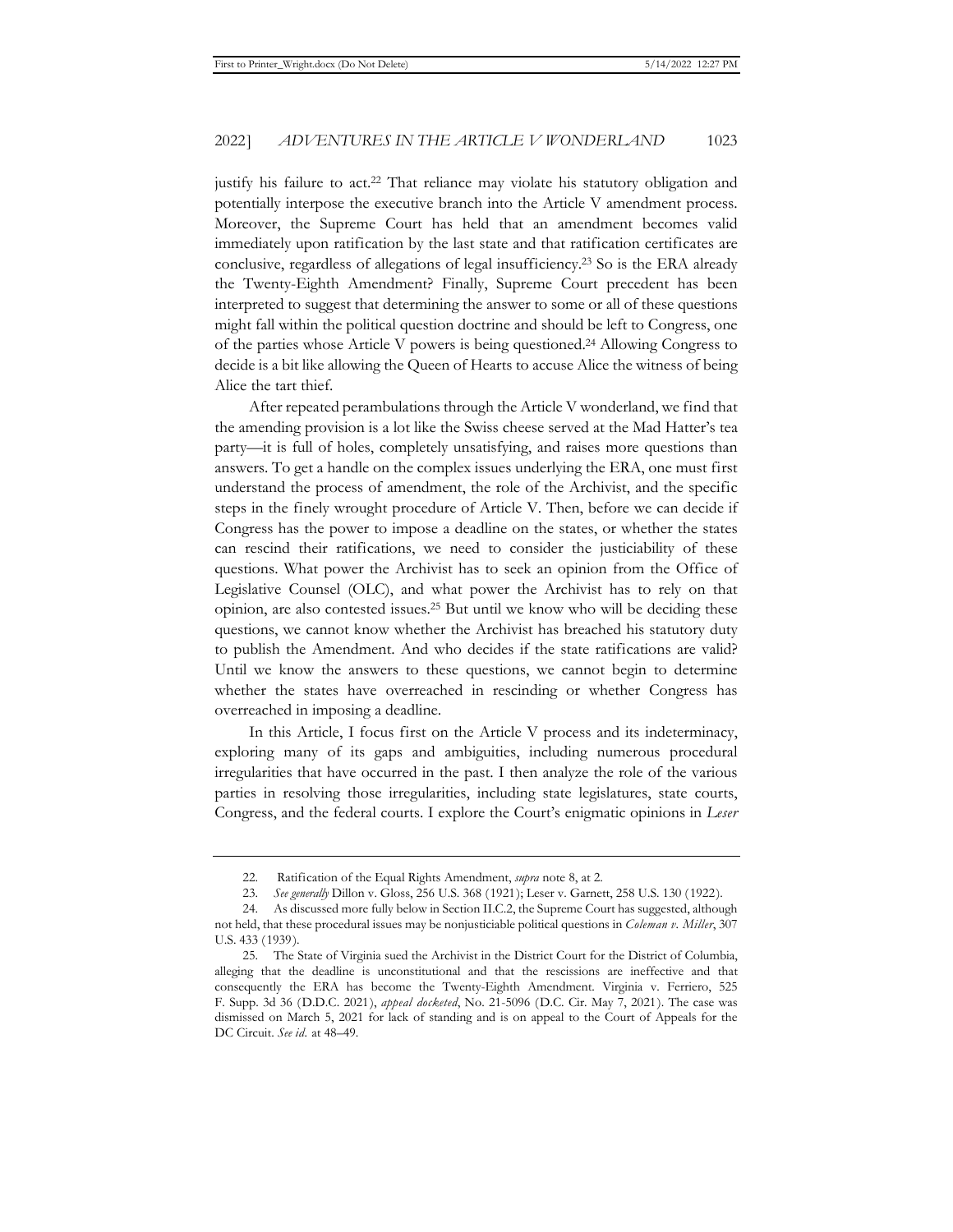v. Garnett,<sup>26</sup> that state certificates of ratification are conclusive on the courts, and in *Coleman v. Miller*, 27 that Article V issues might be nonjusticiable political questions. These two opinions, in tandem, create a paradox that would have us running in circles like Alice in the Caucus-race. Working logically through the multitude of diverse directions, I offer a path forward in affirming the role of the federal courts in interpreting the Constitution and maintaining the federalism balance envisioned by the Framers. Although I do not go into great detail about the deadline and rescission issues on their merits because I have written about them more fully elsewhere,28 I provide a brief analysis of their principal points and explain how they fit into our confusing Article V jurisprudence. After a discussion of the Archivist's role in this complicated process, I conclude the Article with the reminder that despite the constitutional panic of the 1920s and 1930s that prompted virtually all of our Supreme Court precedent on the subject, judicially manageable standards exist for resolving these issues, and they should be resolved now in favor of the ERA because it has met the technical requirements of Article V. At no time in our nearly two-and-a-half centuries has an amendment been voided when it has otherwise satisfied the Article V process, and now is not a time to deviate from that well-worn path even if the White Rabbit is enticing us down the rabbit hole with his proclamations of being late for a very important date.

#### I. EPILOGUE TO A PROLOGUE: THE BASIC STRUCTURE OF ARTICLE V

Article V sets out three steps for amending the Constitution and assigns those steps to either the states or to Congress. In its terse ninety words, Article V provides:

The Congress, whenever two thirds of both houses shall deem it necessary, shall propose amendments to this Constitution, or, on the application of the legislatures of two thirds of the several states, shall call a convention for proposing amendments, which, in either case, shall be valid to all intents and purposes, as part of this Constitution, when ratified by the legislatures of three fourths of the several states, or by conventions in three fourths thereof, as the one or the other mode of ratification may be proposed by the Congress; . . . . 29

According to this provision, Congress and the states share the power to propose constitutional amendments. The Framers originally gave only the states the power to propose amendments, but Congress was given a shared power late in the debates because it was assumed that Congress would be more attuned to the needs

<sup>26. 258</sup> U.S. 130 (1922).

<sup>27. 307</sup> U.S. 433 (1939).

<sup>28.</sup> See Wright, *supra* note 13, on the deadline issue, and Danaya C. Wright, "*An Atrocious Way to Run a Constitution": The Destabilizing Effects of Constitutional Amendment Rescissions*, 59 DUQ. L. REV. 12 (2021) on the rescission issue.

<sup>29.</sup> U.S. CONST. art. V. The remaining text of Article V imposes two limitations on the amending power that are irrelevant for our purposes: senate representation may not be diluted without a state's consent, and the slavery provisions may not be amended before 1808. *Id.*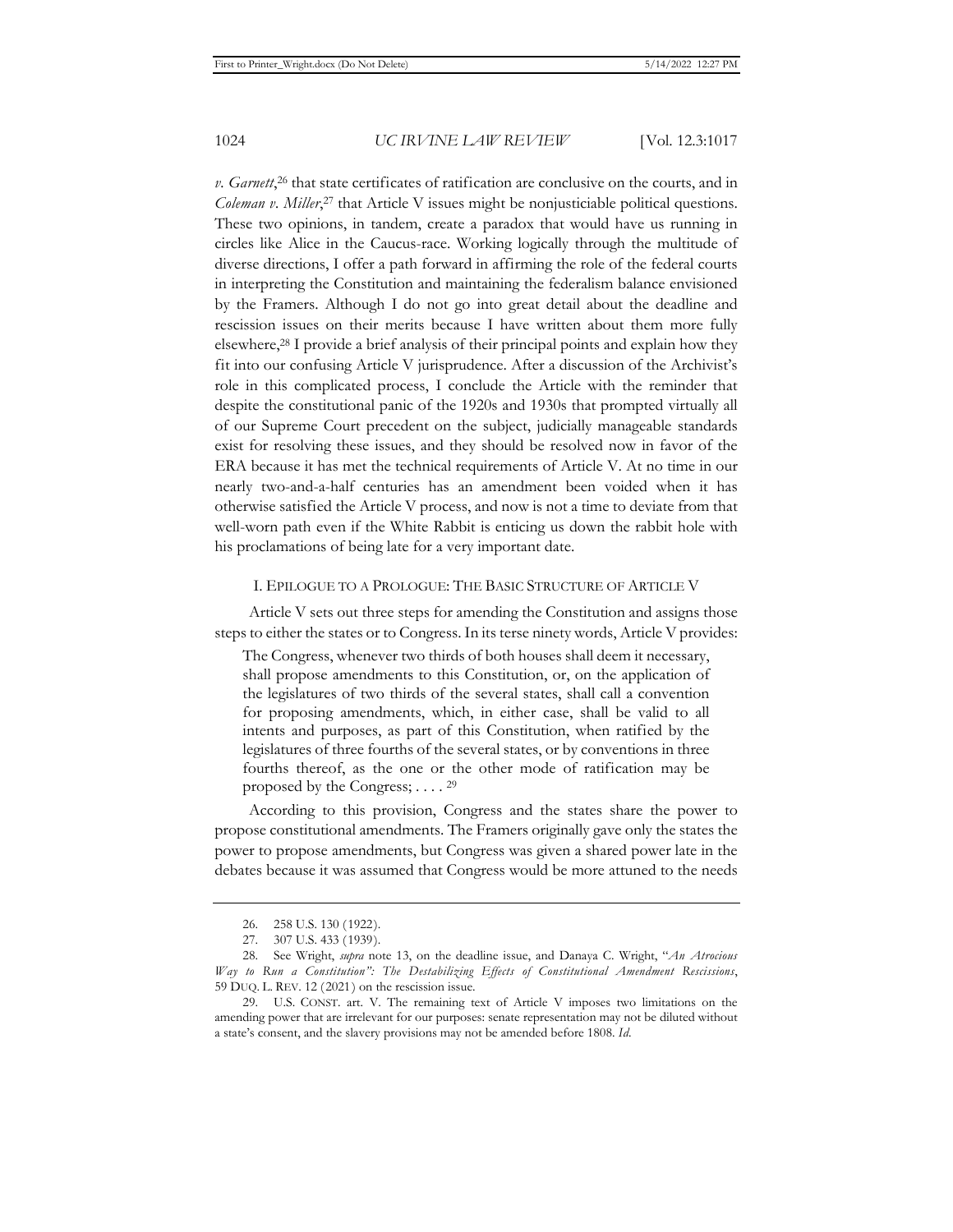of the national government and more willing than the states to propose changes that it deemed necessary.30 To date, every constitutional amendment has originated from Congress, although thousands of state petitions for a convention have fallen upon deaf ears.31 Congress is also given the sole power to determine the mode of ratification, as between state legislatures and state conventions. To date, all but one amendment has been ratified by state legislatures; only the Twenty-First Amendment was ratified by state conventions. The states have the sole power to ratify, either by legislature or convention, as dictated by Congress. Article V states that amendments shall be deemed "valid . . . *when* ratified by the legislatures of three-fourths of the several states . . . . "32 Ratification by the states is, therefore, the final legally operative act in this multistep drama, and the Court has held that the amendment becomes effective immediately.33 Although Congress and the President have occasionally "approved" or "accepted" an amendment in the past, it is now generally accepted that Congress has no role in accepting or affirming an amendment.34 Similarly, the Supreme Court held that the President has no role in the amending function.35

The relatively spare language of Article V does not expressly provide Congress the power to impose deadlines on the states for ratification, nor does it expressly permit states to rescind their prior ratifications. It does not give Congress the power to determine when or whether an amendment has been ratified. Nor does it grant to Congress any power to determine the legal sufficiency of state ratifications. There is no explicit role for the executive or judicial branches, and there are no guidelines as to how the states shall ratify. As James Madison mused, such "difficulties . . . as to the form, the quorum, &c . . . . in Constitutional regulations

<sup>30.</sup> Roger Sherman proposed allowing Congress to also propose amendments along with the states. *See* BERNSTEIN & AGEL, *supra* note 14, at 19. Hamilton first broached the idea, stating, "The State Legislatures will not apply for alterations but with a view to increase their own powers—The National Legislature will be the first to perceive and will be most sensible to the necessity of amendments, and ought also to be empowered, whenever two-thirds of each branch should concur to call a Convention—There could be no danger in giving this power, as the people would finally decide in the case." *Id.* at 18–19.

<sup>31.</sup> Gerald Benjamin & Thomas Gais, *Constitutional Conventionphobia*, 1 HOFSTRA L. & POL'Y SYMP. 53, 56 (1996); Robert G. Natelson, *Proposing Constitutional Amendments by Convention: Rules Governing the Process*, 78 TENN. L. REV. 693, 697 (2011); *see also* JOHN R. VILE, ENCYCLOPEDIA OF CONSTITUTIONAL AMENDMENTS, PROPOSED AMENDMENTS, AND AMENDING ISSUES, 1789–2002, at 108, 507 (2nd ed. 2003).

<sup>32.</sup> U.S. CONST. art. V (emphasis added).

<sup>33.</sup> Dillon v. Gloss, 256 U.S. 368 (1921) (holding that a criminal defendant was properly subject to the Volstead Act, passed under authority of the Eighteenth Amendment, which became effective one year after ratification).

<sup>34.</sup> *See* Congressional Pay Amendment, 16 Op. O.L.C. 85, 99 (1992) ("[C]ongressional promulgation is neither required by Article V nor consistent with constitutional practice.").

<sup>35.</sup> Hollingsworth v. Virginia, 3 U.S. (3 Dallas) 378, 379 (1798); *see also* Seth Barrett Tillman, *A Textualist Defense of Article I, Section 7 Clause 3: Why* Hollingsworth v. Virginia *Was Rightly Decided, and Why* INS v. Chadha *Was Wrongly Reasoned*, 83 TEX. L. REV. 1265, 1275 (2005).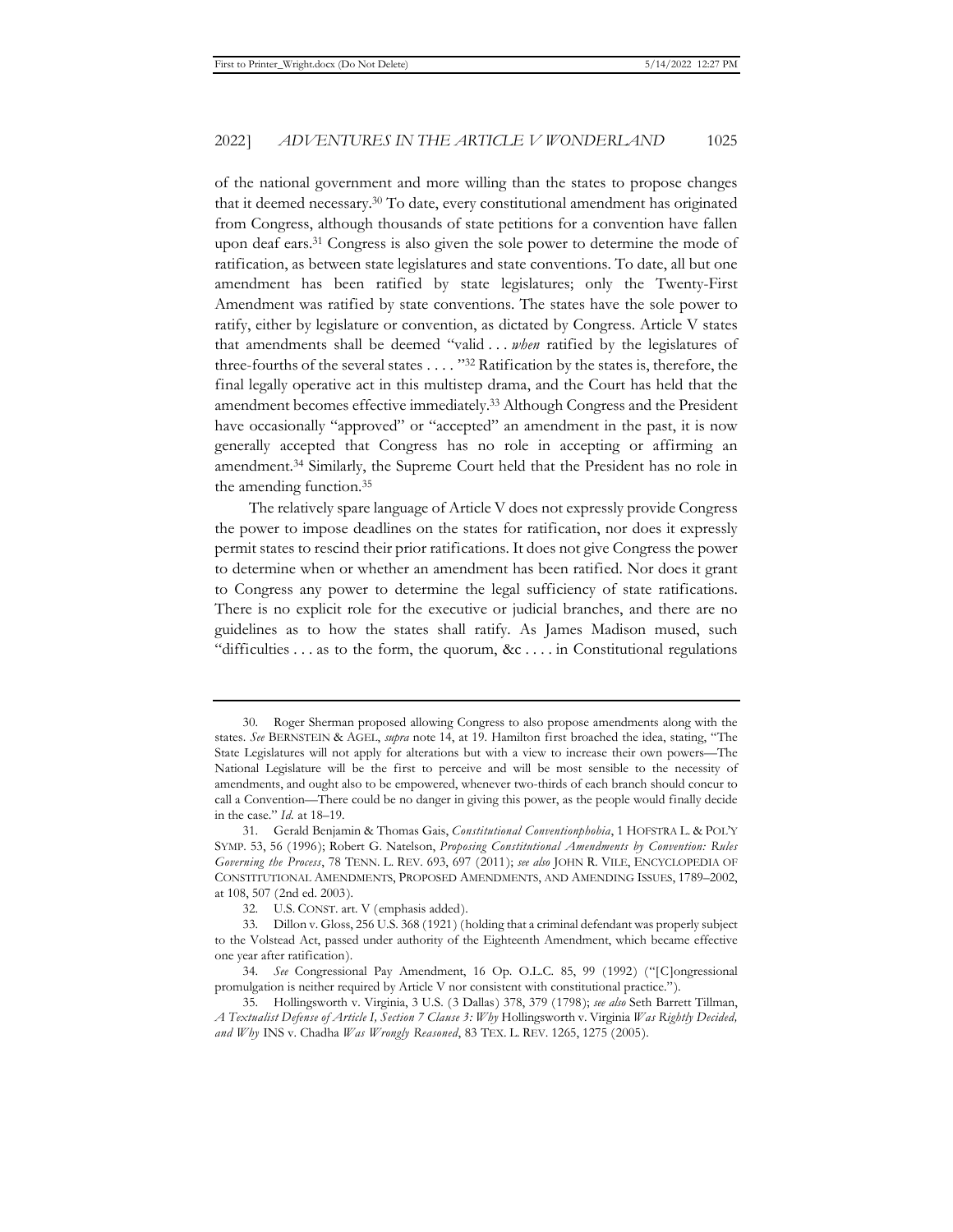ought to be as much as possible avoided."36 In response, Richard Bernstein and Jerome Agel explain, "[a]s with so many other parts of the Constitution, the scope of the amending process codified in Article V awaited definition by those who would seek to wield it in the future."37 Nearly two-and-a-half centuries later, we are still awaiting that definition.

#### *A. Down the Rabbit Hole: Into the Article V Wonderland*

Like Alice falling down the rabbit hole, trying to unravel Article V procedure is a bit like having a conversation with the Queen of Hearts. Despite its deceptive simplicity—Congress proposes an amendment, the requisite number of states ratify, and voila!, the amendment becomes a part of the Constitution—there is so much uncertainty in the process that once one begins to think about it, one's head quickly starts to spin. It is truly remarkable that things have worked as well as they have so far.38

To see why that is, consider what would happen if amendments had not passed quite so smoothly in the past. For instance, what if the House of Representatives voted to propose an amendment one year and the Senate refused to take it up that year but took it up the next year and passed it with the requisite two-thirds majority? There is nothing in Article V that mandates that both houses of Congress must pass a joint resolution to propose an amendment in the same year. And yet congressional rules and historical precedent establish that both houses of Congress must vote on a joint resolution in the same session.39 The fact that Article V says nothing about when or how Congress shall execute its proposal power does not mean that Congress cannot make rules or constrain its Article V powers through reasonable procedures. That vagueness, or lack of express direction, leaves discretion in Congress to determine the procedures for how it will exercise its proposal power.

<sup>36.</sup> BERNSTEIN & AGEL, *supra* note 14, at 21.

<sup>37.</sup> *Id.* at 30.

<sup>38.</sup> This is not to say that there have not been anomalies and legal challenges to various amendments. There were many questions with the Civil War Amendments, although no procedural challenges were litigated. Legal challenges with the Eighteenth and Nineteenth Amendments produced almost the entirety of our Article V procedure jurisprudence. Then, of course, the Twenty-Seventh Amendment, which many consider a joke, was ratified and affirmed over two hundred years after it was first proposed. So, the twenty-seven amendments are not exemplars of perfect adherence to the Article V procedure by any means.

<sup>39.</sup> Current congressional rules provide that constitutional amendments go to the House and Senate Judiciary Committees, but there is no special treatment of the process for proposing a constitutional amendment. STANDING RULES OF THE Senate, S. DOC. 113-18, r. XXV(2)(m)(4), at 26 (2013) (noting constitutional amendments are referred to the Committee on the Judiciary), https://www.rules.senate.gov/rules-of-the-senate [https://perma.cc/ATH5-QZXR]. The joint resolution process is not defined other than to treat it like the bill procedure. *See* RULES OF THE HOUSE OF REPRESENTATIVES: ONE HUNDRED SIXTEENTH CONGRESS, H.R. DOC. 115-117, r. X(1)(L)(6), at 8 (2019) (noting that constitutional amendments are within the jurisdiction of the Committee on the Judiciary), https://rules.house.gov/sites/democrats.rules.house.gov/files/documents/116-House -Rules-Clerk.pdf [https://perma.cc/Y97W-HWNM].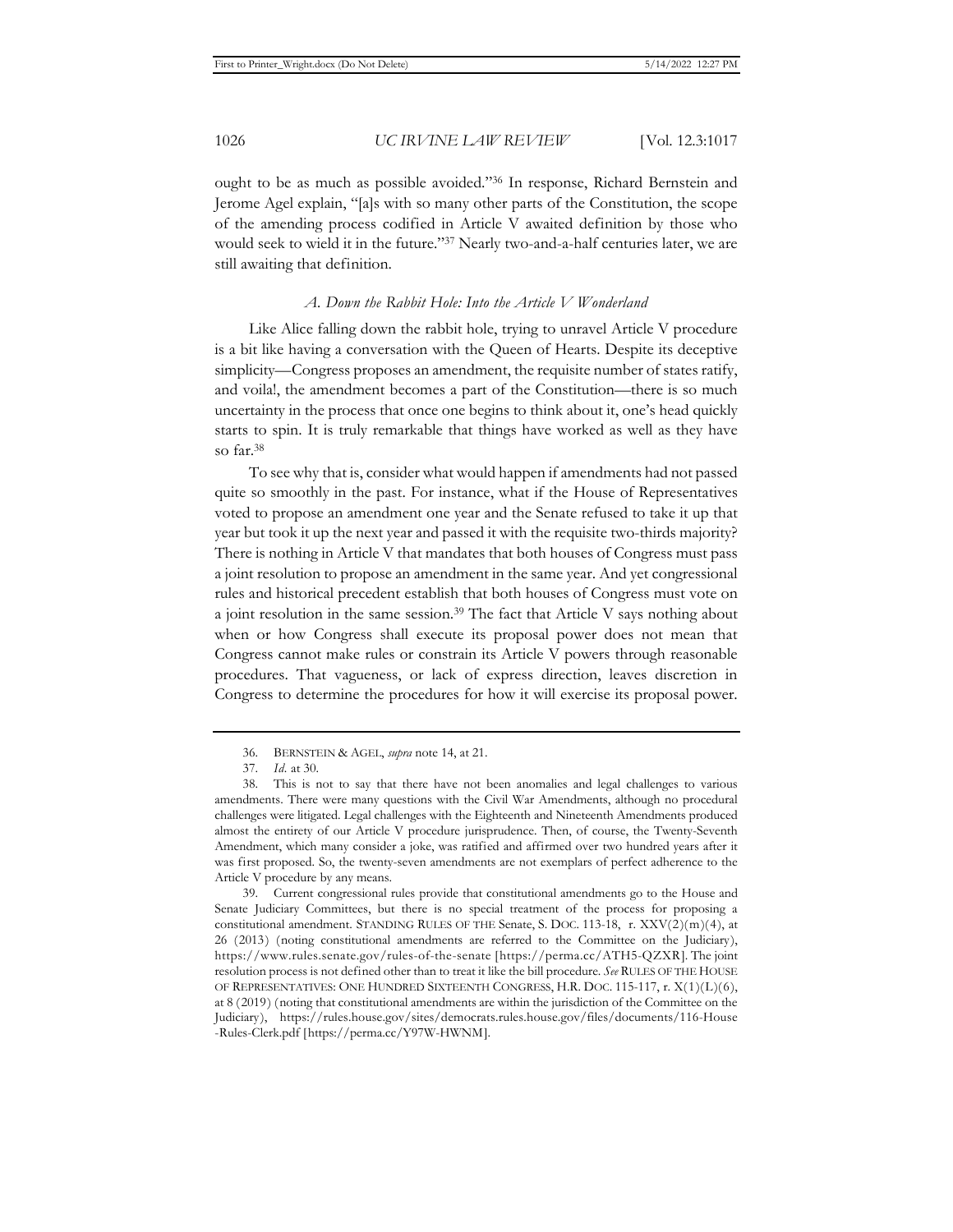But it would be safe to assume that the Senate cannot take up a resolution passed by the House thirty years earlier and suddenly pass it and send it to the states without triggering a lawsuit, complaints by House members, or stall tactics by opposing Senators.40 Nor can either house be deemed to have approved a proposal on simply a committee vote. And yet if the Senate did either, would it have violated the text or the spirit of Article V? When the House voted to approve the Twenty-Second Amendment by a vote of 81-29, reflecting only about one-quarter of its total membership, the vote was not challenged.41

Similarly, Article V does not specify the procedures that state legislatures must follow in ratifying an amendment proposal. They are left to determine the rules themselves, and some states have adopted rules that require simple majorities, others require supermajorities, some require a simple majority of a quorum, and some require a simple majority of all elected legislators.<sup>42</sup> Again, the process for ratification is left to the discretion of the states, but one could reasonably assume that there are some implied constitutional limits to state discretion. Presumably, a state could not require legislative unanimity, nor could a state permit the governor or a legislative committee to decide.43 But even if a state requires a supermajority, what happens if its legislature ratifies a proposal with only a simple majority?<sup>44</sup> Has it violated Article V? And who decides if it has violated Article V and on the basis of what rules, standards, or canons of construction?

This may seem more like the stuff of law school exams than established constitutional jurisprudence, but these issues have arisen before. For instance, in a

<sup>40.</sup> Although it would be against congressional rules to pass bills or resolutions in different sessions of Congress, each house establishes its own rules and one could, conceivably, change its rules unilaterally and there 'is not much the other house could do.

<sup>41.</sup> KYVIG, *supra* note 6, at 331.

<sup>42.</sup> For instance, Kansas House Rule section 2707 requires a two-thirds majority of all elected members to ratify a constitutional amendment, as do Colorado's Senate Rules. *See* LEGIS. COUNCIL, COLORADO LEGISLATIVE RULES, RSH. PUB. NO. 571, S. r. 26(b), at 76 (1st Sess. 2021); RULES OF THE KANSAS HOUSE OF REPRESENTATIVES: 2021–2022 BIENNIUM, H. r. 2707(b), at 32. The Illinois Constitution, Article XIV section 4, requires a three-fifths vote of all elected members of each house, as well as an intervening election. Delaware, Georgia, Idaho, and Alabama also require supermajorities of all elected members. The Illinois Constitution's three-fifths majority was held to be non-binding in *Dyer v. Blair*, 390 F. Supp. 1291 (N.D. Ill., 1975), but Illinois's legislature rules also call for a three-fifths majority vote. Florida has no rules on whether ratification follows regular bill procedures or resolution procedures, and the Florida Constitution requires an intervening election, which has been held to be unconstitutional. *See* FLA. CONST. art. X, § 1; Trombetta v. Florida, 353 F. Supp. 575 (M.D. Fla. 1973). Illinois and Florida both have provisions in their constitutions requiring an intervening election, but they were held to be unconstitutional in *Dyer v. Blair*, 390 F. Supp. at 1309, and *Trombetta*, 353 F. Supp. at 578. Seventeen states appear to require a simple majority, the same as is required for bill passage, while a handful (three) require different majorities between their two houses. *See Dyer*, 390 F. Supp. at 1305 n.34. Twenty-four states require a constitutional majority. *Id.*

<sup>43.</sup> This is not so far-fetched, as some states at the founding used executive councils to enact laws. *See* Hawke v. Smith, 126 N.E. 400, 404 (Ohio 1919).

<sup>44.</sup> As discussed below, this has happened, and the Federal District Court ruled that the ratification was ineffective because it did not comply with the legislature's supermajority rule. *See Dyer*, 390 F. Supp. at 1308–09.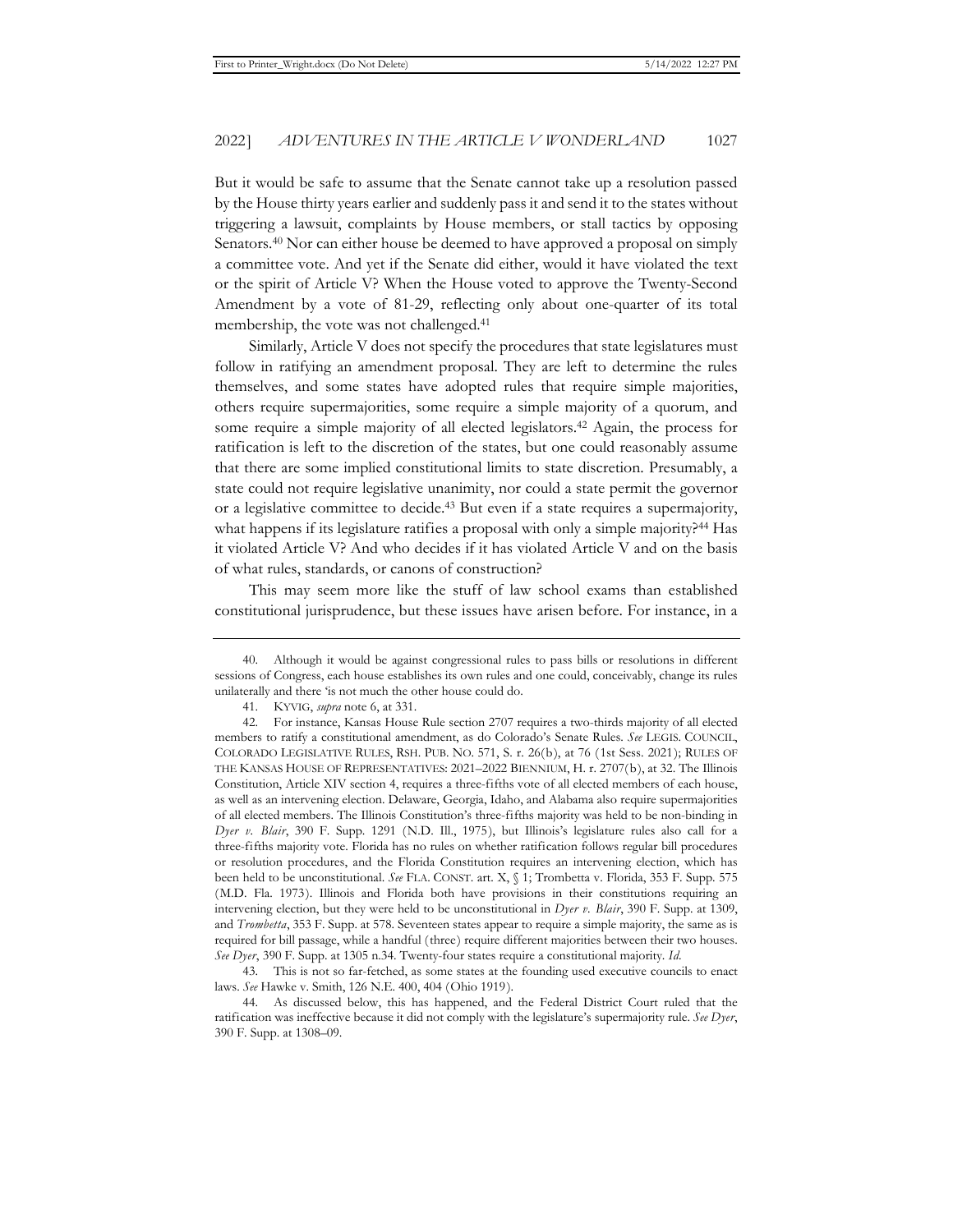case involving the Illinois ratification of the ERA, *Dyer v. Blair*, 45 Judge Stevens (before he was Justice Stevens) ruled that the Illinois Constitution's mandate of a supermajority to ratify a constitutional amendment was ineffective but that the Illinois legislative rules requiring the same supermajority was effective.46 He reasoned that the constitutional amendment requiring a two-thirds majority was irrelevant because it was established by the electorate, which has no Article V powers, but the legislative rule was effective because the state legislature is the body granted the sole ratification power.47 He did not render any opinion, however, on more extreme variations of state legislative discretion, such as whether a legislative committee could ratify or whether a legislature could require gubernatorial approval.48 The Constitution merely requires that states "ratify" a proposal. If state legislatures get to decide what constitutes ratification, they could presumably impose all sorts of procedural requirements to make it easier or more difficult to ratify.

If that seems unlikely, consider that when Idaho ratified the ERA, it did so with a supermajority pursuant to its legislative rules, but it rescinded with a simple majority vote.49 Are ratifications and rescissions different procedures? And when Kansas ratified the Child Labor Amendment in 1937, the Lieutenant Governor voted to break a tie in the Kansas Senate.50 Tennessee ratified the Nineteenth Amendment in violation of a state constitutional requirement of an intervening election, and it was alleged that West Virginia violated its own legislative rules when it ratified the Nineteenth Amendment because a senator had to rush home from a trip to break a tie vote.51 Missouri ratified the Nineteenth Amendment arguably in violation of its constitutional amendment that prohibited its legislature from ratifying any amendment that would "impair the right of local self-government, belonging to the people of [the] state."52 And Tennessee ratified the Fourteenth Amendment by arresting and imprisoning opposing legislators in order to meet the quorum requirements, even though they were not allowed to vote.53 It was alleged

51. Leser v. Garnett, 114 A. 840, 841–42 (1921); *see also* KYVIG, *supra* note 6, at 248–49.

<sup>45.</sup> *Id.*

<sup>46.</sup> *Id.*

<sup>47.</sup> *Id.* at 1307.

<sup>48.</sup> Numerous ratifications have included gubernatorial approvals, though it is unclear if all were required by state procedure or it was simply added pro forma. See U.S. GOV'T PUBL'G OFF., AMENDMENTS TO THE CONSTITUTION OF THE UNITED STATES OF AMERICA (1992) [hereinafter GOV'T PUBL'G OFF., AMENDMENTS ] https://www.govinfo.gov/content/pkg/GPO-CONAN-1992/pdf/GPO-CONAN-1992-7.pdf [https://perma.cc/MA2E-DDPN].

<sup>49.</sup> The fact that Idaho was willing to litigate the issue of the rescissions even though it had rescinded with less than the required supermajority suggests that this was not so much about testing a real rescission case, but about the politics of the ERA and expressing the state's frustration with the impending deadline extension. H.R. Con. Res. 10, 44th Leg., Reg. Sess. (Idaho 1977). *See* KYVIG, *supra* note 6, at 415–16.

<sup>50.</sup> *See* 66 CONG. REC. 3212 (1925).

<sup>52.</sup> KYVIG, *supra* note 6, at 248–49.

<sup>53.</sup> *Id.* at 170.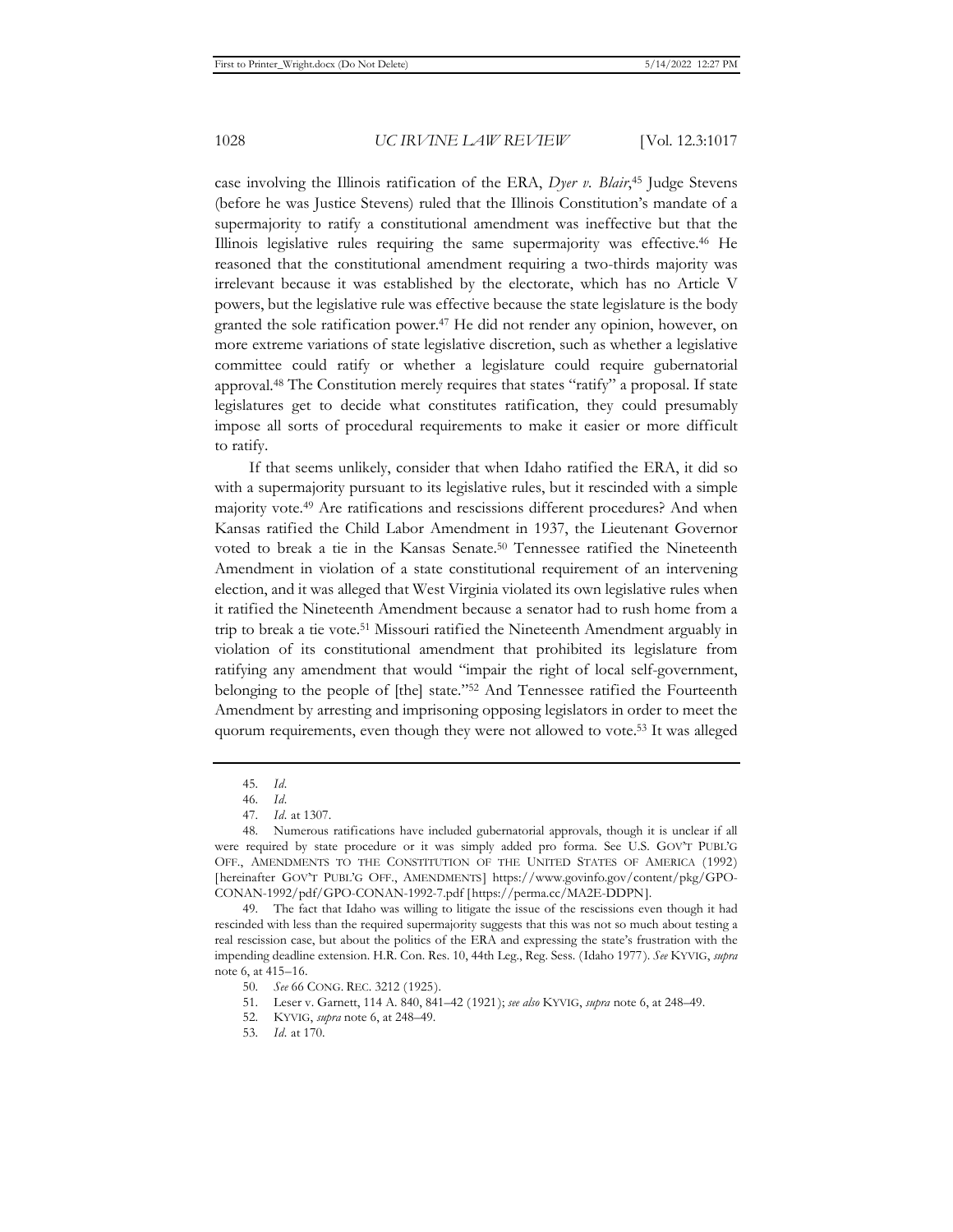in 2015 that the Seventeenth Amendment was not properly ratified because Wisconsin's ratification was of a text that contained punctuation differences and omitted a section and because California purportedly never voted at all.54 Although not so great as to void an amendment, these procedural or substantive irregularities have been argued by political opponents of certain amendments as legal grounds for denying the validity of an amendment. The most controversial amendments—the Fourteenth, Fifteenth, Eighteenth, Nineteenth, the Child Labor Amendment, and the ERA—were challenged in court and their legal legitimacy called into question by these procedural irregularities.55 What makes the issue so confounding, however, is that it is quite unlikely that Congress could impose any procedural regularity without an amendment to Article V itself since Congress has no role in the ratification process, arguably even to establish minimum standards.56 Without such a clear-cut resolution, we find ourselves, like Alice, wandering through a world in which every path circles back on itself, dead ends appear like well-traveled thoroughfares, and the White Rabbit dashes by distracting us from our quest.

We do have a few guideposts, however. We know that states ratifying amendment proposals are engaging in a federal function defined by Article V and are not exercising their legislative function as part of their state sovereignty.<sup>57</sup> They are participants in the constitution-making process as the independent sovereign states' legal agents and their people who came together to cede a portion of their power to a national government.58 As independent legal sovereignties that ratified

<sup>54.</sup> Brief of Appellant at \*2–8, Kidd v. Cascos, No. 03-14-00805-CV, 2015 WL 5001194 (Tex. App. June 29, 2015). The court held both of these objections to be meritless. *Kidd*, 2015 WL 9436655, at \*3–4.

<sup>55.</sup> *Kidd*, 2015 WL 9436655(; Hawke v. Smith, 253 U.S. 221 (1920); Dillon v. Gloss, 256 U.S. 368 (1921); Leser v. Garnett, 258 U.S. 130 (1922); Dyer v. Blair, 390 F. Supp. 1291, 1303 (N.D. Ill. 1975); Coleman v. Miller, 307 U.S. 433 (1939); Chandler v. Wise, 307 U.S. 474 (1939).

<sup>56.</sup> There is serious question as to Congress's authority to legislate matters of detail regarding the Article V process. In 1869, a resolution was introduced to require that state legislatures discuss proposed constitutional amendments on the sixth day of their next legislative session and continue to discuss it until a final decision is made. CONG. GLOBE, 41st Cong. 1st Sess. 75, 102, 334 (1869); *see also* Edward S. Corwin & Mary Louise Ramsey, *The Constitutional Law of Constitutional Amendment*, 26 NOTRE DAME L. REV. 185, 208 (1951) ("Whether such a measure is within the power of Congress incident to the power of submission of amendments is doubtful."). The consensus was that such a requirement would be unconstitutional. *Id.*; *see also* LESTER BERNHARDT ORFIELD, THE AMENDING OF THE FEDERAL CONSTITUTION 64–65 (1942). Since the states may not require popular referenda on proposed amendments, it is equally likely that Congress may not do so. The fact that Congress may not legislate the terms and conditions of state ratifications in ways that clearly contradict Article V suggests that Congress may not legislate the terms and conditions at all. For that reason, 1 U.S.C. § 106(b) has been the only legislation Congress has passed regarding the Article V process, and any more substantive legislation would seem to raise serious constitutional questions.

<sup>57.</sup> Numerous courts have noted that ratification is a federal function authorized under the Constitution and is not part of the states' independent sovereign power. *See Leser*, 258 U.S. at 137; *Dyer*, 390 F. Supp. at 1303.

<sup>58.</sup> M'Culloch v. Maryland, 17 U.S. (4 Wheaton) 316, 402–05 (1819).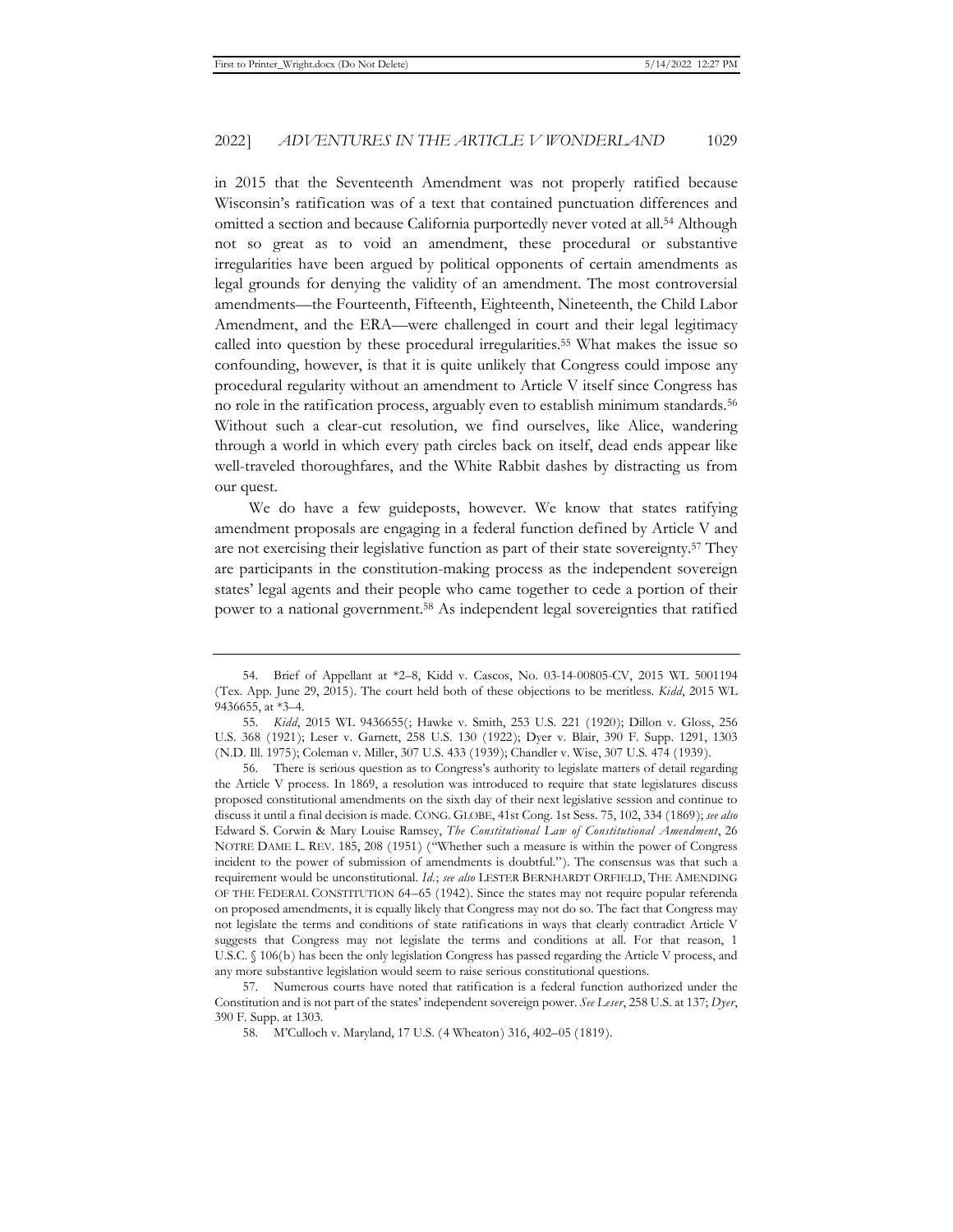the Constitution in the first place, the states had sole independent power to bind themselves and to cede their power to be governed by a constitution.<sup>59</sup> When they ratified the Constitution, they were acting as independent sovereignties. But when they amend, they are acting under the authority of Article V. Yet Article V treats them as the independent sovereignties they were in 1787. So is their ability to make rules on how to ratify a part of their retained sovereign powers or a power returned to them and constrained by Article V?60 Where that power lies could have an impact on who determines whether they have acted within their constitutional bounds when they ratify or rescind.

The Supreme Court has held that the President has no role in the amending process,61 which would possibly exclude the power of the Archivist, an executive branch official, or the Department of Justice, to provide binding determinations of the legal sufficiency of the ERA ratifications. Nor can the entire state electorate have Article V powers to ratify.<sup>62</sup> The Court established that the Framers meant "legislature" in its commonsense meaning in Article V and thus did not grant the electorate the power to validate a legislature's ratification by popular referendum.<sup>63</sup> Nor can a state, by legislative rule or a constitutional amendment, require an intervening election of its state legislature before that body may ratify a proposed amendment.64 But what if a state decided that its legislature would consist of every person who was born on July 4th? Would that body constitute a legislature for purposes of Article V? Of course, there might be Guarantee Clause issues here that get us out of that dead end,<sup>65</sup> yet Article V still does not specify what is meant by a legislature nor does it specify what the act of ratification means or how it is done. Perhaps, as with congressional rules on joint resolutions, we can safely assume that the popularly elected body that engages in the lawmaking function of the state is the

<sup>59.</sup> *Id.*; *see also* Andrew G.I. Kilberg, Note, *We the People: The Original Meaning of Popular Sovereignty*, 100 VA. L. REV. 1061 (2014).

<sup>60.</sup> An interesting diversion to further complicate the issue is whether a state that permits constitutional ratification by referenda, or legislation by referenda, could see the population insisting that the legislature ratify or demanding that the legislature not ratify. Vikram David Amar discusses the role of the people in the Article V amendment process in *The People Made Me Do It: Can the People of the States Instruct and Coerce Their State Legislatures in the Article V Constitutional Amendment Process?*, 41 WM. & MARY L. REV. 1037 (2000).

<sup>61.</sup> Hollingsworth v. Virginia, 3 U.S. (3 Dallas) 378, 381 n.\* (1798).

<sup>62.</sup> *See generally* Hawke v. Smith, 253 U.S. 221 (1920).

<sup>63.</sup> *Id.* at 231.

<sup>64.</sup> Trombetta v. Florida, 353 F. Supp. 575 (M.D. Fla. 1973); Walker v. Dunn, 498 S.W.2d 102 (Tenn. 1972).

<sup>65.</sup> Obviously, ratification means to affirm a proposal, but whether a lieutenant governor can break a tie in a state senate in order to reach a majority vote or whether a governor can veto a state's rescission is unsettled. The Kansas Supreme Court said yes in *Coleman v. Miller*, 71 P.2d 518, 527 (Kan. 1937), but the United States Supreme Court failed to reach an opinion on that issue in *Coleman v. Miller*, 307 U.S. 433, 447 (1939). And Governor Ward of New Jersey vetoed its rescission of the Fourteenth Amendment but there was no judicial pronouncement on the appropriateness of that veto. *See* KYVIG, supra note 6 at 174.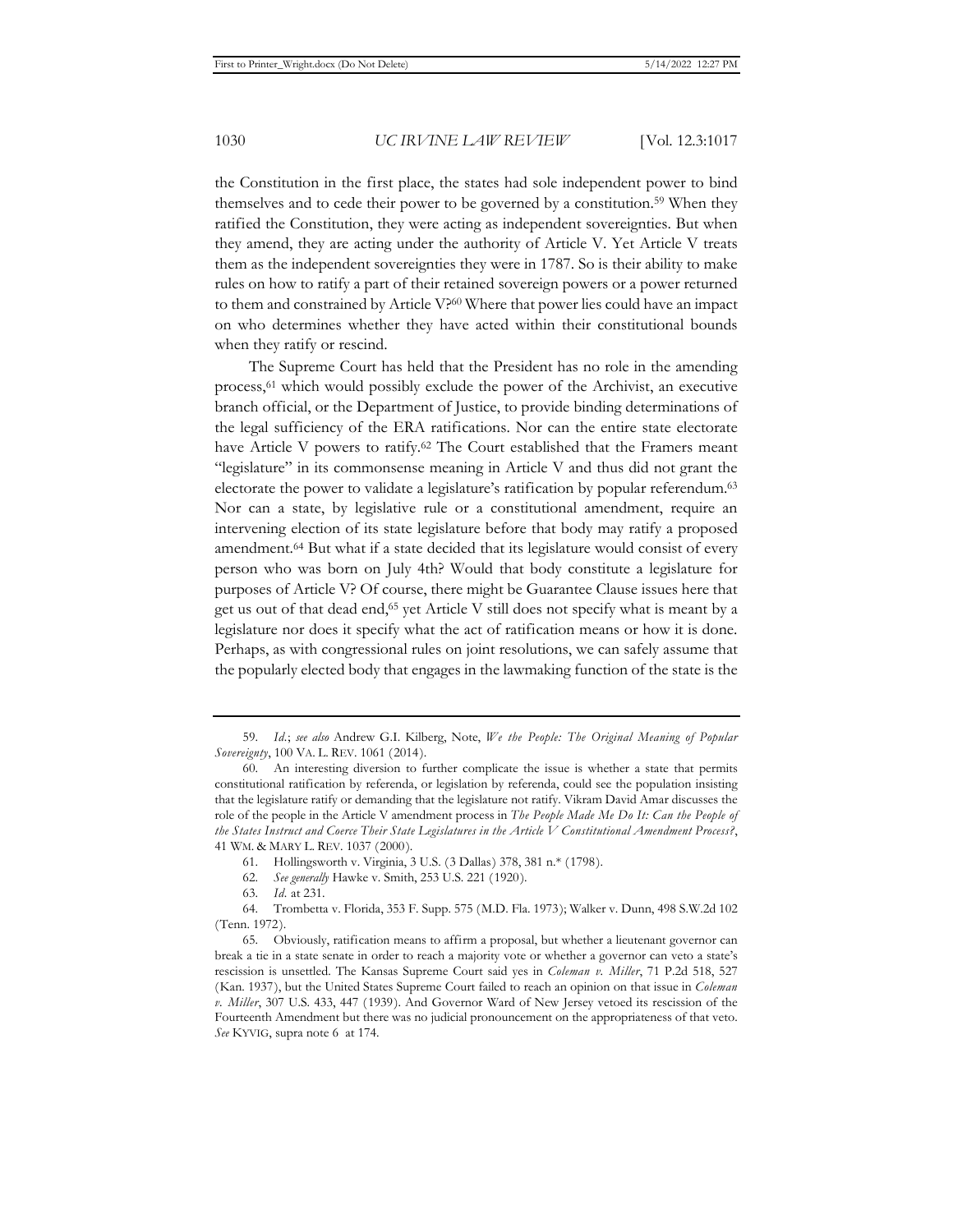legislature and that if it votes by at least a majority vote in favor of approving an amendment proposal, then Article V has been satisfied. Frankly, if a state legislature consisted of everyone born on July 4th, we would probably have far more of a constitutional crisis than just the Article V irregularities posed here.

Yet even with our basic guideposts, the rabbit hole continues on its winding path. If the Constitution allows a state to set its own legislative rules on ratification, what if it chose to violate its own rules? Would it have violated only a state legislative rule, or would the state have also violated Article V? Would it only violate Article V in certain circumstances? For instance, it would seem logical that if state legislative rules call for a supermajority vote to ratify a constitutional amendment, but the legislature ratifies with only a simple majority, it has violated state law but not Article V.66 But if it ratifies with less than a majority at all, then it violates both. Can a state violate its own laws but not Article V when it engages in the constitutionally defined ratification function? Presumably, there is no reason why it might not if Article V allows states to set their own rules for ratification. So that leaves us in the sticky situation in which the question of whether states have properly exercised their Article V ratification function is a matter of federal constitutional law but the Constitution grants to the states broad discretion in how they exercise that function. Does that make Article V ratification questions matters of state law? And if a state chooses to impose a supermajority requirement on ratification and violates that law, has it violated the U.S. Constitution or state law or both or neither? Finally, who is going to tell us whether it has or not?

This indeterminacy in both the proposal and the ratification functions are first-level problems. What happens when we get to second-level issues, such as Congress imposing a limitation on the states' ratification function through its proposal power? If Congress issues a proposed amendment with a section requiring that states ratify the proposal with supermajorities, that they ratify within three years, that they must get the governor's signature, or that they must hold a popular vote, has Congress used its proposal power to invade the ratification power of the states?67 It would seem the answer is clearly yes. Both the procedure for ratification as well as the determination whether to ratify are granted solely to the states. Using the proposal function, or the mode of ratification function, to influence or control how the states ratify would be unseemly.68 Congress telling the states they must have

<sup>66.</sup> Although Judge Stevens affirmed the Illinois legislative rule requiring a super-majority, he did not venture to discuss whether the simple majority ratification satisfied Article V, and should therefore bind the state, in *Dyer v. Blair*. 390 F. Supp. 1291, 1305 n.35 (1975).

<sup>67.</sup> These issues have been discussed and attempts to impose congressional limits, like an intervening election, have failed. *See* discussion *infra* notes 243, 303–06.

<sup>68.</sup> Senator Cummins commented on the deadline added to the Eighteenth Amendment as follows: "[The deadline amendment] is not only an exercise of authority which has not been granted to us by the Constitution, but it is exceedingly unfair and unjust . . . . Our authority is exhausted when we declare that an amendment shall be proposed to the States." 55 CONG.REC. 5652 (1917) (statement of Sen. Cummins).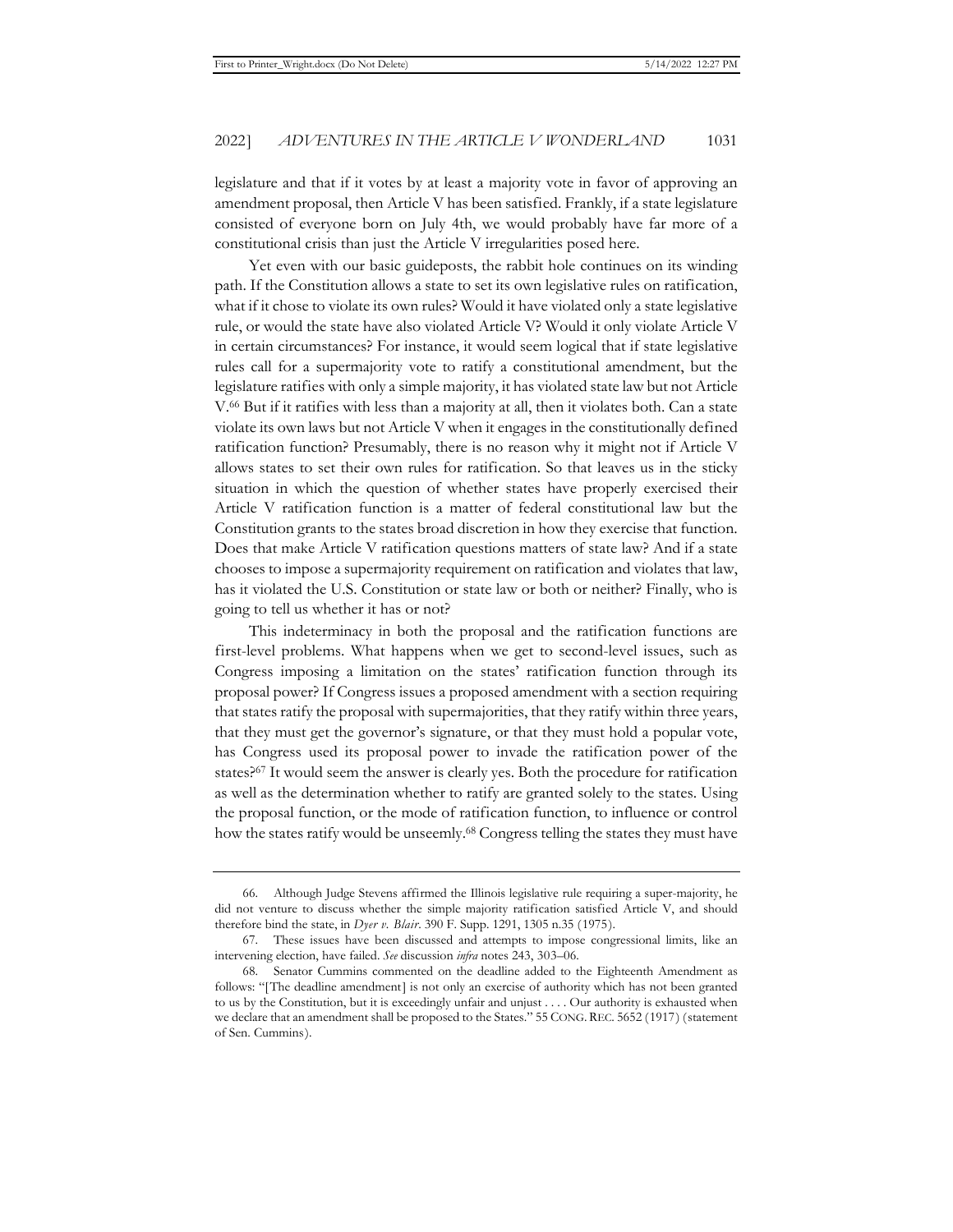a supermajority or they must ratify within a specified time would seem to infringe on the states' function to determine whether or not to ratify, even if it were located in a proposal issued under Congress's legitimate Article V proposal power. If a majority would ratify but a supermajority would not, and state law permits only a simple majority, then how can Congress impose a different standard? If states have the power to determine whether to ratify, then how can Congress impose a limit on when they can make that determination?<sup>69</sup> Both seem to be an infringement of the states' sole ratification power through an illegitimate expansion of Congress's proposal power. And what would happen if Congress or the Archivist were to accept Illinois's 1972 ratification of the ERA by a simple majority when its legislative rules call for a supermajority or were to deny ratification by a simple majority because Congress had required a supermajority? Only a ratified constitutional amendment to Article V detailing the ratification procedure would seem consistent with Article V.70

To add just one more teensy-weensy twist in our procedural path, there might be a difference if Congress imposes a ratification restriction in the text of the amendment proposal itself rather than in the mode of ratification.71 For instance, when the first deadline was proposed in the Senate deliberations on the Eighteenth Amendment, Senator Warren Harding suggested a third section to the proposal, adding what eventually became a seven-year deadline on the states to ratify.72 Senator Brandegee of Connecticut strongly opposed the deadline, explaining:

[I]t is utterly beyond my mental apparatus to comprehend the claim that, with the Constitution as at present written, with its existing machinery for its own amendment, a proposed amendment which it is sought to make a part of the Constitution can include a provision which will so change the Constitution as to make it applicable to the very amendment which itself can not take effect until it has been ratified by three-quarters of the States. It is an attempt to hoist yourself by your own boot straps, if I may use a homely phrase.<sup>73</sup>

<sup>69.</sup> It is actually a matter of Congress limiting the right of states to change their minds and ratify after rejecting, or after taking no action, which is a right under Article V recognized in *Coleman v. Miller*. 307 U.S. at 472–73. States have a constitutionally recognized right to change their minds and ratify after rejecting, and a deadline certainly precludes them from doing so unless they do it within the short timeframe given. *Id*.

<sup>70.</sup> *See* Hanlon, *supra* note 15, at 684–85.

<sup>71.</sup> Four amendments (Eighteenth, Twentieth, Twenty-First, and Twenty-Second) contained deadlines in the text of the amendments themselves, while four later amendments (Twenty-Third, Twenty-Fourth, Twenty-Fifth, and Twenty-Sixth) contain the deadline in the preamble, or resolving clause. *See* U.S. CONST. amends. XVIII, XX, XXI, XXII, XXIII, XXIV, XXV, XVI.

<sup>72.</sup> U.S. CONST. amend. XVIII, § 3 ("This article shall be inoperative unless it shall have been ratified as an amendment to the Constitution by the legislatures of the several States, as provided in the Constitution, within seven years from the date of the submission hereof to the States by the Congress.") The Twentieth, Twenty-First, and Twenty-Second Amendments contain identical language. *See* U.S. CONST. amends. XX, § 6, XXI, § 3, XXII, § 2.

<sup>73. 55</sup> CONG. REC. 5651 (1917) (statement of Sen. Brandegee).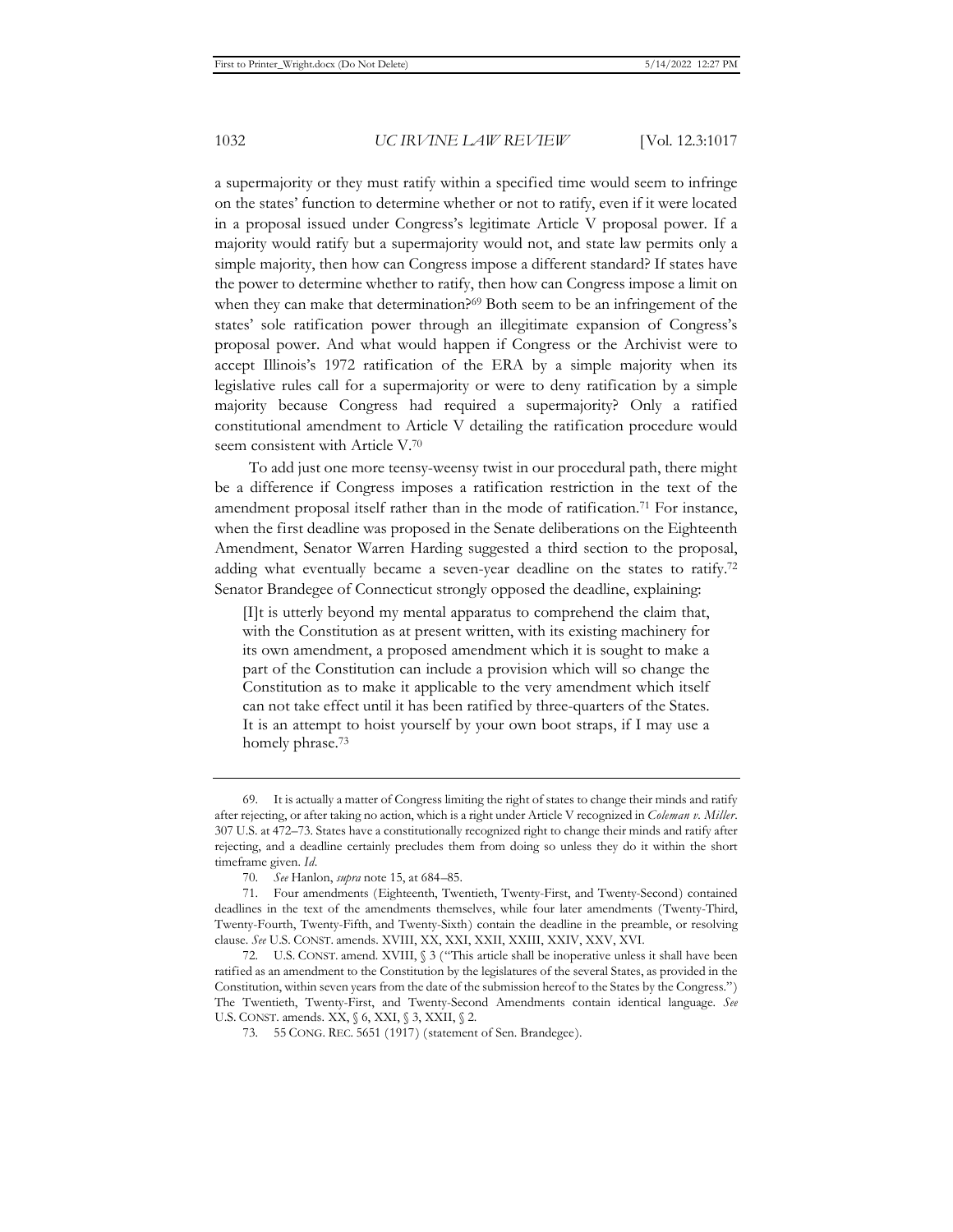In other words, the deadline could not be an effective limit on the states until the proposed amendment had been ratified, at which point the deadline would be irrelevant and inoperative. Only if the states ratified the amendment after the deadline would the restriction be potentially operative. And either the proposed amendment would have self-destructed as a result of the deadline even though the amendment *and its deadline* was not fully ratified or, more logically, the deadline could not operate to kill the amendment until after it was ratified beyond the deadline. And for that to happen, the late ratifications must have been effective in order to animate the proposed amendment, only to have the suddenly effective deadline snuff it out. But if the ratifications after the deadline were never effective, then the deadline never becomes operative. Only if the ratifications were operative, in violation of the deadline, could they breathe life into the deadline that would consequently render them inoperative. Like the riddle that says on one side of a piece of paper, "The statement on the other side of this paper is true," and on the other side says, "The statement on the other side of this paper is false," deadlines in the proposal that would void a tardy ratification would fit right into Alice's Wonderland.74

Further puzzles appear when we consider the role of popular opinion in amendment ratification. The Court has held that legislative ratification is not subject to a subsequent popular referendum.75 But what about advisory referenda, either before or after the legislative vote? This issue came up repeatedly in state courts as people signed petitions to bring amendment proposals to the public, especially in the case of Prohibition, after their state legislatures voted to ratify.76 The states split on the issue, but the Supreme Court's decision in *Hawke v. Smith* settled most of these questions. Questions of popular opinion and advisory referenda also arose in the case of the ERA,77 but litigation on those issues was arguably unripe. Nonetheless, what if a state, like California, has a provision for popular instigation of legislation and the state votes to order its legislature to ratify, or not to ratify, a proposed amendment?78 Could the electorate pass a state

<sup>74.</sup> Deadlines and other limits exercised pursuant to the mode of ratification may be logically distinguished because the mode of ratification is established in a preamble that identifies whether the proposed amendment shall be ratified by state legislatures or state conventions. The preamble is not part of the amendment being ratified and does not become operative once the proposed amendment has been ratified by the requisite number of states. Nonetheless, it would seem especially problematic for a preamble that has no legally binding authority other than to specify the mode of ratification to void state ratifications undertaken pursuant to the states' sole ratification power. For more on this, see Wright, *supra* note 13, at 55–58.

<sup>75.</sup> Hawke v. Smith, 253 U.S. 221 (1920).

<sup>76.</sup> Prior v. Noland, 188 P. 729 (Colo. 1920); Barlotty v. Lyons, 189 P. 282 (Cal. 1920); Decher v. Vaughan, 177 N.W. 388 (Mich. 1920); Carson v. Sullivan, 223 S.W. 571 (Mont. 1920); State *ex rel.* Gill v. Morris, 191 P. 364 (Okla. 1920); State *ex rel.* Mullen v. Howell, 181 P. 920 (Wash. 1920).

<sup>77.</sup> Askew v. Meier, 231 N.W.2d 821 (N.D. 1975); Kimble v. Swackhamer, 584 P.2d 161 (Nev. 1978).

<sup>78.</sup> *See generally* Amar, *supra* note 60.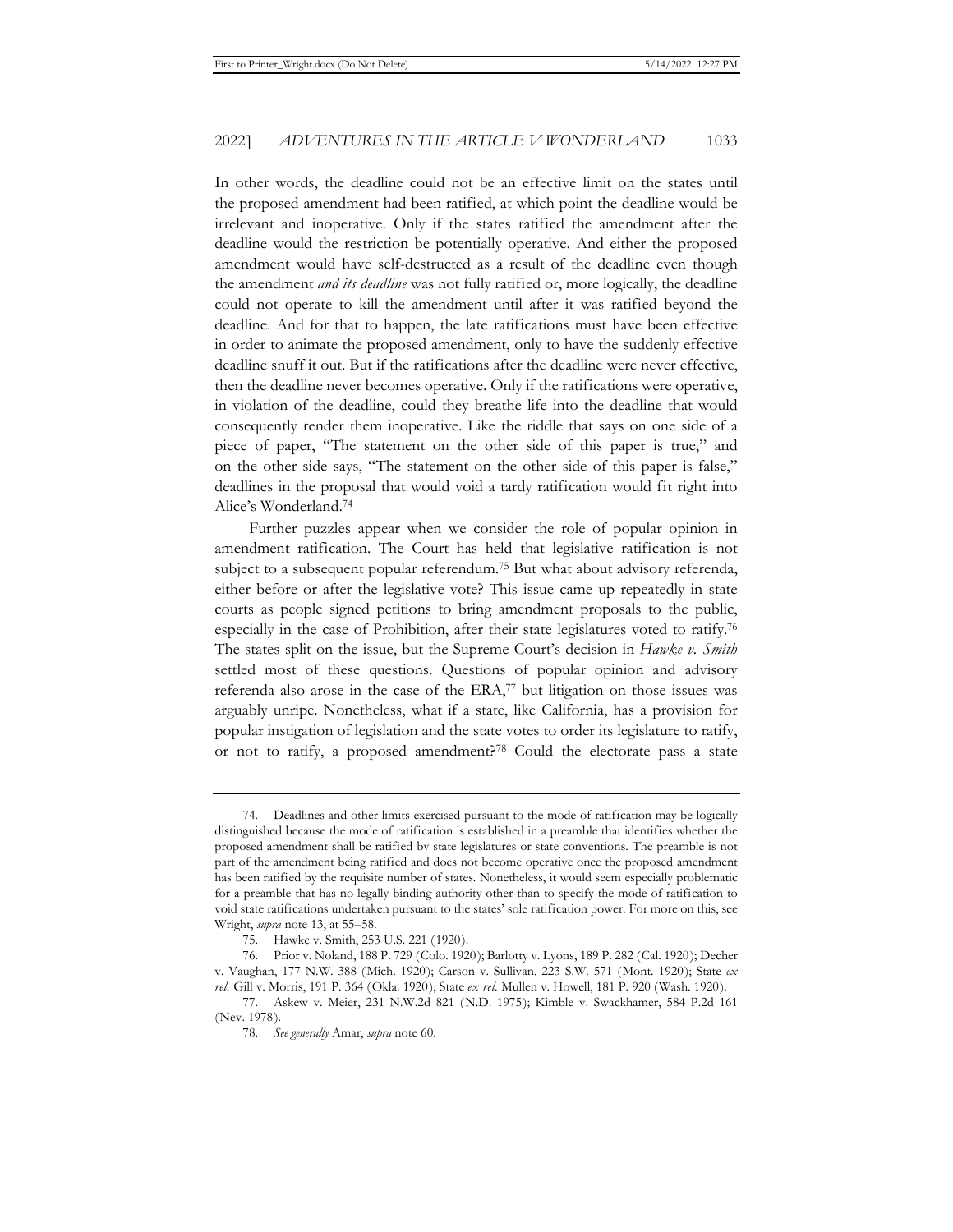constitutional amendment mandating the legislature ratify the ERA? These are not entirely far-fetched ideas, as Professor Amar discusses in his work.79

But before we tie ourselves up in logistical knots that even Houdini could not escape, we must remember that past procedural irregularities have been sidestepped or ignored, yet we have not found ourselves floundering on a constitutional seashore like a walrus out of water. But the Court's kicking the can down the road, just to add another random metaphor here, does not provide much comfort as we experience the constitutional crises of the Trump era, the politicized Department of Justice, and a Supreme Court willing to overturn well-established precedent.80 The ERA directly presents some of the most important unanswered questions about Article V procedure at a moment in time when clarity is most needed and least likely to be obtained. In the case of the ERA, we are not dealing with the extreme examples of legislative committees ratifying a proposed amendment or Congress imposing a particular ratification requirement in the text of the amendment itself. Instead, we are dealing with state ratifications after a congressional deadline located in the preamble and rescissions after states have ratified and submitted their certificates of ratification to the Archivist. And although there are some simple-majority/supermajority issues raised in the rescissions, and a gubernatorial veto, we are not in the hinterlands of potential constitutional irregularities.

To keep from disappearing down the many dark side paths of our Article V perambulations, let's assume that Article V grants the states a certain amount of discretion to establish their own procedures for amendment ratifications. Let's also assume that certain processes may be beyond the range of Article V, and that those might include congressional deadlines and gubernatorial approval but not the simple-majority/supermajority divide. And we can reasonably analogize to the legislative process, so that congressional proposals, like a statute, must occur in the same session of Congress.<sup>81</sup> Further, state ratifications, like the Presidential signature or veto, are a reasonably defined act of their legislatures that follow standard law-making norms. But that leaves us still with the terribly important unanswered question of who decides when a state's ratification (be it a late one or one followed by a rescission) is legally sufficient under Article V. That power could lie with Congress as the national political body that is responsible for the political and policy decisions that underlie constitutional amendments and the structure of our republic. After all, the Supreme Court has held that Guarantee Clause issues are nonjusticiable political questions and, on the same reasoning, could rule that Article

<sup>79.</sup> *Id.*

<sup>80.</sup> *See, e.g.*, Neal Devins, *State Constitutionalism in the Age of Party Polarization*, 71 RUTGERS U. L. REV. 1129 (2019); RICHARD H. FALLON, JR., 'LAW AND LEGITIMACY IN THE SUPREME COURT (2018). These are just two of the more academic treatments of the current crisis in constitutionalism.

<sup>81.</sup> Michael Stokes Paulsen would adopt a legislative model analogy for Article V. *See* Paulsen, *supra* note 18, at 721–33.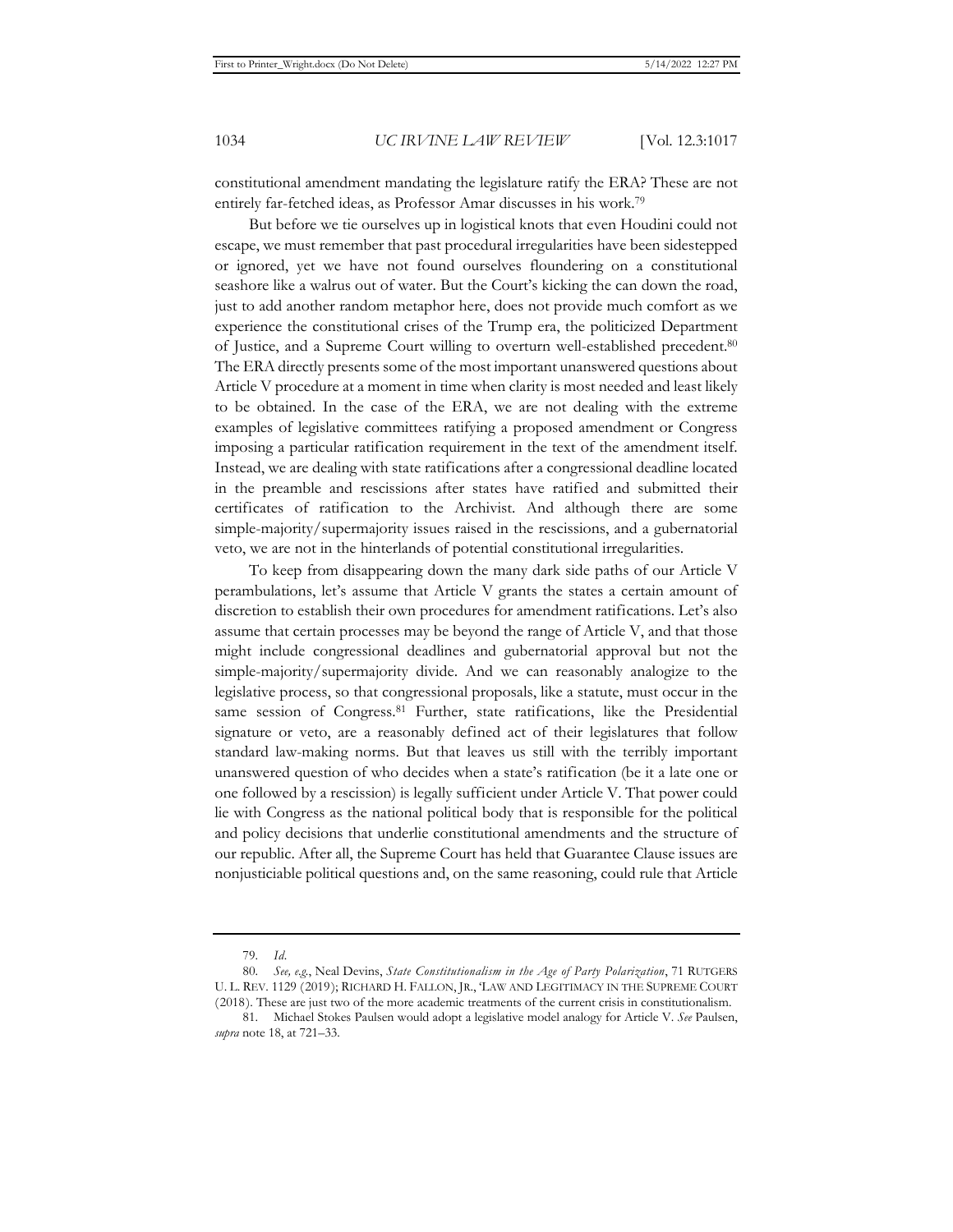V issues are political questions.82 It could lie with the federal courts as the bodies responsible for interpreting the Federal Constitution. Justice Marshall's epic phrase that "[i]t is emphatically the province and duty of the judicial department to say what the law is"83 provides direct support for judicial review of Article V issues. It could lie with the state legislatures as the principal agents in the constitution-making process and the legally binding agent of independent sovereignties.84 Or, it could lie with the state courts as the entities that ensure compliance with state law and have constitutional authority to limit the state's independent sovereignty.85

There are valid arguments for all of these options, although scholars who have studied this subject generally agree that the federal courts are the most logical choice because they are not participants in the Article V process so they would not be guilty of aggrandizing themselves, as could be expected of Congress and the state legislatures.86 But, as we learned in *Bush v. Gore*, the courts can and do participate in functions, like electing a president, to which they are not constitutional parties.87 At the end of the day, the importance of constitution-making supports the conclusion that federal and not independent state courts should provide guidance, continuity, and a commitment to a uniform federal structure. For, as Judge Stevens stated in *Dyer*, "We are persuaded that the word 'ratification' as used in article V of the federal Constitution must be interpreted with the kind of consistency that is characteristic of judicial, as opposed to political, decision making."88

Unlike Alice, who simply wakes up and finds herself back in her normal world, we cannot wake up to find the ERA puzzles have vanished. Even if they did, they would still exist for another amendment on another day. Therefore, to escape our rabbit hole, it makes sense to use the kind of navigation tools—original understandings, canons of construction, prior practices, and judicial precedent—that courts commonly use to construe the many ambiguities of our Constitution.

<sup>82.</sup> Luther v. Borden, 48 U.S. (7 Howard) 1, 56 (1849); Ryan C. Williams, *The "Guarantee" Clause*, 132 HARV. L. REV. 602, 679 (2018). But some critics disagree with the nonjusticiability of Guarantee Clause disputes. *See* Erwin Chemerinsky, *Cases Under the Guarantee Clause Should be Justiciable*, 65 U. COLO. L. REV. 849 (1994).

<sup>83.</sup> Marbury v. Madison, 5 U.S. (1 Cranch) 137, 177 (1803).

<sup>84.</sup> If the state legislatures have the unlimited power to ratify, then their certificates of ratification should be, as they are, deemed conclusive.

<sup>85.</sup> *See generally* Hon. Chase T. Rogers, *Putting Meat on Constitutional Bones: The Authority of State Courts to Craft Prophylactic Rules Under the Federal Constitution*, 98 B.U. L. REV. 541 (2018); Lawrence Friedman, *The Constitutional Value of Dialogue and the New Judicial Federalism*, 28 HASTINGS CONST.L.Q. 93 (2000); Jason Mazzone, *The Bill of Rights in the Early State Courts*, 92 MINN.L.REV. 1 (2007).

<sup>86.</sup> *See* sources cited *infra* note 204.

<sup>87.</sup> Bush v. Gore, 531 U.S. 98 (2000).

<sup>88.</sup> Dyer v. Blair, 390 F. Supp. 1291, 1303 (N.D. Ill. 1975).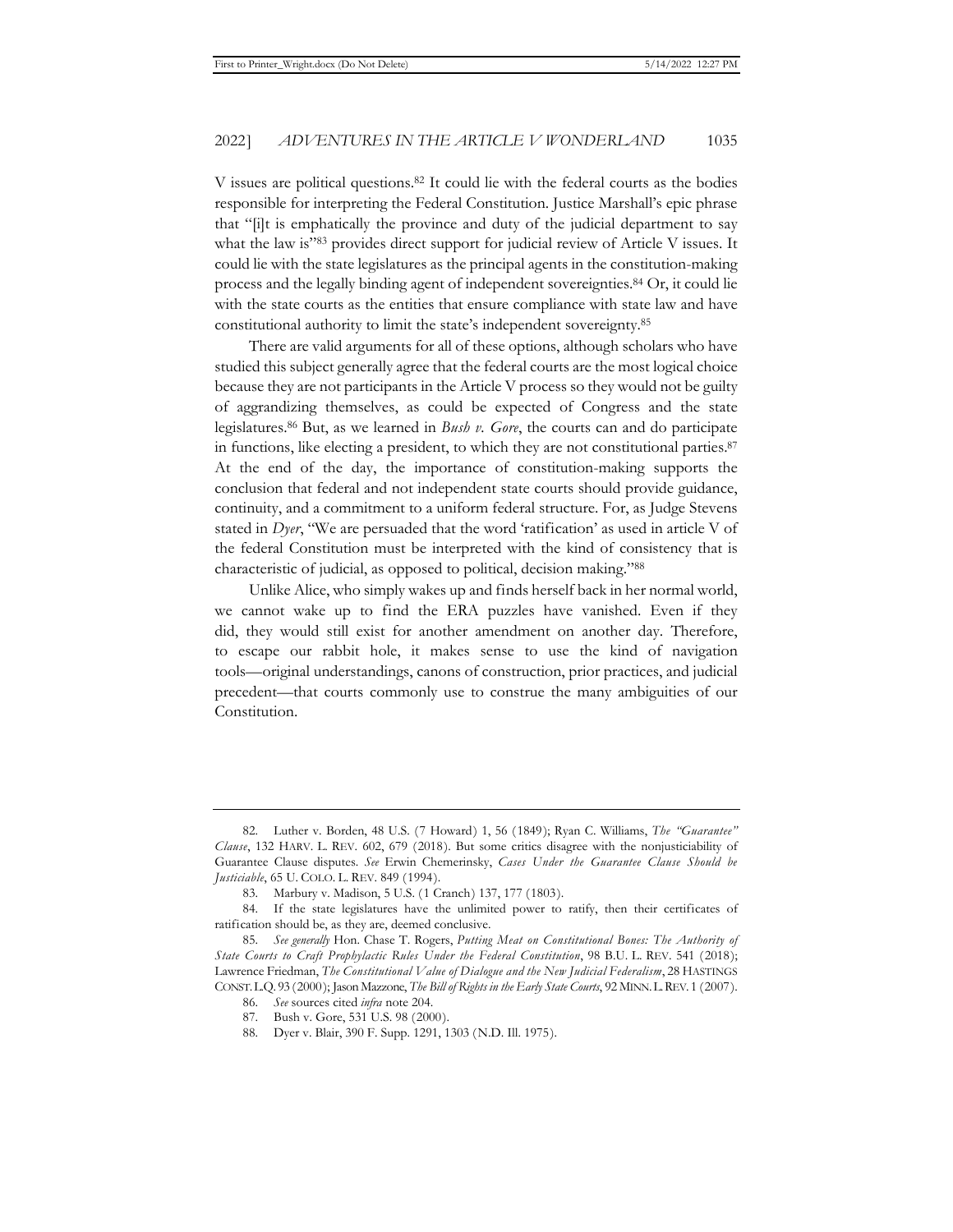#### *B. Escaping the Rabbit Hole*

We cannot really be surprised that Article V provides little guidance to these technical questions when the rest of the Constitution is equally enigmatic. But before we turn to those tools, let's be clear on the specific ERA questions that we seek to have answered. First, we want to know if Congress can impose a deadline on the states for ratifying. That means we want to know if ratifications after that date are valid (because Congress lacks the power to restrict the states' ratification function) or are invalid (because Congress may set conditions on states ratifying, either through its proposal power or its mode of ratification power).89 This is a federalism question about the balance of power between the states and Congress. We also need to know if the Archivist may rely on the executive branch opinion, which, like that of the hookah-smoking caterpillar, is advice that comes from an official with no Article V authority. There is no role for the executive branch in the Article V process, so to imagine that the OLC can provide binding guidance to the Archivist is certainly problematic.<sup>90</sup> And if it is not binding and only advisory, then who judges whether the OLC's advice is accurate or not? Some states have alleged that the deadline is an unconstitutional usurpation of the states' sole ratification power and a violation of the federalism balance guaranteed by the Tenth Amendment.91 Surely neither the states nor Congress should have the sole power to resolve that dispute, as they are parties to the transaction. That leaves the federal courts.

Second, we need to know if states may rescind their ratifications after submitting certificates of ratification to the Archivist. If the Archivist is going to

<sup>89.</sup> The answer to this question may implicate further questions, such as whether Congress can extend or waive a deadline once given, whether in the text of the proposal or in the preamble. This was a big issue with the ERA extension debates, even after Congress voted by a simple majority to add three years and three months to the deadline. *See, e.g.*, Held, Herndon & Stager, *supra* note 15; Witter, *supra* note 17; Ginsburg, *supra* note 17; Rees, *supra* note 17; Hatch, *supra* note 17; Baker, *supra* note 18; Comment, *The Equal Rights Amendment and Article V: A Framework for Analysis of the Extension and Rescission Issues*, 127 U. PA. L. REV. 494 (1978).

<sup>90.</sup> When federal officers have legal questions as to their assigned roles and functions, they may submit those questions to the Attorney General. 28 U.S.C. § 511 provides: "The Attorney General shall give his advice and opinion on questions of law when required by the President." It makes sense that the Archivist may solicit a legal opinion from the Office of Legal Counsel, which was done in this case and in the case of the Twenty-Seventh Amendment. Ratification of the Equal Rights Amendment, supra note 8; Congressional Pay Amendment, *supra* note 34. However, OLC opinions cannot be legally determinative for multiple reasons. The Executive has no apparent role in the Article V process. Only Congress and the states are expressly granted power to effectuate amendments to the Constitution. U.S. CONST. art. V. The Supreme Court has held that the President has no role in that process. Hollingsworth v. Virginia, 3 U.S. (3 Dallas) 378, 381 n.\* (1798). If the opinion of the OLC were binding, that would impermissibly interject the Executive branch into the amendment process. If an OLC opinion could be determinative, the President could essentially subvert the will of Congress, the States, and the people.

<sup>91.</sup> Petitioners unsuccessfully made this argument in *Dillon v. Gloss*, but states have made the argument again in the ERA litigation in the District Court for the District of Columbia. *See* Complaint, Virginia v. Ferriero, 525 F. Supp. 3d 36 (D.D.C. 2021) (No.1:20-cv-00242).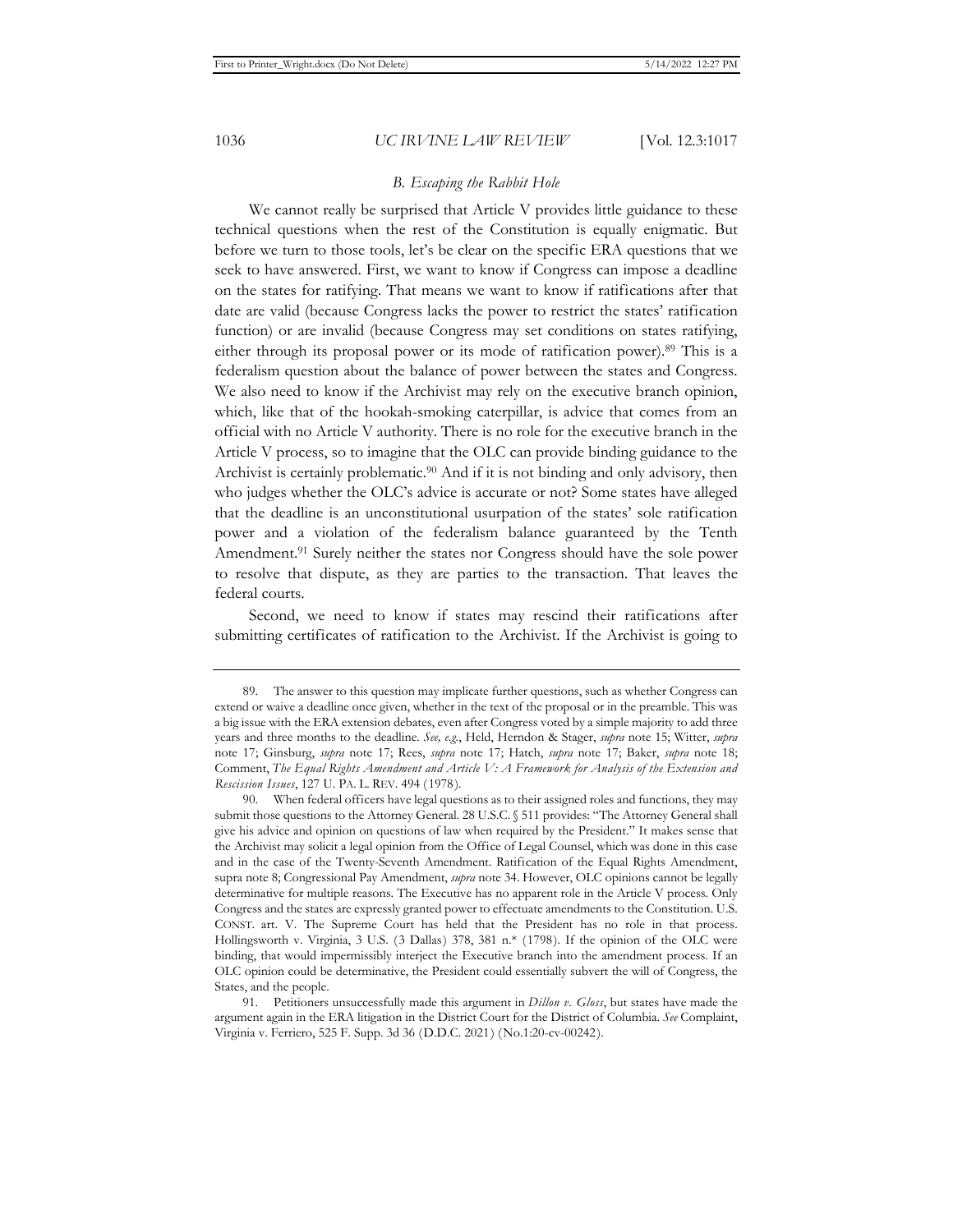publish the ERA, then he needs to know if the rescissions are valid. Again, does he look to the Department of Justice? Can Congress make that call? The Supreme Court has held that amendments become effective immediately upon ratification by the last state and publication is a ministerial duty only.<sup>92</sup> If the courts determine that the rescissions are ineffective, then the Twenty-Eighth Amendment became a part of the Constitution on January 27, 2020, and the two-year window to implement it is gradually closing.93 The Court has also stated that ratification certificates are conclusive on the Archivist despite allegations of legal insufficiencies.94 The Archivist has received thirty-eight ratifications, and yet he has not published the ERA. Has he breached his statutory duty? Can Congress impose anything more than statutory duties of publication on the Archivist if Article V is self-executing? But if it is self-executing, what happens if a state's ratification is legitimately called into question? Who decides if the ratification certificate complies with Article V or state law: Congress, the state courts, the federal courts, the Archivist, state legislatures, the Department of Justice? There seem to be too many forks in our Article V road, but most are dead ends.

#### II. THE WHITE RABBIT OR THE CHESHIRE CAT: WHOSE ADVICE SHOULD WE FOLLOW?

In Alice's efforts to make her way through Wonderland, numerous characters give her direction and advice, but to whom should she listen? The Caterpillar tells her that one side of the mushroom makes her grow and the other makes her shrink. The Cheshire Cat tells her the way to the March Hare's house. The White Rabbit keeps running by apparently with some knowledge of where the different roads lead. If we know who to follow in our Article V wonderland, we can eventually return to stable ground. As noted earlier, these choices are the federal courts, the state courts, Congress, or the state legislatures. Let us take a few minutes to consider the merits of each, remembering that Article V does not provide an answer, nor do Articles I or III.

#### *A. State Legislatures*

Because Article V grants the sole ratification function to state legislatures, we could rationally leave the decision about the legal sufficiency of state ratifications to the legislatures that enact them, assuming we can feel confident as to what body

<sup>92.</sup> Dillon v. Gloss, 256 U.S. 368, 376–77 (1921); U.S. v. Sitka, 845 F.2d 43, 47 (2d Cir. 1988); U.S. v. Stahl, 792 F.2d 1438, 1441 (9th Cir. 1986).

<sup>93.</sup> Section 3 of the ERA provides that "[t]his amendment shall take effect two years after the date of ratification." Equal Rights Amendment of 1972, H.R.J. Res., 92 Cong., 86 Stat. 1523 § 3.

<sup>94.</sup> Leser v. Garnett, 258 U.S. 130, 137 (1922); *see* U.S. v. Sprague, 282 U.S. 716 (1931); Chandler v. Wise, 307 U.S. 474, 477–78 (1939).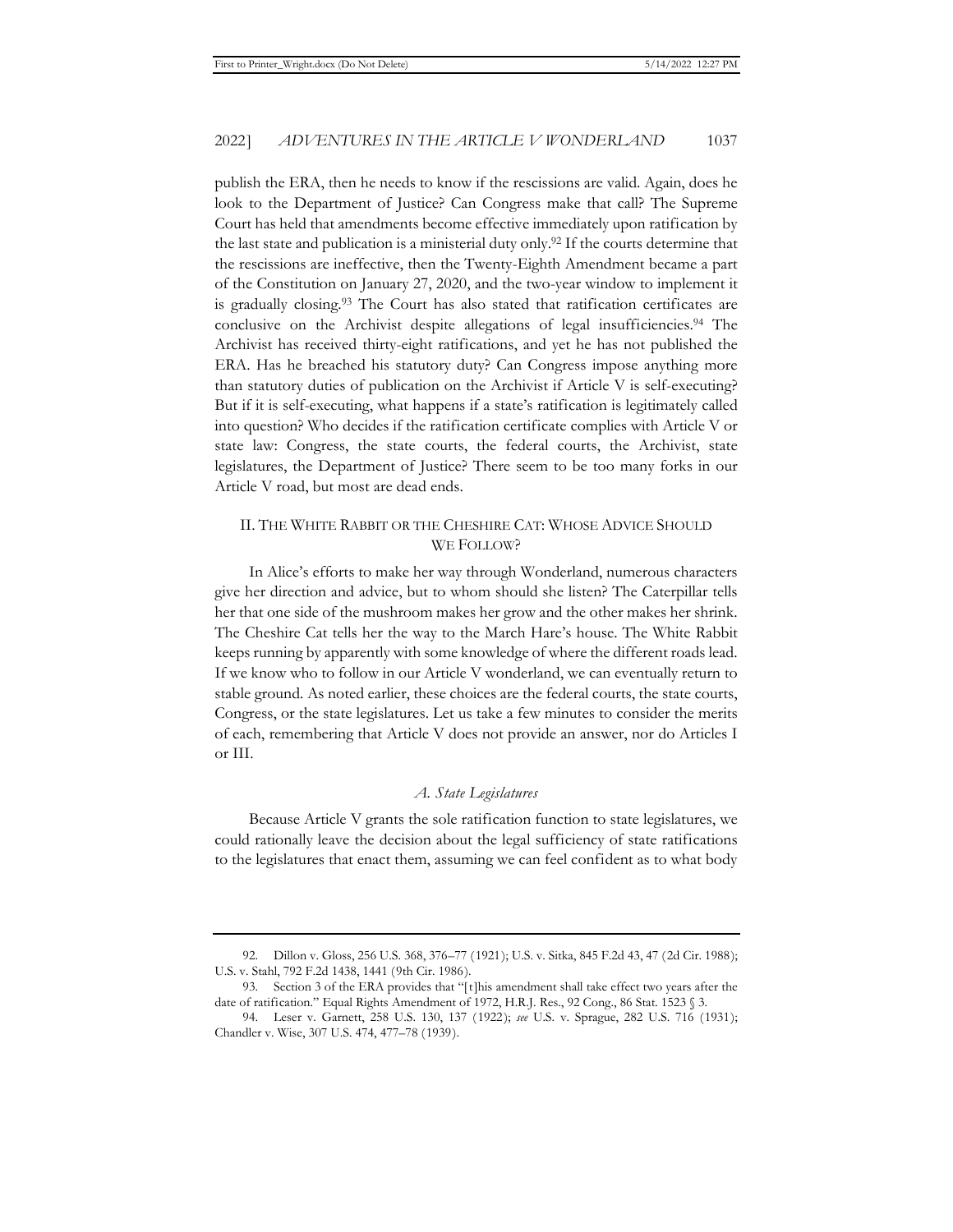makes up the legislature.<sup>95</sup> The states apparently take their role in the process seriously, and legislatures have adopted rules that seem reasonably designed to execute that function. Although there is some deviation among states, there does not appear to be widespread differences. And there is little likelihood that legislatures will engage in some of the shenanigans discussed earlier, like allowing ratification by a legislative committee. Unfortunately, however, state legislatures are not monolithic entities, and there have been internal disagreements and some irregularities in their own procedures.

The most irregular procedure was Tennessee's ratification of the Fourteenth Amendment where opposing members were held under house arrest and counted as present even though they did not respond to the roll call or vote.96 But that was an extraordinary time as most southern states were under military governments. Missouri failed to ratify section Two of the Fifteenth Amendment the first time around, but re-ratified to correct the situation.97 Governors have approved ratifications apparently without authority from Article V, as in the Eighteenth and Nineteenth Amendments.98 But when it comes to the serious job of ratification, state legislatures appear to have complied with basic norms of legislative approval, whether they have adopted supermajority requirements or not.

Yet when a legislature is deeply divided over controversial proposals, as with the Nineteenth, the ERA, and the Child Labor Amendments, differences among members of state legislatures have led to litigation and allegations of procedural improprieties. Where states voted to ratify after previously voting to reject, opposing members brought suit in Kansas and Kentucky, and those state courts split on whether the legislatures could legally vote again after initially rejecting the proposal.99 The Kentucky Supreme Court ruled that the legislature could not pick up the proposal again, and the Kansas Supreme Court ruled that it could.

<sup>95.</sup> In *Hawke v. Smith*, 253 U.S. 221 (1920), the Court defined the legislative body for Article V purposes as follows:

A Legislature was then the representative body which made the laws of the people . . . . There can be no question that the framers of the Constitution clearly understood and carefully used the terms in which that instrument referred to the action of the legislatures of the States . . . . It is true that the power to legislate in the enactment of the laws of a State is derived from the people of the State. But the power to ratify a proposed amendment to the Federal Constitution has its source in the Federal Constitution. The act of ratification by the State derives its authority from the Federal Constitution to which the State and its people have alike assented . . . . This view of the amendment is confirmed in the history of its adoption found in 2 Watson on the Constitution, 1301 et seq. Any other view might lead to endless confusion in the manner of ratification of federal amendments. The choice of means of ratification was wisely withheld from conflicting action in the several States.

*Id*. at 228–30.

<sup>96.</sup> KYVIG, *supra* note 6, at 170.

<sup>97.</sup> GOV'T PUBL'G OFF., AMENDMENTS, *supra* note 48, at 7.

<sup>98.</sup> *Id.* at 35 nn.10–11.

<sup>99.</sup> *See* Wise v. Chandler, 108 S.W.2d 1024, 1028 (Ky. 1937); Coleman v. Miller, 71 P.2d 518, 526 (Kan. 1937).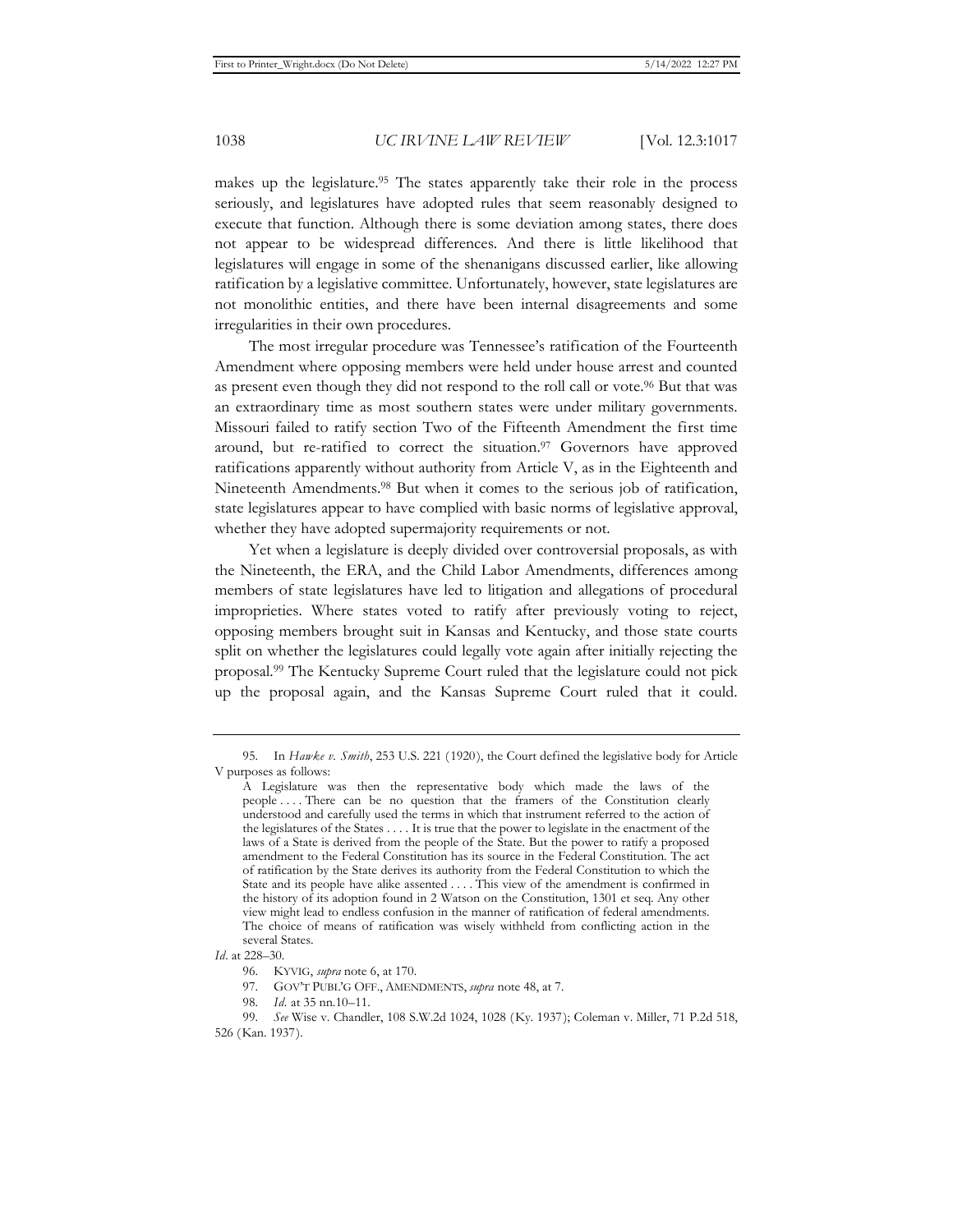Importantly, both state courts and the U.S. Supreme Court held that disgruntled members of state legislatures have standing to challenge legislative ratification actions for compliance with Article V requirements.100 However, when Illinois legislators challenged its ERA ratification, in *Dyer v. Blair*, the federal district court held that a rule requiring a legislative supermajority was binding to support the state's refusal to transmit a certificate of ratification to Washington but that the courts would not consider challenges to certificates once transmitted.101 And that's the rub.

In *Dyer*, Judge Stevens explored the different possibilities of how Article V could be interpreted in light of state ratification procedures, positing that states could adopt a variety of different rules on majorities, supermajorities, and definitions of a quorum.102 In reconciling the variety of state rules with the lack of direction in Article V, Judge Stevens concluded:

We may take it as decided, therefore, that an extraordinary majority is not *required* by federal law. There is, moreover, some evidence that when article V was drafted the framers assumed that state legislatures would act by majority vote. That evidence, like the text of article V itself, is equally consistent with the view that a majority of a quorum would be sufficient, or with a view that a majority of the elected legislators would be required. And, of course, it is also consistent with the view that the framers did not intend to impose either of those alternatives upon the state legislators, but, instead, intended to leave that choice to the ratifying assemblies.

This last view seems most plausible to us. If the framers had intended to require the state legislatures to act by simple majority, we think they would have said so explicitly. When the Constitution requires action to be taken by an extraordinary majority, that requirement is plainly stated. While the omission of a comparable requirement in connection with ratification makes it quite clear that a bare majority is permissible, it does not necessarily indicate that either a simple majority or a constitutional majority must be accepted as necessary. We think the omission more reasonably indicates that the framers intended to treat the determination of the vote required to pass a ratifying resolution as an aspect of the process that each state legislature, or state convention, may specify for itself.103

Going further, he concluded:

Article V identifies the body—either a legislature or a convention—which must ratify a proposed amendment. The act of ratification is an expression of consent to the amendment by that body. By what means that body shall decide to consent or not to consent is a matter for that body to determine

<sup>100.</sup> *Chandler*, 108 S.W.2d at 1033–34; Chandler v. Wise, 307 U.S. 474, 477 (1939); *Coleman*, 71 P.2d at 526; Coleman v. Miller, 307 U.S. 433, 439 (1939).

<sup>101. 390</sup> F. Supp. 1291, 1307–08 n.40 (N.D. Ill. 1975).

<sup>102.</sup> *Id.*

<sup>103.</sup> *Id.* at 1305–06.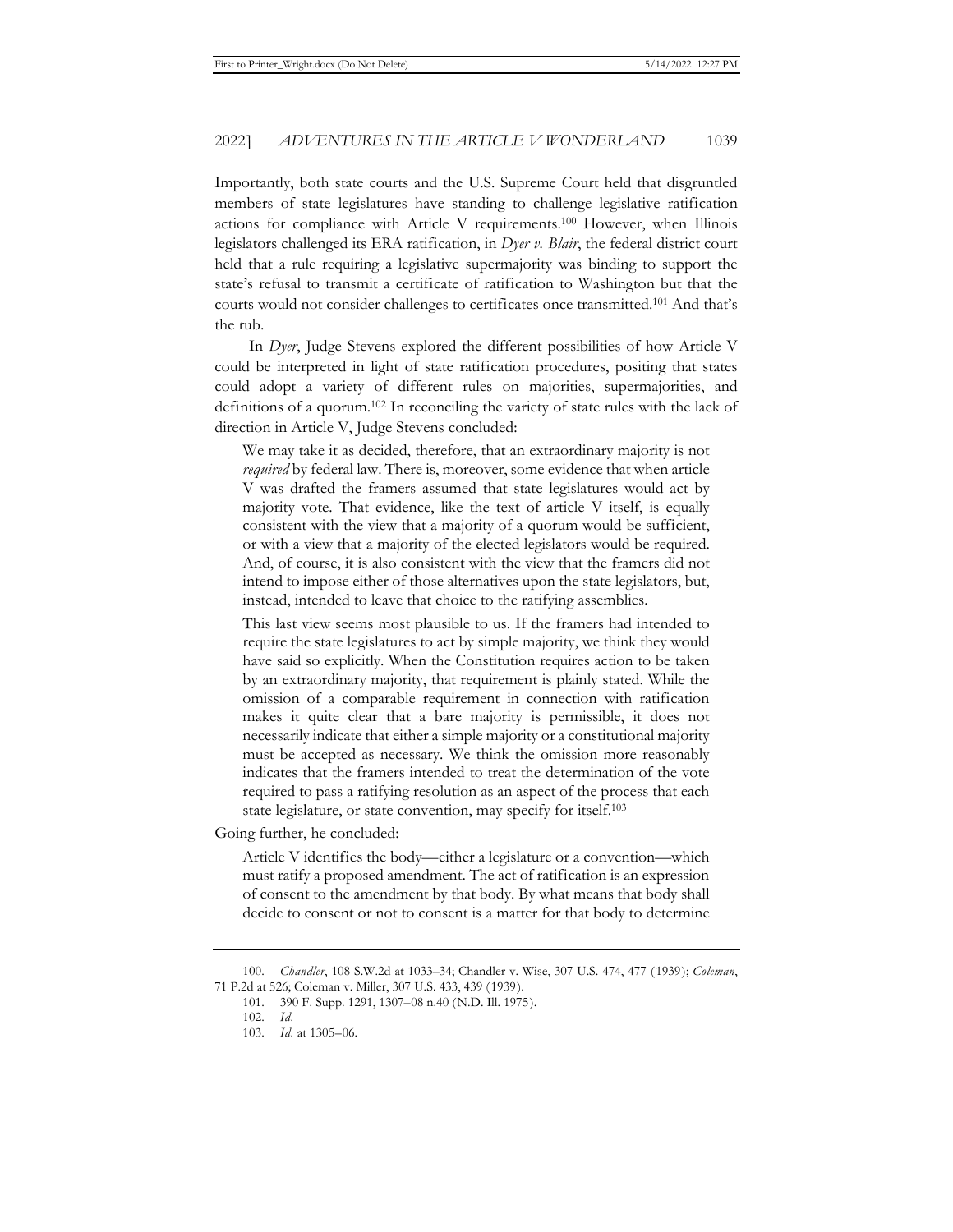for itself. This conclusion is not inconsistent with the premise that the definition of the term 'ratified' is a matter of federal law. The term merely requires that the decision to consent or not to consent to a proposed amendment be made by each legislature, or by each convention, in accordance with procedures which each such body shall prescribe.104

But this conclusion begs the question: Can the legislature choose to permit ratifications by legislative committee or by less than a majority of those voting on the proposal? Could the legislature require unanimity? Does violation of the state legislature's rule violate Article V? To hold that Article V does not require a particular procedure is not the same as saying that any procedure the state comes up with is permissible. And we clearly know this because popular referenda and requirements of intervening elections have been held to violate Article V.105

But, just when one might have thought there was some stable ground here, Judge Stevens dropped a curious footnote to throw it all into disarray again. He stated:

This is not to suggest that we would entertain a cause of action attacking a state ratification certification on the grounds that the legislature had failed to comply with its own procedures. As the Court stated in Leser v. Garnett, . . . official notice to the Secretary, duly authenticated, that they had [ratified] was conclusive upon him, and, being certified to by his proclamation, is conclusive upon the courts.106

Our legislative path just hit a detour. Thus, states may establish their own procedures, and the federal courts will not review challenges alleging the state did not follow its own procedure so long as someone manages to get that certificate of ratification submitted to the Secretary of State or, today, the Archivist, before a legal challenge hits the courthouse.

This conclusion is profoundly troubling, especially in light of Tennessee's arrest of dissenting legislators and holding them under house arrest in order to reach a quorum, even though the body did not allow them to vote on the proposed Fourteenth Amendment.107 It is troubling in light of the participation of executive officials in breaking ties or approving ratifications,108 vetoing rescissions,109 and legislatures violating their own requirements of an intervening election or a

<sup>104.</sup> *Id.* at 1307.

<sup>105.</sup> *See generally* Hawke v. Smith, 253 U.S. 221 (1920); Leser v. Garnett, 258 U.S. 130 (1922); Trombetta v. Florida, 353 F. Supp. 575 (M.D. Fla. 1973).

<sup>106.</sup> *Dyer*, 390 F. Supp. at 1307 n.40.

<sup>107.</sup> KYVIG, *supra* note 6, at 170.

<sup>108.</sup> Governors approved legislative ratifications numerous times: Eighteenth Amendment (North Dakota and Louisiana governors approved); Nineteenth Amendment (Iowa, New Hampshire, Montana, Colorado, and New Mexico governors approved). *See* GOV'T PUBL'G OFF., AMENDMENTS, *supra* note 48, at 35 n.10–11.

<sup>109.</sup> Governor Ward of New Jersey vetoed its rescission of the Fourteenth Amendment, and Governor Stovall of Kentucky vetoed its rescission of the ERA. *See id.* at 30 n.6.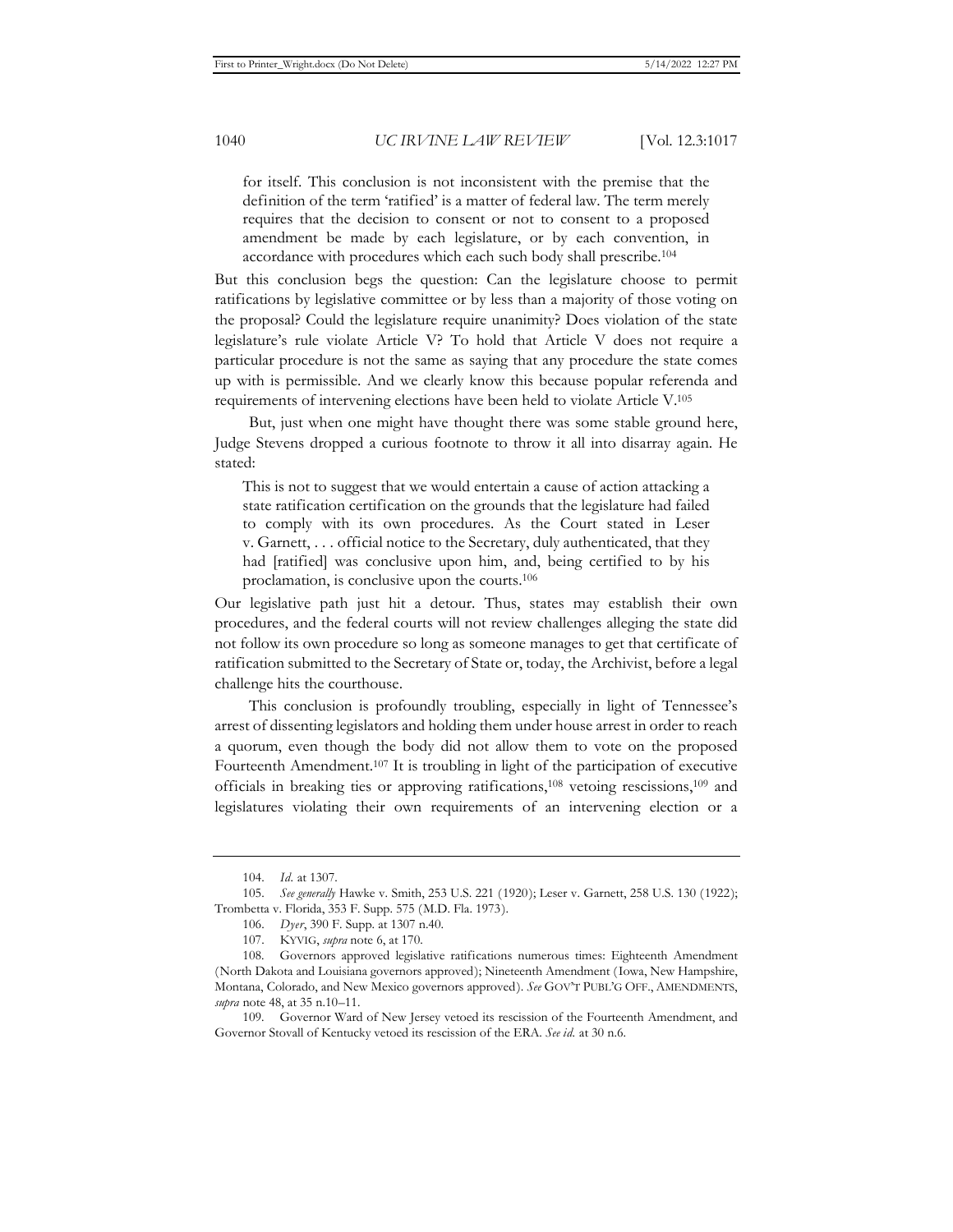supermajority.<sup>110</sup> Even though intervening elections have been held to be an unconstitutional limitation on the states, the willingness of state legislatures to forego compliance with their own rules, or with state constitutional constraints, should give us pause. The propensity of state legislatures to withdraw their ratifications is also problematic if they believe they are acting in legally binding ways. Usually states rescind their ratifications when a subsequent election brings a new political majority to the state house and they feel it is important to go on the record with their disagreement about the state's earlier position on a particular amendment. But because rescissions have always been deemed ineffective, the political posturing of such votes, while understandable, emphasizes the political character of the Article V amendment process. And of course, the fact that legislatures can reverse course and ratify after having rejected, and that political partisanship is permissible in this way but not the other way around, can leave hard feelings and a sense of unfairness that can lead to litigation. That was the case with Idaho's rescission of the ERA.111 The ability of state legislatures to change their minds simply highlights the political stakes of amendment ratifications, leaning into the political question solution. And yet, constitutional litigation is also a profoundly political process.

Idaho ratified the ERA in March 1972, within days of it being sent to the states. But as opposition ramped up against the amendment, Idaho rescinded five years later, in February 1977.112 While Idaho had ratified with a supermajority as required by its legislative rules, it rescinded with only a simple majority.113 South Dakota, frustrated with the congressional deadline extension for the ERA, voted years after its unequivocal ratification to impose a deadline on its own prior act, effectively sunsetting the earlier ratification as of the date of the original deadline.114 In the case of Idaho, the legislature apparently violated its own house rules to rescind with a simple majority and, in the case of South Dakota, the legislature acted to condition its ratification, after the fact, in contravention of Madison's clear stricture that conditional ratifications were unacceptable.115 The willingness of Idaho legislators to litigate the validity of its rescission and the willingness of South Dakota to stand by its rescission even forty years later as additional states have ratified the  $ERA<sup>116</sup>$  suggest that politics can not only guide the decision of whether or not to ratify but can also guide decisions about violating legislative rules or norms

<sup>110.</sup> *See Trombetta*, 353 F. Supp. at 575.

<sup>111.</sup> *See* Idaho v. Freeman, 529 F. Supp. 1107 (D. Idaho 1981).

<sup>112.</sup> Betsy Z. Russell, *Eye on Boise: Idaho's Role in the ERA Ratification Saga*, IDAHO PRESS (Dec. 14, 2019), https://www.idahopress.com/news/local/eye-on-boise-idaho-s-role-in-the-eraratification/article\_445ead8f-d810-5933-9aca-929acdbe36b1.html [https://perma.cc/Q6WY-FFG4].

<sup>113.</sup> H. Con. Res. 10, 44th Leg., 1st Reg. Sess. (Idaho 1977).

<sup>114.</sup> S.J. Res. 2, 96th Cong., 125 CONG. REC. 4861 (1979).

<sup>115.</sup> See discussion of conditional ratifications *infra* at note 316 and accompanying text.

<sup>116.</sup> South Dakota joined Alabama and Louisiana in a suit in the Northern District of Alabama seeking declaratory and injunctive relief against the Archivist to return its certificate of ratification and refuse to record Illinois, Nevada, and Virginia's (if the latter ratified). *See* Complaint, Alabama v. Ferriero, No. 7:19-cv-02032-LSC, 2019 WL 6894418 (N.D. Ala. Dec. 16, 2019).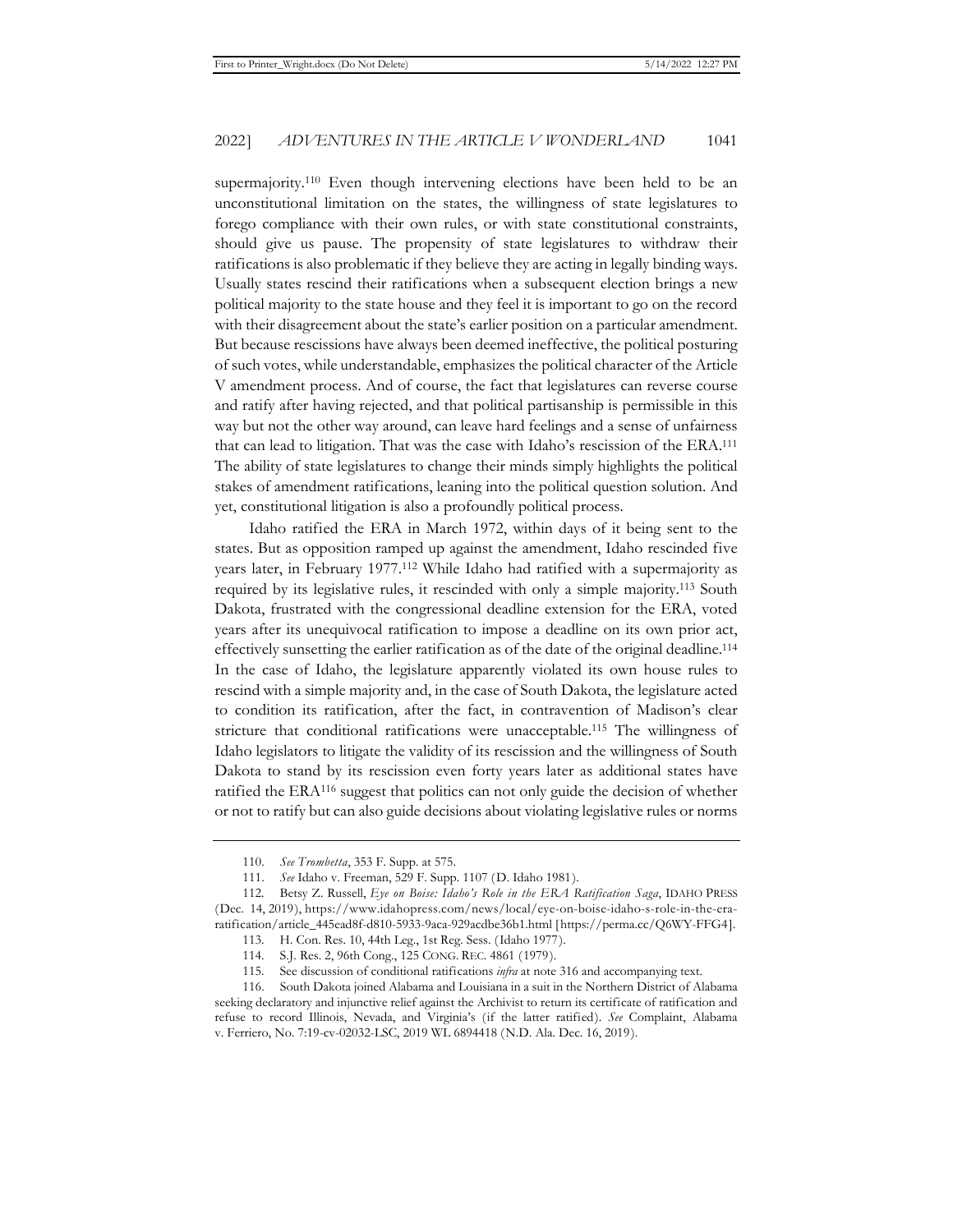that amendment opponents believe are interfering with their own political agendas. And with severe gerrymandering in many states, the notion that state legislatures not only have unchecked authority to set their own rules for Article V ratification but can violate those rules with impunity is troubling at the very least.

There is some limited precedent for the conclusion that state legislatures have free rein to set the terms and procedures of the ratification function granted to them by Article V.117 But it is problematic that the courts will uphold a legislature's refusal to submit a certificate of ratification when the legislature violated its own rules but will not invalidate a ratification certificate that was submitted even when there is clear evidence that the state failed to follow its own procedure or potentially failed to follow the threshold norms of Article V.118 If anything, the courts should do the opposite. If a legislature fails to submit a certificate of ratification that its members feel should be sent, even if the state's ratification vote purportedly violated its own procedures, the remedy would be mandamus issuing from the state courts that have jurisdiction over the official responsible for submitting the certificate of ratification. On the other hand, if a legislature submits a certificate of ratification purportedly in violation of its own procedures or Article V norms, the federal courts should be concerned because that action potentially disrupts and discredits the amendment process and jeopardizes the ratifications of other states. Thus, while Judge Stevens may have correctly determined that the Illinois ratification of the ERA by a simple majority, in violation of its own legislature rule requiring a supermajority, was ineffective, there was no need to impose the federal courts in a matter of state house procedure. But if Illinois were to submit a ratification certificate that was based on a vote of a legislative committee only, a gubernatorial order, or a vote in violation of its legislative rules, arguably the courts should not defer and refuse to review the case. Nonetheless, Judge Stevens asserted that this is precisely what the courts may not do.119

It would seem that so long as state legislative infighting results in a stalemate, politics and perhaps a state court ruling for mandamus or prohibition is the appropriate path forward. But where a state has submitted a purportedly improper certificate of ratification to Washington and other states might rely on that ratification, the national interest would militate in favor of federal judicial review in order to maintain and protect the national standard that, albeit in its less than clear form, undergirds the Article V process. I am not sure that we can take comfort in the fact that every time a state's ratification has been challenged it has been upheld,

<sup>117.</sup> Dyer v. Blair, 390 F. Supp. 1291, 1307 (N.D. Ill. 1975); Leser v. Garnett, 258 U.S. 130, 137 (1922).

<sup>118.</sup> In *Leser v. Garnett*, Tennessee violated its arguably unconstitutional requirement of an intervening election, as discussed more fully in *Trombetta v. Florida*. 258 U.S. 130 (1922); 353 F. Supp. 575, 577–78 (M.D. Fla. 1973). Tennessee finally struck down its impermissible requirement in *Walker v. Dunn*, 498 S.W.2d 102, 106 (Tenn. 1972).

<sup>119.</sup> *Dyer*, 390 F. Supp. at 1309.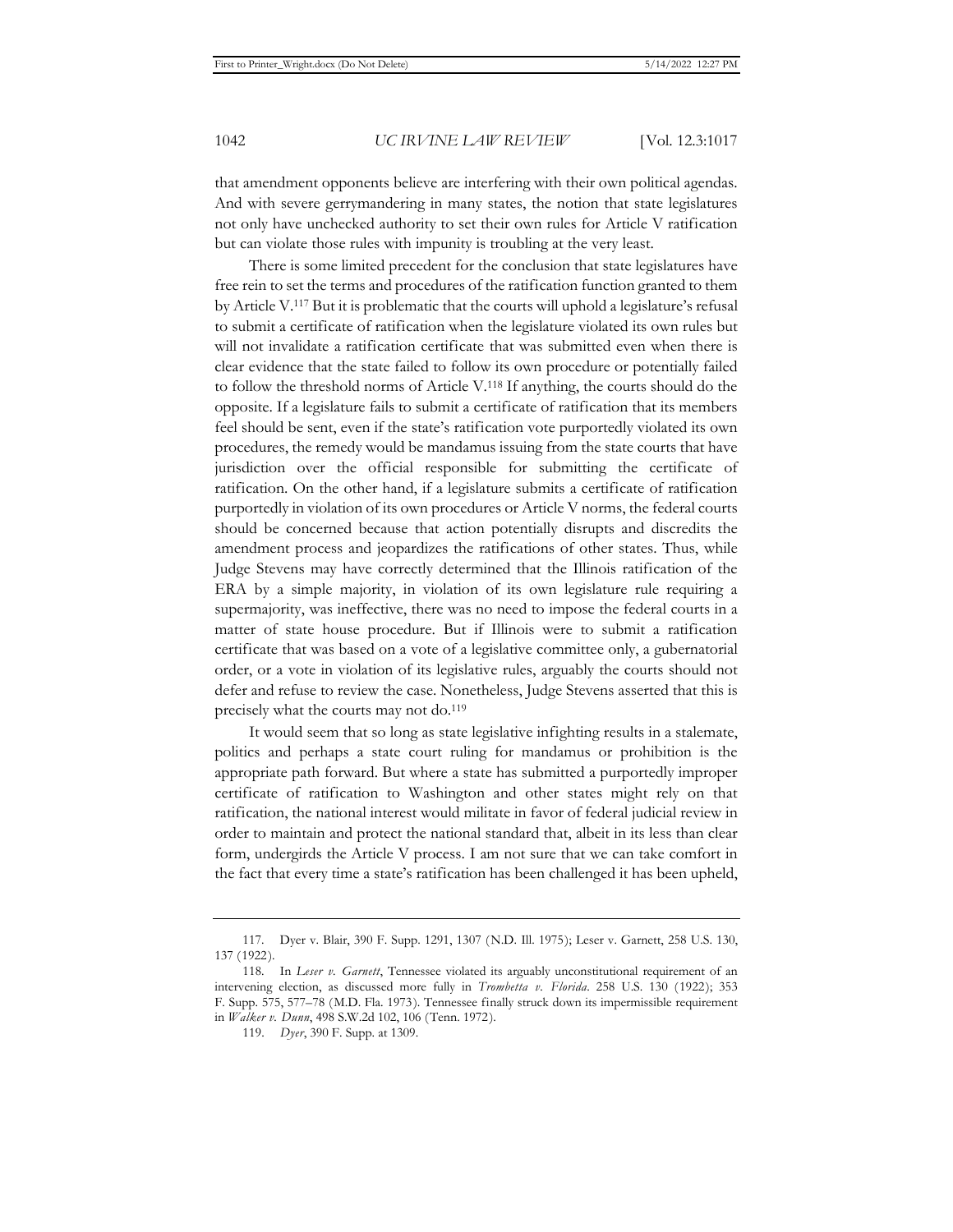even if it might have been stricken by a lower court.120 At this point in our Article V jurisprudence, so long as the body that is plausibly the state legislature engages in some semblance of a ratification function and certifies that decision to Washington, judicial review seems to be foreclosed.

#### *B. State Courts*

It makes sense that state courts would have some limited jurisdiction to determine if a state legislature has followed its own procedures in ratifying an amendment proposal. However, prior precedent suggests that state courts are ill-suited to the task. They can certainly evaluate whether a legislature has followed its own legislatively enacted rule for ratification.121 And certainly state courts can and do evaluate whether state actions conform to federal constitutional mandates. But on the latter question, it seems to me that state court decisions must be reviewable by federal courts in conformity with the Supremacy Clause and Article III.122

Although a handful of cases, including some that made it to the Supreme Court, were decided originally in the state courts, their record when it comes to interpreting Article V is mixed at best. Of the three state supreme court decisions on Article V procedures that were appealed to the Supreme Court, the state courts were reversed in two and the third was affirmed on different grounds. In *Hawke v. Smith*, the Ohio Supreme Court affirmed lower court decisions that the term "legislature" in Article V could encompass the Ohio public referendum, which was recently added to the state constitution for ratifying federal constitutional amendments.123 The most compelling argument to the Ohio justices of the *Hawke* court was that it had recently held that the term "legislature" in Article I, Section 4 of the Constitution could encompass public referenda in setting the time, place, and manner of electing senators, and the U.S. Supreme Court had affirmed that broad meaning of "legislature."124 How, they argued, could "legislature" mean something different for purposes of Article I, Section 4 and Article V? But the brief, formalistic dissent by Justice Robinson in *Hildebrandt* prevailed when the Article V case came up to the Supreme Court. He argued that the founders understood legislatures to be the legislative bodies only and not to encompass newfangled institutions and mechanisms to express public sentiment and that the "judgment [affirming a public

<sup>120.</sup> *See generally Leser*, 258 U.S. 130; Chandler v. Wise, 307 U.S. 474 (1939); Coleman v. Miller, 307 U.S. 433 (1939).

<sup>121.</sup> *See generally* State *ex rel.* Hatch v. Murray, 165 Mont. 90 (1974); Am. Fed'n of Lab. v. Eu, 686 P.2d 609 (Cal. 1984); Kimble v. Swackhamer, 584 P.2d 161 (Nev. 1978); *Walker*, 498 S.W.2d 102.

<sup>122.</sup> State courts often have been called upon to interpret Article V issues, as in *Walker*, 498 S.W.2d at 102; State *ex rel.* Tate v. Sevier, 62 S.W.2d 895 (Mo. 1933); Trohimovich v. Dep't of Lab. & Indust., 869 P.2d 95 (Wash. Ct. App. 1994); State *ex rel.* Askew v. Meier, 231 N.W.2d 821 (N.D. 1975); Chase v. Billings, 170 A. 903 (Vt. 1934).

<sup>123.</sup> Hawke v. Smith, 126 N.E. 400, 402 (Ohio 1919).

<sup>124.</sup> State *ex rel.* Davis v. Hildebrant', 114 N.E. 55, 55 (Ohio 1916), *aff'd*, 241 U.S. 565 (1916).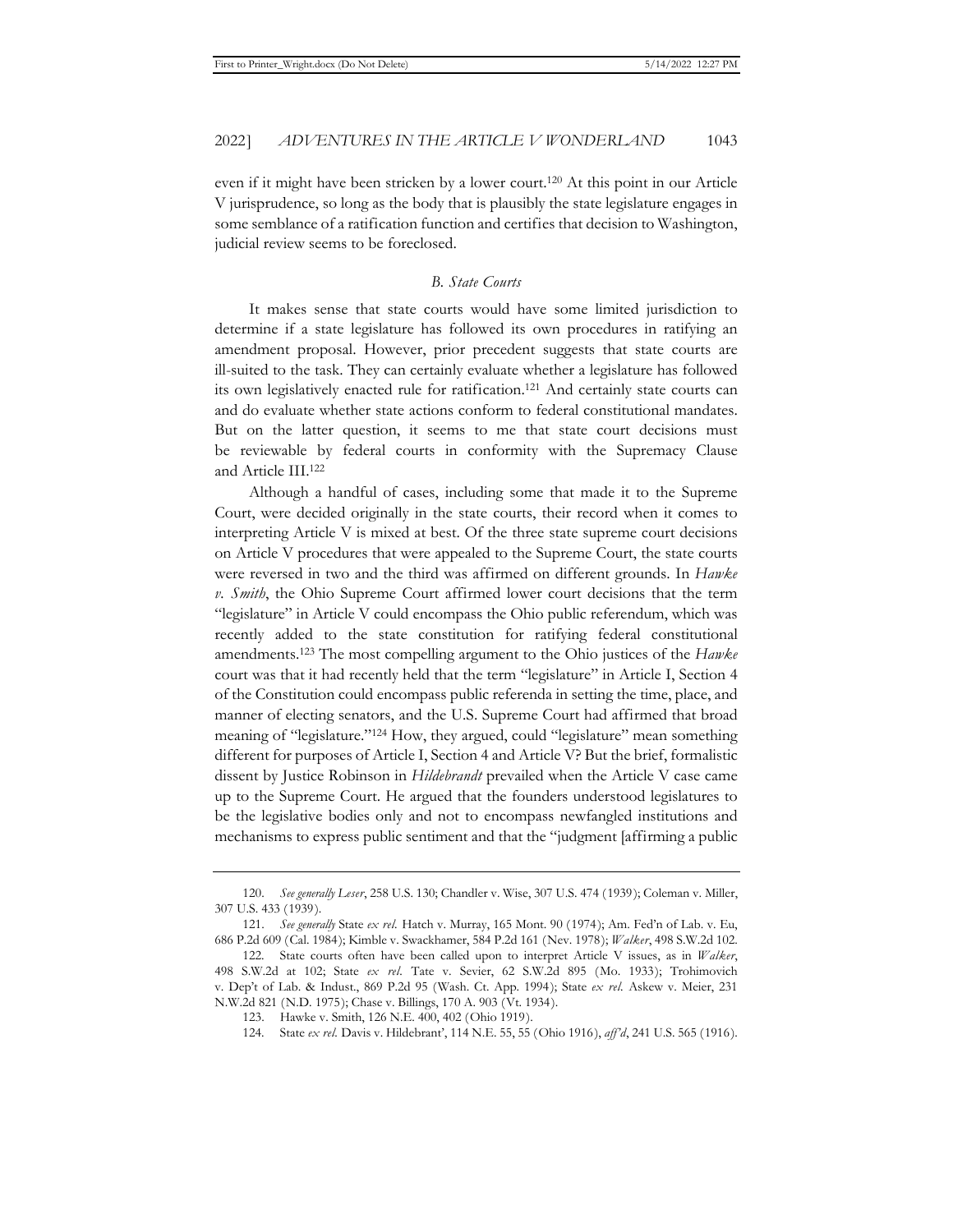referendum as a power included in ratification] here elevates state above nation, devitalizes the federal Constitution, makes it subject to as many interpretations as there are states, and destroys its uniform operation throughout the nation."125

Surely the Ohio Supreme Court was not acting against all reason when it concluded that the legislative ratification power under Article V was relatively broad and expansive given Madison's statement that matters of details were best not set in stone by the Framers.126 Although the Ohio justices recognized ratification as a constitutional function, they saw it as a lawmaking function that could adjust to include a public referendum since it already presumably included gubernatorial assents that existed in some states and, as existed in at least three states when the Constitution was adopted, an executive council that engaged in lawmaking for the state.127 But Justice Day, speaking for the U.S. Supreme Court, held that "legislature" in Article V means the lawmaking body understood by the Framers and that ratification is not typical legislating and therefore does not adjust to new forms that a state may adopt.128 Distinguishing ratification from typical legislating, and overruling *Hildebrandt*, Justice Day insisted that ratification is a simple assent to a proposed amendment. "[R]atification by a state of a constitutional amendment is not an act of legislation within the proper sense of the word. It is but the expression of the assent of the state to a proposed amendment."129 It seems, therefore, Article V has boundaries that are more constraining than the lawmaking function envisioned by Article I.130

There is no doubt the Court was responding to a very real concern that amendments, especially the Eighteenth, were being used in potentially new ways to drive a legislative agenda that was being stalled by entrenched political interests.131 If ratification were more like legislation, then logically amendments would be more like legislation, and just about everyone was growing uncomfortable with that prospect.132 Because so much of our Article V jurisprudence arose during the constitutional panic of the Progressive and New Deal Eras, the Court's reliance on

<sup>125.</sup> *Hawke*, 126 N.E. at 400.

<sup>126.</sup> See Madison's remark that details should not be set forth in the constitution, in BERNSTEIN & AGEL, *supra* note 14, at 21.

<sup>127.</sup> *Id.* at 397.

<sup>128.</sup> *Id.*

<sup>129.</sup> Hawke v. Smith, 253 U.S. 221, 229 (1920).

<sup>130.</sup> This is a tough distinction. It is straightforward to say that a legislature ratifying a constitutional amendment is doing something different than lawmaking, even though both purportedly bind the state, the legislature, and its people. On the other hand, ratification is only superficially different from legislating at its core; it is simply a more binding and less easily reversed form of lawmaking.

<sup>131.</sup> KYVIG, *supra* note 6, at 240–49.

<sup>132.</sup> *Id.*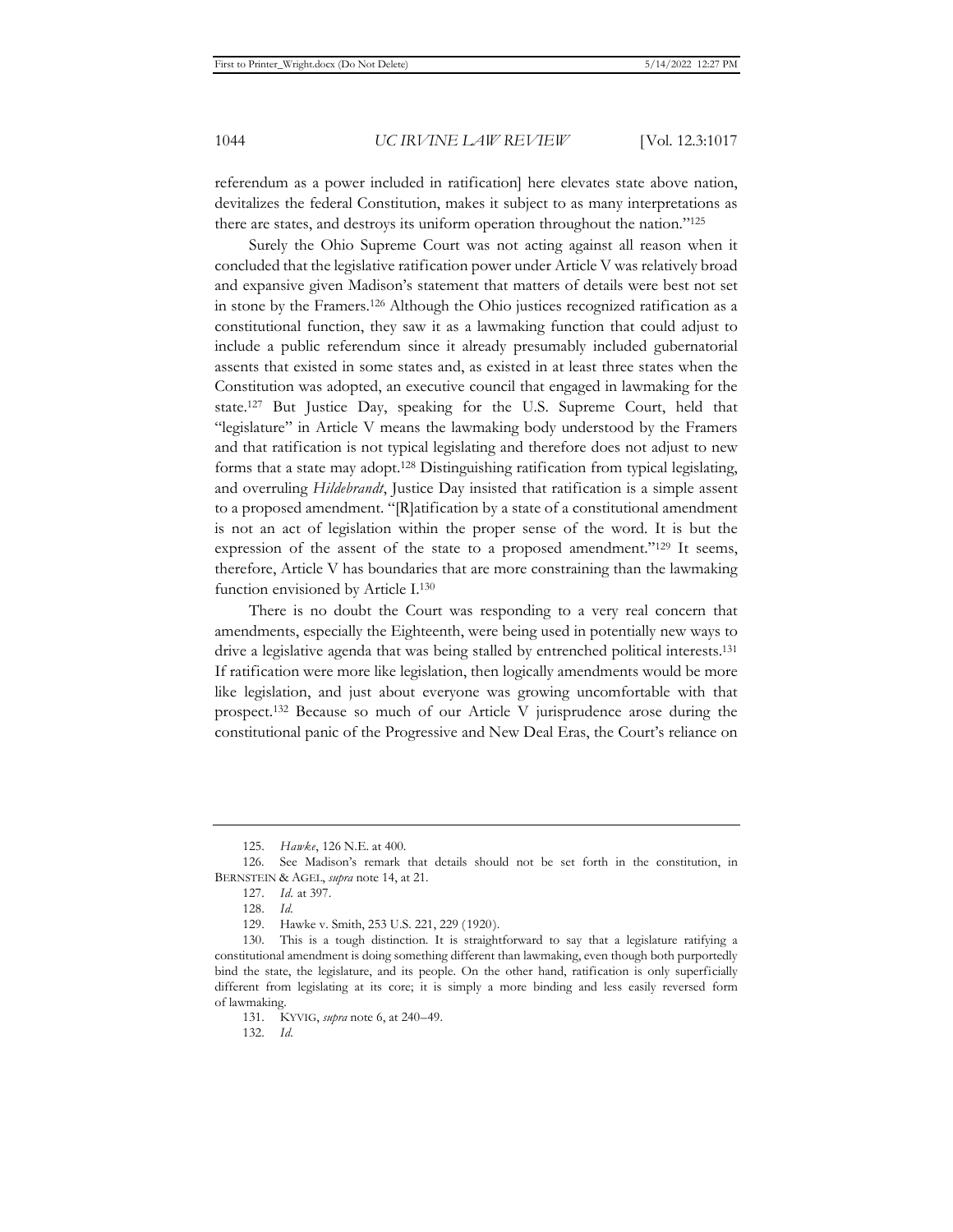formalism was consistent with its Article V and broader constitutional jurisprudence of the period.133

The other two state court decisions involving Article V were *Wise v. Chandler*134 and *Coleman v. Miller*, 135 both involving state ratifications after prior rejections of the Child Labor Amendment. In *Chandler*, the Kentucky Supreme Court had issued a lengthy decision voiding the legislative ratification on the grounds that a legislature could only vote once on a proposed amendment and once it had done so its job was over.136 The Supreme Court summarily reversed on mootness grounds as the Kentucky Governor had already submitted the certificate of ratification to Washington and, under *Leser v. Garnett*, that certificate was conclusive on the issue of the legal sufficiency of the state's ratification.137

The Court handed down its decision in *Chandler* concurrent with its lengthy opinion in *Coleman*, affirming the Kansas Supreme Court's approval of its legislature's post-rejection ratification, although on different grounds.138 The Kansas Supreme Court had held that legislatures could ratify after rejecting because ratification was a one-way street; Article V spoke only of ratification and therefore, as with legislation, multiple attempts could be made until the proposal passed.139 As in *Chandler*, the issue of rescissions was not before the Court. Justice Hughes' opinion in *Coleman* affirmed the result of the Kansas decision but on different grounds. Rather than engaging the substantive issue of whether Article V permitted states to change their minds, the Court simply held that, in the absence of congressional direction, the Court would not interfere when the technical requirements of Article V had been satisfied.140 Again, as in *Hawke* and *Chandler*, the Court in *Coleman* adopted a formalistic interpretation that kept it from delving into the procedural details raised by Article V's vague lack of direction.

<sup>133.</sup> The period between the Sixteenth and the Twenty-First Amendments was profoundly troubling to those on both sides of the aisle. For Progressives and New Deal democrats, the Supreme Court's blockading of popular legislation through its enhanced level of scrutiny during the *Lochner* Era seemed intractable, so that constitutional amendments appeared to be the only way around anti-democratic stonewalling and political brinksmanship protecting deeply entrenched political interests. For conservatives, the Progressive and New Deal Eras represented all that was frightening about populism and democracy as the constitution was at risk of becoming not only the Statutes at Large, but legislation that was virtually unamendable. Although the Twenty-First Amendment passed in record time, anti-prohibitionists turned to repeal only after extensive efforts to defeat the Eighteenth Amendment had failed in the courts. It was a disturbing lesson in the ways of constitutionalism that no one wanted to repeat. Six amendments in twenty years, a seventh being considered by the states, and a plethora of equal rights, labor, and old-age assistance proposals floating around Congress had virtually everyone on edge. *See generally* KYVIG, *supra* note 6.

<sup>134.</sup> *See* Wise v. Chandler, 108 S.W.2d 1024 (Ky. 1937).

<sup>135.</sup> *See* Coleman v. Miller, 71 P.2d 518 (Kan. 1937).

<sup>136. 108</sup> S.W.2d at 1033.

<sup>137.</sup> Chandler v. Wise, 307 U.S. 474, 477–78 (1939).

<sup>138.</sup> Coleman v. Miller, 307 U.S. 433, 450–51 (1939).

<sup>139.</sup> *Coleman*, 71 P.2d. at 525–26.

<sup>140. 307</sup> U.S. at 450–51.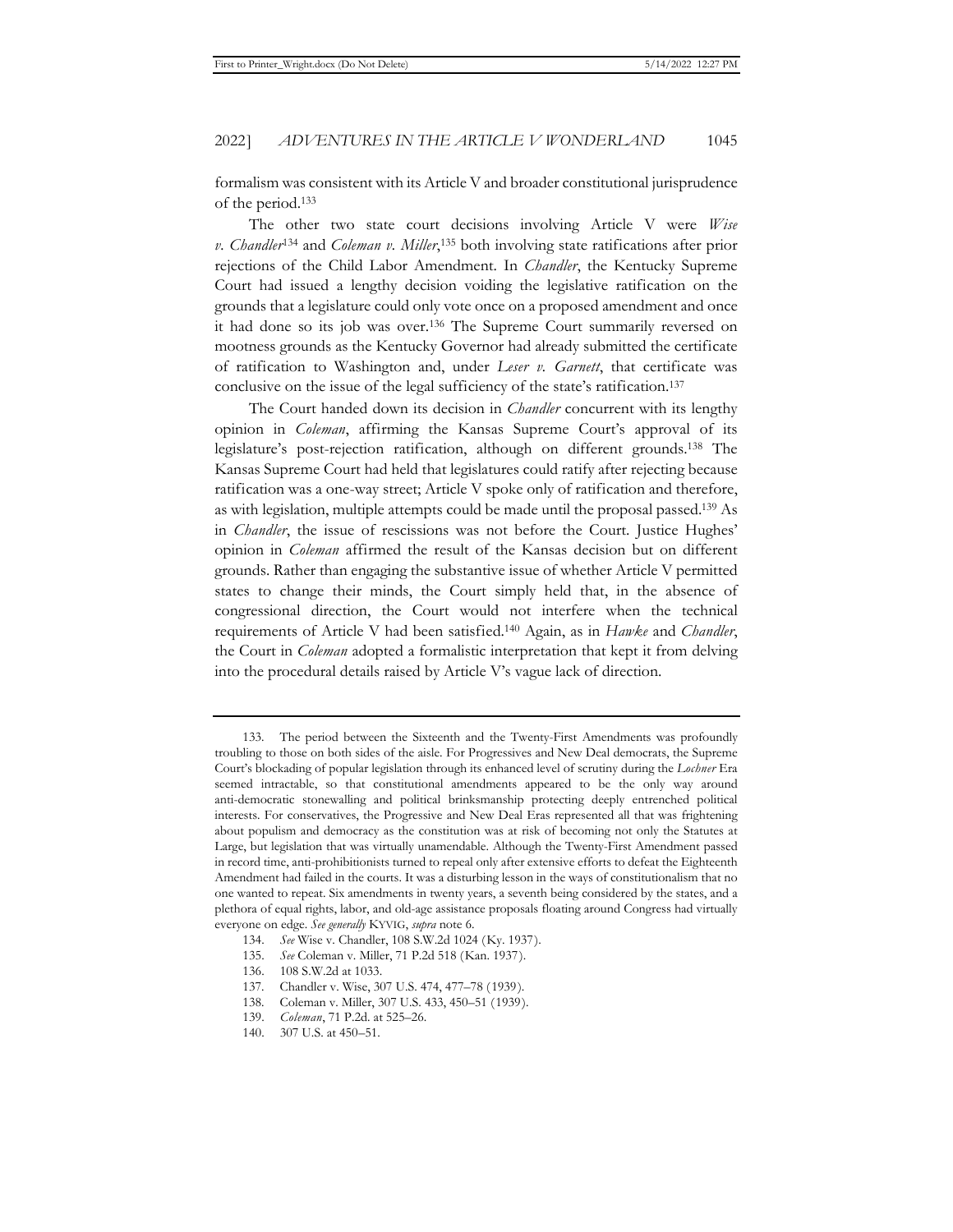These three state-law decisions are informative and paradoxical. Although it is clear that the Supreme Court, in all of its Progressive and New Deal Era cases, refused to follow the White Rabbit down the Article V rabbit hole and instead applied a formalistic, technical-compliance approach to the challenges before it, it has inadvertently left us in the middle of a croquet game with nothing but hedgehogs and flamingos. With so little guidance except a blinkered adherence to the cryptic technical rules, the Court has stifled every state court attempt to directly address the procedural gaps of Article V.

This does not mean that state courts are inherently ill-equipped or unable to address the constitutional questions posed by these Article V procedural uncertainties, but the need for uniformity on such issues of national importance reinforces the conclusion that the federal courts are the more appropriate judicial bodies.141 This is true even though state legislatures have large amounts of discretion to structure and exercise their Article V ratification powers to suit their own interests. Given the opposite conclusions drawn by the Kansas and Kentucky state supreme courts as to whether states could ratify after rejecting a proposal, a uniform national rule is not a bad idea.

Thus, where state courts are focused solely on the question of whether their state legislature ratified in compliance with their own legislative rules, the state courts could conceivably govern. Yet, what is the point of a state court holding that a legislative ratification violated its own legislative rules if the certificate of ratification has already been sent to the Archivist and has therefore become conclusive?142 Because the state court has no jurisdiction to demand return or cancellation of a certificate of ratification from a federal official, it would seem that state courts could perhaps intercept a certificate before it is sent but would have no power once the certificate has left the state, even if it was sent without authorization.143 If a legislative committee or the governor simply submitted a certificate of ratification to the Archivist, a state court writ of prohibition would be too late, and a writ of mandamus against the Archivist to return the certificate would be improper for lack of jurisdiction. As the Courts in *Hawke* and *Dyer* both noted, national standards are necessary for these kinds of issues, despite the fact that the Constitution leaves wide discretion to state legislatures to make procedural rules on how to ratify proposals. That leaves us with Congress or the federal courts as the best Article V decision makers.

<sup>141.</sup> Dyer v. Blair, 390 F. Supp. 1291, 1303 (N.D. Ill. 1975) (Judge Stevens explained: "We are persuaded that the word 'ratification' as used in article V of the federal Constitution must be interpreted with the kind of consistency that is characteristic of judicial, as opposed to political, decision making.").

<sup>142.</sup> This is the real conundrum of *Chandler*. 307 U.S. 474 (1939).

<sup>143.</sup> This was discussed at length in the Kentucky Supreme Court decision in *Wise v. Chandler*, 108 S.W.2d 1024, 1034–36 (Ky. 1937).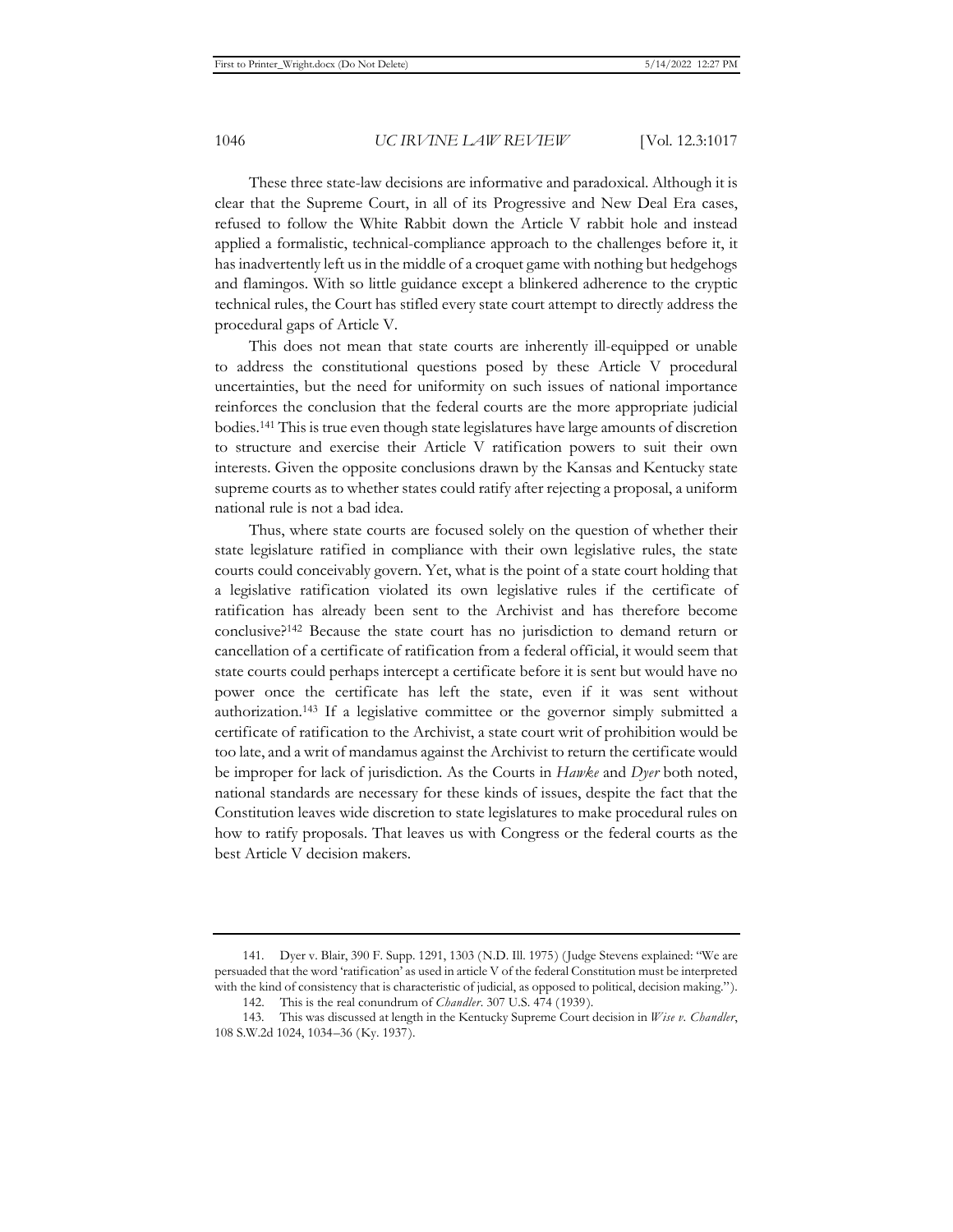#### *C. Congress*

As with Guarantee Clause questions,144 there is some logic in thinking that Congress should have the power to determine the legal sufficiency of state ratifications. After all, state legislative ratifications are political decisions, just as the congressional decision to propose an amendment is a political decision. But like the Cheshire Cat, not all is immediately apparent about the logic of allowing Congress to make these determinations. Because Congress is a key player in the Article V process, it may have overstepped its authority in imposing a deadline on the states and therefore might be tempted to exercise its decision-making power in political rather than legal ways to cover up its constitutionally improper action. The decision to impose a deadline was a highly political one;145 the decision whether the deadline is constitutional arguably should not be highly political nor should it be left to the entity that engaged in the highly political decision of imposing a deadline. Furthermore, because amendments are essentially self-executing, there is no further role for Congress once it has issued a proposal; the amendment becomes valid when the last state ratifies. Allowing Congress to determine if the last state's ratification is legally sufficient essentially returns the amendment back to the national legislature in contravention of the founders' plan of leaving amendments primarily to the control of the states. But to get through a logical analysis of Congress's authority under Article V, and the political question issue, we need to continue our ramble through the Article V wonderland with a lengthy detour through the history of Congress's role in the amendment process.

#### *1. Prior Precedents*

The Fourteenth Amendment provides a fertile source of precedents on the role of Congress in the Article V amendment process. The Fourteenth Amendment was proposed by Congress and sent to the states in June 1866, the result of extensive committee negotiations and compromises among different political factions.146 Most northern states ratified it fairly quickly, but two issues quickly arose: did Article V's requirement of three-fourths of the states mean three-fourths of all the states or just the twenty-six states that remained after the rebellious states were excluded, and did Congress have a two-thirds majority to propose the Amendment when it lacked participation by the southern states?<sup>147</sup> During the fall and winter of 1866, ten southern states voted to reject the Amendment, which meant that even if all the other states had ratified, the Amendment would fail.148 In addition, Tennessee's purported ratification was questionable at best as coercion, and

<sup>144.</sup> *See* discussion *supra* at note 82 and accompanying text.

<sup>145.</sup> *See* Wright, *supra* note 13, at 62–66.

<sup>146.</sup> KYVIG, *supra* note 6, at 164–70.

<sup>147.</sup> President Johnson objected to the proposal on the grounds that only twenty-five out of thirty-six states were represented in Congress. *Id.* at 170.

<sup>148.</sup> *Id.* at 171–72.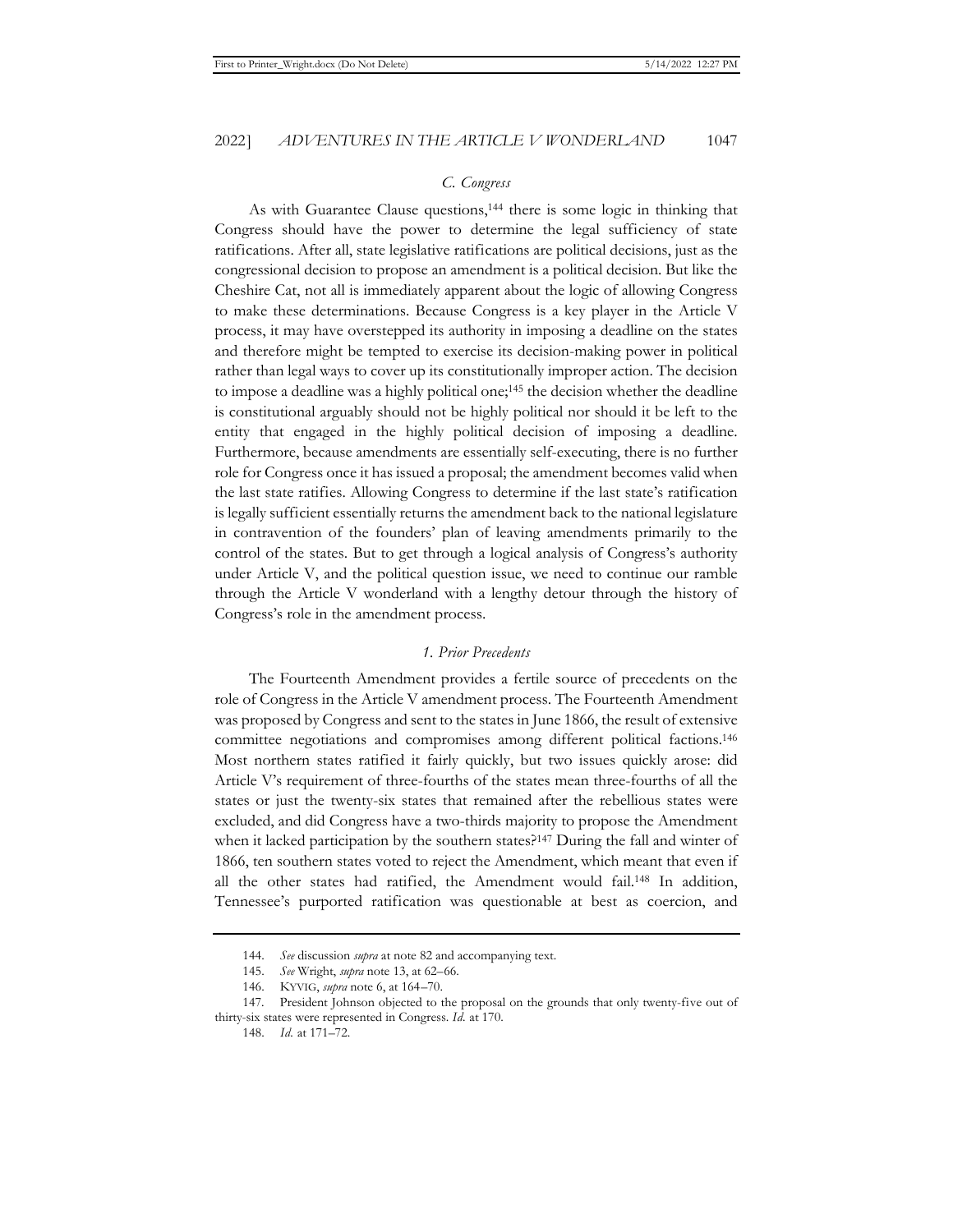imprisonment was likely not envisioned by the Framers to be within a state's discretion to set its own ratification process.<sup>149</sup>

Throughout 1867, most northern states voted to ratify, but consensus grew that the Fourteenth Amendment would require three-fourths (twenty-eight) of all states (thirty-seven) to ratify.150 To speed the process, Congress passed the Military Reconstruction Act, which stripped provisional southern governments of all power and established military tribunals to hold elections and establish new southern governments. Readmission to Congress required drafting new state constitutions, conducting elections, and ratifying the Fourteenth Amendment.151 By the end of 1867, all but Texas had rewritten their suffrage requirements and allowed reconstruction, allowing those states to begin considering the Fourteenth Amendment. By that time, only five southern state ratifications were needed to put the Amendment over the line, and that quickly happened by the summer of 1868.152 Unfortunately, the fall 1867 elections in some northern states had resulted in Democratic victories, and Ohio and New Jersey both voted in early 1868 to repeal their ratifications of the Fourteenth Amendment, although Governor Ward of New Jersey vetoed its legislative rescission.153 The rescissions left both the Ohio and New Jersey ratifications in limbo, as this was the first time a state had tried to rescind. With the Louisiana and South Carolina ratifications on July 9, 1868, opinion was split on whether the Fourteenth Amendment had been ratified or not.154 On July 20, Secretary of State William Seward listed all the states that had ratified, including Ohio and New Jersey that had rescinded, and Louisiana, North Carolina, and South Carolina that had previously rejected, as ratifying states in a conditional certification of the Amendment.155

In acknowledging the withdrawal of support by Ohio and New Jersey, Secretary Seward stated that the withdrawal was "a matter of doubt and uncertainty whether such resolutions are not irregular, invalid and therefore ineffectual."156 In this proclamation, Seward also noted that neither the Act of April 20, 1818, chapter 80, section 2, 3 (now 1 U.S.C. § 106(b)), nor any law, "expressly or by conclusive implication, authorizes the Secretary of State to determine and decide doubtful questions as to . . . the power of any State legislatures to recall a previous act or resolution of ratification of any amendment proposed to the Constitution."157 In

<sup>149.</sup> Opponents of the amendment in the Tennessee legislature hid to deny the two-thirds legislative quorum required by Tennessee legislative rules, but some absent members were located and arrested, thereby allowing them to be declared present, even though they did not vote. *Id.* at 170.

<sup>150.</sup> *Id.* at 173.

<sup>151.</sup> *Id.*

<sup>152.</sup> *Id.* at 173–74.

<sup>153.</sup> *Id.* at 174.

<sup>154.</sup> *Id.* There were twenty-nine ratifications if Ohio and New Jersey were counted, one more than necessary; there were only twenty-seven if they were not counted, one short. *Id.*

<sup>155.</sup> *Id.* at 174–75.

<sup>156. 15</sup> Stat. app. at 706, 707 (1868).

<sup>157.</sup> *Id.*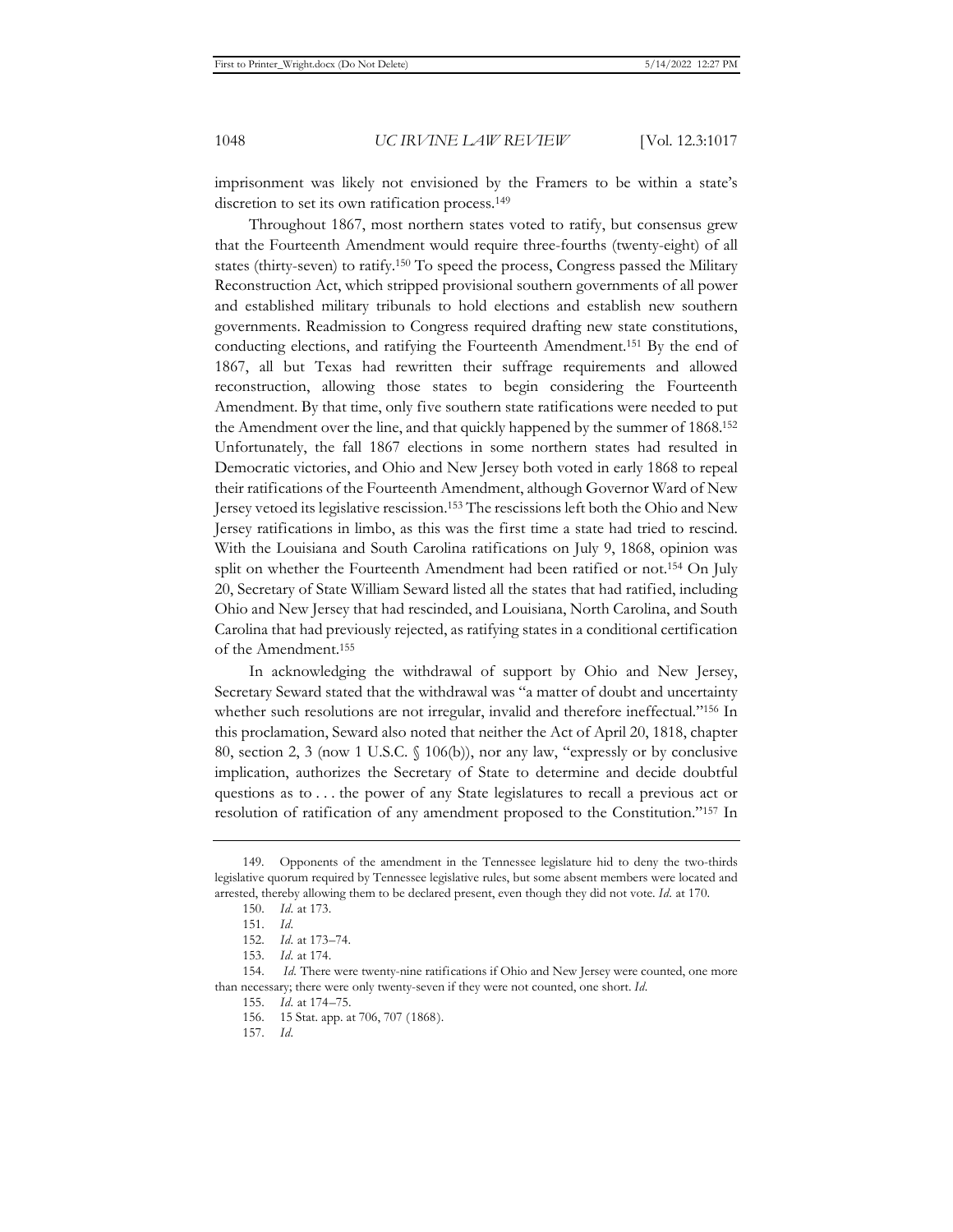this case, Secretary Seward certified the Fourteenth Amendment but included in his proclamation the outstanding legal question surrounding the withdrawal of support by two states and noted that his certification was dependent on a legal determination of this issue.158 Upon further ratifications, Secretary Seward's qualifications were put to rest.

Seward's publication left to others the determination of whether the Fourteenth Amendment was fully ratified and ultimately time settled the matter. The next day, Congress adopted a concurrent resolution declaring the Fourteenth Amendment ratified, listing Ohio, New Jersey, Louisiana, North Carolina, and South Carolina as among the ratifiers.159 And after additional state ratifications came in, Secretary Seward published an unconditional notice of the Amendment's ratification a week later, on July 28, 1868.160

The importance of the Fourteenth Amendment procedure cannot be underestimated, even if it has become overly influential. David Kyvig summarized Article V procedure and where it stood after it was put to its first significant test:

Thus the Congress held that states could continue to consider an amendment until they approved it but thereafter could not rescind that act. Constitutional amendment was a specific procedure, not an ordinary legislative process, and therefore conventional practices of reconsideration did not apply. Perhaps under different circumstances other considerations would have prevailed, but in 1868 Congress viewed the amendment ratification process as a ratchet wheel that could move ahead but not backward. The Fourteenth Amendment's adoption established a principle that courts and Congress have since left untouched.161

The exceptional circumstances underlying ratification of the Fourteenth Amendment have been used by countless scholars and advocates for a variety of conclusions about the procedure of Article V. Some asserted that Congress must ultimately accept a constitutional amendment and that it does not become automatically effective upon the last state's ratification,162 but that view was rejected in 1920 by the Supreme Court in *Dillon v. Gloss*. 163 Others argued that the inclusion of Ohio and New Jersey meant that states are not permitted to rescind their ratifications, although no court weighed in on the matter since subsequent

<sup>158.</sup> Power of a State Legislature to Rescind its Ratification of a Constitutional Amendment, 1 Op. O.L.C. 13, 13 (1977).

<sup>159. 15</sup> Stat. app. at 709–10 (1868).

<sup>160.</sup> *Id.* at 710–11.

<sup>161.</sup> KYVIG, *supra* note 6, at 175.

<sup>162.</sup> *See* Paulsen, *supra* note 18, at 706–21. This view was limited to Congressmen who insisted that they continued to play a role in constitutional amending even after they had sent a proposal to the states. *See id.* at 706–21 (discussing at length *Coleman v. Miller*, 307 U.S. 433 (1939), and the possible role of Congress in accepting or promulgating amendments); *see also* Congressional Pay Amendment, *supra* note 34, at 99.

<sup>163. 256</sup> U.S. 368 (1921).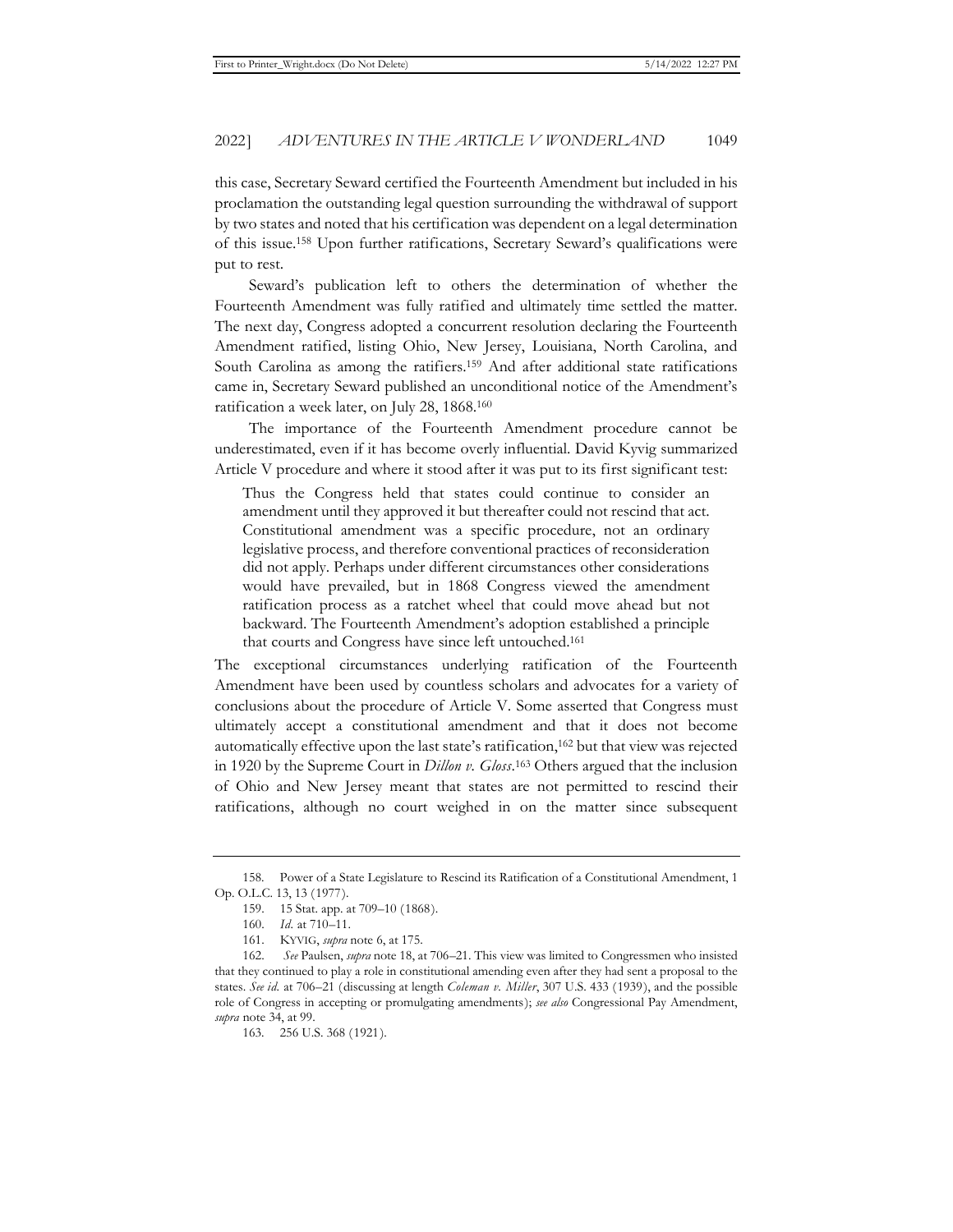ratifications made the question moot.164 Fortunately, the exceptional circumstances of Reconstruction have not been repeated and the question of whether three-fourths of the states means three-fourths of all states or three-fourths of those represented in Congress has so far not required further explication. Some still argue that the Fourteenth Amendment was not validly adopted,165 but there is little likelihood that the Court would reject the Amendment after a century and a half on the basis of Tennessee's irregular counting of arrested delegates or New Jersey's vetoed rescission.166 Time has healed all irregularities, and Secretary of State Seward's proclamation of the Fifteenth Amendment as having been properly ratified despite New York's rescission remains an idiosyncrasy of Article V's procedure that can, like the Cheshire Cat, appear to reflect nearly any conclusion.167

The only other time Congress played a post-ratification role in an amendment occurred with the Twenty-Seventh Amendment that was ratified by the states over the course of more than two hundred years. Originally proposed as one of Madison's original twelve amendments (of which only ten were adopted in 1791 as the Bill of Rights), the Twenty-Seventh was ratified gradually throughout the centuries, though most ratifications occurred in the late twentieth century as states grew bitter at Congress's self-serving behavior.168 Because of the procedural irregularity of an amendment proposal lingering for so long, the Office of Legal Counsel issued a memorandum stating that the Twenty-Seventh Amendment was validly ratified upon the last state's ratification vote, that Congress did not have authority to proclaim it, and that the Archivist's publication was purely ministerial.169 Nevertheless, Congress,

[r]ecognizing that the pay raise amendment represented an outburst of anger at Congress, that its rejection on a technicality after endorsement by so many states would likely provoke even greater outrage, and that, in any case, it would only briefly delay pay raises, [overwhelmingly] . . . declared the Twenty-Seventh Amendment properly adopted.170

<sup>164.</sup> Although the district court of Idaho ruled that rescissions were permissible in *Idaho v. Freeman*, 529 F. Supp. 1107, 1146–50 (D. Idaho 1981), that decision was vacated in *Carmen v. Idaho*, 459 U.S. 809 (1982).

<sup>165.</sup> *See* Colby, *supra* note 5; *see also* Bryant, *supra* note 5; Harrison, *supra* note 5 (both admitting there were irregularities but offering ways around them).

<sup>166.</sup> And the Supreme Court held that the Fourteenth Amendment is valid in the *Slaughterhouse Cases*, 83 U.S. (16 Wallace) 36, 71 (1872), and lower courts agree. *See* U.S. v. Gugel, 119 F. Supp. 897 (E.D. Ky. 1954); Maryland Petition Comm. v. Johnson, 265 F. Supp. 823 (D. Md. 1967). On the validity of the Fifteenth Amendment, see United States v. Reese, 92 U.S. 214 (1876); Neale v. Delaware, 103 U.S. 370 (1881); Guinn v. United States, 238 U.S. 347 (1915); Myers v. Anderson, 238 U.S. 368 (1915).

<sup>167.</sup> Paulsen, *supra* note 18, at 718–20.

<sup>168.</sup> Richard B. Bernstein, *The Sleeper Wakes: The History and Legacy of the Twenty-Seventh Amendment*, 61 FORDHAM L. REV. 497, 498, 534–39 (1992).

<sup>169.</sup> Congressional Pay Amendment, *supra* note 34, at 99.

<sup>170.</sup> KYVIG, *supra* note 6, at 469.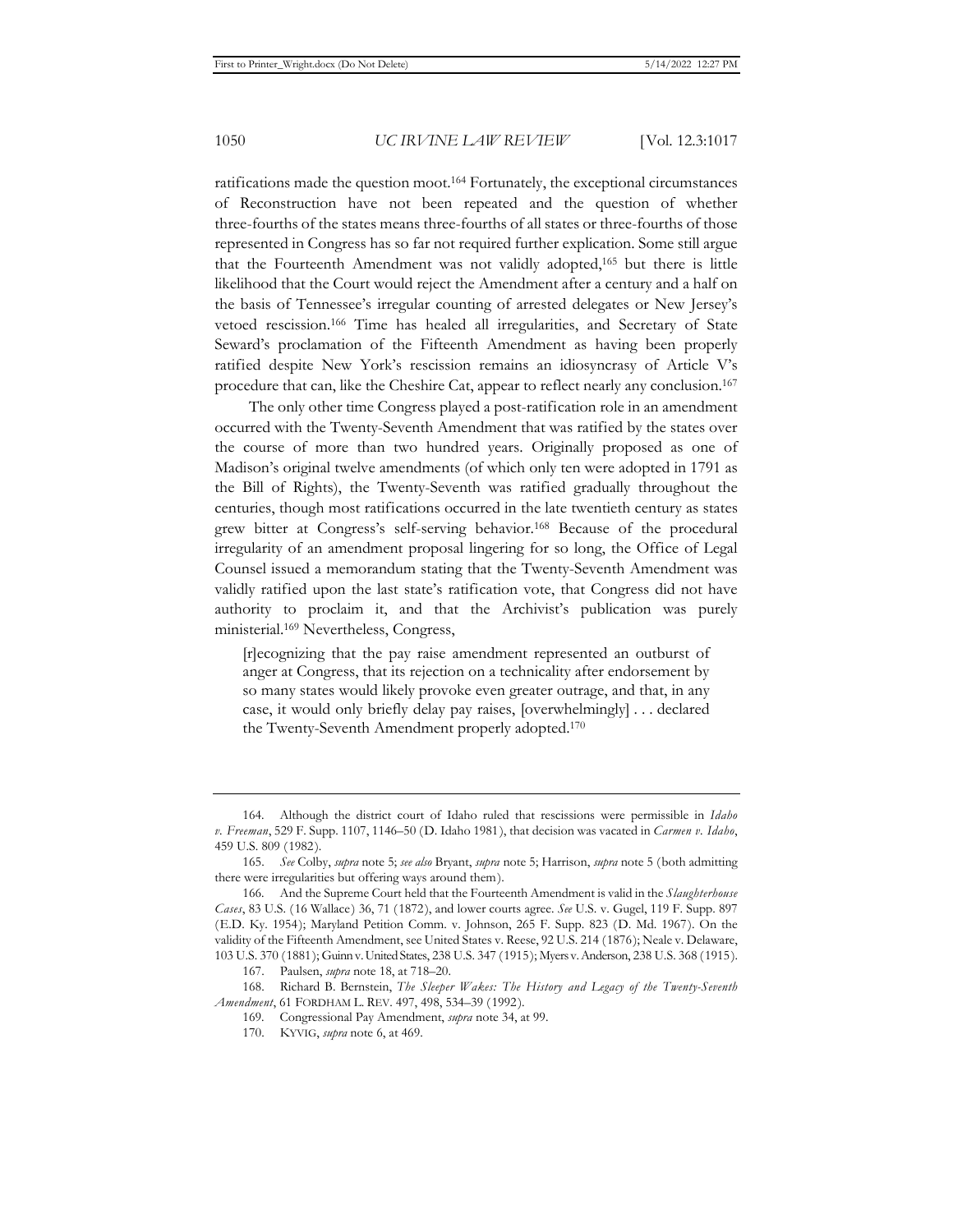It seems safe to conclude that Congress has no role in accepting or declaring an amendment valid; that occurs immediately upon ratification by the last state.

Nevertheless, saying that Congress has no role once the last state has ratified is of little moment if we are concerned with whether a state has in fact ratified or not. The precedents of the Fourteenth and the Fifteenth Amendments support the conclusion that states may only ratify and may not rescind.171 Yet even on that point there remains significant disagreement.172 However, despite the Supreme Court's conclusion in *Dillon v. Gloss* in 1920 that amendments become effective upon ratification by the last state, the Court offered the tantalizing conclusion that Article V issues are nonjusticiable political questions and that Congress does have the power to impose deadlines, determine when unlimited proposals have passed their shelf life, and determine whether post-rejection ratifications or post-ratification rescissions are valid.173 In other words, Congress may have a role to play in determining the legal sufficiency of ratifications but has none once those ratifications are confirmed. The notoriously convoluted opinion in *Coleman v. Miller*  from 1939, the last of the Court's pronouncements on Article V procedures and the only decision suggesting that Congress has a decisive role after the states have ratified,174 is problematic on many levels. For just as we thought we had reached some stable ground, the paradoxical decision floats out to us on the smoke of the hookah, making about as much sense as the mutterings of the Mad Hatter and the riddles of the Caterpillar. For if Congress has no role once the requisite number of ratification certificates are submitted, when might Congress assert its political authority to judge the sufficiency of the ratifications? Certainly not until enough states have ratified so the issue is no longer unripe. For that is the paradox of *Coleman*. 175

#### *2.* Coleman v. Miller

In 1924, Kansas rejected the Child Labor Amendment when it was first proposed.176 Thirteen years later, the Kansas legislature ratified the Amendment with the Lieutenant Governor casting the tie-breaking vote in the Senate.<sup>177</sup> Disgruntled senators brought suit claiming that the state could not ratify after it had rejected the Amendment, that the ratification violated Article V because the

<sup>171.</sup> *See* Congressional Pay Amendment,*supra* note 34, at 104–05.

<sup>172.</sup> Paulsen, *supra* note 18, at 726–31 (suggesting that rescissions are allowed because they are analogous to legislation, which is clearly repealable). *But see* Kanowitz & Klinger, *supra* note 18 (rejecting the rescission power on the basis of text and precedent).

<sup>173.</sup> Dillon v. Gloss, 256 U.S. 368, 374 (1921).

<sup>174.</sup> Coleman v. Miller, 307 U.S. 433, 453–54 (1939).

<sup>175.</sup> Once sufficient states have ratified to satisfy Article V, the amendment is self-executing and there is no congressional role. If not enough states have ratified, then any statement Congress makes on the validity of state ratifications would be premature and ineffective.

<sup>176.</sup> *Coleman*, 307 U.S. at 435.

<sup>177.</sup> *Id.* at 435–36.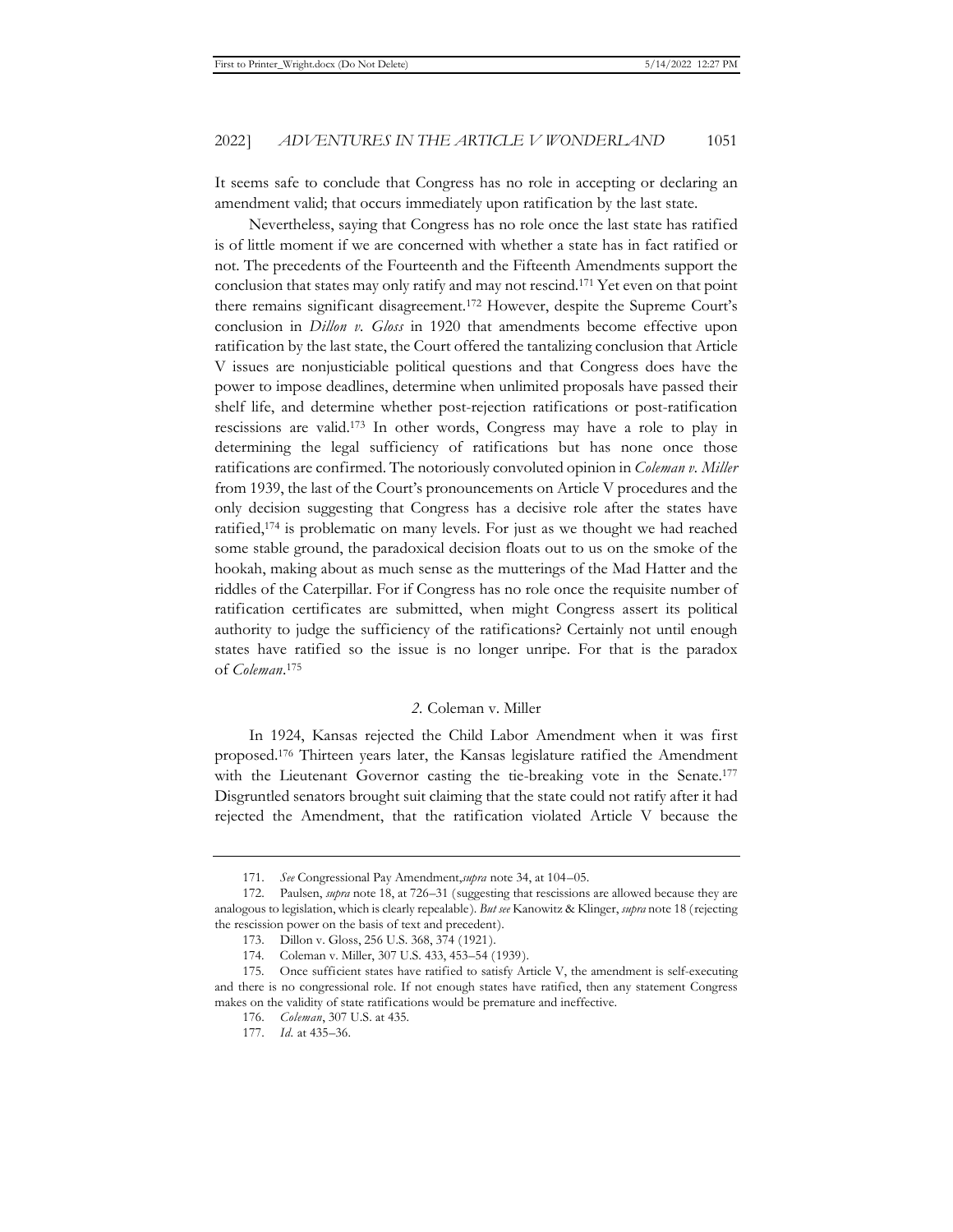Lieutenant Governor participated in the ratification, and that the thirteen-year delay between proposal and ratification was unreasonably long and showed that the amendment proposal had lost its vitality.178 The Kansas Supreme Court ruled that the ratification was valid.179

In a convoluted opinion on appeal, Chief Justice Hughes issued a majority ruling on three of the four issues.180 The Court held that the individual senators had standing.181 The Court was divided on whether the Lieutenant Governor could participate under Article V's dictate that ratification be by state "legislatures," and therefore the Court issued no opinion.182 Ironically, on the one technical procedural irregularity the Court could come to no conclusion, thus allowing the lower court decision to stand that the vote was permissible.

On the issue of whether a state could ratify after it had rejected, the Court refused to interfere with the Secretary of State's recording of the ratification. Chief Justice Hughes explained:

Article V, speaking solely of ratification, contains no provisions as to rejection. Nor has the Congress enacted a statute relating to rejections. [The only statutory provision entails the Secretary of State causing an amendment to be published when it has been adopted]. The statute presupposes official notice to the Secretary of State when a state legislature has adopted a resolution of ratification. We see no warrant for judicial interference with the performance of that duty.183

The Caterpillar could not have said it any more enigmatically. Presumably, according to *Leser*, once official notice to the Secretary of State has been submitted, there is simply no further role for the Court. But if Congress were to legislate in some manner, the Court might have some issue to decide, although its decision would be deferential because the Court would not want to substitute its judgment for that of Congress. Because Congress had not legislated in regard to the efficacy of ratifications after rejections, however, the Court declined to intervene.184 Yet again that begs the question: could Congress even legislate in the first place? And that question is not answered at all.

The Court's decision in *Coleman* must be understood in light of the fact that the Thirteenth through Seventeenth Amendments all experienced post-rejection ratifications185 and yet, more than half a century after the ratification of the

<sup>178.</sup> *Id.* at 436.

<sup>179.</sup> Coleman v. Miller, 71 P.2d 518, 527 (Kan. 1937).

<sup>180.</sup> *Coleman*, 307 U.S. at 435.

<sup>181.</sup> *Id.* at 438–39.

<sup>182.</sup> *Id.* at 456.

<sup>183.</sup> *Id.* at 450–51.

<sup>184.</sup> *Id.* at 456.

<sup>185.</sup> Georgia, Connecticut, and Massachusetts ratified the Bill of Rights a century and a half later in 1939 after having been unable to reconcile the different positions of their two houses; Massachusetts ratified the Twelfth Amendment more than a century and a half after rejecting it; New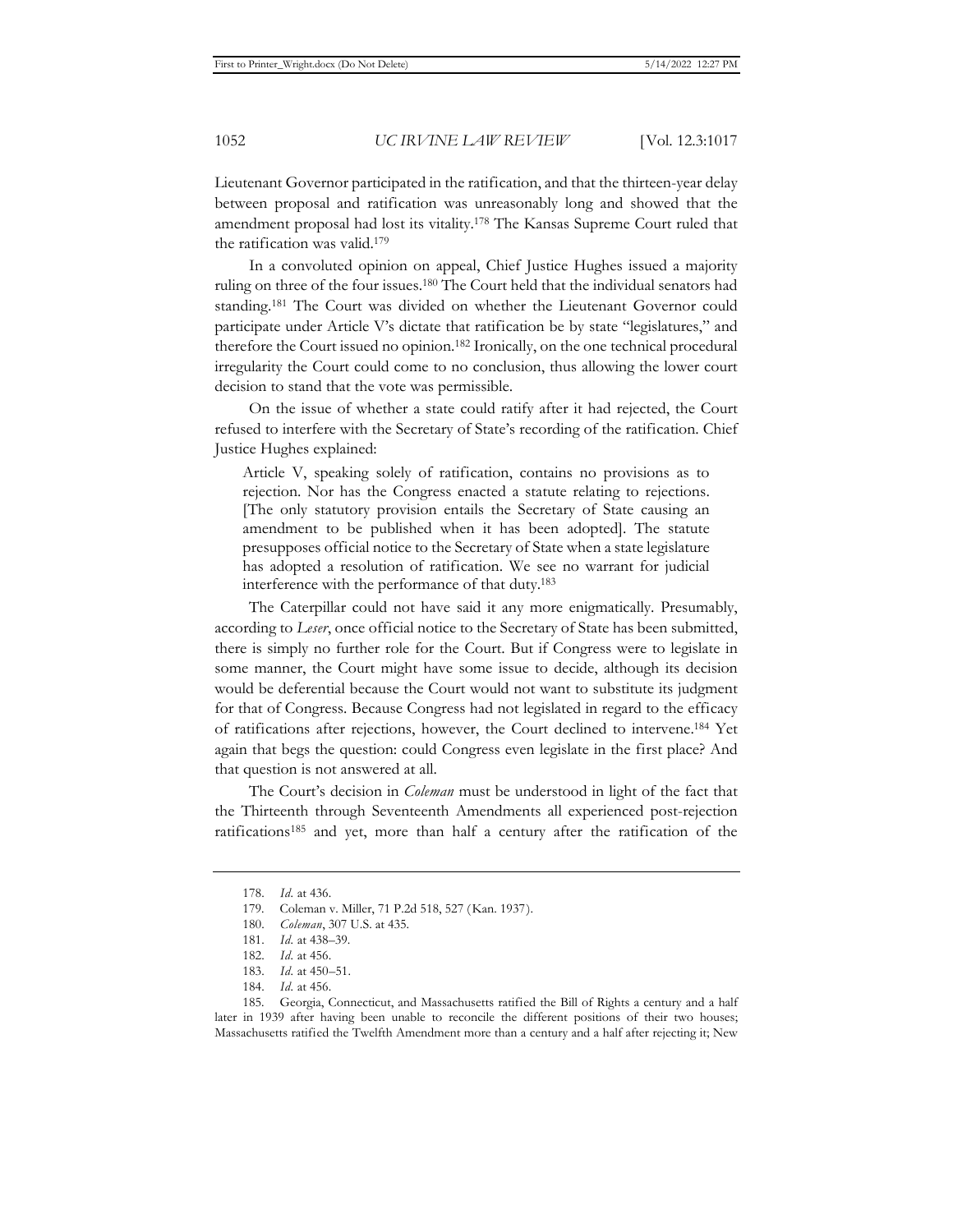Thirteenth Amendment, the Court was faced with the issue for the first time. And the 1937 challenges produced a split in the state courts.186 With no guidance from Congress, the Court let sleeping dogs lie. It summarily reversed the Kentucky decision that its ratification was invalid on the grounds that the ratification certificate was conclusive, and it affirmed the Kansas decision that its ratification was valid on the simple grounds that Congress had not expressed an opinion by legislating on the issue. By no means should the decision be taken to mean that the Court would defer if Congress had acted; it simply means that without congressional action there was no reason to upset the apple cart. Essentially, without congressional action there was no case or controversy other than to resolve the split, which the Court did based on a technical reading of Article V and the Eighteenth Amendment cases stating ratification certificates were conclusive. Voila! Like the Cheshire Cat, all difficulties disappeared by affirming the Kansas Supreme Court's outcome on the grounds that Congress had not created a procedural speed bump.

Furthermore, in refusing to substitute its judgment when Congress had not chosen to act by legislating on these Article V issues, the Court was not saying that it was relinquishing its obligation to review congressional action now or in the future.187 Were Congress to legislate that no state ratifications would be deemed valid unless they were endorsed by a public referendum, a requirement that would be clearly at odds with the plain text of Article V, the Court would surely strike the legislation. There is nothing in Justice Hughes's opinion to suggest that the Court had adopted the political question reasoning of the four concurring justices who argued that all ratification and Article V issues were nonjusticiable. Such reasoning would have required the Court to defer to Congress on all Article V matters, even if Congress were to legislate in a manner that clearly conflicted with the text of Article V, and dismiss all cases before it. Undoubtedly, Justice Hughes, the two

Jersey and Delaware ratified after rejecting the Thirteenth Amendment; North Carolina, Louisiana, South Carolina, Georgia, Virginia, Delaware, Kentucky, and Maryland ratified after rejecting the Fourteenth Amendment; Ohio, New Jersey, Delaware, Oregon, California, Maryland, Kentucky, and Tennessee ratified after rejecting the Fifteenth Amendment; Arkansas and New Hampshire ratified after rejecting the Sixteenth Amendment, and Delaware ratified the Seventeenth Amendment nearly a century after first rejecting it. *See* GOV'T PUBL'G OFF., AMENDMENTS, *supra* note 48, at 25 nn.2–9.

<sup>186.</sup> *CompareSee* Wise v. Chandler, 108 S.W.2d 1024 (Ky. 1937) *with* Coleman v. Miller, 71 P.2d 518 (Kan. 1937).

<sup>187.</sup> It is important to note that the Court was merely refusing to legislate from the bench, a judicial action that has, historically, been frowned upon. The Court acknowledged that Congress could have legislated on this issue. So, instead of inserting its own judgment in the space left open by Congress' inaction, the Court relied on the plain text of Article V to hold that the Kansas ratification was valid. This is quite different from affirmatively relinquishing all jurisdiction to evaluate whether any future act by Congress might exceed the scope of its constitutionally granted powers under Article V. Congress had not asserted a constitutional power to determine the validity of a state ratification, so the Court did not need to resolve the issue of whether the courts would be prohibited from ruling on the constitutionality of any future acts of Congress in this area. It does not follow that, if the Court declines to fill a legislative void left by Congress, it would lose its power to review an act of Congress when it finally does choose to legislate.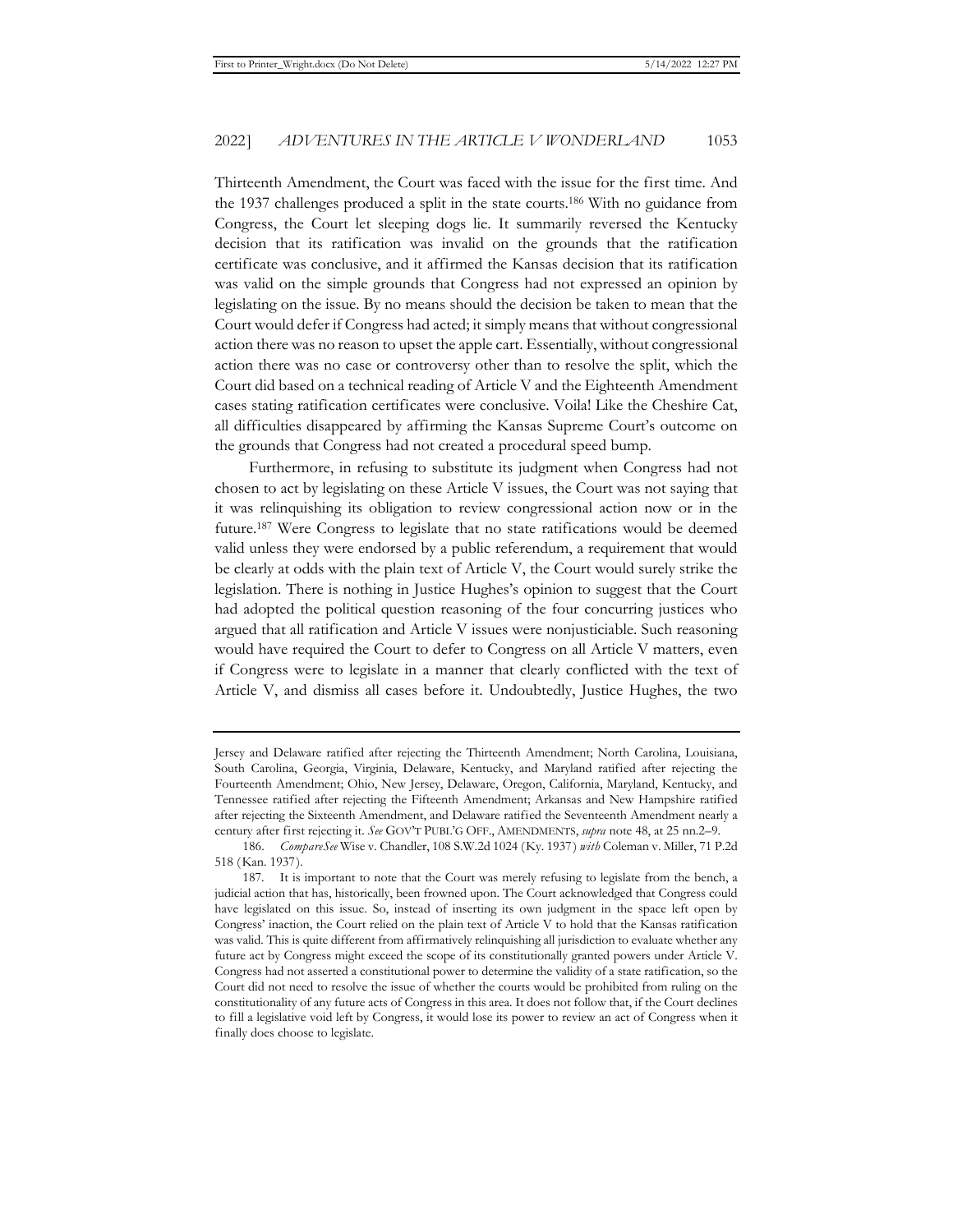dissenters, and the two justices who joined his opinion all rejected such an extreme abdication of judicial responsibility.188 Had they adopted the reasoning of their four brethren, surely they would have done so more explicitly, since doing so would have overruled the decisions in every prior case involving Article V. But not getting involved when there was no dispute was the Court's way of punting on the issue until it required resolution, i.e., when and if Congress were to overstep its bounds and interfere with the discretion granted to the states by Article V, the courts would intervene.189

On the fourth issue of whether the proposal had become stale because of passage of time, the Court also refused to legislate from the bench when Congress had not acted. The Court held that if Congress did not choose to impose a deadline, it was inappropriate for the courts to determine whether an amendment had become stale.190 Again, there was no reason to render a decision when Congress had not taken a position that was potentially at odds with Article V. Had Congress imposed a deadline, and that deadline had passed and states were ratifying regardless, then a justiciable issue would require the Court's resolution—the resolution that is now required as a result of the ERA ratifications.

In sum, the *Coleman* Court approved standing for the disgruntled legislators but denied them any remedy as Congress had not done anything that would potentially infringe the ratification function of the states. Hughes's opinion no doubt lacks the kind of clarity one would like to have on such an important matter. In the absence of a constitutional controversy, Chief Justice Hughes affirmed a technical, formalistic reading of Article V, affirmed the Court's jurisdiction, did not upset any historical or judicial precedents, and did not cede the Court's authority to settle a dispute in a case in which Congress or a state actually acted contrary to Article V. Nor did the Court upset the fifty years of prior practice in which post-rejection ratifications had been recognized. The *Coleman* decision is clearly an attempt to uphold state ratification without setting any precedent that might limit the Court in future cases and should therefore be understood as not providing much guidance for our Article V quest.191 If *Coleman* is the battery for our headlamps, it casts a feeble light indeed.

## *3. Congress Is Not an Appropriate Decision Maker for Article V Questions*

Of course, the Court saying it will not interfere if Congress does not act tells us nothing about what it should or might do if Congress does act, as with the

<sup>188.</sup> *See generally* Coleman v. Miller, 307 U.S. 433 (1939).

<sup>189.</sup> This is arguably where we are with the ERA today.

<sup>190.</sup> *Coleman*, 307 U.S. at 459–60.

<sup>191.</sup> The Child Labor Amendment was proposed in response to the Supreme Court's ruling striking down the child labor provision of the Keating-Owen Child Labor Act in *Hammer v. Dagenhart*, 247 U.S. 251, 277 (1918). That case was not overruled until two years after *Coleman* in 1941, in *United States v. Darby*, 312 U.S. 100, 116–17 (1941).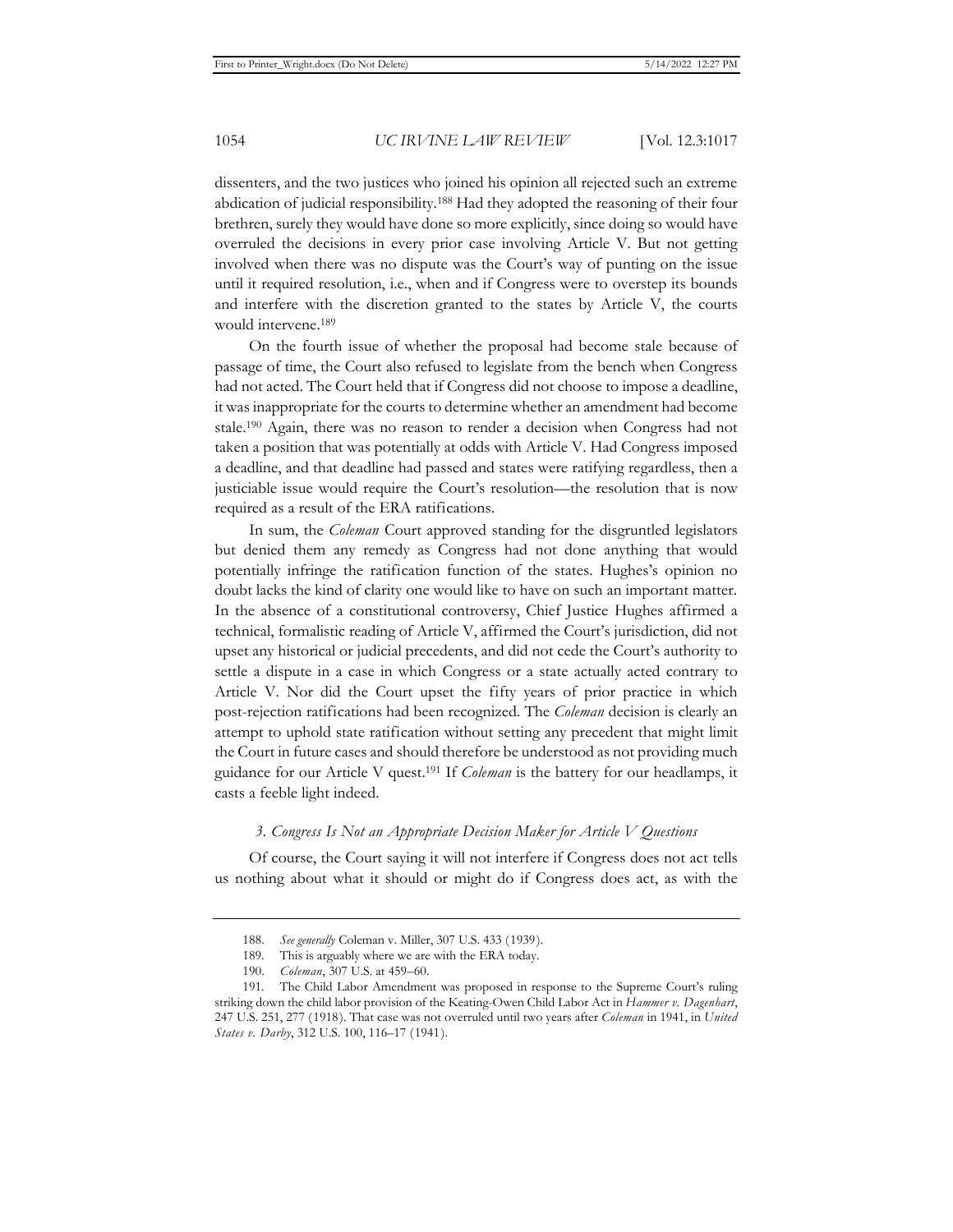congressional deadline. Thus, what if Congress were to legislate in a way that infringed the powers of the states or a state ratified contrary to Article V? These are quintessentially political decisions, so why not let Congress have the final word on the legal sufficiency of state ratifications under these circumstances? Despite the *Coleman* precedent, and the fact that it has not been repudiated by the Court, there are numerous reasons why Congress should not make Article V determinations about the legal sufficiency of state ratifications and, if it tried, the Court should step in to stop Congress from doing so.

One obvious reason is that *Coleman* is not really a precedent. And if it is, it is unclear what the precedent stands for. It does not stand for the broad proposition that all Article V matters are nonjusticiable political questions because only four justices espoused that view and later federal courts have denied that *Coleman* requires dismissal of Article V procedural cases.192 Moreover, the political question doctrine is essentially a separation-of-powers issue and not a federalism issue. In outlining the parameters of the political question doctrine, the Supreme Court established that "it is the relationship between the judiciary and the coordinate branches of the Federal Government, and not the federal judiciary's relationship to the States, which gives rise to the 'political question' . . . . The nonjusticiability of a political question is primarily a function of the separation of powers."193 At heart, however, Article V issues center on federalism concerns, such as whether Congress has overstepped its bounds vis-à-vis the states in imposing time limits or other constraints. Article V issues also arise when considering state relations vis-à-vis each other, as whether rescissions should be permitted to destabilize the process of ratification. Neither is a separation of powers issue, which suggests that the political question complaint is a red herring. In allowing Congress to control the Article V process, courts would be permitting the national legislature to redefine the scope and procedures of constitutional amending in contravention of the Framers' clear insistence that states have primary control over the process.194

But then the Court's enigmatic statement in *Dillon* that Congress may have authority to set some technical details rears its head.195 Now we are back in Wonderland trying to figure out if a deadline or a requirement of a supermajority or an intervening election or a public referendum or gubernatorial approval of a state ratification are matters of technical detail or unconstitutional constraints on the states. If some, according to *Dillon*, are technical details and others overstep Congress's Article V authority, how do we know which is which and who decides?

<sup>192.</sup> *See, e.g.*, Dyer v. Blair, 390 F. Supp. 1291 (N.D. Ill. 1975); Idaho v. Freeman, 529 F. Supp. 1107 (D. Idaho 1982), *vacated*, Carmen v. Idaho, 459 U.S. 809 (1982).

<sup>193.</sup> Baker v. Carr, 369 U.S. 186, 210 (1962). It is also the case that the political question doctrine has been updated in recent years and the direction it has taken is away from, not towards, a conclusion that Article V issues are nonjusticiable. For a fuller discussion of this, see Hajdu & Rosenblum, *supra* note 15, at 147–59.

<sup>194.</sup> *See* discussion *infra* Section III.A.3.

<sup>195.</sup> Dillon v. Gloss, 256 U.S. 368, 376 (1921).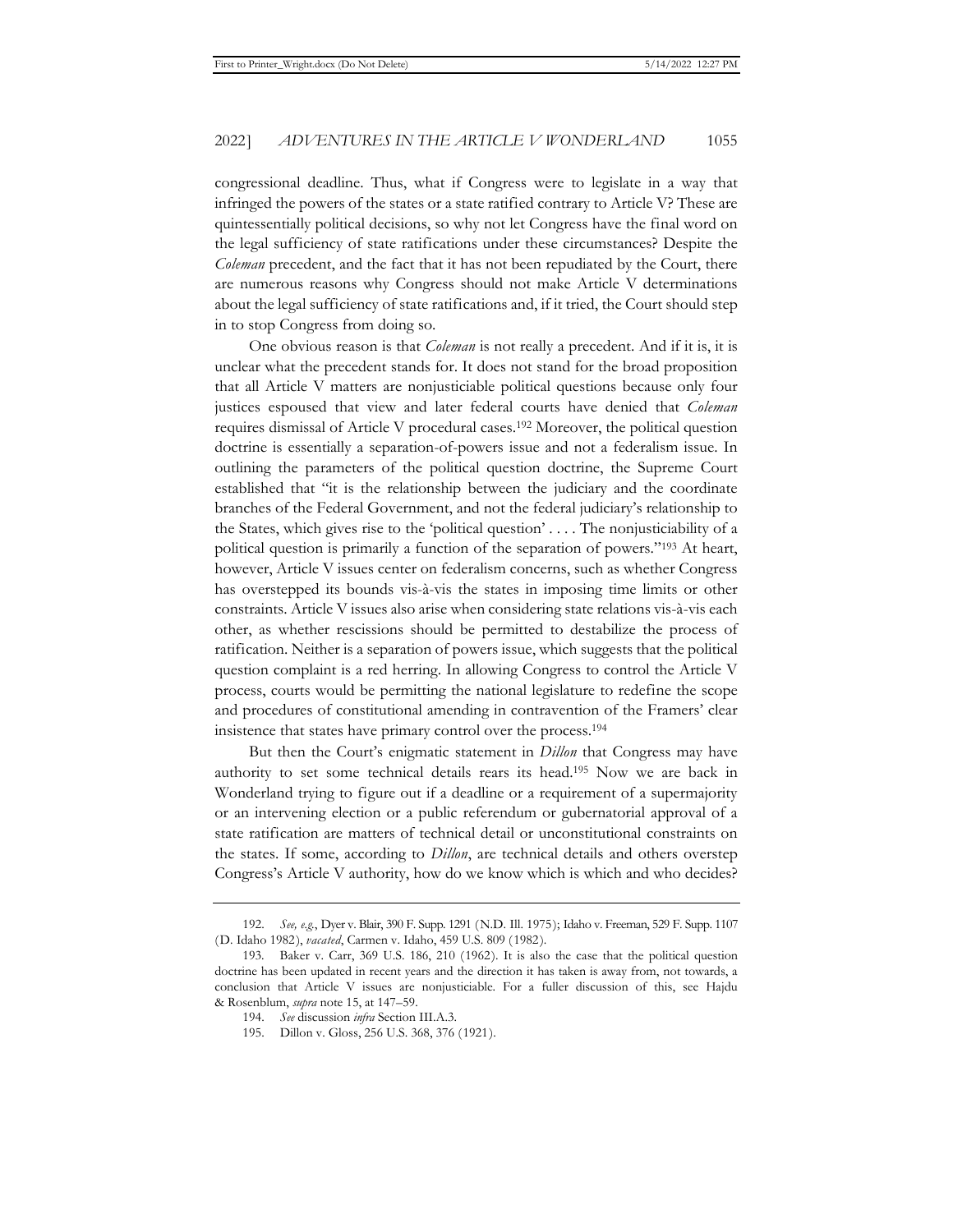One could reasonably accept Congress specifying that notice of a ratification should be sent to the Archivist, Secretary of State, or to itself; or that notice shall be sent by certified mail; or should be sent by the governor within ten days of the legislative vote. These are details that facilitate the orderly process of amending. Legislation requiring a public referendum or a supermajority or setting deadlines are all "technical details" that hamper, interfere with, and frustrate state ratification procedures. Details that make it harder on states should not be deemed mere matters of technical detail. And clearly it should not be up to Congress to decide on which side of the line its legislative details might fall.

Giving Congress sole authority to determine the legal sufficiency of state ratifications also could put Congress in the dubious position where it might hold against ratifications of a proposal that sought to limit federal authority, which was a prospect much feared by the Framers.196 It might also vote in favor of questionable ratifications that serve its own goals, as we saw with the Fourteenth Amendment. One can easily imagine a lame-duck Congress affirming improper state ratifications in the face of an electoral loss that was caused by Congress's unpopular position on an amendment. There are too many whiffs of the Eighteenth Amendment debacle here to simply shrug off the consequences.

Scholars have also agreed that *Coleman* is an unreliable precedent, as it was the product of the contemporary political situation in 1939, a mere two years after the threatened court packing plan and the validation of New Deal Legislation.197 The Court had already been damaged by its *Lochner*-era activism, and the last thing Justice Hughes wanted to do in 1939 was damage it further. As Michael Stokes Paulsen has noted, the political question doctrine articulated in *Coleman* "could be interpreted to assert a degree of unchecked congressional authority over the ratification process that is arguably anti-constitutional."198 Paulsen also notes that the "congressional power theory . . . rationalizes *anything* Congress does concerning

<sup>196.</sup> *See infra* Section III.A.3.

<sup>197.</sup> Michael Stokes Paulsen rails against *Coleman's* bad history and bad law, in his *A General Theory of Article V*, *supra* note 18, at 707–18, and suggests that it was most likely the result of the awkward position in which the Court found itself of potentially judging the sufficiency of a ratification of an amendment that was designed to overturn a decision of the Court itself. *Id.* at 717. Robert Hajdu and Bruce Rosenblum, *supra* note 15, at 144–47 agree that the political question theory of *Coleman* is problematic. Dellinger, *supra* note 15, at 388, calls *Coleman* "profoundly wrong, and it should no longer be followed." William H. White, Note, *Article V: Political Questions and Sensible Answers*, 57 TEX. L. REV. 1259, 1259 (1979) argues that "application of a prudential political question doctrine to article V issues is theoretically and precedentially unwarranted." It would also be unseemly for the Court to interject in an amendment process designed to reverse its own decision. The Child Labor Amendment was proposed to reverse the Court's 1918 decision in *Hammer v. Dagenhart*, 247 U.S. 251 (1918).

<sup>198.</sup> THOMAS H. NEALE, CONG. RSCH. SERV., THE PROPOSED EQUAL RIGHTS AMENDMENT: CONTEMPORARY RATIFICATION ISSUES 27 (2019); *see also* Paulsen, *supra* note 18, at 706–07, 718–21.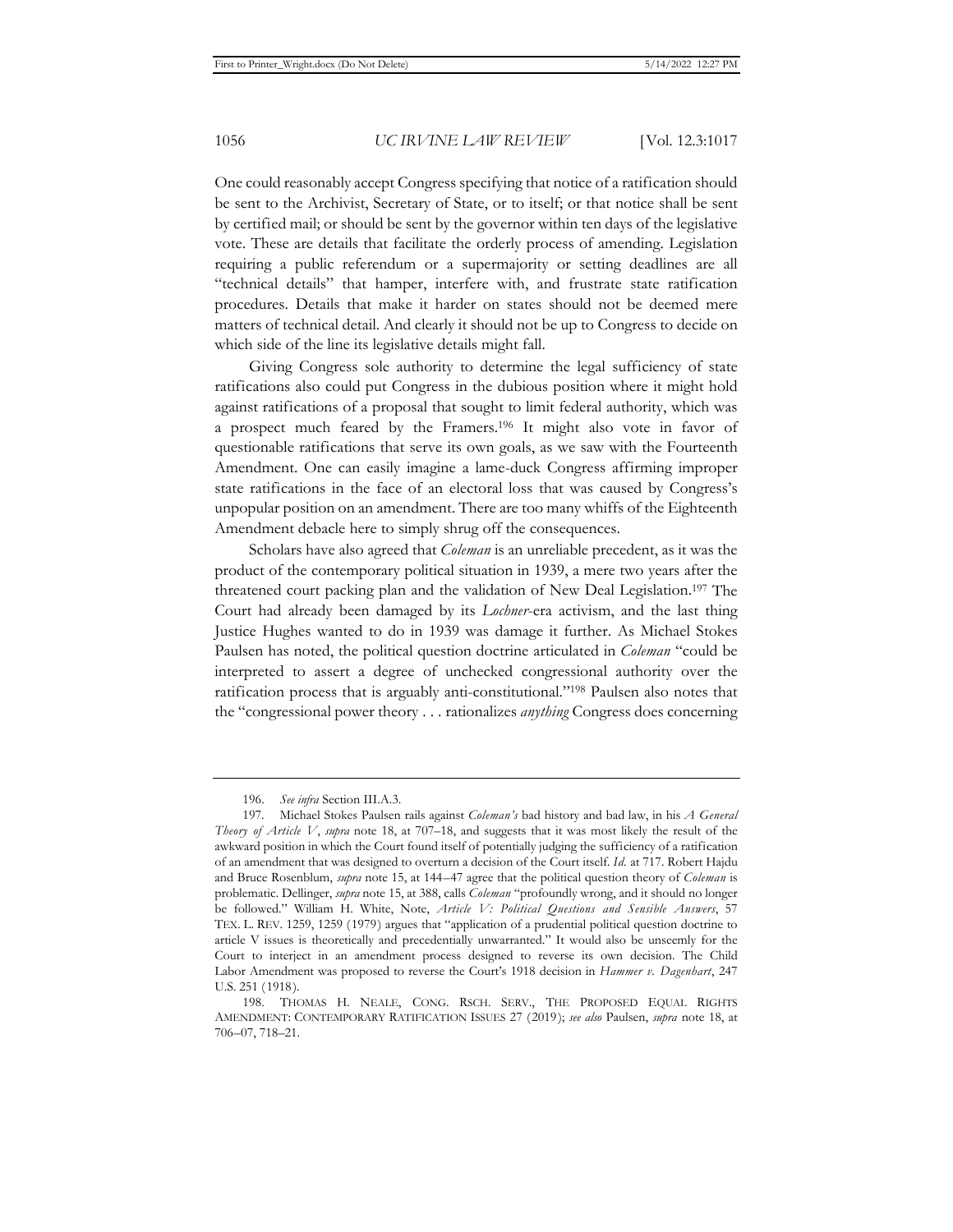the amendment process . . . [and] simply cannot be squared with the text of Article V or with basic principles of limited constitutional government."199

Lower courts have also rejected the reasoning in *Coleman*, recognizing that it was an unusual set of facts with limited precedential value. The court in *Dyer v. Blair* distinguished *Coleman*, reasoning that the holding in *Coleman* "was based on the absence of any acceptable criteria for making a judicial determination of whether the proposed amendment had lost its vitality through lapse of time."200 The *Dyer* court further reasoned:

It is primarily the character of the standards, not merely the difficulty of their application, that differentiates between those which are political and those which are judicial. The mere fact that a court has little or nothing but the language of the Constitution as a guide to its interpretation does not mean the task of construction is judicially unmanageable.201

The *Dyer* court also pointed to the Supreme Court's consideration of amendment ratification deadlines in *Dillon v. Gloss* as suggesting that even a lack of an "express provision on the subject" in the Constitution does not render an issue nonjusticiable.202 And in addressing *Coleman* directly, Judge Stevens wrote:

There is force to  $\dots$  [the political question] argument since it was expressly accepted by four Justices of the Supreme Court in *Coleman v. Miller*. But since a majority of the Court refused to accept that position in that case, and since the Court has on several occasions decided questions arising under Article V, even in the face of "political question" contentions, that argument is not one which a District Court is free to accept.203

And the District Court in *Idaho v. Freeman* concurred.<sup>204</sup> That court explained why it asserted jurisdiction and rejected the political question doctrine in a case involving the ERA: "While the questions presented for this Court's determination deal essentially with the relationship and allocation of authority between the Congress and the states pursuant to Article V of the Constitution, the antecedent question of who decides what that relationship is must be decided."205 In fact, the Idaho District Court expressed precisely the relevant consideration of the political question claim: "giving plenary power to Congress to control the amendment process runs completely counter to the intentions of the founding fathers in including Article V with its particular structure in the Constitution."206

204. 529 F. Supp. 1107, 1125–26 (D. Idaho 1981).

<sup>199.</sup> Paulsen, *supra* note 18, at 723.

<sup>200. 390</sup> F. Supp. 1291, 1302 (N.D. Ill. 1975); 307 U.S. 433 (1939).

<sup>201.</sup> *Dyer,* 390 F. Supp. at 1302.

<sup>202.</sup> *Id.* (citing Dillon v. Gloss, 256 U.S. 368, 373 (1921)).

<sup>203.</sup> *Id.* at 1299–3000.

<sup>205.</sup> *Id.* at 1124.

<sup>206.</sup> *Id.* at 1126. Judge Callister cited Professor Orfield as follows: "From the point of view of orderly amending procedure it is doubtful that the doctrine of political question should be extended to other procedural steps. If orderly procedure is essential in the enactment of ordinary statutes, should it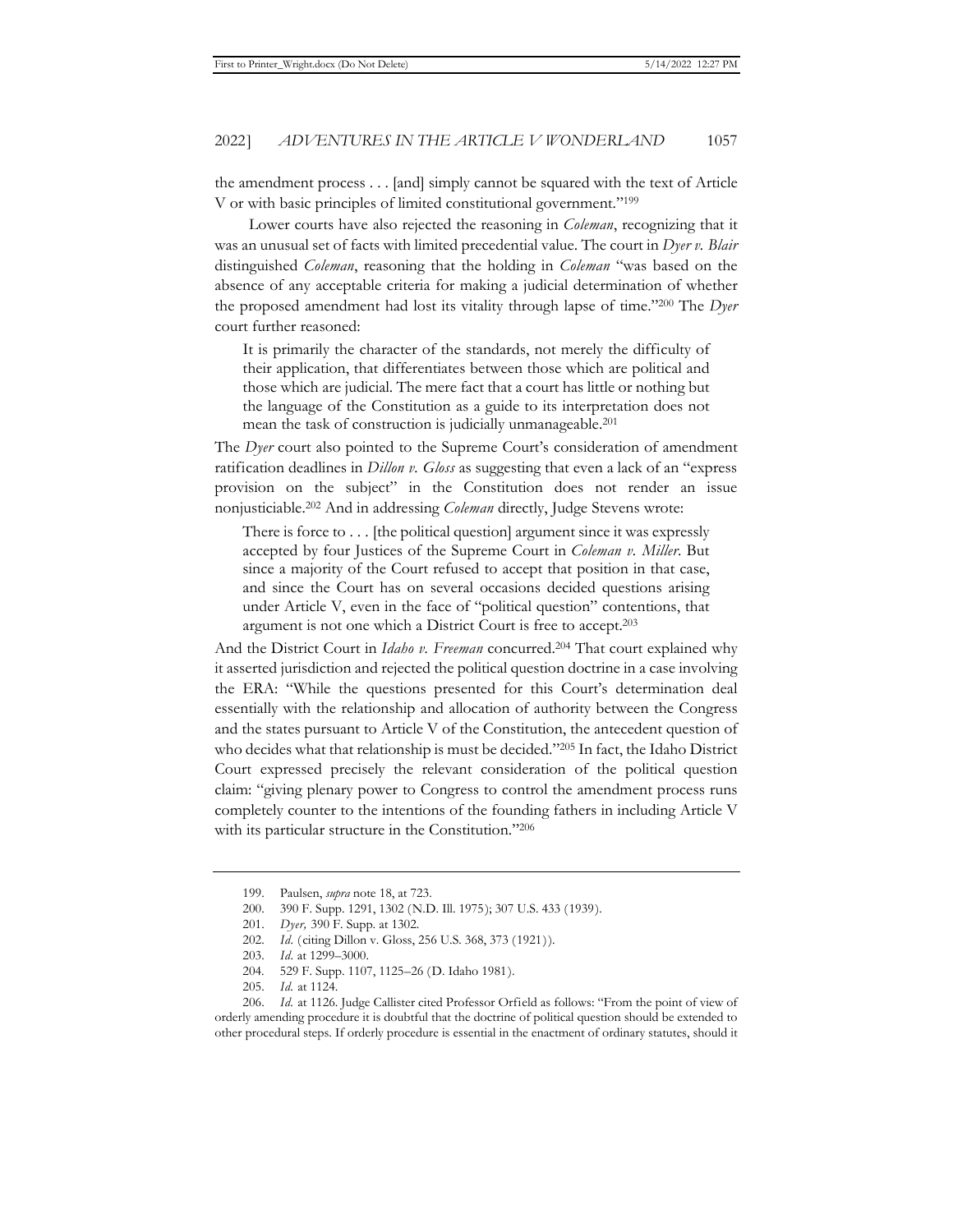The point here is that if Congress has not done anything to violate the federalism balance of Article V, there is no reason for the courts to intervene. The same is true if the states have not violated their Article V powers, which they have only done in the case of Ohio's popular referendum that was quickly struck down and Florida and Tennessee's intervening election requirements that were also quickly struck down.<sup>207</sup> Thus, it would seem that only the federal courts are well suited to establish nationwide standards for how the states can exercise their Article V ratification function, and only the federal courts can impartially balance Congress and the states' federalism disputes if Congress oversteps its Article V bounds by passing legislation or imposing unreasonable constraints on the states through its proposal or mode of ratification powers, or if the states upset the delicate balance of ratification by rescinding.

## *D. Federal Courts*

There is strong scholarly consensus that the federal courts should maintain jurisdiction over Article V cases, despite the one-off decision of *Coleman v. Miller*, and subsequent lower courts have agreed.208 As noted above, the District Court of Illinois exercised jurisdiction in *Dyer v. Blair,* and the District Court of Idaho exercised jurisdiction in *Idaho v. Freeman*. And of course, the Supreme Court did not reverse any of its prior cases adjudicating Article V issues in *Coleman*. But unfortunately, the federal courts have not enthusiastically embraced their Article V jurisdiction either. Where possible, they have entirely avoided relevant issues. In other instances, they have decided only the specific issue at hand without providing guidance for similar issues in the future. And in some instances, they have made resolution by the federal courts even more difficult by holding that ratification certificates are conclusive despite allegations of impropriety. It is this last point that makes judicial resolution of the ERA issues so confounding and sends us deeper into the Article V maze.

The Supreme Court has issued only nine decisions on procedural issues involving Article V in its nearly two-and-a-half centuries of operation. Eight of those decisions occurred during the constitutional panic of the 1920s and 1930s and should be understood within that context.209 Two of those were dismissed for lack

not even more so as to the adoption of important and permanent constitutional amendments?" *Id.* at 1139 n.47.

<sup>207.</sup> Trombetta v. Florida, 353 F. Supp. 575 (M.D. Fla. 1973); Walker v. Dunn, 498 S.W.2d 102 (Tenn. 1972).

<sup>208.</sup> *See, e.g.*, Marty Haddad, Note, *Substantive Content of Constitutional Amendments: Political Question or Justiciable Concern?*, 42 WAYNE L. REV. 1685 (1996); White, *supra* note 197; Dellinger, *supra* note 15; Dunker, *supra* note 18 (all arguing for justiciability of substantive issues involving amendment ratifications).

<sup>209.</sup> *See* KYVIG, *supra* note 6, at 240–67. By January of 1918, three constitutional amendments had been ratified in a span of five years, and another was working its way through Congress: woman's suffrage. *Id.* Only with ratification of the Bill of Rights and the reconstruction amendments had there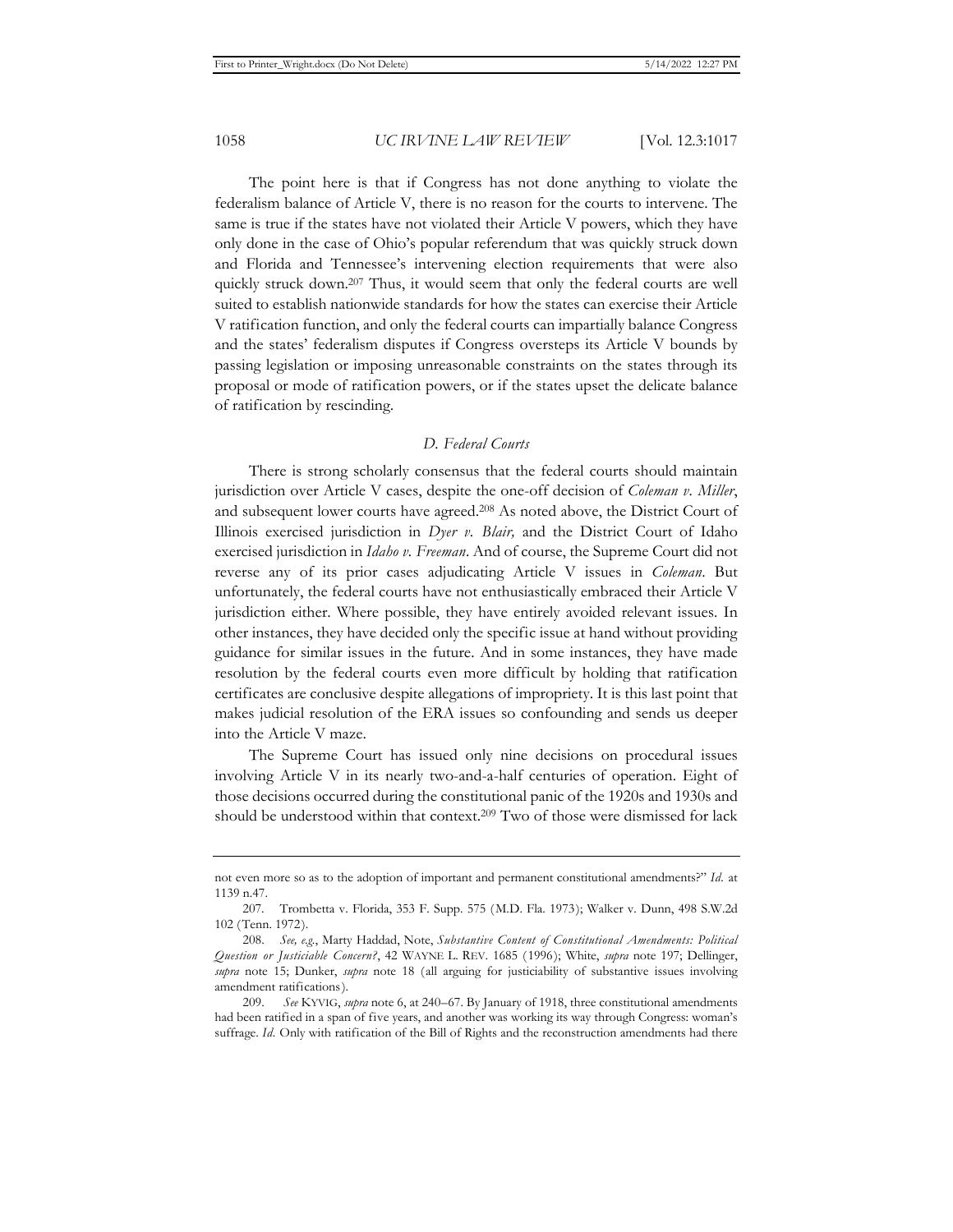of standing or mootness grounds, and two others were challenges claiming that there were substantive limits to Article V to prevent certain types of amendments that might interfere with the state police power or dilute state suffrage rules.210 In essence, in only five cases did the Court issue opinions that might have some relevance to the questions we are facing with the ERA.211

The first decision, *Hollingsworth v. Virginia* in 1798,<sup>212</sup> held that the President has no Article V function. After *Hollingsworth*, it was over a century before *Hawke v. Smith* held that Article V prohibited Ohio's constitutional amendment requiring a public referendum.213 In *Hawke*, the Court adopted a technical and narrow reading of Article V that interpreted the word "legislatures" to mean only the commonly understood political bodies of the state and not the people themselves, even if the latter had legislative functions.214 Striking down the referendum placed Article V's form over function and hewed closely to the technical requirements of amending. In striking the referendum requirement, the Court established that a ratified amendment will not be voided by the courts, a position from which it has never deviated.215 Notably, *Hawke* was brought by a proponent of the Eighteenth Amendment who sought to divert any challenges that might undermine it.<sup>216</sup>

After *Hawke*, seven lawsuits were consolidated into the *National Prohibition Cases*, challenging the Eighteenth Amendment on substantive grounds for invading the sovereignty of the states, usurping the police power of the states, and

been such significant amendment activity, and both periods were characterized by profound social and political upheaval. *Id.* And conservatives were understandably very nervous about the direction the country was taking. *Id.* Constitutional amendments promoting populism, expanding democratic engagement, and usurping state police powers had passed and more seemed likely to pass in the near future. *Id.* The union of independent states was becoming a unitary nation, governed by a strong central government—everything the Anti-federalists had feared. *Id.* Using the amendment power of Article V to enshrine ordinary political preferences, like Prohibition and the Child Labor Amendment, was viewed as a tremendous threat to the balance of federal and state powers enshrined in the Constitution by the founders and as an existential threat to our constitutional republic. *Id.*

<sup>210.</sup> Fairchild v. Hughes, 258 U.S. 126 (1922); Chandler v. Wise, 307 U.S. 474 (1939).

<sup>211.</sup> Hollingsworth v. Virginia, 3 U.S. (3 Dallas) 378 (1798); Hawke v. Smith, 253 U.S. 221 (1920); Dillon v. Gloss, 256 U.S. 368 (1921); Leser v. Garnett, 258 U.S. 130 (1922); Coleman v. Miller, 307 U.S. 433 (1939).

<sup>212. 3</sup> U.S. (3 Dallas) at 381 n.\*. In ruling that the Eleventh Amendment cut off all pending and future suits, the Court dropped a footnote that amendments are unlike regular legislation and do not require presidential approval. *Id.*

<sup>213. 253</sup> U.S. at 231.

<sup>214.</sup> *Id.* at 227–28.

<sup>215.</sup> *Id.* An identical case against the Nineteenth Amendment, *Hawke v Smith, No. II*, 253 U.S. 231 (1920), was summarily dismissed on the same grounds as *Hawke I*.

<sup>216.</sup> KYVIG, supra note 6 at 243. And there were many challenges at the state level that went nowhere, even before *Hawke* was handed down. As with *Coleman* and *Chandler*, however, there were state-level splits as to whether Article V procedures could include public participation. State *ex rel.*  Askew v. Meier, 231 N.W.2d 821 (N.D. 1975); Kimble v. Swackhamer, 584 P.2d 161(Nev. 1978); State *ex rel.* Tate v. Sevier, 62 S.W.2d 895 (Mo. 1933); *In re* Opinion of the Justices, 107 A. 673 (Me. 1919); Brown v. Sec'y of State of Florida, 668 F.3d 1271 (11th Cir. 2012).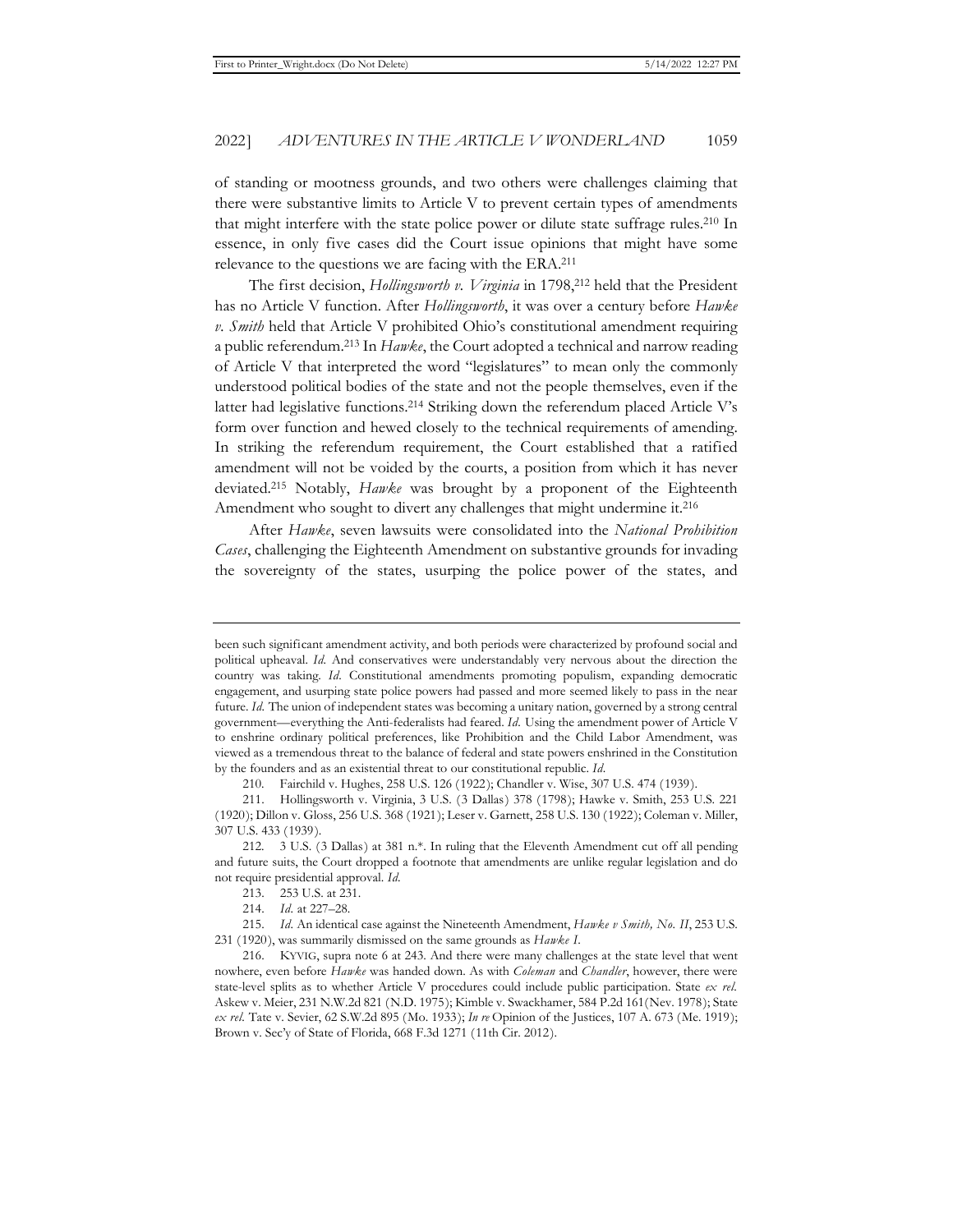encroaching on local self-government.217 In those cases, anti-prohibitionists claimed that Article V powers were limited to *procedural* amendments that did not infringe on the self-governing police power of the states.218 Again, the Supreme Court was unsympathetic to these arguments and upheld the Eighteenth Amendment as meeting the formalistic requirements of Article V, despite the effect of potentially negating the popular will and infringing on the autonomy of the states.219 A decade later, in *U.S. v. Sprague*, a similar challenge to the Eighteenth Amendment succeeded in a District Court, which held that because Prohibition imposed substantive limits on the state and was not ratified by convention, it was invalid.220 The Court swiftly disposed of the challenge, reversing the District Court's decision and stating that "[t]he Constitution was written to be understood by the voters; its words and phrases were used in their normal and ordinary as distinguished from technical meaning; where the intention is clear there is no room for construction and no excuse for interpolation or addition."221

By 1931 the Court was tired of judicial challenges to a properly ratified amendment, and it refused to accept any arguments that there were substantive or procedural limitations to Article V. Once ratified, the Amendment had become part of the Constitution regardless of any alleged improprieties or the Amendment's imprudence.222 *Hollingsworth*, *Hawke*, *Sprague*, and the *National Prohibition Cases* are all irrelevant to the specific issues raised by the ERA, but they are valuable examples of the Court's formalism, textualism, and antipathy toward Article V disputes. The decisions are short, affirm the amendment, and do little else.

The first case to raise an issue that is relevant to the ERA was *Dillon v. Gloss*, which came before the Supreme Court seeking to void the Eighteenth Amendment based solely on the existence of the deadline.223 It, too, failed. The Court held the deadline did not void the Eighteenth Amendment because, once again, the proposal met the technical requirements of Article V; it was passed by two-thirds of both houses, and the Amendment was then ratified by three-fourths of the states.224 The Court did state, however, that Congress may have the power to impose a deadline as a "matter of detail." Justice Van Devanter stated:

222. *Id.* at 732. ("If the framers of the instrument had any thought that amendments differing in purpose should be ratified in different ways, nothing would have been simpler than so to phrase Article V as to exclude implication or speculation. The fact that an instrument drawn with such meticulous care and by men who so well understood how to make language fit their thought does not contain any such limiting phrase affecting the exercise of discretion by the Congress in choosing one or the other alternative mode of ratification is persuasive evidence that no qualification was intended.").

<sup>217.</sup> Nat'l Prohibition Cases, 253 U.S. 350 (1920).

<sup>218.</sup> *Id.* at 354, 367.

<sup>219.</sup> *Id.* at 386.

<sup>220.</sup> United States v. Sprague, 44 F.2d 967, 986 (D.N.J. 1930), *rev'd*, 282 U.S. 716, 733–34 (1931).

<sup>221.</sup> *Sprague*, 282 U.S. at 731(.

<sup>223. 256</sup> U.S. 368 (1921).

<sup>224.</sup> *Id.* at 373–74.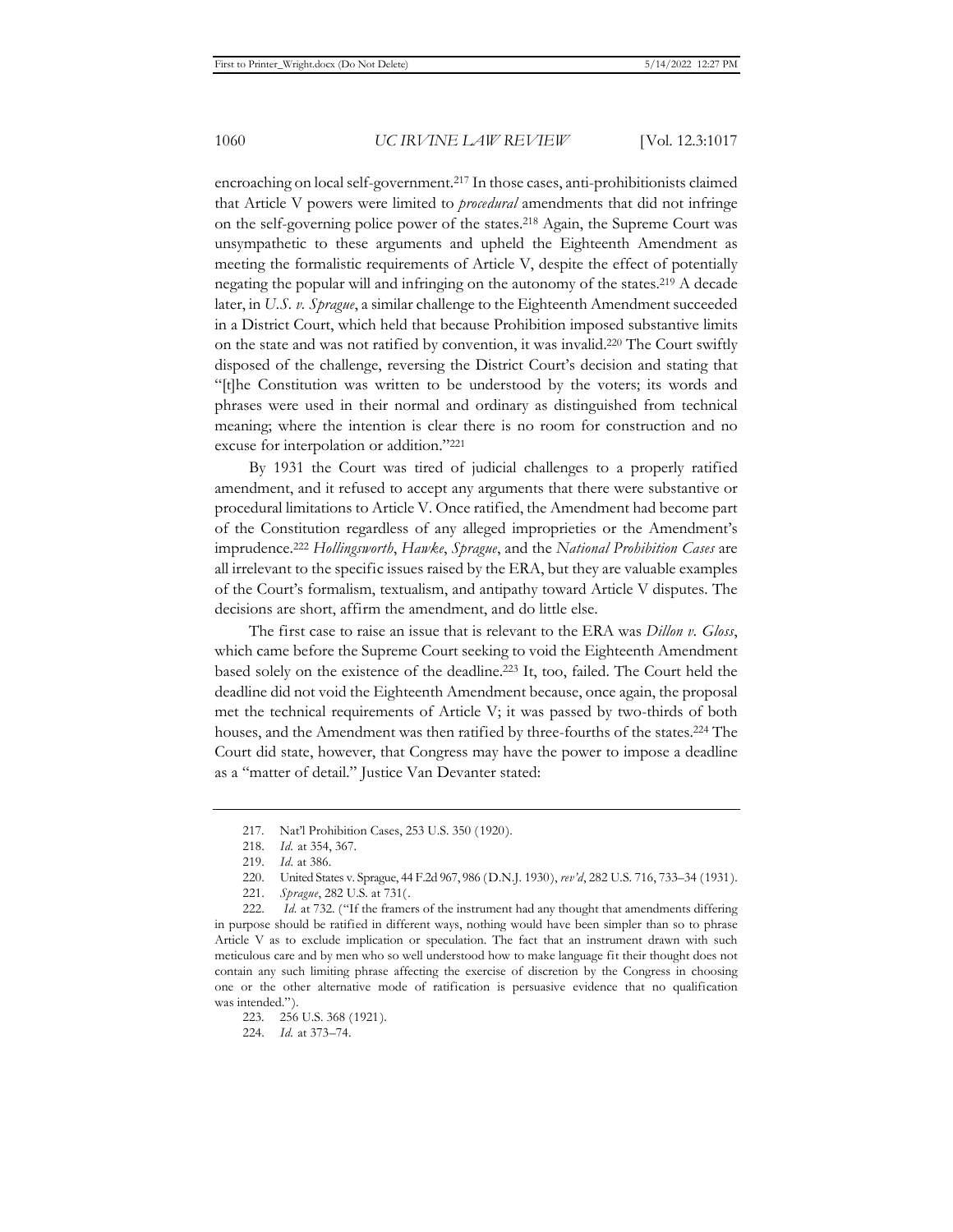As a rule the Constitution speaks in general terms, leaving Congress to deal with subsidiary matters of detail as the public interests and changing conditions may require: and article 5 is no exception to the rule. Whether a definite period for ratification shall be fixed, so that all may know what it is and speculation on what is a reasonable time may be avoided, is, in our opinion, a matter of detail which Congress may determine as an incident of its power to designate the mode of ratification.225

Justice Van Devanter continues by noting that seven years was reasonable "if power existed to fix a definite time," since the time period was not challenged and prior amendments had been ratified in much shorter times.226 But here the Court has created a paradox that thrusts the ERA ratification into unmapped territory. The Twenty-Seventh Amendment took over two hundred years and the ERA took forty-eight years to be ratified. Historical practice does not necessarily support the reasonableness of a seven-year deadline, and the opinion itself calls into question whether Congress has the power in the first place. The qualification of "if power existed to fix a definite time" makes us realize that what the Court said earlier was mere dicta about deadlines being "matter[s] of detail."227 Under the Court's textualist interpretation that the Eighteenth Amendment was properly ratified within the relevant time period, it was not necessary to rule on whether Congress has such power, and so the deadline was nothing but an irrelevant afterthought.

A year later, the Nineteenth Amendment was challenged in *Leser v. Garnett* by a Maryland citizen claiming that the Amendment was not properly ratified by a number of states.228 Maryland had not ratified the Nineteenth Amendment, but the requisite number of states had. Three arguments were made that were disposed of in the brief, four-paragraph decision. The first, that adding women to the voter rolls violated a provision of the Maryland Constitution that limited suffrage to men, was rejected because the argument that adding to the voter rolls was unconstitutional would have voided the Fifteenth Amendment as well.<sup>229</sup> Plus, this was basically an argument that Maryland law conflicted with the Amendment and therefore should not be subject to its operation. After so many years, the Court was not going to accept an argument that non-ratifying states could not be bound by a ratified amendment. Second, petitioners argued that the legislatures of many states were prohibited from ratifying the Amendment because of various prohibitions in their state constitutions. The Court rejected this argument by noting that ratification of a federal constitutional amendment is a federal function, not a state function, and therefore state constitutional limitations on expanding suffrage were irrelevant.<sup>230</sup> Third, the Court dismissed the claim that Tennessee and West Virginia may have

<sup>225.</sup> *Id.* at 376.

<sup>226.</sup> *Id.* 

<sup>227.</sup> *Id.*

<sup>228. 258</sup> U.S. 130, 136 (1922).

<sup>229.</sup> *Id.* at 136.

<sup>230.</sup> *Id.* at 136–37.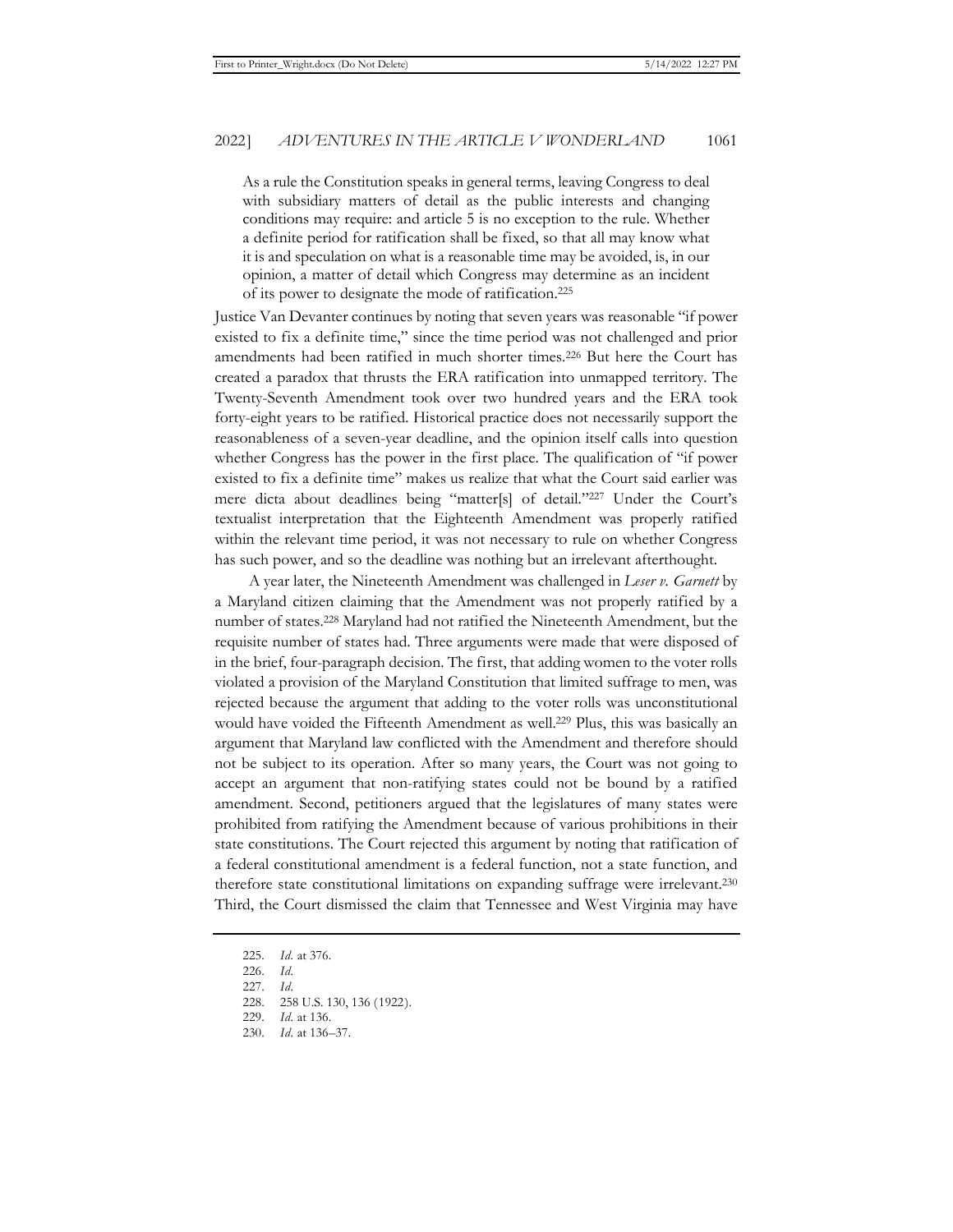violated their own ratification procedures because additional states had ratified, making the issue moot.231 However, in discussing this third matter, Justice Brandeis stated: "As the Legislatures of Tennessee and of West Virginia had power to adopt the resolutions of ratification, official notice to the Secretary, duly authenticated, that they had done so, was conclusive upon him, and, being certified to by his proclamation, is conclusive upon the courts."232

Once again, the Court has made our Article V journey more difficult. If certificates of ratification are conclusive, then what is to stop a state from submitting a certificate on blatantly improper grounds? The better result would have been to get to the substance and hold that Article V does not permit Tennessee to require an intervening election, just like it does not permit a popular referendum, and that a state senator rushing home from a trip to break a tie vote is not a violation of a state's ratification power.233 But rather than assert jurisdiction and decide on the merits, the Court took an enigmatic position that state ratification certificates are conclusive. A similar challenge to the Nineteenth Amendment, *Fairchild v. Hughes*, was dismissed for lack of standing.234 *Fairchild* and *Leser* together make it difficult to challenge the legal sufficiency of a state's ratification if it has been submitted to the Secretary of State, or now the Archivist.

The final two cases, *Chandler v. Wise*235 and *Coleman v. Miller*, 236 raised technical questions about irregularities in state ratifications that the Court again refused to upset based on technical satisfaction of Article V. In *Chandler*, the Court dismissed the case on mootness grounds, relying on the conclusiveness of state certificates, concluding:

We think that, while the state court had jurisdiction *in limine*, the writ of *certiorari*237 should be dismissed upon the ground that after the Governor of Kentucky had forwarded the certification of the ratification of the

- 234. 258 U.S. 126, 129–30 (1922).
- 235. 307 U.S. 474 (1939).
- 236. 307 U.S. 443 (1939).

<sup>231.</sup> *Id.* at 137.

<sup>232.</sup> *Id.* It was suggested in *Trombetta* that the challenge to the Tennessee ratification was that it violated a state constitutional requirement of an intervening election. Trombetta v. Florida, 353 F. Supp. 575, 577–78 (M.D. Fla. 1973). Thus, although the Court in *Leser* did not expressly strike down intervening election requirements, it upheld Tennessee's ratification despite the state's neglected constitutional requirement. *Leser*, 258 U.S. at 137.

<sup>233.</sup> *See* KYVIG, *supra* note 6, at 237.

<sup>237.</sup> The litigants in *Chandler* sought a restraining order and writ of mandamus to prohibit the Kentucky governor from transmitting the resolution to Washington or, in the alternative, to require that he ask for it to be returned or notify the Secretary of State that it was void and ineffective. Since the state courts would have no jurisdiction over the U.S. Secretary of State, the disgruntled legislators sued their Governor over whom the state court would have jurisdiction. On appeal to the U.S. Supreme Court, however, the justices dismissed because once the certificate had been submitted to Washington, it was deemed conclusive under *Leser v. Garnett* and no further action was appropriate.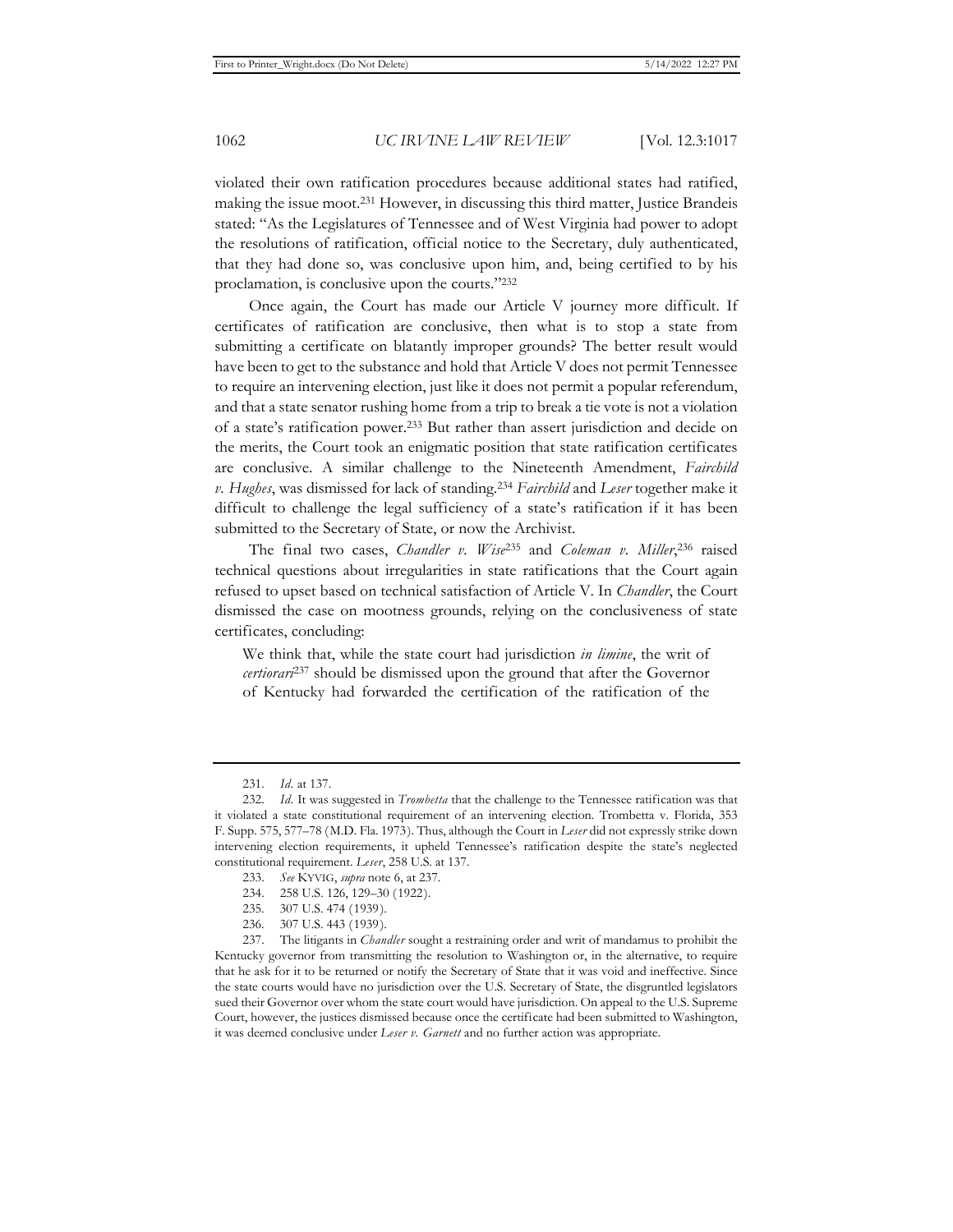amendment to the Secretary of State of the United States there was no longer a controversy susceptible of judicial determination.<sup>238</sup>

*Coleman v. Miller*, discussed at length above, is a rambling, convoluted opinion in which the Court could not agree on the technical issue of the Lieutenant Governor's role in the Kansas ratification and otherwise upheld the ratification after rejection because there was no case or controversy.239

Conclusions from this paucity of cases suggest the following: (1) the Court will read Article V procedures narrowly, according to the plain text, and will affirm an amendment if it meets the technical requirements; (2) an inoperative deadline will not void an otherwise properly ratified amendment; (3) states may ratify after rejecting a proposal; (4) regular citizens do not have standing to challenge an amendment; and (5) state ratification certificates and the Secretary of State's publication of ratification are conclusive on certain aspects of the legal sufficiency of state ratification procedures.240

From one perspective, it seems that we could have been making headway in escaping our Article V adventure by realizing that the *Coleman* suggestion of nonjusticiability is a red herring and that the federal courts have the jurisdiction and the tools to resolve our two substantive questions. But then we run right into that brick wall from *Leser*, repeated in *Chandler* and *Sprague*, that state ratification certificates are conclusive. If the Court wants to stick to that position, we may be truly lost in Wonderland with no path out.

For if they are conclusive, then there is no stopping an overeager governor from submitting certificates to Washington on her own accord, on the vote of a legislative committee, on a vote with all opposing members imprisoned and denied a voice, or even when passed by a simple majority instead of the legislatively required supermajority. Had the Illinois Secretary of State simply sent the ERA ratification to Washington, even though the vote violated both the Illinois Constitution and its own legislative rules, we might have had the ERA back in 1978.

In a wacky 2015 Texas case (of course it's from Texas), a petitioner claimed the Seventeenth Amendment was improperly ratified and therefore void because of purported irregularities in the Wisconsin and California ratifications.241 The Texas

<sup>238.</sup> *Chandler*, 307 U.S. at 477–78.

<sup>239.</sup> *See* discussion *supra* Section II.C.2.

<sup>240.</sup> Lower courts have affirmed the narrow scope of the political question doctrine in the case of constitutional amendments. In *United States v. Wojtas*, No. 85 CR 45, 1985 WL 1963, at \*2 (N.D. Ill. 1985), the court stated in response to a challenge to the Sixteenth Amendment that "the Supreme Court has ruled that the Secretary's proclamation is conclusive, and that courts cannot inquire as to the possibly erroneous basis of his finding." In *United States v. Sluk*, No. M-18-304, 1979 WL 1474, at \*2 (S.D.N.Y. 1979), the court rejected an argument by a taxpayer that he did not owe his federal income taxes because the Seventeenth Amendment which provides for the popular election of Senators was an unconstitutional alteration of the Constitution and that therefore the tax provision enacted in part by the Senate was unconstitutional.

<sup>241.</sup> Kidd v. Cascos, No. 03-14-00805-CV, 2015 WL 9436655, at \*1 (Tex. App. 2015).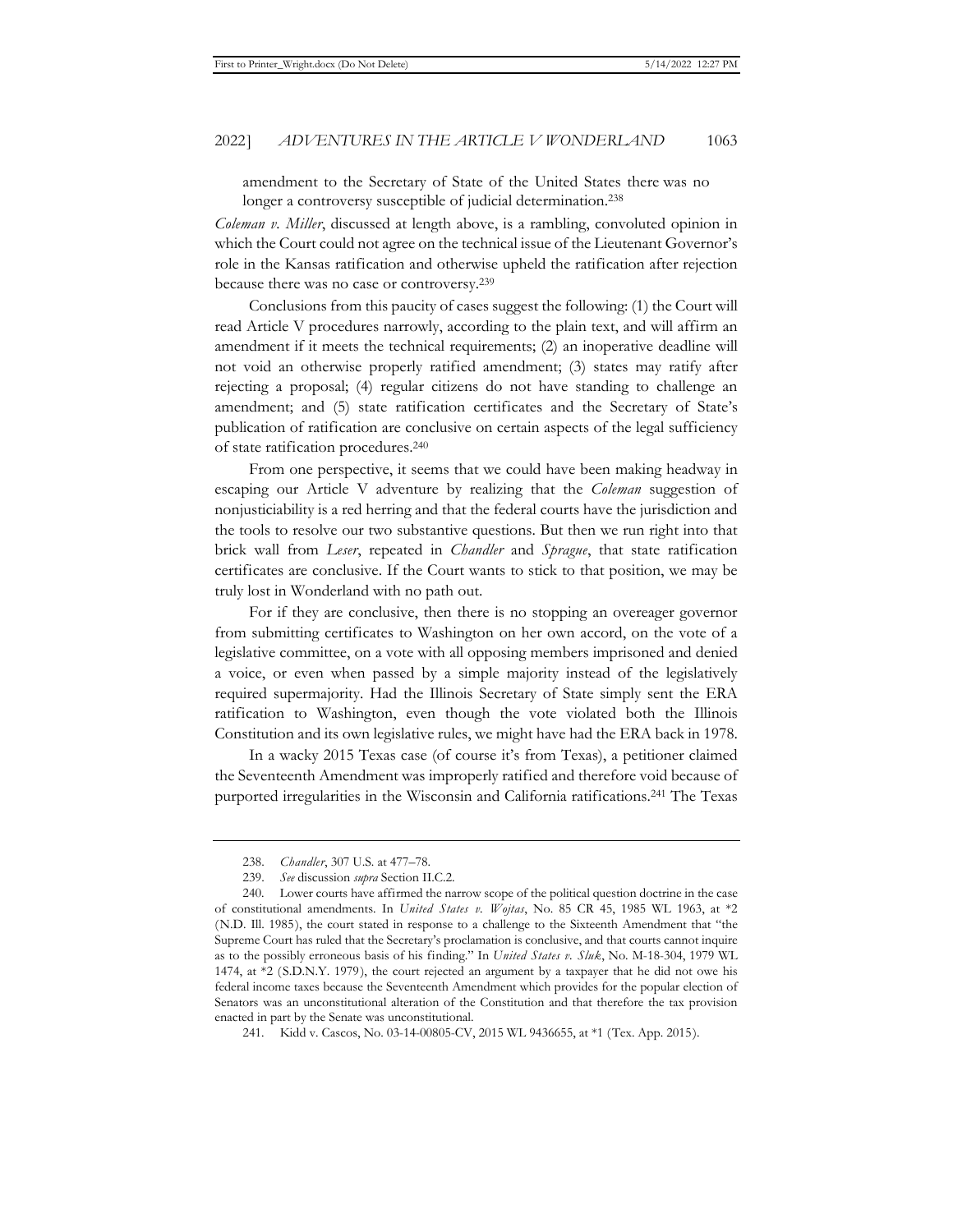Court of Appeals handled this challenge to a century-old Amendment as it should have: by dismissing it. But the petitioner also made the claim that the conclusive presumption of legal sufficiency espoused in *Leser*, *Sprague*, and *Chandler* is itself a violation of the Fourteenth Amendment's Due Process Clause. And that, as farfetched as it appears in a case challenging the Seventeenth Amendment, is precisely the problem with the Court's Article V jurisprudence, as limited as it is.

Ironically, virtually every issue left open by these cases is raised by the ERA. First, will the Court follow precedent in *Hawke* that the ERA has met the strict formal requirements of ratification authorized by Article V? Second, will the deadline be operative to cause the ERA to self-destruct, an issue not discussed in *Dillon* and never yet presented? Third, may states change their minds and rescind after ratification just as they may change their minds and ratify after rejection, upsetting more than a century and a half of historical precedent? Fourth, who has standing to challenge the ERA?242 Fifth, may the Archivist refuse to certify the ERA after having received the requisite number of state ratification certificates in contradiction to the conclusory status of the state ratifications as dictated in *Leser*, *Sprague,* and *Chandler*? Sixth, are any of these issues nonjusticiable political questions left to Congress to resolve as hinted at by *Coleman*?

It is safe to say that our Supreme Court guideposts are about as helpful in escaping the Article V wonderland as the advice of the Caterpillar or the White Rabbit. But assuming we are ever to get out of the Article V maze, we should look to traditional tools such as judicial norms, prior practice and precedents, original intent, scholarly opinion, and canons of construction common with constitutional disputes. Toward that end, therefore, I turn to our substantive issues of the deadline and the rescissions briefly before returning to the beginning to determine what role, if any, the Archivist has or should have in determining the legal sufficiency of state ratifications.

### III. MAKING OUR WAY OUT OF THE ARTICLE V WONDERLAND

Using the navigational tools of judicial interpretation, we can see that even if we had clarity that the federal courts are the appropriate decision makers, we are still left in a field of ambiguity when it comes to deciding whether Congress may impose a deadline, whether ratifications after the deadline are valid, and whether states may rescind their ratifications. Embracing that uncertainty, we can continue on our ramble, like Alice, taking each adventure in stride.

<sup>242.</sup> This is not an issue here exactly although, as I argue below, the Archivist should certify the ERA and leave it up to a plaintiff with standing to challenge it. *See infra* Part IV. If the conclusiveness issue were reversed, then anyone who is prosecuted pursuant to laws passed by virtue of the amendment would have standing, as in the case of *Dillon v. Gloss*. 256 U.S. 368 (1921).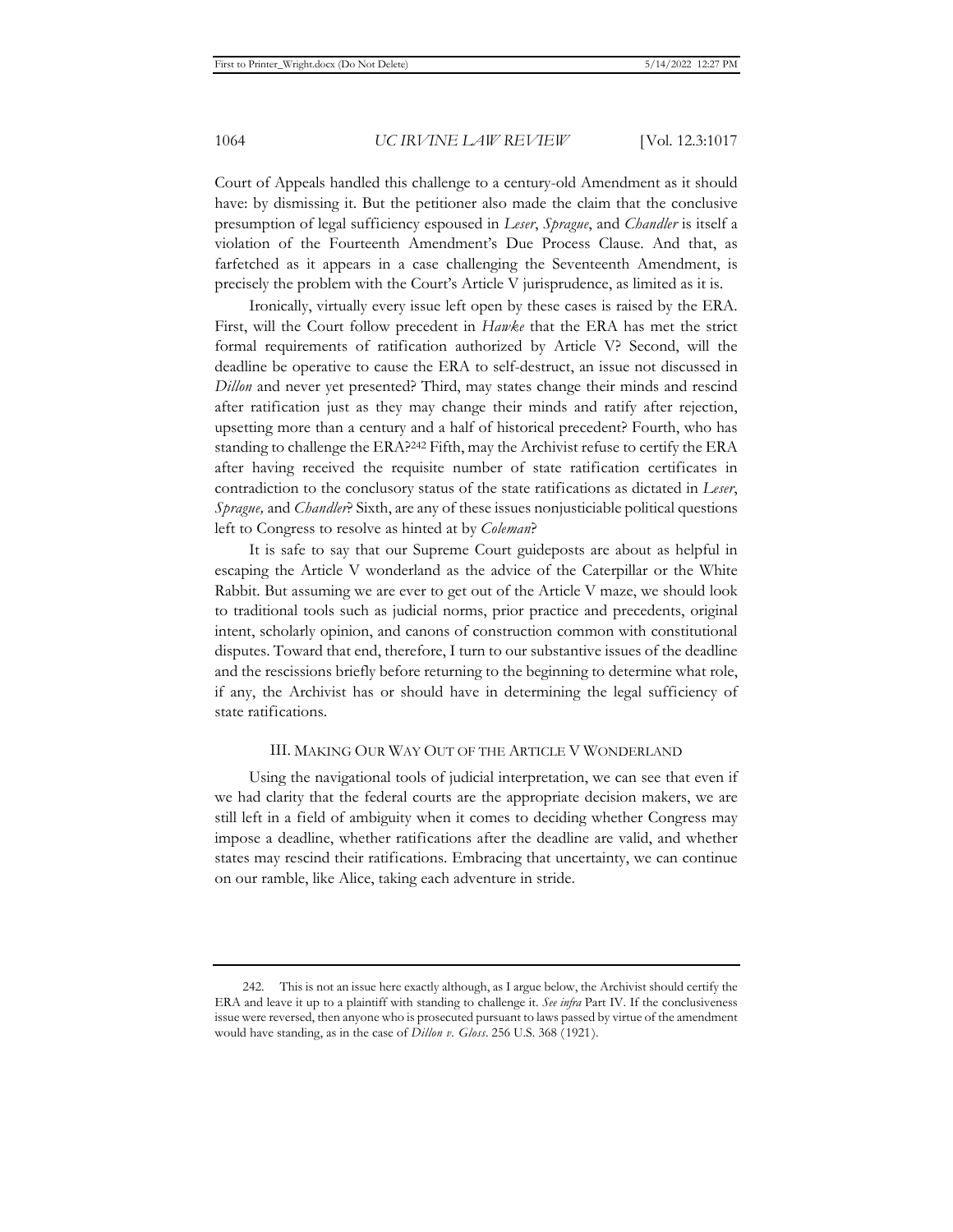#### *A. Congressional Deadlines*

Despite the Court's statement in *Dillon* that deadlines might be a "matter of detail"243 within Congress's mode-of-ratification power, the real question behind the deadline is whether Congress may impose a restriction on the states that would have the effect of voiding an amendment that has met the technical requirements of Article V. More specifically, to what extent may Congress use its proposal or mode-of-ratification power to frustrate the states in the exercise of their ratification power? This is a federalism question that is entirely unprecedented because the deadline in *Dillon* did not actually operate in any way to void a state's ratification.244

Analyzing the deadline issue requires, first and foremost, that we see it as a limitation on the states' decision when, as well as whether, to ratify. The three states that have ratified the ERA after the deadline have done so in opposition to a congressional, not a state, limitation. It is unlikely that a state could even impose such a deadline on its own ratification of constitutional proposals. The question facing us is whether a congressional deadline is a mere matter of technical detail, like the statute requiring certificates be sent to the Archivist, or a matter of substance that infringes on the states' Article V powers and violates the federalism balance of the Tenth Amendment. To unpack the answer to these questions, we must use our traditional tools of constitutional interpretation.

### *1. History and Prior Precedent*

The first deadline was imposed on the Eighteenth Amendment in an effort to defeat it by then-Senator Warren Harding.245 Although earlier efforts by opponents to hamper amendment proposals by imposing deadlines had been suggested, they ultimately failed.246 And there was extensive debate at the time with strong opinions that the deadline was unconstitutional.247 When the Eighteenth Amendment passed

246. *Id.* 

<sup>243.</sup> Dillon v. Gloss, 256 U.S. 368, 376 (1921).

<sup>244.</sup> *See generally id.*

<sup>245.</sup> In the height of controversy surrounding the Civil War Amendments, numerous attempts had been made to stall the Fourteenth and Fifteenth Amendments by limiting the time the states could consider and ratify, by requiring intervening state legislative elections, and other roadblocks. *See* CONG. GLOBE, 39th Cong. 1st Sess. 2771 (May 23, 1866) (amendment of Sen. Buckalew adding an intervening election, permitting no states to change their minds either way, and allowing only three years to ratify); CONG. GLOBE, 40th Cong. 3rd Sess. 912 (Feb. 5, 1869) (amendment adding an intervening election requirement).

<sup>247.</sup> Senator Cummins explained:

I have no doubt whatever that if ratifications were to occur after the period of six years named in the amendment of the Senator from Ohio the courts would either recognize those ratifications or set aside the entire amendment, and the possible outcome of adopting the amendment of the Senator from Ohio will be to plunge the whole subject into litigation that may continue for years to come.

<sup>55</sup> CONG. REC. 5652 (1917) (statement of Sen. Cummins). Senator Borah argued numerous times that the deadline proposal was unconstitutional: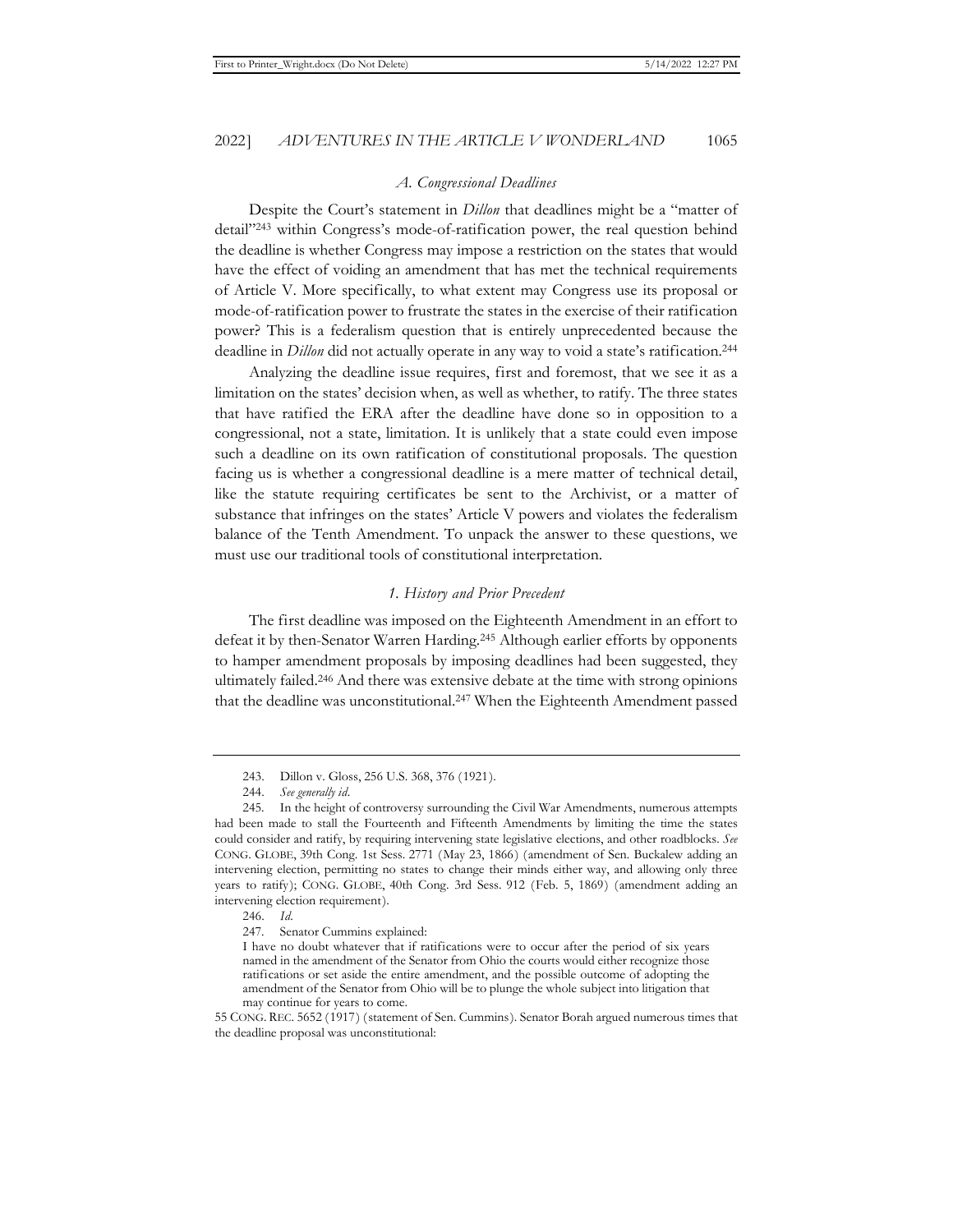in a little over a year, well within the seven-year deadline, opponents who wanted to sink the proposal realized that it was a relatively ineffective strategy.<sup>248</sup> Consequently, the Nineteenth Amendment and the Child Labor Amendment of 1924 were issued with no deadlines, although attempts were again made by opponents to add deadlines along with other revisions to hinder or stall their passage.249

With the Twentieth Amendment, opponents again succeeded in placing a deadline in the text of the proposal itself, hoping that the deadline would limit its chances of being ratified in time.250 Yet once again the deadline proved ineffective.251 When the Twentieth Amendment was ratified in under twelve months, members of Congress began to view the deadline as pro forma.252 The Twenty-First and Twenty-Second Amendments both included a deadline in the text of the proposals, and both were ratified relatively quickly.253

The Court's decision in *Dillon* helped prompt this reversal of fortune and, with the Court's apparent imprimatur, deadlines became less controversial when added to proposals. And if the amendment proposal was properly ratified and became effective, then no harm, no foul. But if the proposal was not ratified within the allotted time period, it was generally believed that the deadline would cause the amendment to self-destruct.

But holding that an ineffective deadline would not void an otherwise properly ratified amendment is far from holding that the deadline itself could stop the states from exercising their sole ratification power under Article V after the date provided. Complicating the issue even further is that, beginning in the 1960s, Congress moved

I have very grave doubts about whether or not this can be done. If this proposed constitutional amendment goes to the States at the present time, as the Constitution of the United States now stands the States have a right to ratify it within any time they may see fit. The number of years within which they may take action is not limited.

<sup>55</sup> CONG. REC. 5649 (1917) (statement of Sen. Borah).

<sup>248. 55</sup> CONG. REC. 5649 (1917) (statement of Sen. Borah).

<sup>249.</sup> U.S. CONST. amend. XIX; Child Labor Amendment H.R.J. Res. 184 (1924) (proposing a constitutional amendment). A deadline, a requirement for state convention ratification, and other efforts all failed. *See* KYVIG, *supra* note 6, at 236.

<sup>250.</sup> U.S. CONST. amend. XX, § 6. The Twentieth Amendment, although seemingly commonplace to us, was quite controversial at the time because many in Congress felt that, with four amendments having passed in the first two decades of the twentieth century, the country was on a downhill slide toward using constitutional amendments to resolve substantive political differences. *See*  KYVIG, *supra* note 6, at 278.

<sup>251.</sup> An earlier version of the Twentieth Amendment was subjected to an amendment to include a deadline and a requirement that an intervening election take place before states could ratify it, both with the apparent intent of making it harder to ratify. When that proposal failed to make it out of the House, however, it died, to be replaced in the next Congress with an almost identical proposal that retained the deadline but omitted the intervening election. By 1924 Congress had the benefit of the Supreme Court's decision in *Dillon v. Gloss*, which held that the existence of a deadline did not void the amendment, although whether an operative deadline could be valid was not raised, briefed, or decided. KYVIG, *supra* note 6, at 273; Dillon v. Gloss, 256 U.S. 368 (1921).

<sup>252.</sup> Wright, *supra* note 13, at 66–68.

<sup>253.</sup> U.S. CONST. amend. XXI, §3; U.S. CONST. amend. XXII, §2.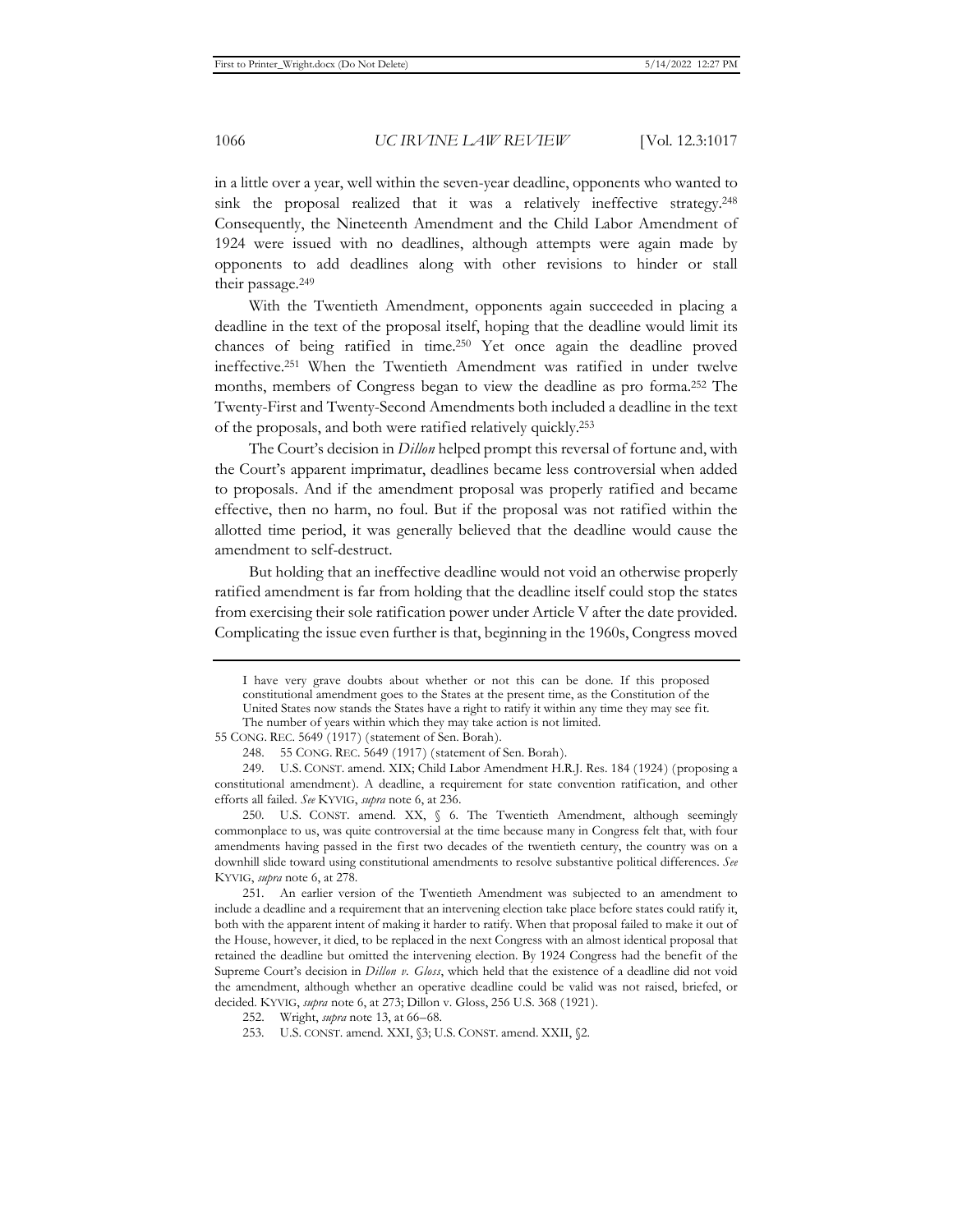the deadlines from the text of the proposal and into the preamble in order to remove the deadline from the final text that would make its way into the Constitution.254 The Twenty-Third through the Twenty-Sixth Amendments all included seven-year deadlines in the preamble, or resolving clause, as did the ERA proposal.255 But as debate over the ERA extension grew, Congress opted to place the deadline for the D.C. Representation Amendment back into the text, where many believed it would not be amendable by a later Congress.256 These congressional turnabouts could lead one to reasonably conclude that deadlines in the preamble function differently than deadlines in the text.257

Until the ERA timed out, no deadline has ever been legally operative. Every amendment proposal that was issued from Congress containing a deadline was ratified under the time limit. Of the two amendment proposals that did not contain a deadline, one passed relatively quickly and became the Nineteenth Amendment and the other, the Child Labor Amendment, has still failed to pass. And until January 27, 2020, the deadline in the ERA was inoperative as fewer than thirty-eight states had ratified. Any challenge to the deadline in a ratified amendment would fail under the reasoning of *Dillon*, and any challenge to the deadline in an unratified amendment proposal would fail on ripeness grounds. Thus, only now have we reached a triable issue on the constitutionality of the congressional deadline, and we should follow our constitutional guideposts to see if we can get out of the deadline maze without feeling like we are running circles in a Caucus-race.

## *2. Textualism*

The Court's commitment to textualism in all of its prior Article V cases is incontrovertible.258 Ratifications and proposals that meet the plain language of Article V have been upheld against substantive and procedural challenges. But of course, Article V makes no explicit mention of a deadline or the power to impose deadlines in the text of an amendment itself.259 If there is any power to impose a deadline on the states, that power must be implied either from the power to propose amendments or the power to specify the mode of ratification. The inclusion of time

<sup>254.</sup> KYVIG, *supra* note 6, at 468.

<sup>255.</sup> Ratification of the Equal Rights Amendment, *supra* note 8, at 20–21.

<sup>256.</sup> *Id.*

<sup>257.</sup> Hanlon, *supra* note 15, at 694–95; Ginsburg, *supra* note 17, at 923; Held, Herndon & Stager, *supra* note 15, at 123–28.

<sup>258.</sup> The Supreme Court has held that Article V should be read for its plain language and plain meaning. In *United States v. Sprague*, 282 U.S. 716, 731–32 (1931), the Court explained that

<sup>[</sup>t]he Constitution['s] . . . words and phrases were used in their normal and ordinary as distinguished from technical meaning; where the intention is clear there is no room for construction and no excuse for interpolation or addition . . . . The fact that an instrument drawn with such meticulous care and by men who so well understood how to make language fit their thought does not contain any such limiting phrase . . . is persuasive evidence that no qualification was intended.

<sup>259.</sup> *Id.*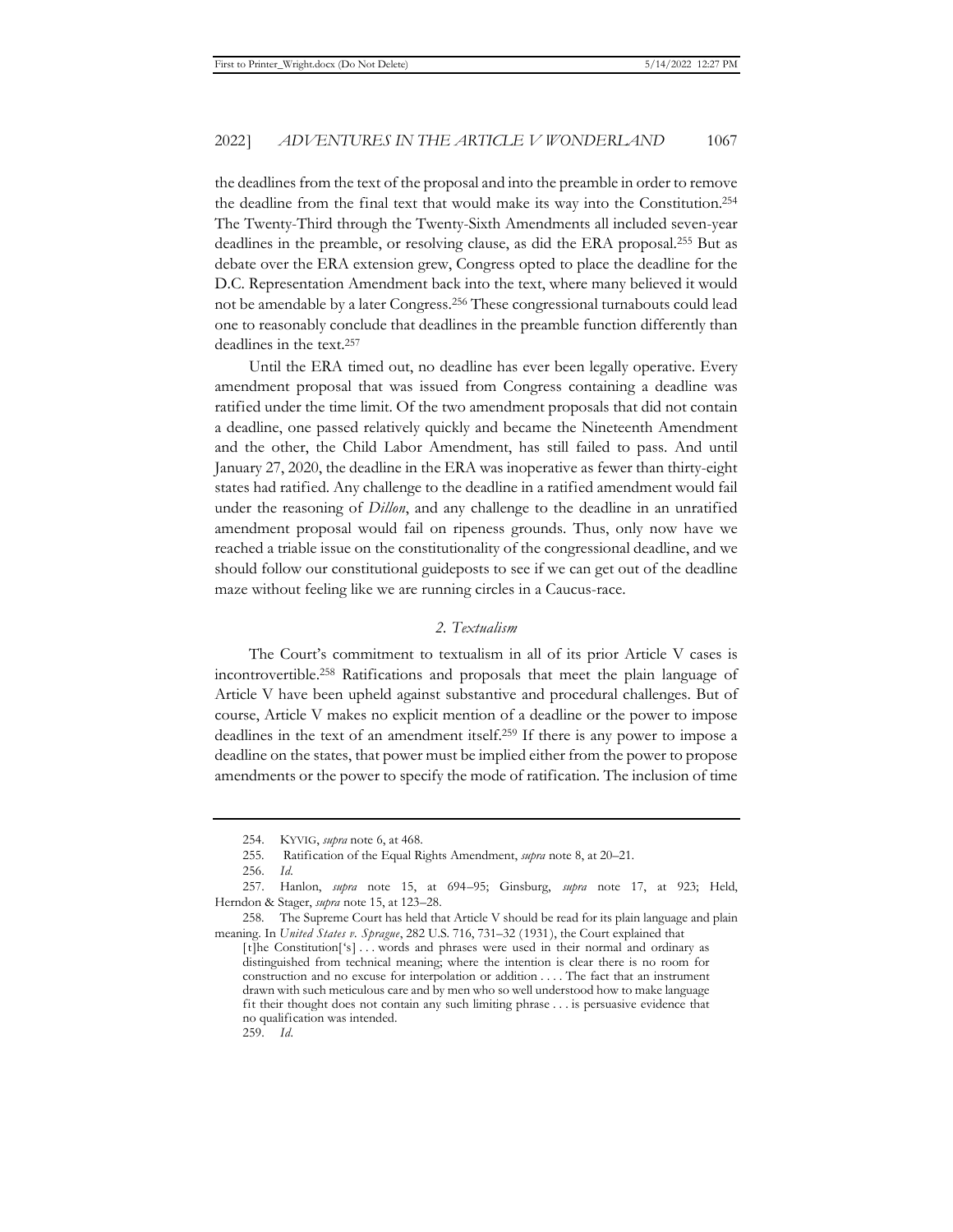periods and restrictions in other parts of the Constitution, including within Article V itself, suggests that the omission of such a deadline for the ratification of constitutional amendments was intentional.260 The lack of an explicit deadline power in Article V and the inclusion of deadlines elsewhere support the conclusion that the Framers did not intend to grant such a power to Congress. Senator Brandegee insisted that the provision of Article V, providing that an amendment shall be deemed valid "when ratified," means "whenever ratified."261

That Congress does not have the power to subvert the ratification function of the states was the view of Senator Borah, who objected to the deadline in the Eighteenth Amendment, stating:

We having submitted [it] to the States, it is in the possession of the States, and we cannot control it. They have a perfect right to say, 'we shall ratify this now,' or 'We shall ratify it in 10 years from now,' and when they shall ratify it they will have acted in accordance with the provisions of the Constitution of the United States.262

Furthermore, there is no express provision to imply the power to impose deadlines in Article V, such as the Necessary and Proper Clause of Article I.263 Although Congress has the power to choose the mode of ratification, the two choices facing Congress in making that decision are clearly articulated: state legislatures or state conventions. The power to qualify or to expound on that decision is nowhere granted. And the Supreme Court has held that any other modes or limitations are unconstitutional, such as a public referendum or the requirement of an intervening election,264 regardless of whether they are appended by the states or by Congress.265 In the absence of any express power or language granting implied powers to impose additional conditions or regulations on the mode of ratification, *Sprague*'s admonition makes sense, that we should not add words to the plain text or construe and interpolate additional powers,266 especially when those powers can substantially frustrate the ratification power granted solely to the states.

<sup>260.</sup> For instance, Article V specifies that "no amendment which may be made prior to the year one thousand eight hundred and eight shall in any manner affect the first and fourth clauses in the ninth section of the first article." U.S. CONST. art. V. Article I, Section 2 provides that representatives be elected every second year and the census be taken within every ten-year period following the first census. U.S. CONST. art. I, § 2. Article I, Section 5 states that neither house of Congress may adjourn for more than three days without the consent of the other. *Id.* at § 5. Article I, Section 7 states that the President has ten days, notwithstanding Sundays, within which he may sign or veto a bill that has been presented to him. *Id.* at § 7.

<sup>261. 55</sup> CONG. REC. 5650 (1917) (statement of Sen. Brandegee) ("The Constitution itself, therefore, provides that an amendment shall be ratified when approved by the legislatures of three-fourths of the States; and I think there is no question that the word 'when' always has been interpreted, and is correctly interpreted, as though it were 'whenever.'").

<sup>262. 55</sup> CONG. REC. 5649 (1917) (statement of Sen. Borah).

<sup>263.</sup> U.S. CONST. art. I, § 8.

<sup>264.</sup> Hawke v. Smith, 253 U.S. 221, 227–30 (1920).

<sup>265.</sup> KYVIG, *supra* note 6, at 181, 251, 273.

<sup>266.</sup> United States v. Sprague, 282 U.S. 716, 731 (1930).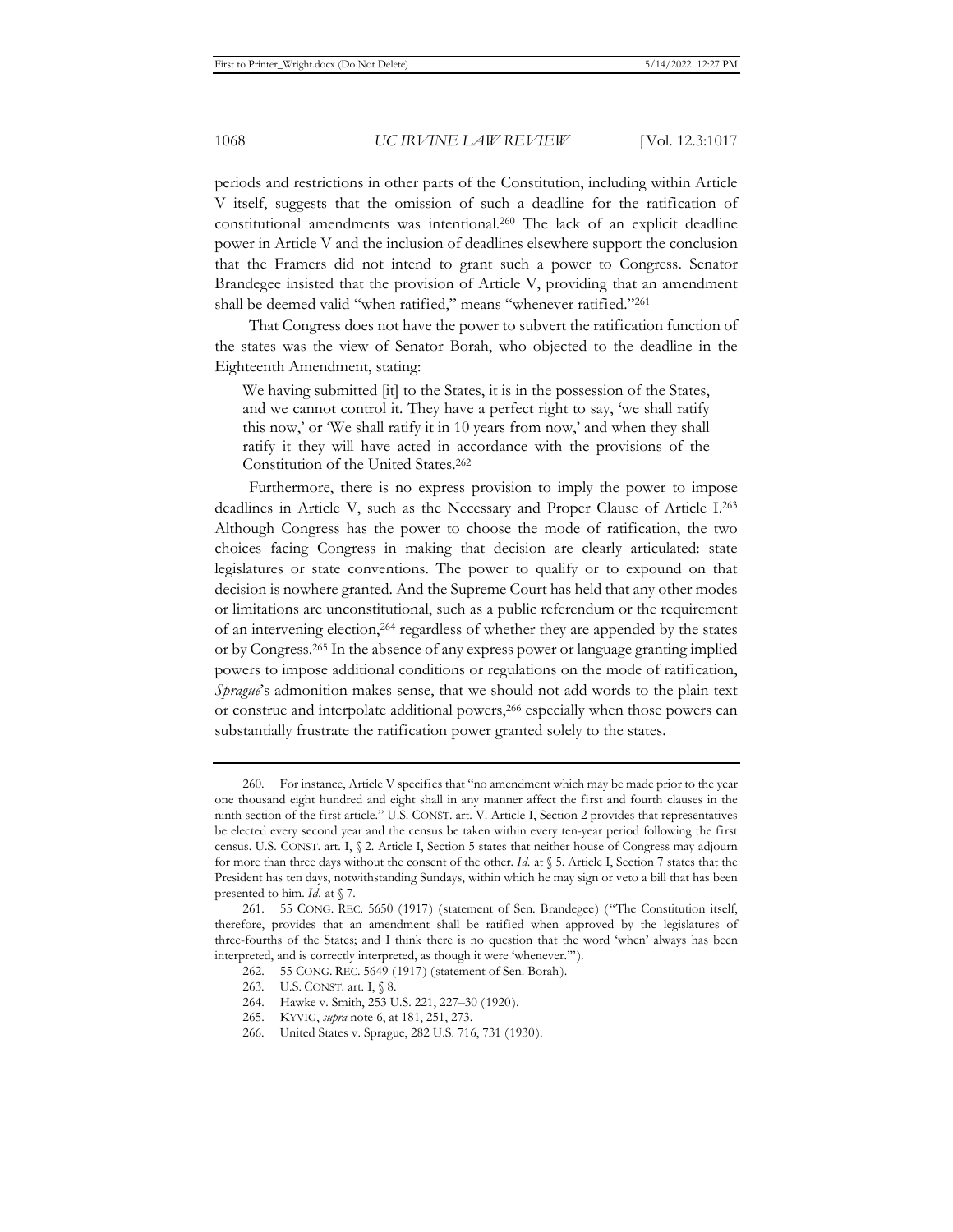### *3. Originalism*

The history of the drafting of Article V, and of the Constitution generally, also supports the view that Congress does not have the power to limit the time during which the states can exercise their sole ratification power. Original drafts did not include any role for Congress in amending the Constitution. The Virginia Plan provided that amendments would originate only with the states and would not require any congressional participation.267 The concern of many of the drafters was that the national legislature would erect barriers to any amendments intended to limit its power. Maintaining the federal/state balance justified giving sole amendment power to the states.<sup>268</sup> This was consistent with the Framers' general beliefs that an unrestrained federal government would tend to amass greater and greater power at the expense of the states.269

Alexander Hamilton was concerned, however, that the states might be out of touch with the needs of the federal government and might not be inclined to grant additional powers in cases of great national need.270 Roger Sherman, voicing Hamilton's concerns that the states alone should not have sole proposing power, suggested adding the provision allowing for congressional proposal of amendments but kept Congress's role limited only to proposing.271 Thus, Congress was given the ability to make proposals, but no changes were made to the sole primacy of the states in the ratification process.272 Even after Congress was granted the power to propose amendments along with the states, Hamilton affirmed the primacy of the states: "The words of this article are peremptory. The Congress 'shall call a convention.' Nothing in this particular is left to the discretion of that body . . . . We may safely rely on the disposition of the state legislatures to erect barriers against the encroachments of the national authority."273

The states are both necessary and sufficient parties to an amendment because they have the ability to propose amendments without consent of the national legislature through conventions and then ratify them. At the same time, Congress has only a limited, potentially ministerial, role. If Congress, with its limited power, could substantially impair the states' exercise of their constitutional function by dictating when or how they are to ratify, the federal/state balance envisioned by the drafters would be fundamentally undermined.274

<sup>267.</sup> KYVIG, *supra* note 6, at 56–60.

<sup>268.</sup> MICHAEL J. KLARMAN, THE FRAMER'S COUP: THE MAKING OF THE UNITED STATES CONSTITUTION 539 (2016).

<sup>269.</sup> *Id.* at 592–93.

<sup>270.</sup> *Id.* at 539.

<sup>271.</sup> KYVIG, *supra* note 6, at 57.

<sup>272.</sup> *Id.* at 57–58.

<sup>273.</sup> THE FEDERALIST NO. 85 (Alexander Hamilton).

<sup>274.</sup> Had the drafters envisioned congressional power to limit the states to ratifying within a specified time period, they would surely have mentioned it, since leaving that decision to congressional discretion might allow Congress to frustrate the will of the states by allowing only a very short time in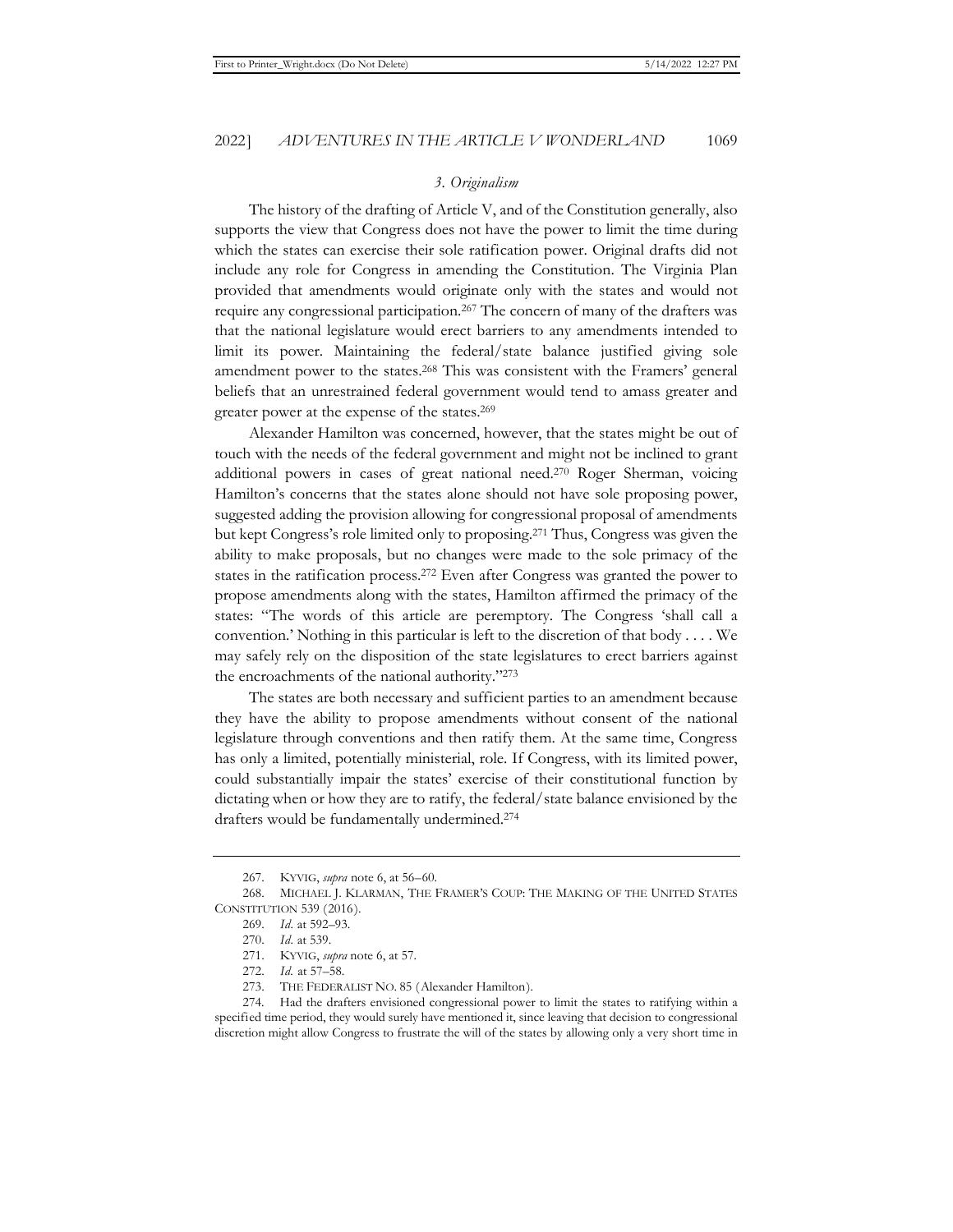# *4. Logic*

Senator Brandegee's complaint that the deadline was a paradoxical impossibility makes sense in the context of deadlines in the text of the amendment itself.275 But the ERA deadline is in the preamble and could, perhaps, logically be imposed as a technical detail under Congress's mode-of-ratification power. But we face both a substantive and a procedural paradox again. The substantive paradox assumes that seven years is a reasonable time, and the procedural paradox assumes that matters of procedural detail could be left to Congress, rather than to the states.

On the substantive side, a deadline of six years<sup>276</sup> might seem reasonable in theory but could be virtually impossible to satisfy in practice if legislatures met only quadrennially, as was the case in some states until quite recently.277 And of course, with no textual parameters to frame such a deadline power, arguably there would be no constraints on Congress imposing a short deadline of one year, or even one month, on the states. Arguments that a "reasonable time period" must be provided, or that there is some element of contemporaneousness between proposal and ratification, ask the courts to substitute their judgment for that of the states, the parties tasked with determining when an amendment is necessary.

It would seem that the ratification of the Twenty-Seventh Amendment has exploded the myth of contemporaneousness, and the fact that Congress sat on the ERA proposal for more years than the states have makes a seven-year deadline coming from Congress a bit Janus-faced. Seven years provide sufficient time for ratification in thirty-eight states only if there is bipartisan support for an amendment or if the states are sufficiently gerrymandered to ensure that the political party that supports an amendment also controls the requisite number of state houses. Gerrymandering the other way, in only thirteen states, is enough to block a popular amendment proposal well past the expiration date allowed by Congress. Although

which to ratify a proposal, especially if it was a proposal initiated by the states and not by Congress. KYVIG, *supra* note 6, at 60 ("Like the rest of their creation, Article V evinced the essential compromise struck between the proponents of a strong central government and the advocates of retained state power. Although Congress was granted a powerful role in the process, constitutional ratification and amendment were not to be achieved solely by the central government, nor merely with the concurrence of some majority of an undifferentiated national population. States, as distinct entities with separate populations and political institutions, occupied as significant and unavoidable a position in the process as did the national government; majorities in the legislatures or conventions of individual states would decide constitutional issues. The possibility of the states in concert initiating constitutional change as well as checking congressionally initiated reform were notable characteristics of the amending system.").

<sup>275.</sup> See *supra* note 73 and accompanying text.

<sup>276.</sup> Senator Harding's original deadline was just six years. 55 CONG. REC. 5648 (1917). It was later changed to seven in the House. Deadlines of from three to twenty years have, at various times, been suggested. *See* Congressional Pay Amendment, *supra* note 34, at 89.

<sup>277.</sup> *See* ROBERT LUCE, LEGISLATIVE ASSEMBLIES: THEIR FRAMEWORK, MAKE-UP, CHARACTER, CHARACTERISTICS, HABITS, AND MANNERS 25 (1924) (noting that Alabama and Mississippi had quadrennial sessions and Maryland had triennial sessions, with a shift around the turn of the twentieth century to lengthen the period between sessions).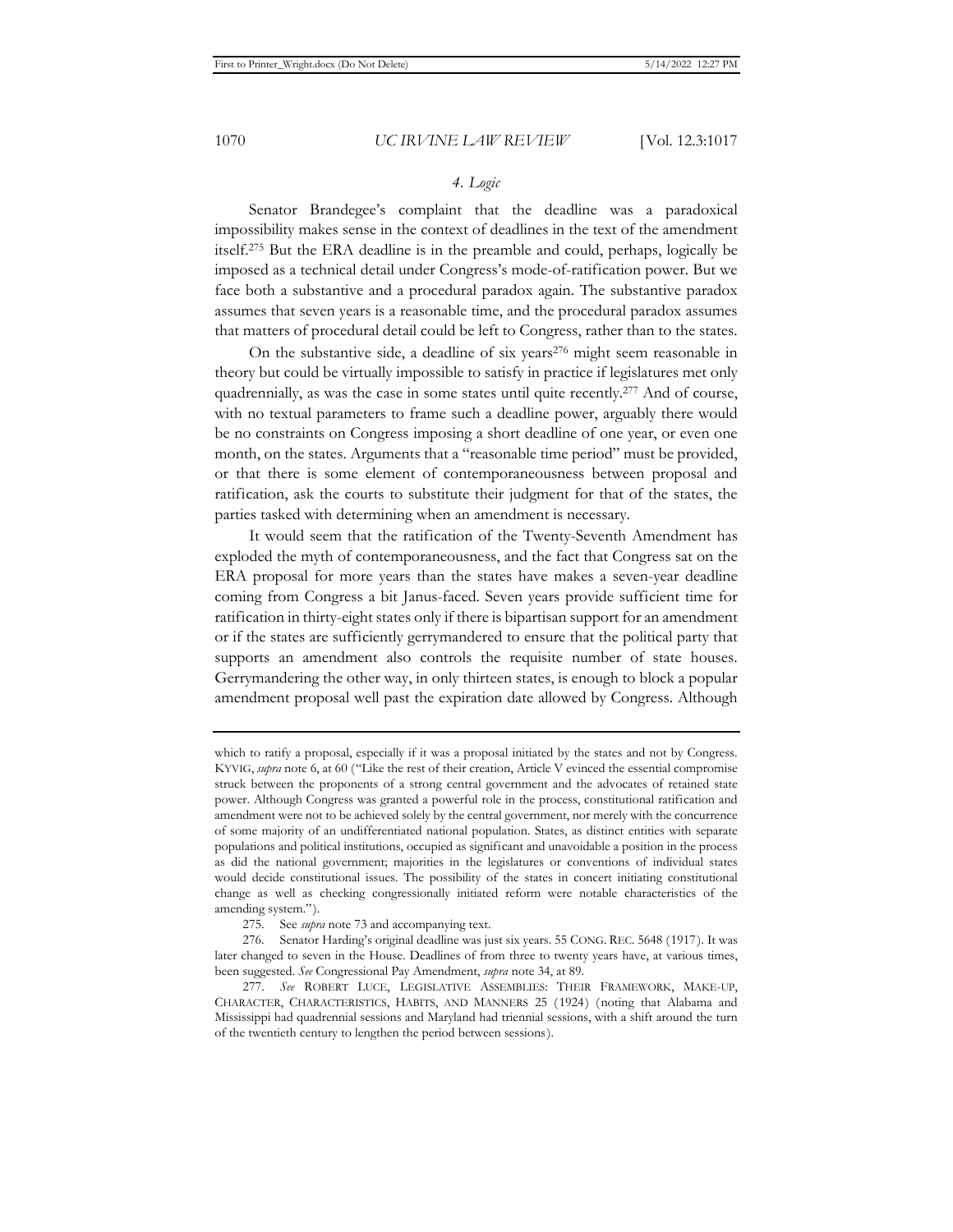seven years might have seemed reasonable to Justice Van Devanter in 1921, it seems far less reasonable today when state houses reflect deeply entrenched political interests that do not reflect the popular will. As Justice Breyer stated in *Vieth v. Jubilerer*, it could take decades to get out from under a powerful gerrymander, and by that time the seven-year deadline could have come and gone many times over.278 With redistricting happening after each decennial census, it could take decades for a heavily gerrymandered legislature to be dislodged to allow popular support for an amendment to be reflected. As a matter of simple politics, a deadline designed to subvert and prevent an amendment proposal's ratification should be viewed in the clear light as an attempt to gain political points while ensuring that no changes occur.279 Although such behavior is eminently reasonable in the world of partisan politics, it seems patently unreasonable in the realm of constitutional interpretation.

As a procedural matter, deadlines too are illogical, even when located in the preamble. Although they do not cause an amendment proposal to self-destruct, like deadlines in the text, they pose a different paradox. On the basis of what authority or power would a deadline operate? The Court has held that preambles are nonbinding. Justice Scalia in *District of Columbia v. Heller* stated explicitly that only the operative words of a constitutional provision are legally binding: "The Second Amendment is naturally divided into two parts: its prefatory clause and its operative clause. The former does not limit the latter grammatically, but rather announces a purpose . . . . But apart from that clarifying function, a prefatory clause does not limit or expand the scope of the operative clause."280 On this understanding, preambles may clarify but generally do not limit or bind and have no legally operative effect.

Some Senators during debate of the Eighteenth Amendment argued that the deadline acted like a condition in a contract.281 Congress could offer the states an unlimited time to ratify, or it could offer them a shortened time to ratify: kind of a "clearance sale," a time-limited chance to get an amendment. But like the Cheshire Cat, the condition argument reveals its true stripes upon further reflection. For states that are ready to buy now, the deadline is irrelevant. For states that never want to buy, the deadline is also irrelevant. But for states that cannot, or perhaps do not, want to buy now but might want to later, the deadline is a serious constraint on their Article V powers to ratify after rejecting, a power expressly affirmed in *Coleman* and

<sup>278. 541</sup> U.S. 267, 364 (2004). Justice Breyer explains in his dissent in *Vieth* that "[t]he combination of increasingly precise map-drawing technology and increasingly frequent map drawing means that a party may be able to bring about a gerrymander that is not only precise, but virtually impossible to dislodge." *Id.*

<sup>279.</sup> This was clearly Senator Harding's goal. *See* Wright, *supra* note 13, at 64–65 and accompanying citations.

<sup>280.</sup> District of Columbia v. Heller, 554 U.S. 570, 577–78 (2008).

<sup>281. 55</sup> CONG. REC. 5650 (1917) (statement of Sen. Pomerene) ("I know of nothing in the Constitution which says that the Congress can not attach any condition or qualification to a proposition which it submits in the form of a proposed amendment to the Constitution.")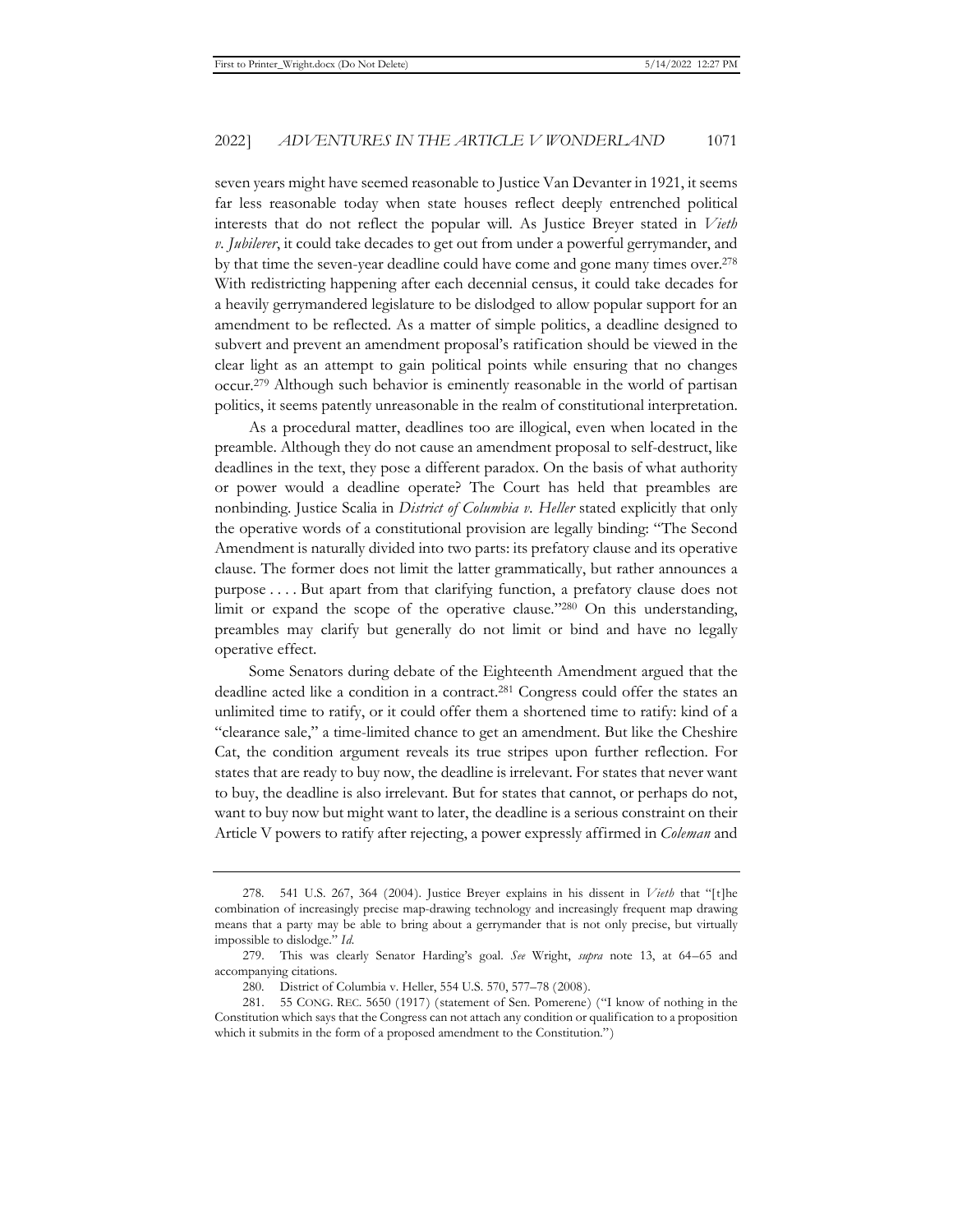*Chandler*. Those cases provide that states may change their minds and ratify after they have rejected.282 But a congressional deadline provides that the state that might want to change its mind may only do so within seven years. After that, its Article V power to change its mind is foreclosed.

But why, you might ask, didn't states object to one of the eight prior instances in which the deadline had been imposed? In no case has a state's decision to change its mind mattered until the Illinois, Nevada, and Virginia ratifications of the ERA because this was the only time yet that a state had asserted its rights to change its mind and ratify after the deadline and those ratifications would be legally significant in the absence of the deadline. Yet, it should be noted that numerous states have exercised their power to change their minds and have ratified amendments after the deadline has passed.283 And in all of these instances, these states are listed as ratifying states even though they changed their minds and ratified many years after the congressional deadline had passed. But these late ratifications, although recognized as valid, ultimately did not matter because the requisite number of other states had already ratified, and the amendments had already become effective. But that should not be taken to mean that the states that ratified before the deadline expired, or those that ratified after the amendment had become effective, consented to Congress limiting the time in which they could change their mind and choose to ratify after rejecting.284 Those states simply had no reason to object.

# *5. Scholarly Opinion*

Lawmakers and legal scholars in the past also agreed that deadlines were inconsistent with the states' ratifying power and were unconstitutional. Justice Story

<sup>282.</sup> *See generally* Coleman v. Miller, 307 U.S. 433 (1939); Chandler v. Wise, 307 U.S. 474 (1939). 283. Alabama ratified the Twenty-Third Amendment forty-two years after it was proposed. *See Ratification of Constitutional Amendments*, U.S. CONST. (Nov. 11, 2010), https:// www.usconstitution.net/constamrat.html [https://perma.cc/H84Q-KNZH]. Virginia, North Carolina, Alabama, and Texas ratified the Twenty-Fourth Amendment fifteen, twenty-seven, forty, and forty-seven years, respectively, after that amendment was proposed. *See* Bill McAllister & Megan Rosenfeld, *Va. On Amendments: No!*, WASH. POST (Feb. 24, 1977), https://www.washingtonpost.com /archive/politics/1977/02/24/va-on-amendments-no/57623fcd-f270-47cc-ad9b-7bfdb4134e59/?tid=ss\_mail [https://perma.cc/5DX9-U2GN]; H.R. JOURNAL, 1989 Gen. Assemb., 1st Sess. 542 (N.C.); H.R. Journal, 2002 Gen. Assemb., Reg. Sess. (Ala.); Jena Williams, *Righting a* Wrong, TEX. MONTHLY (June 2009), https://www.texasmonthly.com/articles/righting-a-wrong/ [https://perma.cc/YEA2- Q73A]. South Dakota ratified the Twenty-Sixth Amendment forty-three years after it was proposed. *See, e.g.*, Caheidelberger, *SJR 1: 43 Years Later, South Dakota to Ratify Vote for 18-year-Olds*, S. D. MADVILLE TIMES, (Jan. 24, 2014), https://madvilletimes.com/2014/01/24/sjr-1-43-years-latersouth-dakota-to-ratify-vote-for-18-year-olds/ [https://perma.cc/4FJA-QA8Y]; GOV'T PUBL'G OFF., AMENDMENTS, *supra* note 48. Gabriel Chin views these post-adoption ratifications as symbolically important. *See* Gabriel J. Chin & Anjali Abraham, *Beyond the Supermajority: Post-Adoption Ratification of the Equality Amendments*, 50 ARIZ. L. REV. 25, 33–37 (2008).

<sup>284.</sup> Where the states ratified, presumably they would have no standing to challenge the deadline, and where they ratified after the deadline but the amendment was already effective, their challenge would be moot.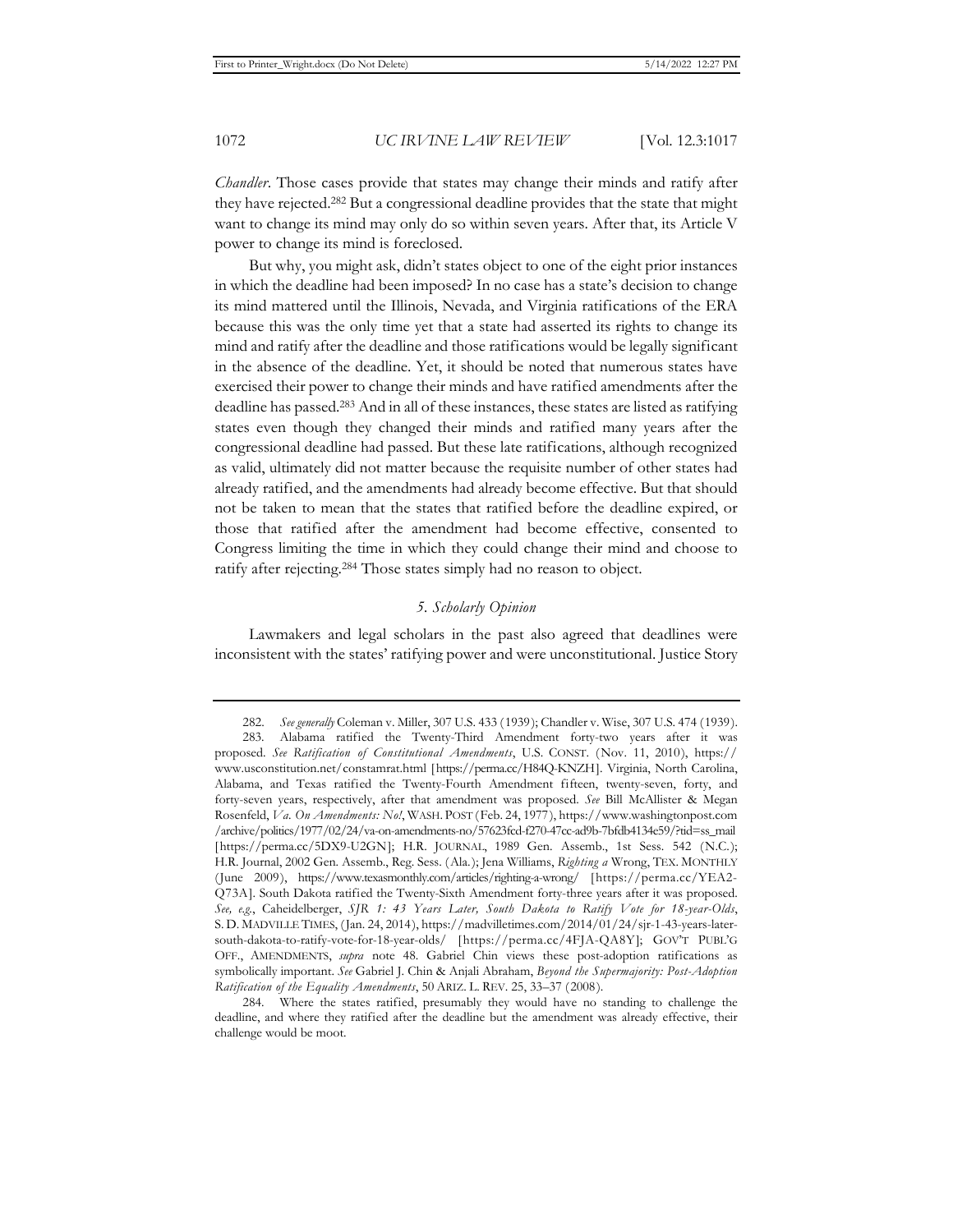interpreted Article V to permit an unlimited time for states to deliberate.285 David Watson, in his 1910 treatise on the history of the Constitution, even before the first deadline was successfully imposed on an amendment proposal, explained that

The Constitution does not prescribe a time in which the States may ratify an amendment. Such a provision might have been regarded as an attempt to force the States into a ratification, whereas it was the desire of the Convention that the action of the States should be deliberate and free from influence.286

Watson went on to explain

Who but the State can judge of what would be a reasonable time? It is for the State to ratify and cannot the State take its own time to do it? What branch of the government can tell a State when it must ratify an amendment in the absence of any constitutional provision of the subject? The question may someday become of great importance.<sup>287</sup>

More recent scholars have argued that deadlines violate the Article V function and the federalism balance. Mason Kalfus, analyzing the history and text of Article V, concluded that any and all deadlines are unconstitutional.288 I have concluded the same in an earlier article.289 Michael Hanlon concluded that deadlines might be a good idea, but to effectuate them a constitutional amendment would be necessary.290 Walter Dellinger, in an influential article in the *Harvard Law Review* in 1983, noted that time limits in the text might be permissible, but not in the resolving

<sup>285.</sup> Justice Story stated:

The guards [in Article V] against the too hasty exercise of the [amendment] power, . . . are apparently sufficient. Two thirds of congress, or of the legislatures of the states, must concur in proposing, or requiring amendments to be proposed; and three fourths of the states must ratify them. Time is thus allowed, and ample time, for deliberation, both in proposing and ratifying amendments. They cannot be carried by surprise, or intrigue, or artifice. Indeed, years may elapse before a deliberate judgment may be passed upon them, unless some pressing emergency calls for instant action.

JOSEPH STORY, COMMENTARIES ON THE CONSTITUTION OF THE UNITED STATES 688 (Melville M. Bigelow ed., 5th ed. 1905).

<sup>286.</sup> DAVID K. WATSON, THE CONSTITUTION OF THE UNITED STATES: ITS HISTORY APPLICATION AND CONSTRUCTION 1310–11 (1910). Although no deadline had been successfully appended to an amendment proposal when Watson wrote this, at least two attempts had been made in relation to the Fourteenth and Fifteenth Amendments. Earlier efforts to impose deadlines, as well as impose other barriers, had also been rejected by Congress. In 1866, Senator Buckalew offered a three-year deadline on the Fourteenth Amendment proposal, which was ultimately rejected. *See*  CONG. GLOBE, 39th Cong., 1st Sess. 2771 (1866) (proposing an amendment of Sen. Buckalew to add an intervening election, permit no states to change their minds either way, and allow only three years to ratify). And in 1869, Senator Buckalew again offered an amendment to the Fifteenth Amendment proposal to require intervening election of state legislators. *See* CONG. GLOBE, 40th Cong., 3rd Sess. 912 (1869) (proposing an amendment adding an intervening election requirement). Senators viewed these revisions as motivated by a desire to frustrate the amendments' ratification and as procedural barriers that were likely unconstitutional. *See* WATSON, *supra* note 186, at 1310–11.

<sup>287.</sup> WATSON, *supra* note 286, at 1311–12.

<sup>288.</sup> Kalfus, *supra* note 15, at 467.

<sup>289.</sup> Wright, *supra* note 13, at 46.

<sup>290.</sup> Hanlon, *supra* note 15, at 678–79.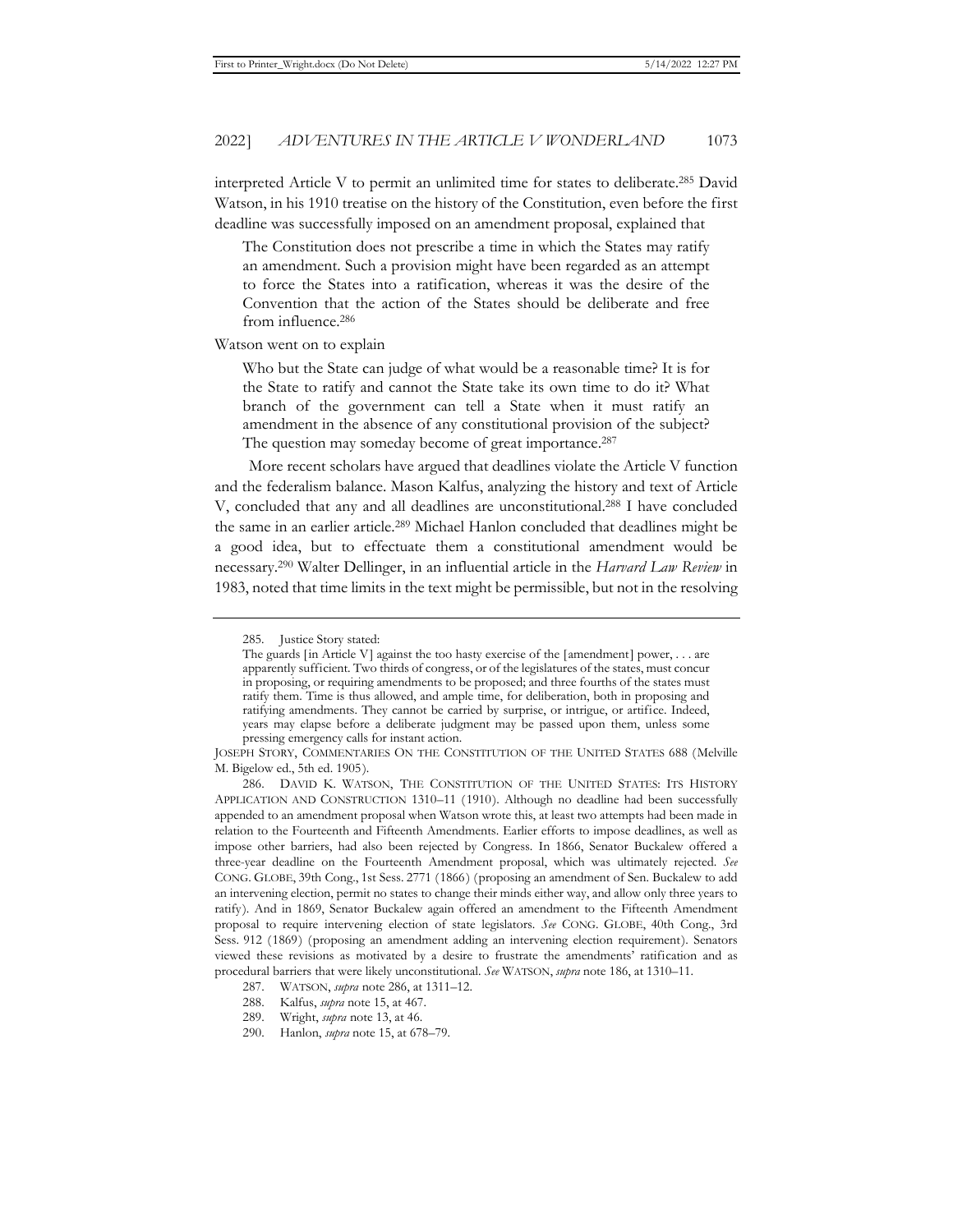clause.291 Michael Stokes Paulsen rejected the idea that there is an implied requirement that amendments be ratified within some reasonable period in order to ensure contemporaneity.292 Jean Witter concluded that "*Dillon* was not dispositive of the validity of a time limit as an integral part of an amendment. The case has even less value regarding validity of a time limit in a resolving clause."293 Brendon Ishikawa argued that Madison's "argument that a constitutional text may not be conditionally accepted seems as applicable in the context of a time condition as it does in the context of rescission of a state's earlier ratification."294 Ishikawa noted that time limits allow the federal government to engage in self-dealing, especially in the convention context, but also in the context of congressional proposals.295 A time limit allows congressmen to gain the political benefits of voting in favor of popular amendment proposals but ensuring that they will fail. Richard Albert came to the same conclusion: that time limits increase the risk of political brinksmanship.296

And of course, David Watson, well before any successful deadline had been appended, stated in 1910 that no political entity could tell the states when or whether to ratify an amendment.297 But perhaps David Kyvig put it most clearly:

Article V specified no time limit on ratification of a constitutional amendment by the states. The drafters of Article V left no evidence that they thought in terms of restricting the rights of states to endorse at any time a constitutional change approved by Congress. The sovereign right of the people to sanction constitutional change through the agency of a state legislature or convention was fundamental and unqualified. Before Warren Harding's 1917 attempt to derail the national prohibition amendment, no amendment that Congress proposed ever contained any limitation. The ratification time-limit issue arose only because clever politicians sought, in effect, to vote both yes and no on constitutional change. The stratagem was shrewd in theory but disastrous in practice, judged not only by the failure of Harding's maneuver but also by the subsequent role of time-limit considerations in distracting attention from the substance of proposals such as the child labor and District of Columbia representation amendment and, above all, the equal rights amendment.298

292. Paulsen, *supra* note 18, at 690–91.

<sup>291.</sup> Dellinger, *supra* note 15, at 425. ("The text of article V places no time limit on ratifications, but if Congress wishes to limit the time within which an amendment may be considered, it may do so by placing a limit within the text of the proposed amendment. When Congress does not act in this fashion, the time for ratification is simply not limited by article V.").

<sup>293.</sup> Witter, *supra* note 17, at 218.

<sup>294.</sup> Ishikawa, *supra* note 9, at 580.

<sup>295.</sup> *Id.* at 581.

<sup>296.</sup> RICHARD ALBERT, CONSTITUTIONAL AMENDMENTS: MAKING, BREAKING, AND CHANGING CONSTITUTIONS 212 (2019).

<sup>297.</sup> WATSON, *supra* note 286, at 1310–11.

<sup>298.</sup> KYVIG, *supra* note 6, at 467–68.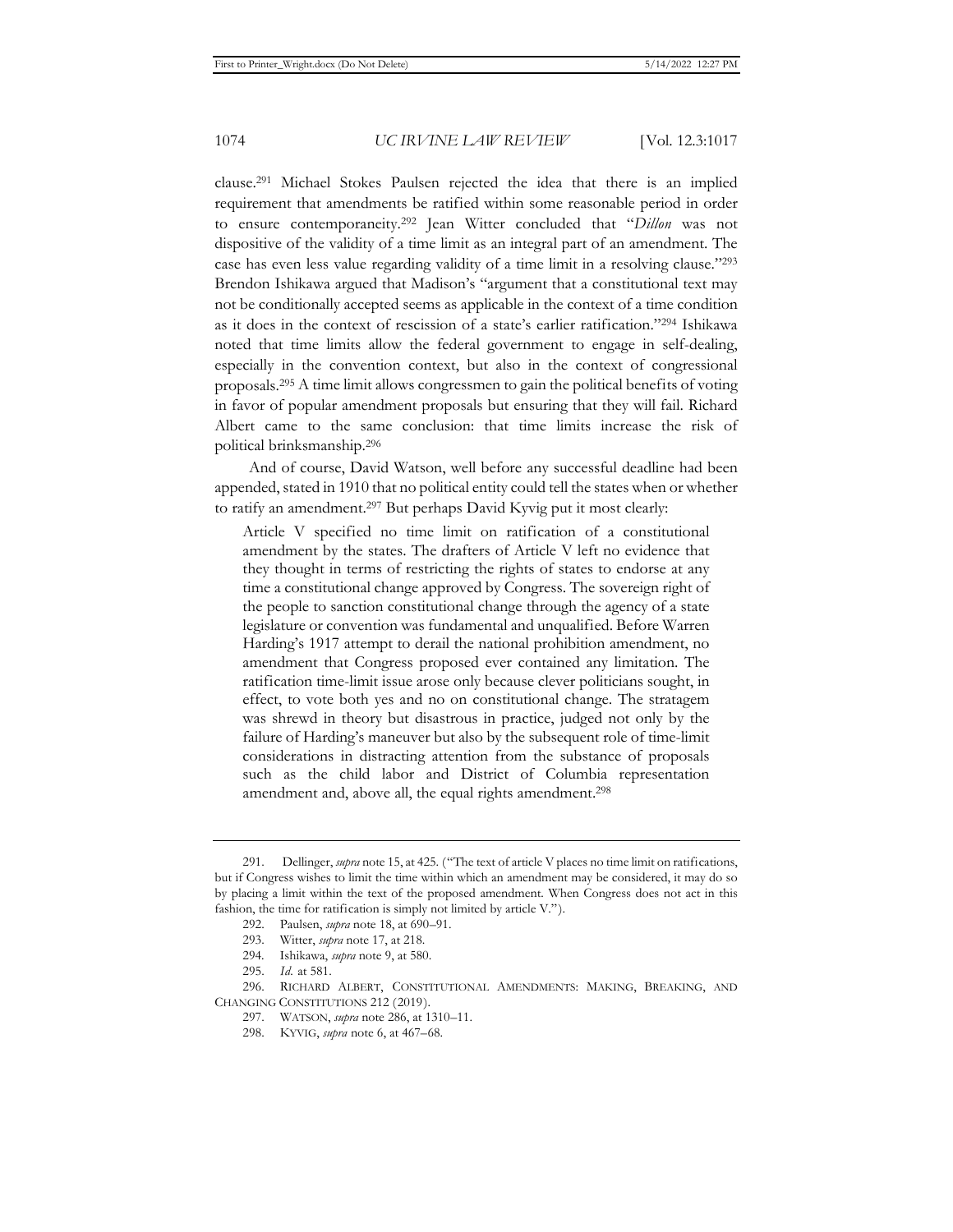A cursory analysis of the deadline issue reminds us that we are in Alice's Wonderland, for if the Court follows prior precedent and treats certificates as conclusive, then the late ERA ratifications should be deemed valid and the textualist in all of us can feel relieved. Federalism and originalism both support such an outcome. But if the Court simply punts on the issue once again, relying on the conclusory nature of the certificates, there is no resolution for future cases and the victory is pyrrhic. As with the Progressive Era cases, the decision would have little precedential value, and we would continue to wander in our Article V wonderland. On the other hand, if the Court follows the dicta in *Dillon*, then it must decide if the seven years are inherently reasonable. If it says they are, it will be opening the door to Congress imposing greater and greater constraints on the states, such as a popular referendum, an intervening election, or any other procedural barrier. The real problem with a holding in favor of the deadline, however, is that it will cause the ERA to be voided, even though it has met the technical requirements of Article V. That has never happened before, as the Court has always erred on the side of affirming ratifications and amendments that have met the straightforward requirements of Article V.

Ruling in favor of Congress's power to impose a deadline goes against logic, textualism, originalism, history, and precedent if that precedent is *Leser*, *Sprague*, and *Chandler*. It is only marginally consistent with precedent in *Dillon* if the Court upholds the deadline because the *Dillon* precedent is in dicta and would result in the opposite outcome, an outcome the Court has consistently avoided in the past. To get us out of our Article V web of uncertainty, we need the Court to reject its conclusory presumption of legal sufficiency; address the deadline on the merits and see it for what it is, which is an infringement of the states' sole power to control the ratification function; overrule *Dillon* to the extent *Dillon* is inconsistent (which I have argued it isn't necessarily<sup>299</sup>); and articulate the federalism issue at the heart of the deadline.

The paradox of the deadline is that the Court must overrule its precedent that purportedly supports the deadline but also overrule its precedents that ratification certificates are conclusive on the courts. Any other decision leaves us running in circles because following *Dillon* means voiding an otherwise properly ratified amendment and following *Leser*, *Sprague*, and *Chandler* means allowing arbitrary factors, like whether the state governor acted quickly and sent a ratification certificate in promptly, to prevail over legally important questions of whether states have actually violated Article V in their ratification procedures.

<sup>299.</sup> *See* Wright, *supra* note 13, at 70–74. I argued *Dillon* is wrong and should be overruled on federalism grounds generally, because Congress does not have the authority to impose a deadline on the states. But in the alternative, I also argued that *Dillon* is not inconsistent with the ERA deadline because it is inapposite. *Dillon* involved a deadline in the text while the ERA deadline is in the preamble. *Id.*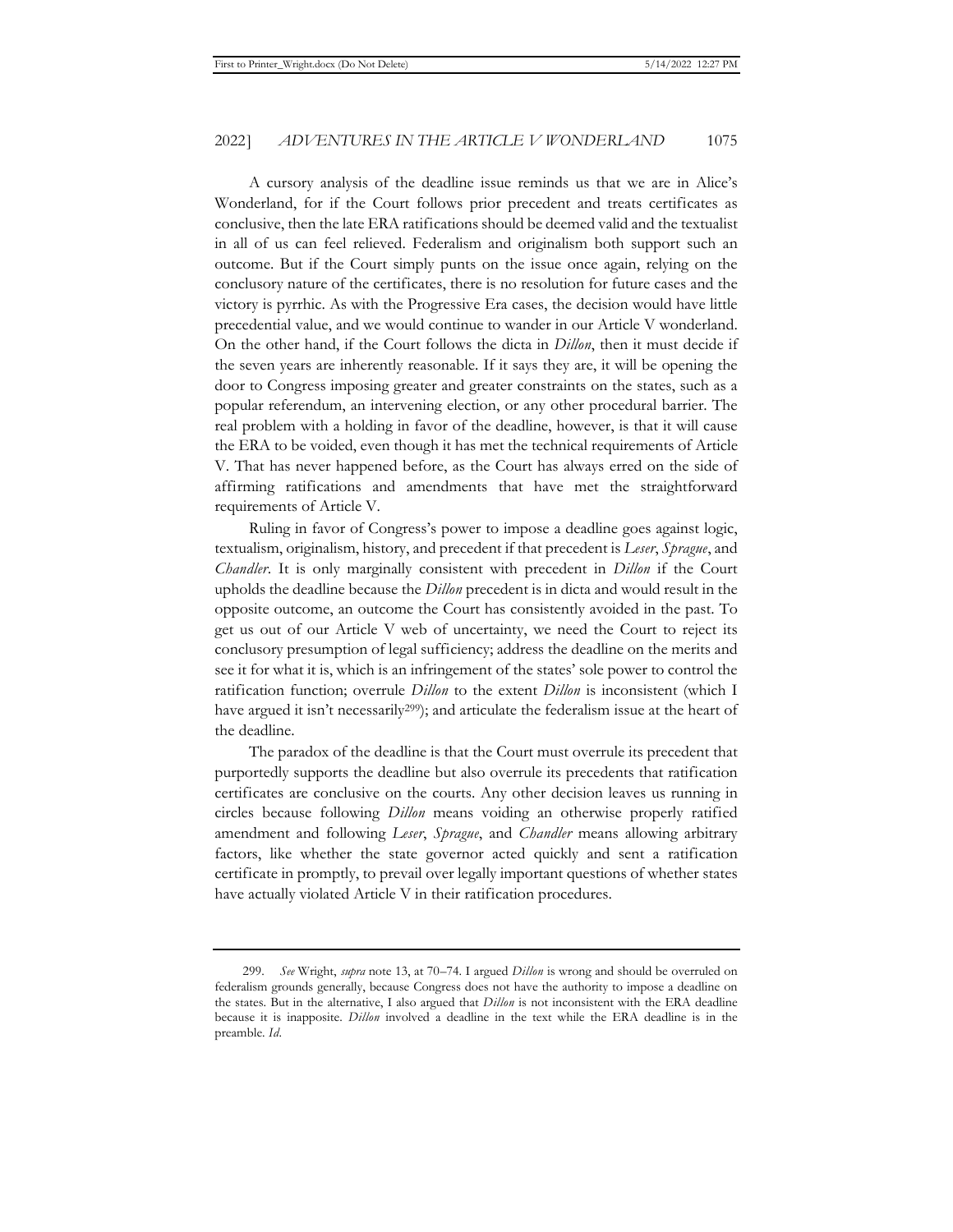## *B. Rescissions*

Not surprisingly, our adventures through Article V, which conclude that the Court should reverse virtually all of its prior precedents (or at least distinguish them), are not at an end. The issue of state rescissions does not raise federalism concerns, but it does raise profound questions about the ability of states to frustrate the Article V ratification powers of other states. And the real puzzle here concerns the reliance interests of later-ratifying states on the solidity of the ratifications of earlier states. But we can work our way through the rescission issue the same way we did through the deadline issue, by using our traditional tools of constitutional construction to find a path out of the Article V maze.

### *1. Prior Practice and History*

As noted earlier, there were attempts to rescind the Fourteenth Amendment (Ohio and New Jersey), the Fifteenth Amendment (New York), and the Nineteenth Amendment (Tennessee), but none have been recognized as valid, and all four states have been listed as having ratified the relevant amendments.300 The five rescissions of the ERA are different, however; the former Amendments were all ultimately ratified by additional states so that their validity made no difference.

Despite the fact that there have been a handful of attempted rescissions, the general understanding by politicians is that rescissions were ineffective. Senator Roscoe Conkling in 1870 opined that rescissions were impermissible, as did Representative Harold Volkmer a century later.301 Congressman Garrett, in 1925, stated that "it is generally regarded to be . . . the law that a State . . . may not reconsider and change a ratification."302 And a Senate Report of 1973 concluded that "Congress previously has taken the position that having once ratified an amendment, a State may not rescind."303 The Supreme Judicial Court of Maine came to the conclusion that rescissions were impermissible in an opinion issued responding to a question by the Governor in 1919.304 Governor Ward of New Jersey vetoed the New Jersey rescission of the Fourteenth Amendment on the grounds that "New Jersey's initial 1867 endorsement had completed the amending process and bound the state to a federal contract."305 When Kentucky's legislature brought a resolution to rescind its prior ratification of the ERA, the interim Governor, Thelma Stovall, vetoed the resolution, stating the rescission resolution was invalid

<sup>300.</sup> *See* GOV'T PUBL'G OFF., AMENDMENTS, *supra* note 48.

<sup>301.</sup> CONG. GLOBE, 41st Cong., 2d Sess. 1477 (1870); 124 CONG. REC. 5261, 5270 (1978).

<sup>302. 66</sup> CONG. REC. 2119, 2159 (1925) (remarks of Rep. Garrett).

<sup>303.</sup> S. REP. NO. 93-293, at 14 (1973).

<sup>304.</sup> *In re* Opinion of the Justices, 107 A. 673, 675 (Me. 1919).

<sup>305.</sup> KYVIG, *supra* note 6, at 174.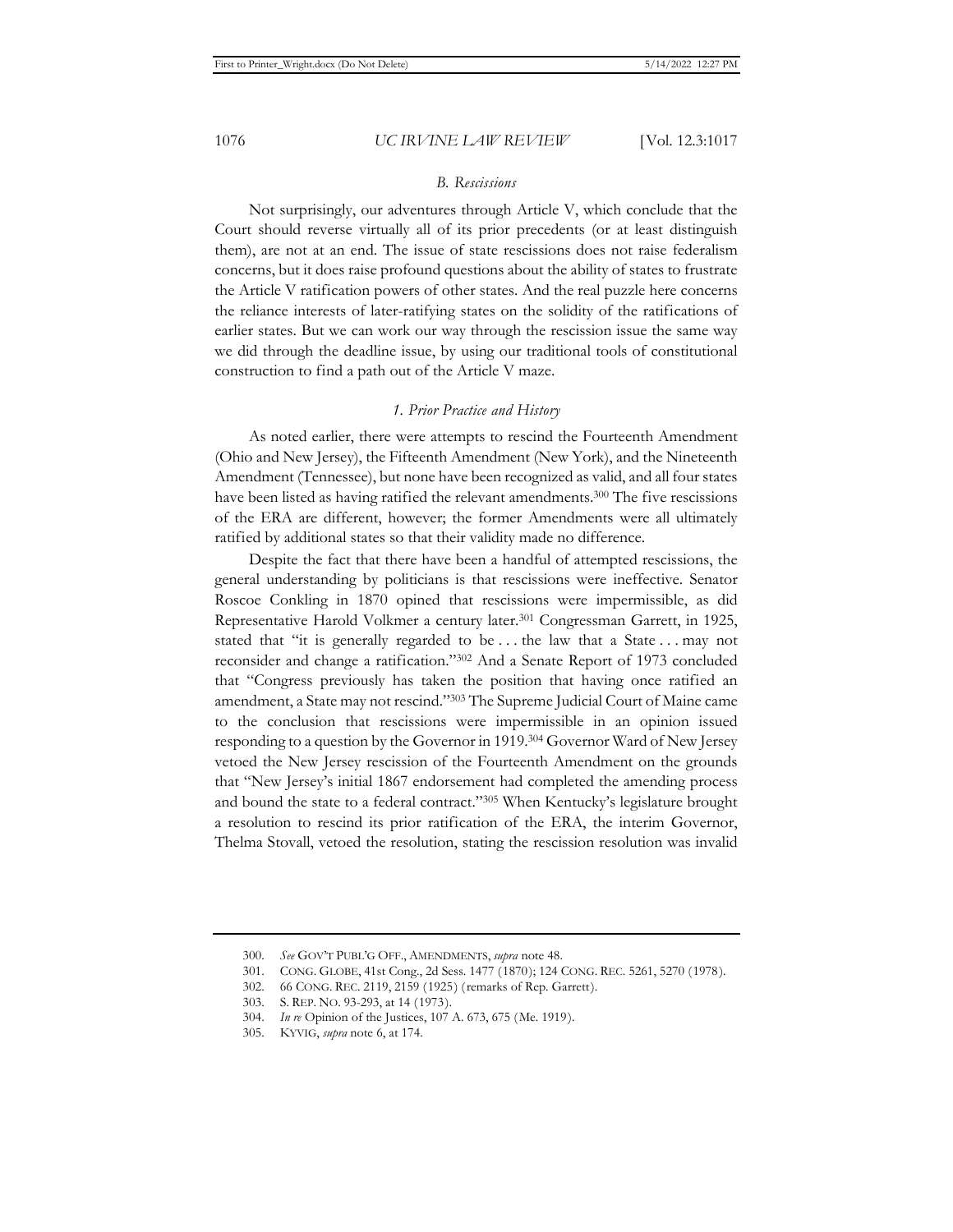because once a legislature has voted to ratify an amendment, it is final.306 The Kentucky decision follows the longstanding precedent set when, in 1865, the Kentucky Governor also determined that rescissions were impermissible.307 Later, the Supreme Courts of Kentucky and Kansas also rejected the validity of rescission after ratification in dicta.308 No state rescission has ever been given legal effect.

## *2. Textualism*

From a textualist perspective it makes sense that rescissions are ineffective. Article V does not mention rescissions, only ratifications, and there is no implied power to rescind. Efforts to permit rescissions have all failed. Senator James Wadsworth of New York and Representative Finis Garrett of Tennessee proposed an amendment to Article V that would have permitted rescissions in 1921, but the proposal failed to get the requisite two-thirds support of Congress.309 Senator Sam Ervin proposed legislation in 1971 that would have permitted rescissions, but it too failed.310 During the ERA extension debates, other bills to permit rescissions were proposed but also failed.311

There is a suggestion that an 1866 proposal to prohibit rescissions implies that rescissions were permitted,312 but within twenty years the reverse became the consensus. Judge Jameson, expressing the prevailing view of the late nineteenth century in 1887, and the view that continues to prevail today, stated

The power of a State legislature to participate in amending the Federal Constitution exists only by virtue of a special grant in that Constitution . . . . So, when the State legislature has done the act or thing which the power contemplated and authorized—when power [to ratify] has been exercised— it, *ipso facto*, ceases to exist.313

310. S. 215, 92d Cong. (1971).

311. The Railsback and the Garn Amendments were both defeated. *See* 124 CONG. REC. H., D704 (daily ed. Aug. 15, 1978); 124 CONG. REC. S., D860 (daily ed. Oct. 4, 1978).

<sup>306.</sup> Livingston Taylor, *ERA Rescission Vetoed in Kentucky*, WASH. POST (Mar. 21, 1978), https://www.washingtonpost.com/archive/politics/1978/03/21/era-rescission-vetoed-in-kentucky /b6a72232-f433-40b5-b2be-ddd23914e204/ [https://perma.cc/XXC7-2JRT].

<sup>307.</sup> *See* JOHN ALEXANDER JAMESON, A TREATISE ON CONSTITUTIONAL CONVENTIONS; THEIR HISTORY, POWERS, AND MODES OF PROCEEDING § 581 (4th ed. 1887) (quoting the message of Governor Bramlette).

<sup>308.</sup> Wise v. Chandler, 108 S.W.2d 1024, 1033 (Ky. 1937) ("[A] State can act but once . . . upon a proposed amendment; and, whether its vote be in the affirmative or be negative, having acted, it has exhausted its power further to consider the question without a resubmission by Congress."); Coleman v. Miller, 71 P.2d 518, 524 (Kan. 1937) ("[A] ratification once given cannot be withdrawn."), *aff'd*, 307 U.S. 433 (1939).

<sup>309.</sup> KYVIG *supra* note 6, at 251–53.

<sup>312.</sup> CONG. GLOBE, 39th Cong. 1st Sess. 2760, 2771 (1866) (amendment of Sen. Buckalew to add an intervening election, permit no states to change their minds either way, and allow only three years to ratify).

<sup>313.</sup> JAMESON, *supra* note 307, at 631–32.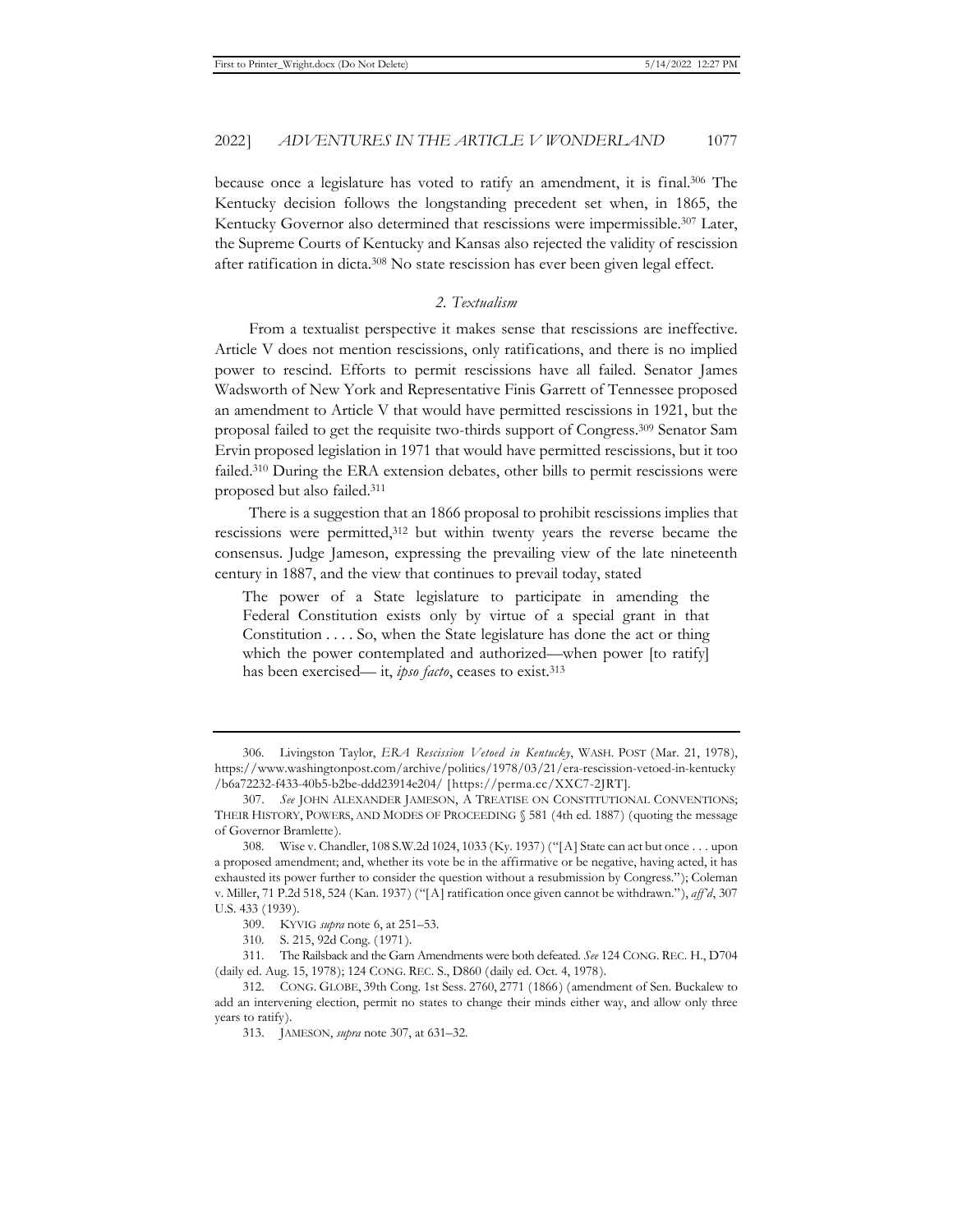The Supreme Court in *Coleman* noted that Article V only refers to ratifications, that rescissions are nowhere mentioned. The Court concludes from this evidence that without something more (congressional legislation or constitutional amendment), rescissions are unavailing.314

With no textual commitment to the power to rescind and the historical practice that has rejected state rescissions, the logical conclusion is that rescissions are ineffective. And that position was taken by the Office of Legal Counsel in a Memorandum to Congress during the ERA extension debates.315

## *3. Originalism*

The rescission question may also be illuminated with reference to the debates and considerations of the framers. Most notably, in considering the question whether states could conditionally ratify the constitution, James Madison replied with an emphatic no. In discussing whether New York could conditionally ratify the new constitution, he explained

My opinion is that a reservation of a right to withdraw if amendments be not decided on under the form of the Constitution within a certain time, is a *conditional* ratification, that it does not make N. York a member of the New Union, and consequently that she could not be received on that plan. Compacts must be reciprocal, this principle would not in such a case be preserved. The Constitution requires an adoption *in toto*, and *for ever*. It has been so adopted by the other States. An adoption for a limited time would be as defective as an adoption of some of the articles only.316

To get the new constitution ratified, Madison realized it was fundamentally important that states not be given the power to condition their ratifications on the actions of other states or on inclusion of a bill of rights; ratification needed to provide certainty for subsequent states engaging in the deeply consequential process of adopting a new constitution. Because ratification is the only legally effective act recognized in Article V, implying a power to rescind would seem to go against the principles of constitutionalism by undermining the methodical step-by-step process of achieving consensus. The Framers viewed ratification of the Constitution as a simple, unconditional acceptance with no take backs, and there is no evidence that they wanted to treat amendments differently.

This need for certainty is perhaps the most important aspect of ratification, and it is more important today than it was in 1787, as the number of states and their

<sup>314. &</sup>quot;Article V, speaking solely of ratifications, contains no provision as to rejection." Coleman v. Miller, 307 U.S. 433, 450 (1939).

<sup>315.</sup> *See* Power of a State Legislature to Rescind its Ratification of a Constitutional Amendment, *supra* note 158.

<sup>316.</sup> Letter from James Madison to Alexander Hamilton, (July 20, 1788) (on file with Founders Online) https://founders.archives.gov/?q=Volume%3AHamilton-01-05&s=1511311112&r=97 [https://perma.cc/PH75-7CCC].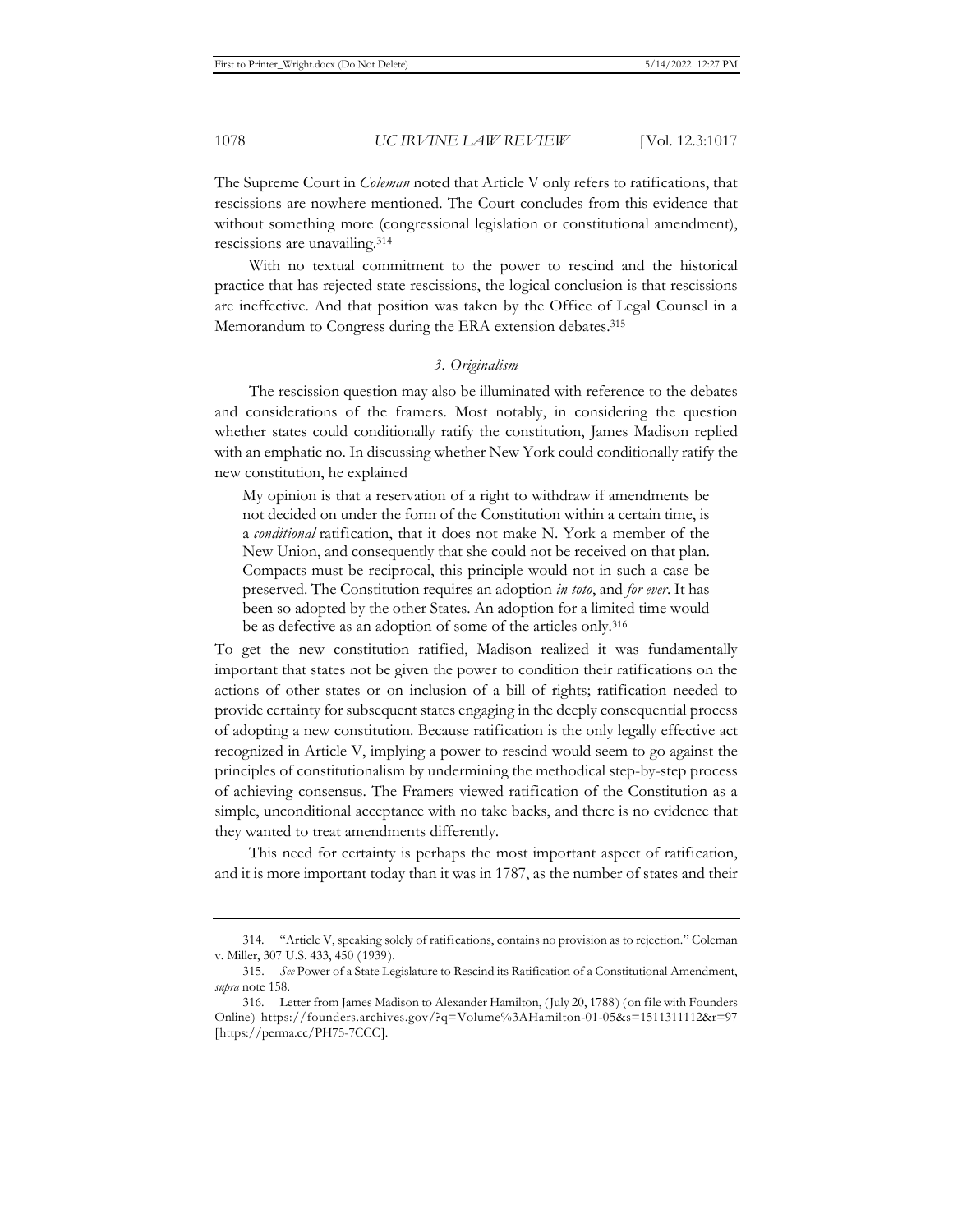populations and political views are more diverse. With greater political, economic, social, and cultural pressures facing state legislatures, they need to feel confident about the status of an amendment proposal before they expend the political capital and scarce legislative time to consider ratifying a proposed amendment. If a state legislature believes that its ratification effort will put an amendment over the line, it would be intolerable if an earlier ratifying state could rescind just as another state's legislature is involved in the complex politics of ratifying. For what state legislature would expend the political resources to ratify if it could not rely on the stability of earlier ratifications? And what state would ratify a constitution containing an amendment procedure that would allow for ever-changing positions on constitutional structures and procedures?

Richard Bernstein and Jerome Agel explain:

[T]he prevailing view is that the amending process may be understood as working in only one direction. Once a state rejects an amendment, it is free to reconsider and ratify it; however, once a state ratifies an amendment, it may not rescind that ratification. Why should this be the case? A state's decision to adopt an amendment forms the basis for later states' decision to adopt or to reject. To permit rescission of a ratification would be to confuse and perhaps derail the amending process's orderly functioning. By contrast, if a state reconsiders its rejection of an amendment, its action does not undercut the basis for later states' decisions. A state should be free to change its mind about rejecting an amendment if other states' actions demonstrate that the amendment has general popular support.317

When we consider Madison's rejection of conditional ratifications, and the textual absence of a power to rescind or any language that implies such a power, the prevailing view that rescissions are impermissible makes sense. As Professor William Van Alstyne put it, allowing rescissions would be "an atrocious way to run a constitution."318 And Judge Jameson reasoned that if the Framers had intended to permit rescissions, Article V would read

[T]hat the amendment should be valid "when ratified by the legislatures of three-fourths of the States, each adhering to its vote until three-fourths of all the legislatures should have voted to ratify." It is enough to say that such is not the language of the Constitution; but that it shall be valid when ratified by the legislatures of three-fourths of the States.<sup>319</sup>

The Framers viewed ratification as an up or down vote of assent, and the disruptive nature of rescission would destabilize this all-important process.

<sup>317.</sup> BERNSTEIN & AGEL, *supra* note 14, at 254.

<sup>318.</sup> *Joint Resolution Extending the Deadline for the Ratification of the Equal Rights Amendment: Hearing on H.J. Res. 638 Before the Subcomm. on Civ. and Const. Rts. of the Comm. on the Judiciary of the H.R.*, 95th Cong. 138 (1977–1978) (testimony of Prof. Van Alstyne).

<sup>319.</sup> JAMESON, *supra* note 307, at 632.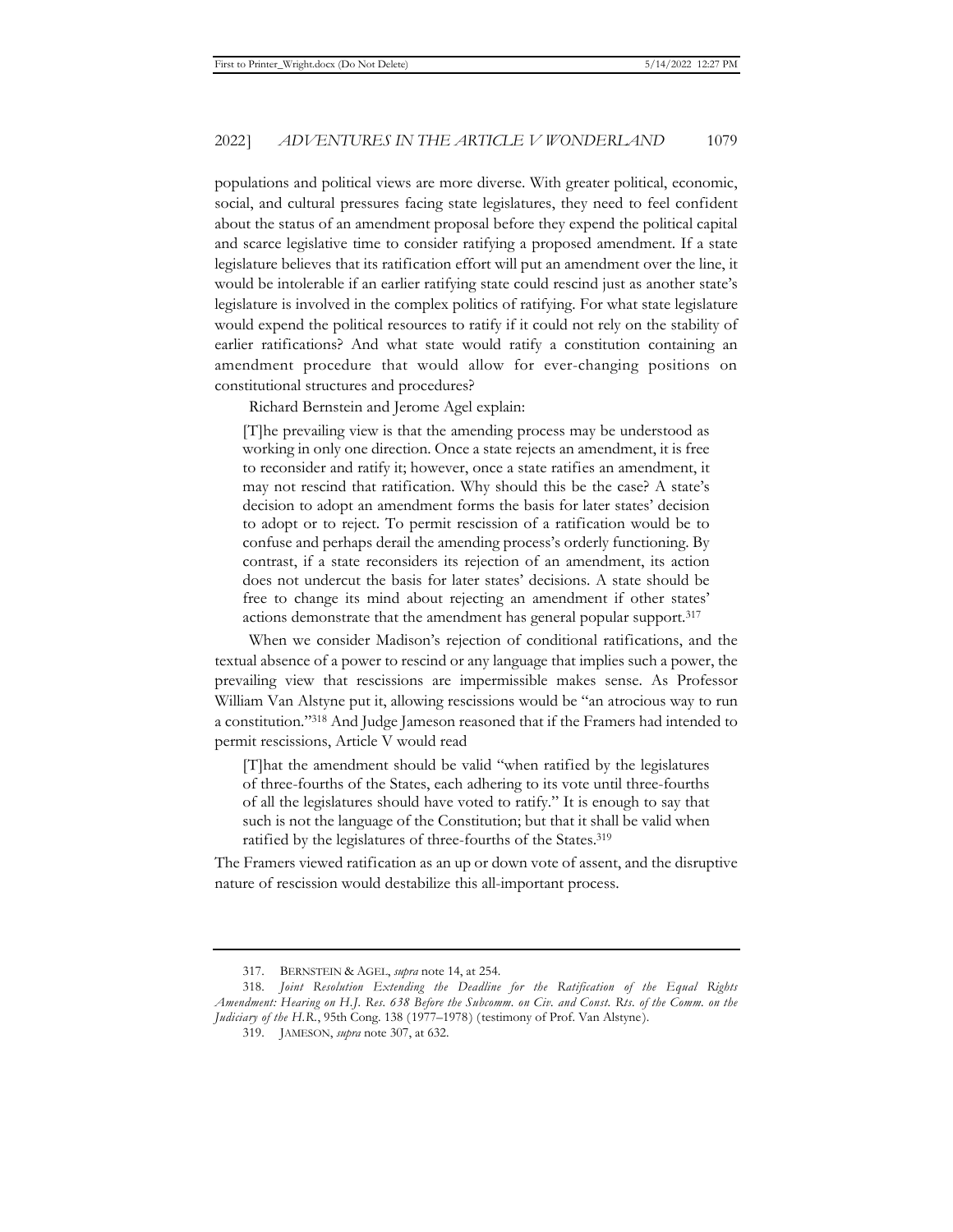# *4. Logic*

If we have learned anything in our adventures through the Article V wonderland, it is that riddles abound, and paradoxes rule the day. To the extent Article V leaves a wide amount of discretion for the states to determine when and how they will ratify, what is the harm in allowing them to rescind as well? For isn't that an affirmation of the primary role of the states in the amendment process? The problem, however, is that the primacy of the states is a fundamental principle of federalism that helps define the boundary between Congress's Article V powers and the states' Article V powers. That principle does not prevail, however, when we are considering rescissions because those affect the relations between the states. Thus, rescission is really a question of whether a state that has ratified, and upon whose ratification other states are relying in their decision whether to engage in ratification proceedings, may rescind just when it looks like another state is about to ratify and put the amendment over the threshold. Rescissions essentially involve some states utilizing their Article V discretionary powers to undermine the actions of other states. And that is a fundamentally different issue than the issue of congressional deadlines or congressionally mandated procedures.

Despite the fact that no state rescission has been given effect, rescissions are simply unreasonable in the profoundly heady realm of constitution-making because allowing recissions would undermine the ratification process and go against the plain language outlined by Article V. Unlike legislation, that can be amended and revoked at any time, constitutional amendments may not be revoked unless they are repealed through the same process that got us the amendment in the first place. It is an accepted part of the law-making process that a current Congress may not bind future Congresses. But constitutions operate differently. Allowing the political shenanigans of the legislative process to invade the sphere of constitutionalism would be an unwise decision, especially with the deeply partisan divide we are seeing in today's Congress and state houses.

Much more can be expounded on the issue of rescissions, but we must keep our end goal in sight. If we want an Article V process that is not too unwieldy or does not impose more roadblocks than the supermajorities Article V already requires, then we need to think critically about what benefit accrues from allowing states to rescind. Like the tardy ratifications of the Child Labor Amendment and the ERA, post-rejection ratifications and post-ratification rescissions allow states to reflect the changing views of their people. But post-rejection ratifications do not impact the decisions or acts of other states. Post-ratification rescissions do. By destabilizing the ratification process and creating uncertainty for other states, rescissions threaten the very heart of Article V's finely wrought procedure. As Justice Marshall explained in *M'Culloch v. Maryland*, it is not acceptable for the government of one state to undermine the interests of the people of other states.

If any one proposition could command the universal assent of mankind, we might expect it would be this—that the government of the Union,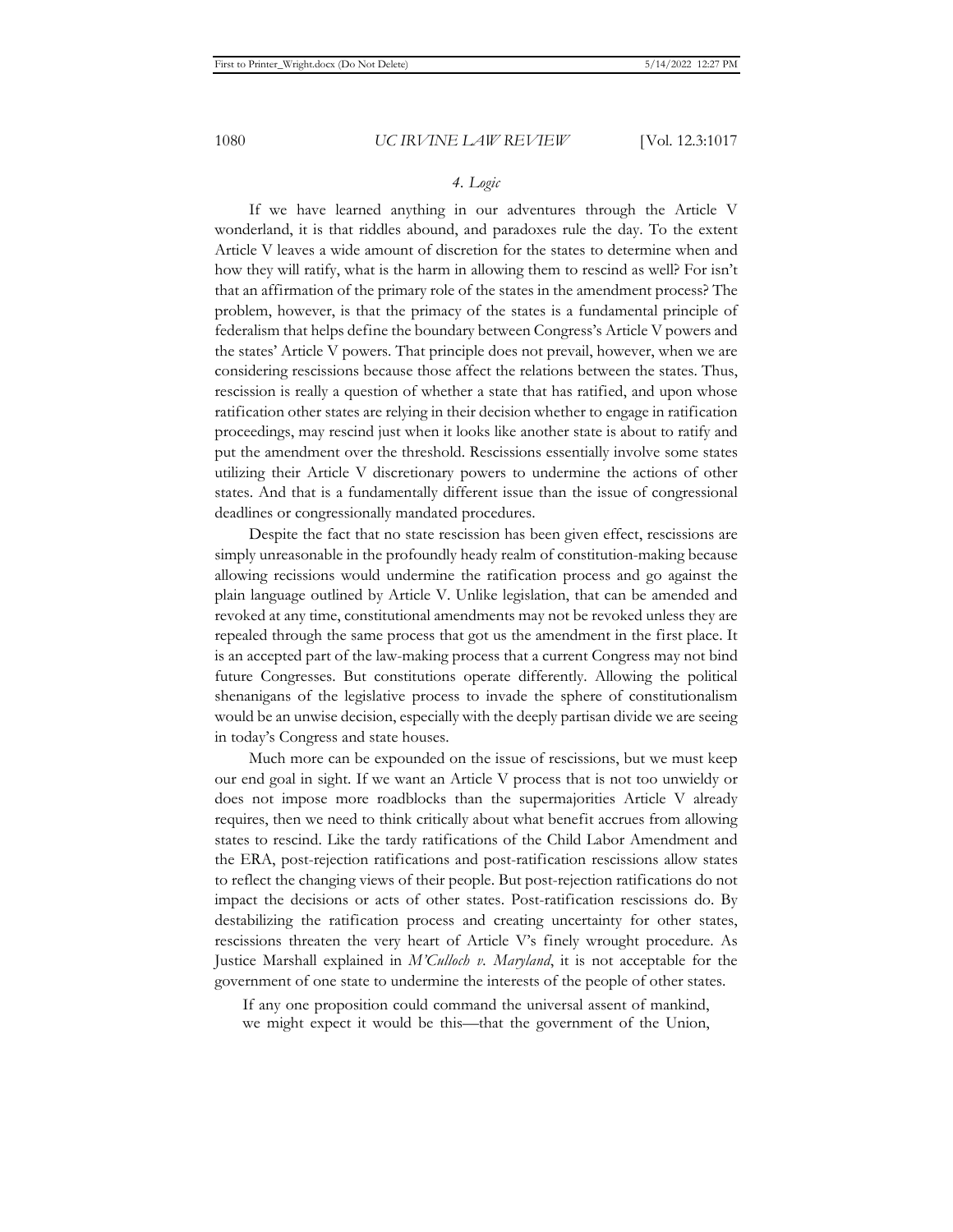though limited in its powers, is supreme within its sphere of action. This would seem to result, necessarily, from its nature. It is the government of all; its powers are delegated by all; it represents all, and acts for all. Though any one state may be willing to control its operations, no state is willing to allow others to control them.

. . .

 . . . Would the people of any one state trust those of another with a power to control the most insignificant operations of their state government? We know they would not. Why, then, should we suppose, that the people of any one state should be willing to trust those of another with a power to control the operations of a government to which they have confided their most important and most valuable interests? In the legislature of the Union alone, are all represented. The legislature of the Union alone, therefore, can be trusted by the people with the power of controlling measures which concern all, in the confidence that it will not be abused. This, then, is not a case of confidence, and we must consider it is as it really is.

. . .

 . . . The people of all the states have created the general government, and have conferred upon it the general power of taxation . . . . But when a State taxes the operations of the government of the United States, it acts upon institutions created, not by their own constituents, but by people over whom they claim no control. It acts upon the measures of a government created by others as well as themselves, for the benefit of others in common with themselves. The difference is that which always exists, and always must exist, between the action of the whole on a part, and the action of a part on the whole—between the laws of a government declared to be supreme, and those of a government which, when in opposition to those laws, is not supreme.320

This principle, expounded so early in our national history, explains why states should not be permitted to rescind, for their actions undermine the constitutional participation of other states.

Finally, we must return to where we began, with the executive official who proclaims the validity of a new amendment: the Archivist. For only through him may we be able to get out of our Article V wonderland with the ERA intact.

### IV. ROLE OF THE NATIONAL ARCHIVIST

Federal legislation provides that the Archivist, formerly the Secretary of State, has the duty to publish a constitutional amendment once it has been ratified by the required number of states.321 Opponents of amendments have often tried to enjoin that publication by challenging the legal sufficiency of state ratifications and by

<sup>320.</sup> M'Culloch v. State of Maryland, 17 U.S. (4 Wheaton) 316, 405, 431, 435–36 (1819).

<sup>321. 1</sup> U.S.C. § 106(b).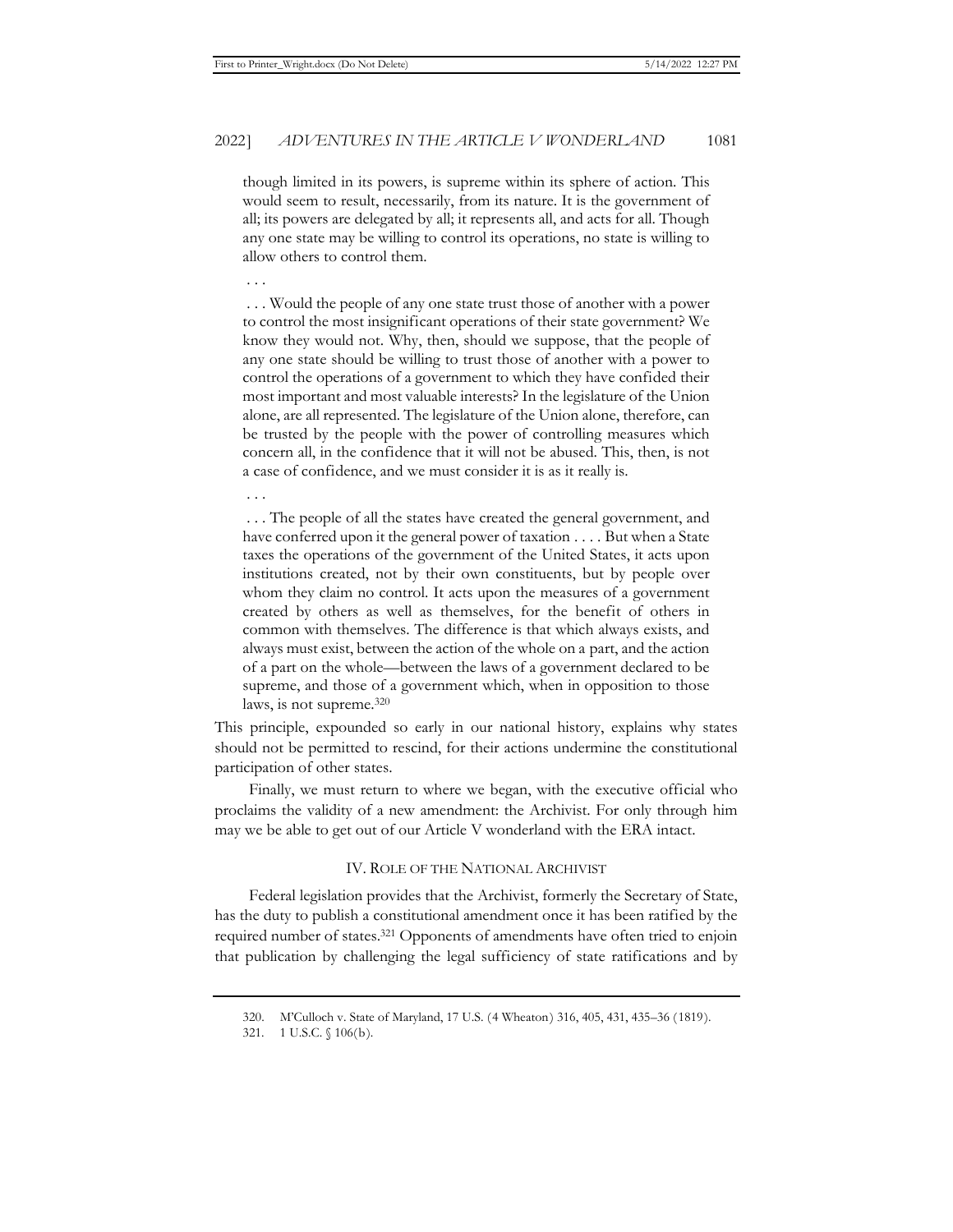requesting the return of ratification certificates.322 As the questions around the legal sufficiency of ratifications mount, especially in the case of the ERA, they settle on the Archivist and his power to judge the merit of any legal challenges in deciding whether or not to publish an amendment. And not surprisingly, the lack of precedent and reliable practice contributes to further uncertainties that keep us wandering in circles through our Article V wonderland.

1 U.S.C. § 106(b) is the only legislation governing the procedural details of the Article V amendment process, and it provides that

Whenever official notice is received at the National Archives and Records Administration that any amendment proposed to the Constitution of the United States has been adopted, according to the provisions of the Constitution, the Archivist of the United States shall forthwith cause the amendment to be published, with his certificate, specifying the States by which the same may have been adopted, and that the same has become valid, to all intents and purposes, as a part of the Constitution of the United States.323

This statute leaves open a host of important questions, such as what state official should notify the Archivist; is the Archivist's publication necessary for the amendment to be legally effective; does Congress or the President have any role in publishing an amendment; and if there are questions as to the legal sufficiency of any state certifications, what does the Archivist do while we await judicial determination? Nothing in the statute suggests that this is anything but a purely ministerial role, and nothing suggests the Archivists undertake a judicial analysis to determine the legal sufficiency of the states' ratifications. But fortunately, we have a few guideposts, cryptic as they are.

The Supreme Court in *Dillon* held that an amendment becomes effective on the date of the last state to ratify.324 There is no requirement that the Archivist certify the amendment or that Congress proclaim its passage. Justice Van Devanter, writing for the majority in *Dillon*, stated that "ratification by these assemblies in three-fourths of the States shall be taken as a decisive expression of the people's will and be binding on all."325 However, the time gap between ratification and publication has been recognized by commentators as creating undesirable uncertainty, a situation fully embraced by the ERA. Corwin and Ramsey concluded that

[I]n view of the decision in *Dillon v. Gloss* that an amendment takes effect on the date of the final ratification required for its adoption, rather than on the date when it is proclaimed, there is a further possibility of a period

<sup>322.</sup> Wise v. Chandler, 108 S.W.2d 1024 (Ky. 1937); Chase v. Billings, 170 A. 903 (Vt. 1934). 323. 1 U.S.C. § 106(b), (Added Oct. 31, 1951, ch. 655, § 2(b), 65 Stat. 710; amended

Pub. L. 98–497, title I, § 107(d), Oct. 19, 1984, 98 Stat. 2291).

<sup>324. 256</sup> U.S. 368, 374–76 (1921).

<sup>325.</sup> *Id.* at 374.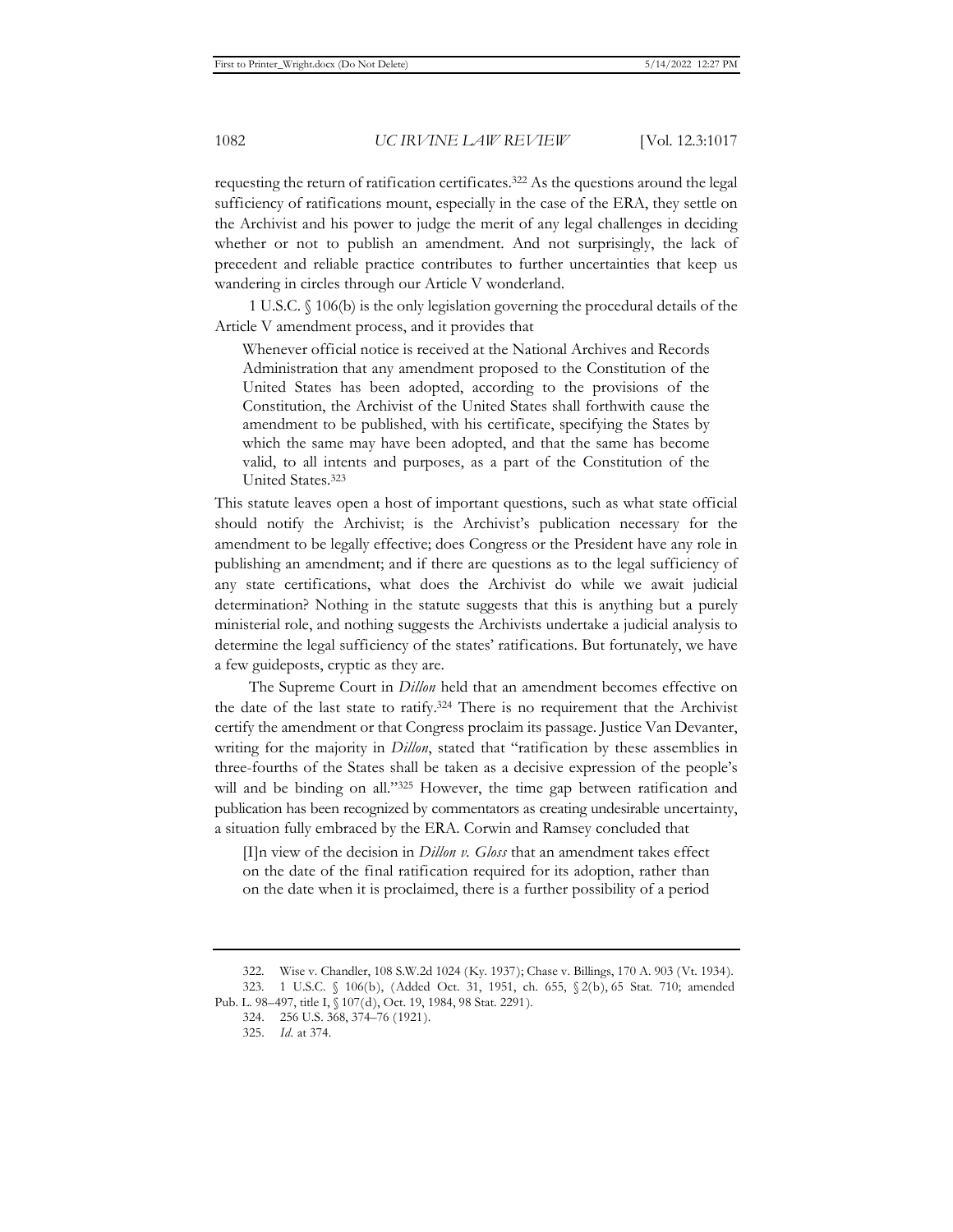of serious confusion and uncertainty while the validity of ratification is being determined.326

So what is a responsible Archivist to do? If he refuses to publish an amendment after receiving the requisite number of certificates, he has potentially violated his statutory duty, which requires publication upon receipt. If he publishes the amendment and there are legal insufficiencies in one or more of the ratifications, then he risks binding the courts and presumably his publication exercises a purported discretion that he has the power to judge the sufficiency of the ratifications. For as we have discussed above, ratification certificates are binding on the courts. Of course, it is possible that the publication by the Archivist is not the binding part, but rather the submission to the Archivist by the states is the legally relevant act. He could also publish the amendment subject to a statement, as Secretary Seward did with the Fourteenth Amendment,<sup>327</sup> so that it is considered ratified on condition that the irregularities are determined by some court in the future or by later ratifications to be irrelevant.

For once, the path ahead seems to be coming into focus. In the case of the ERA, the Archivist should publish the Amendment with the caveat that there may be legal questions to some of the state ratifications. In doing so, he will have abided by his ministerial duty to publish when he has received the relevant number of ratification certificates. He will not, through a refusal to publish, be relying on the executive branch or some nonjudicial body's opinion as to the sufficiency of the late and rescinded ratifications. And since it appears to be the case that the certificates of ratification are deemed conclusive once they have been submitted by the states and not once they have been counted by the Archivist, his act is not binding on the courts. Walking backwards, we can see how this might get us out of our dilemma.

In 1920, a petition was brought against Acting Secretary of State, Frank Polk, after he certified the Eighteenth Amendment.328 The petitioner sought a writ of mandamus commanding the Secretary of State to cancel the proclamation and certification because the petitioner believed the Amendment had been invalidly adopted.329 The District Court distinguished between the certification of the Amendment and the actual validity of the adoption: "As soon as he had received the notices from 36 of the states that the amendment had been adopted, he was obliged, under the statute, to put forth his proclamation. No discretion was lodged in him. The act required was purely ministerial."330 The court further held that canceling the Acting Secretary of States' proclamation and certificate wouldn't change the fact that the Eighteenth Amendment had been ratified. The Eighteenth

<sup>326.</sup> Corwin & Ramsey, *supra* note 56, at 211.

<sup>327.</sup> *See supra* note 158 and accompanying text.

<sup>328.</sup> United States *ex rel*. Widenmann v. Colby, 265 F. 998, 999 (D.C. Cir. 1920).

<sup>329.</sup> *Id.* 

<sup>330.</sup> *Id.*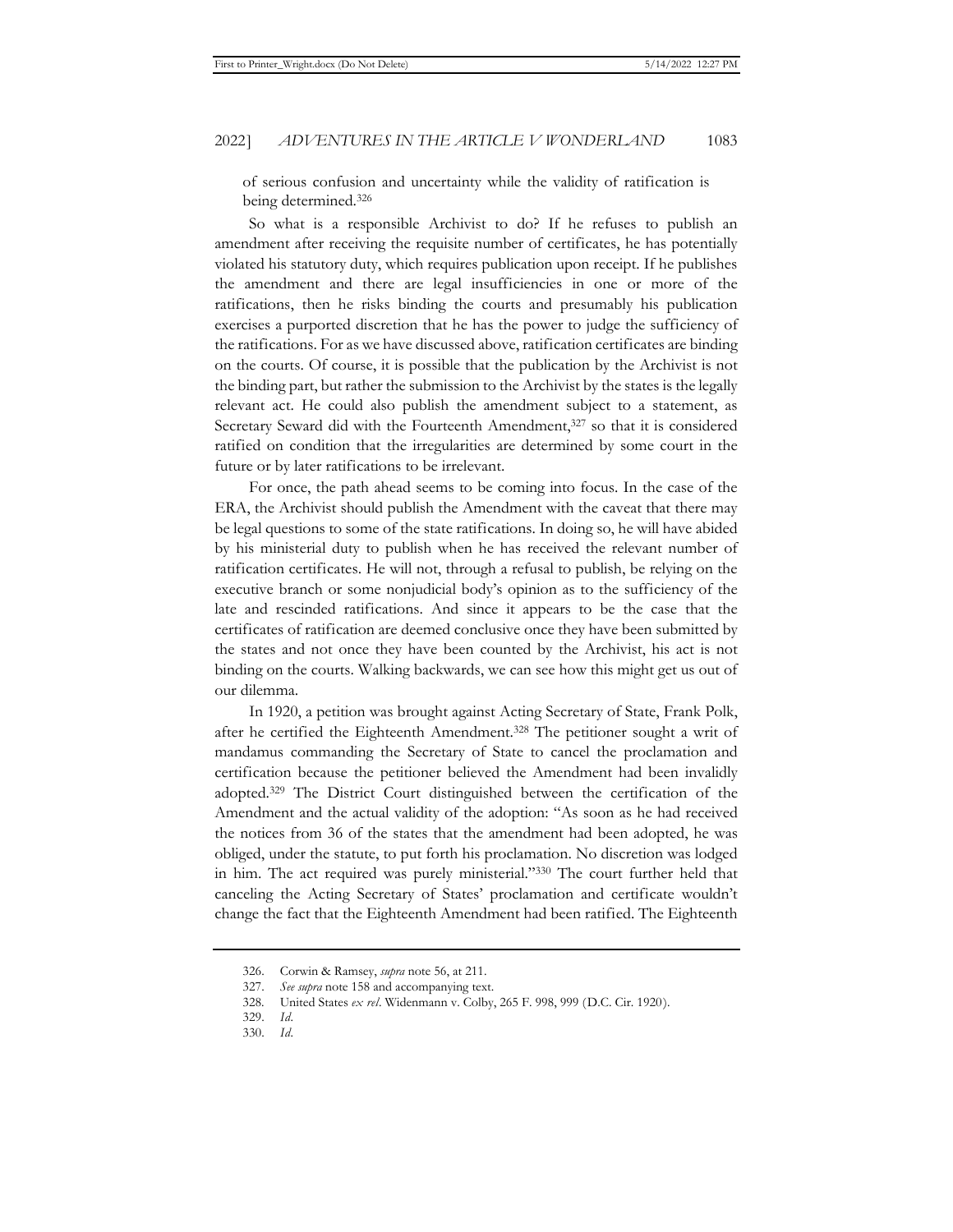Amendment had already become part of the Constitution when it was ratified by the necessary number of states regardless of whether Polk acted to certify the Amendment.331

The Supreme Court agreed that the submission of the certificates by the states was the legally relevant act in *Leser's* challenge to the Nineteenth Amendment.<sup>332</sup> The Court held that Tennessee and West Virginia both had the power to ratify the Amendment and that "official notice to the Secretary, duly authenticated, that they had done so was conclusive upon him and, being certified to by his proclamation, is conclusive upon the courts."333

In 1987, the U.S. District Court for the District of Connecticut considered whether 1 U.S.C. § 106(b) was an improper delegation of power by Congress to the Secretary of State.334 The court held that the "language of article 5 also demonstrates that a constitutional amendment is valid when ratified, and, as a result, that the act of certification is ministerial in nature . . . Since the ultimate authority to ratify lies within the states, their official declaration of ratification is conclusive on the Secretary."335

These cases continue the constitutional paradox of our Article V wonderland. If a state's ratification is conclusive, and the Archivist's role is purely ministerial, then there is no room to judge the legal sufficiency of any state's ratification once it has issued from the state house. The Archivist must simply count the number of ratifications and, if they have reached the requisite number, he must publish the amendment. But what if, as in the case of the ERA, there are legitimate questions about the constitutionality of the congressional deadline or the purported state rescissions? May the Archivist await a judicial determination of the legal sufficiency of the three ratifications that occurred after the deadline? Or must the Archivist publish the amendment, noting that legal questions exist around the tardy ratifications and the purported rescissions as was done by Secretary of State Seward with the Fourteenth Amendment?

Furthering the paradox, on March 5, 2021, District Court Judge Rudolph Contreras granted the Archivist's motion to dismiss in a suit brought by the States of Virginia, Illinois, and Nevada to force the Archivist to publish the ERA.336 Judge Contreras held that the late-ratifying states had no standing because the Archivist's promulgation had no legal effect. Since the Archivist's duty is purely ministerial, whether it performs that duty or not has no legal impact on the ERA or on the

<sup>331.</sup> *Id.* at 1000 ("Its validity does not depend in any wise upon the proclamation. It is the approval of the requisite number of states, not the proclamation, that gives vitality to the amendment and makes it a part of the supreme law of the land.").

<sup>332.</sup> Leser v. Garnett, 258 U.S. 130, 137 (1922).

<sup>333.</sup> *Id.*

<sup>334.</sup> United States v. Sitka, 666 F. Supp. 19, 22 (D. Conn. 1987).

<sup>335.</sup> *Id.*

<sup>336.</sup> Virginia v. Ferriero, 525 F. Supp. 3d 36, 61 (D.D.C. 2021).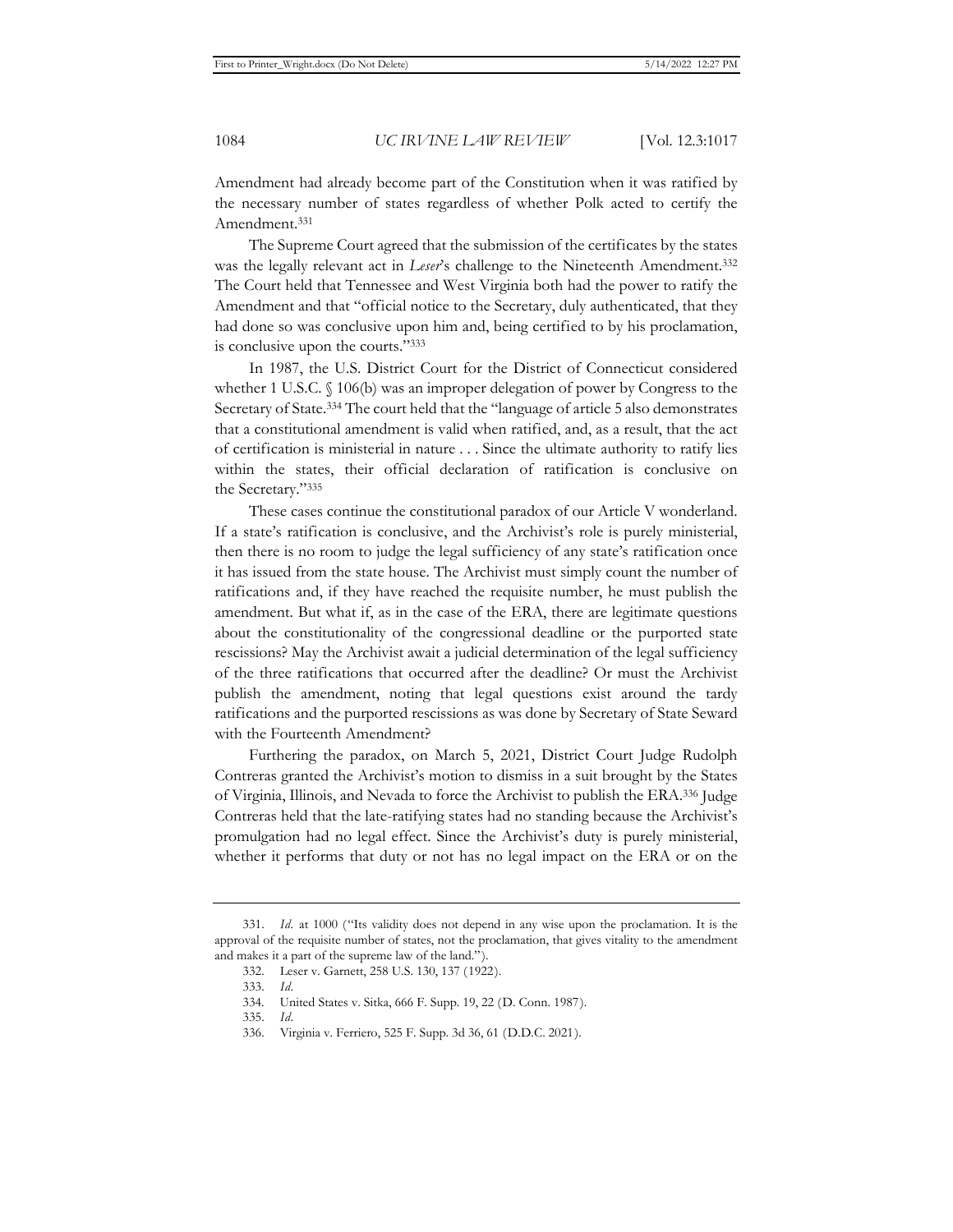rights of the plaintiff states. "[The Archivist's] refusal to publish and certify the ERA . . . does not cause them a concrete injury that could be remedied by ordering him to act."337 Because the Archivist's act is not legally significant, mandamus against the Archivist provides no relief and therefore the states lack standing.

But how then should the states proceed to obtain a judicial determination on the validity of the late ratifications and the rescissions? They cannot sue Congress because Congress has no further role. They cannot sue the executive because the President has no role to play. They cannot sue the other states to, for instance, determine the validity of the late ratifications or the rescissions because, as independent actors in a federal dance, what the other states do does not affect the individual plaintiff states. This leaves only the Archivist as the only potential defendant in a suit to determine whether the ERA has been validly ratified. Thus, even if the Archivist's publication of the ERA is a purely ministerial act with no legal significance, the Archivist is the only federal actor with any role to play once the last state has ratified.

The better reasoning is that the Archivist must publish the Amendment but may indicate that there are legal questions about the sufficiency of some of the state ratifications. The legal sufficiency can then be determined by a court faced with a plaintiff who is challenging the applicability of a law that was passed pursuant to the questionable amendment.<sup>338</sup> In undertaking its analysis, however, the court should not treat the ratifications as conclusive of legal sufficiency, for doing so would abdicate the court's responsibility to interpret the Constitution. Thorough judicial review, although after certification, would be far preferable than the Archivist judging the legal sufficiency of the state ratifications on his own, or even with advice from the Justice Department. The Archivist is not a lawyer, the publication process is not the act that makes a law legally binding, and the Archivist and Attorney General are executive branch officials who have no role in the Article V process.339 This is a delicate question, however, as compliance with state ratifying procedure would seem to be a state court issue, while determining whether the states have ratified pursuant to Article V would appear to be a federal constitutional issue. And although the issues may dovetail, they are not necessarily coextensive.

In *United States v. Colby,* the District of Columbia Court of Appeals held

[T]he Acting Secretary of State . . . was not required, or *authorized*, to investigate and determine whether or not the notices stated the truth. To

<sup>337.</sup> *Id.* at 45.

<sup>338.</sup> This was the process used in *Dillon*, where the defendant was charged with unlawful transportation of alcohol in violation of the Volstead Act, passed pursuant to the Eighteenth Amendment and would be available after January 27, 2022, for the ERA. Dillon v. Gloss, 256 U.S. 368 (1921).

<sup>339.</sup> *See* Elder, *supra* note 18, at 73–79.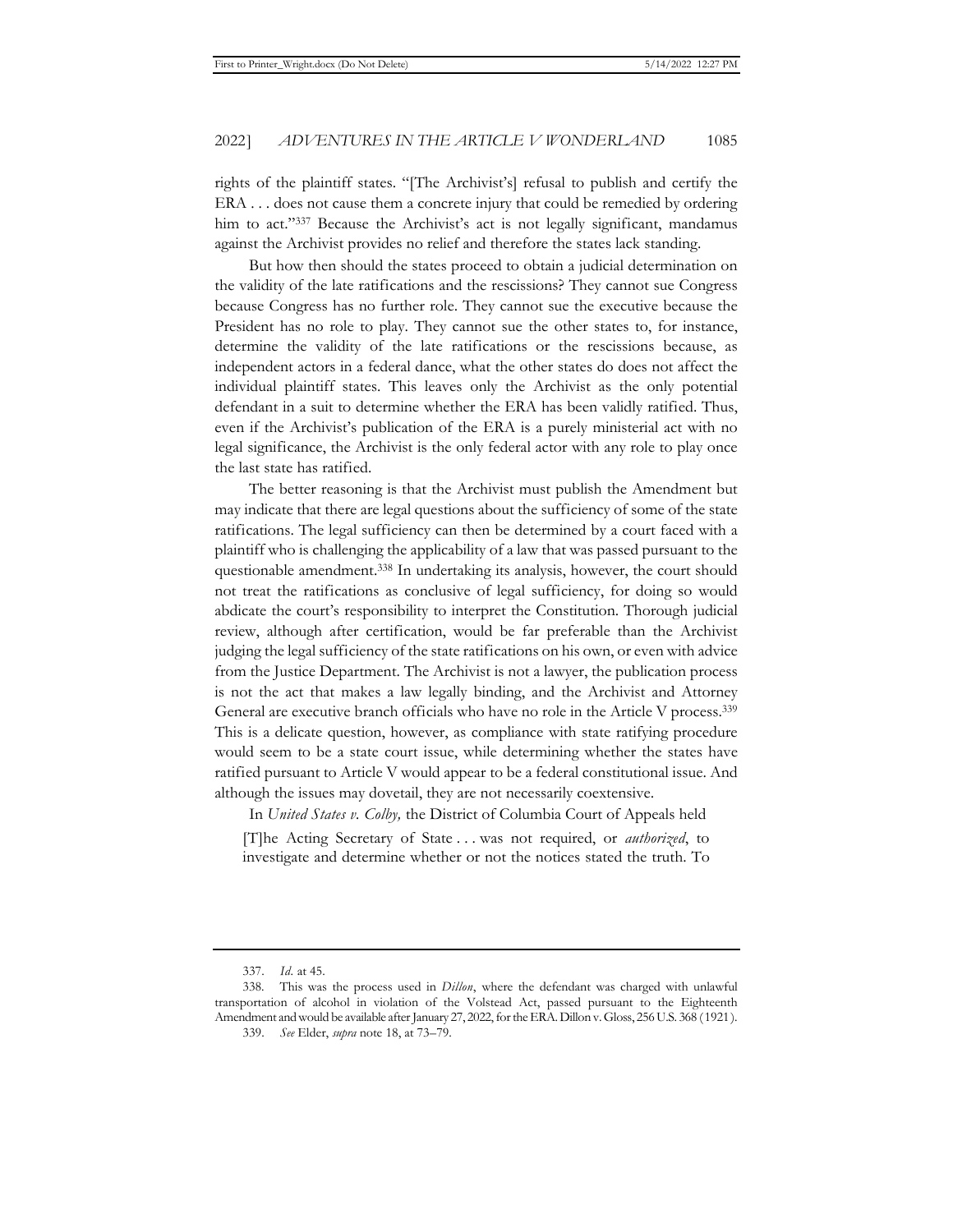accept them as doing so, if in due form, was his duty . . . . No discretion was lodged in him. The act required was purely ministerial.<sup>340</sup>

Because the Archivist is not authorized to judge the legal sufficiency of state ratifications, that task must logically lie with the courts. But the small hiccup of the two-year window before the ERA becomes effective means that no individual plaintiff can sue for two years. During that time, we must simply wait out the legitimacy limbo to see if the Twenty-Eighth Amendment has been validly ratified because, according to Judge Contreras, no one has standing to sue.341 How can there be profound constitutional issues of first impression regarding one of the most important amendments of our time, and how can the issues be deemed unresolvable just because there is no one in any government who can be sued? That is an "atrocious way to run a constitution."342 This is not to say that if the Archivist issued a conditional certification as to the validity of the ERA that the legal issues would go away, but it would provide a place to start mapping our way out of the Article V wonderland.

#### **CONCLUSION**

Whether the ERA has validly become the Twenty-Eighth Amendment is a matter of keen importance, not just for women but for the sake of our Article V jurisprudence. Numerous matters of technical detail remain indeterminate, leaving the ERA in legitimacy limbo. For over two centuries, Article V has operated relatively smoothly with a judicial presumption in favor of ratification as Congress and the courts skirted serious questions about amendment procedures. For the first time, however, we have reached a point where the lack of judicial answers about the constitutionality of the congressional deadline and the state rescissions risks invalidating a constitutional amendment that has met the technical requirements of Article V. Furthermore, unreliable dicta emerging from exceptional cases has been misunderstood by scholars as establishing precedents that Congress may impose deadlines on the states or that Congress has the sole authority to determine Article V issues. And for only the second time, the Archivist must comply with his statutory duty to certify a constitutional amendment that involves serious questions about the legal sufficiency of state ratifications.

Not since the Eighteenth Amendment have there been so many questions about constitutional amendment procedures, nor has a fully ratified amendment been held in legitimacy limbo for so long. Fortunately, we have two years before the amendment becomes effective in order to settle these matters. But the ERA has

<sup>340.</sup> United States *ex rel.* Widenmann v. Colby, 265 F. 998, 999 (D.C. Cir. 1920) (emphasis added).

<sup>341.</sup> *Ferriero*, 525 F. Supp. 3d. at 45.

<sup>342.</sup> *Joint Resolution Extending the Deadline for the Ratification of the Equal Rights Amendment: Hearing on H.J. Res. 638 Before the Subcomm. on Civ. and Const. Rts. of the Comm. on the Judiciary of the H.R.*, 95th Cong. 138 (1977–1978) (testimony of Prof. Van Alstyne).